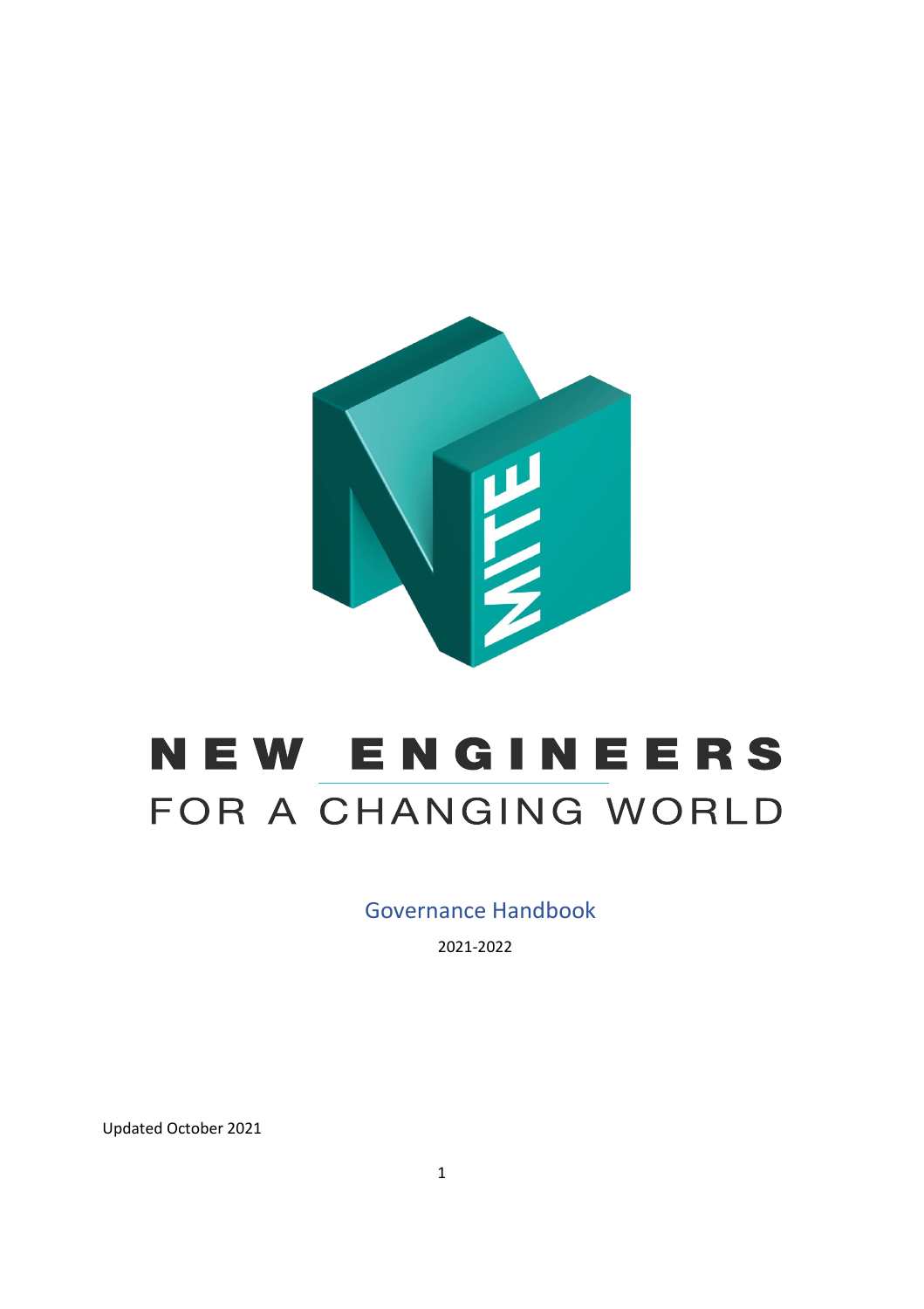## **Table of Contents**

| Appendix A3: Conduct and Management of the Board and its Committees 34 |  |
|------------------------------------------------------------------------|--|
|                                                                        |  |
|                                                                        |  |
|                                                                        |  |
|                                                                        |  |
|                                                                        |  |
|                                                                        |  |
|                                                                        |  |
|                                                                        |  |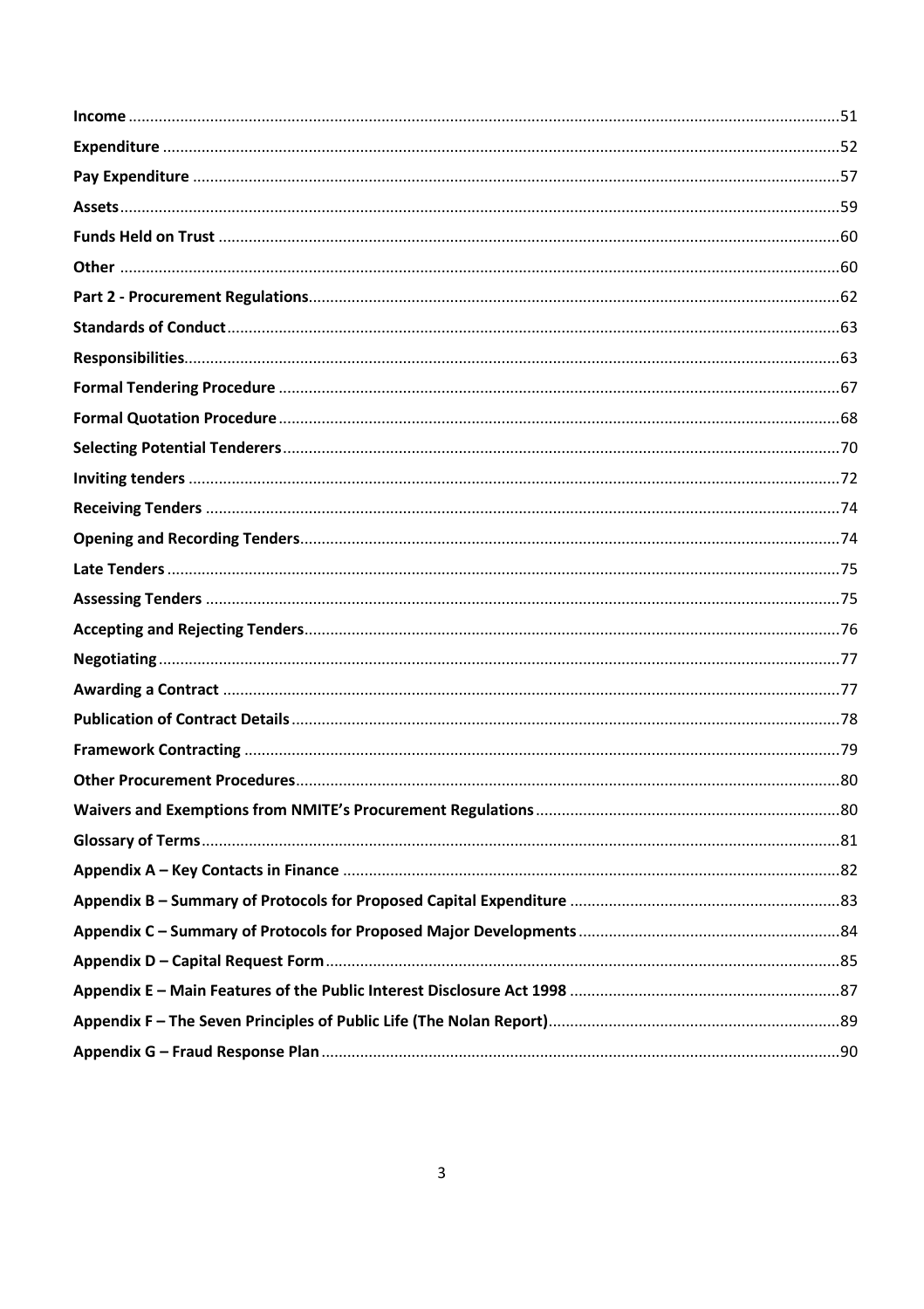## <span id="page-3-0"></span>**Introduction to NMITE**

1.1 NMITE is a disruptive new higher education institution, with the aim to revolutionise the way engineering is learned.

1.2 It is being created in partnership with private and public sector employers and its creation is supported by funding and other contributions provided by industry, philanthropic donors and the UK government through the Department for Education and the Department for Business, Energy & Industrial Strategy, recognising its contribution to the development of a new breed of engineering skills needed to support the government's Industrial strategy and improved productivity.

1.3 It is being created in the ancient city of Hereford as a catalyst for the regeneration of the city and surrounding region and is working in partnership with Herefordshire Council and other local bodies to deliver benefits to the whole community.

1.4 NMITE is a company limited by guarantee (number 08800142) and a registered charity (number 1176550).

1.5 The pillars of NMITE's governance arrangements are its Board of Trustees, its Academic Council, and its Executive, overarched by its Founding Declaration.

1.6 The Founding Declaration is a foundational statement of NMITE's purpose, principles, values, and behaviours as a completely new higher education institution which, by living them, can transform the way in which engineering can be learned. It also speaks to the kind of home such an institution can be for those who come to learn and work in it and supports NMITE's particular commitment to widening participation, to increasing diversity and inclusion by providing new pathways to higher education, and to engineering in particular, for those who would not otherwise believe it could be for them.

1.7 Having been formally adopted by the Board, the Founding Declaration is entrenched in NMITE's governance. Every member of NMITE formally commits to live by the purpose, principles, values, and behaviours which it embodies.

## <span id="page-3-1"></span>**Governance Handbook**

1.1 This document (the Governance Handbook) sets out NMITE's governance arrangements as approved by the Board. The Board will review and, if necessary, revise the Governance Handbook on an annual basis or more frequently as required to take account of the evolving legal and regulatory environment applicable to NMITE and best practice in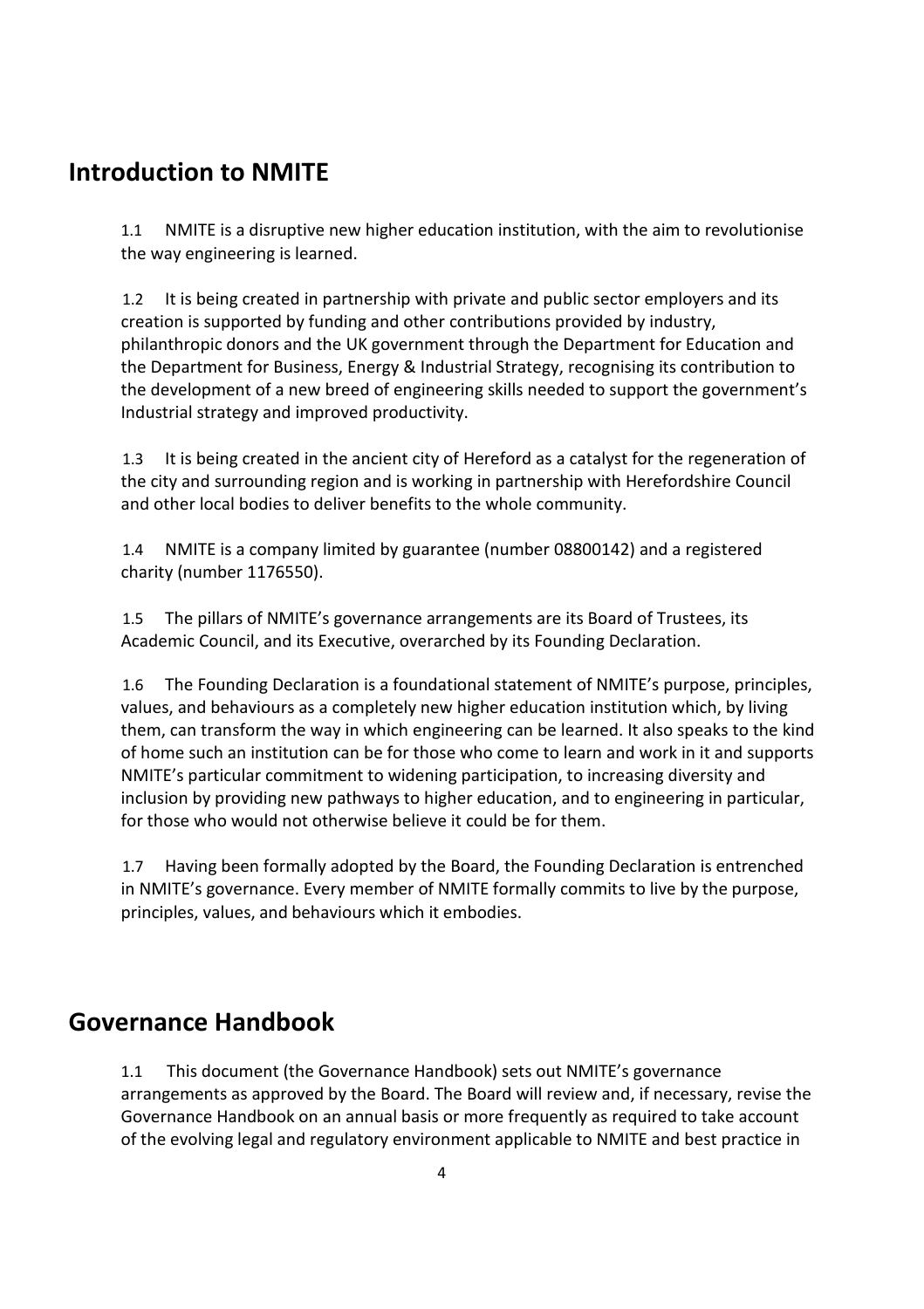the higher education sector, the charity sector and in relation to the governance of employee participation organisations.

## <span id="page-4-0"></span>**Pillars of Governance**

1.2 The pillars of NMITE's governance arrangements are its Board of Trustees, its Academic Council, and its Executive, overarched by the Founding Declaration.

## <span id="page-4-1"></span>**The Board Trustees**

1.3 The Board of Trustees (the Board) is the supreme governing body of NMITE and carries unambiguous, collective responsibility for overseeing NMITE's activities, and for determining its academic mission, its other operations and strategic direction. The Board has a majority of independent lay members who are appointed on the recommendation of the Nominations Committee and are subject to a selection process.

1.4 The members of the Board are both directors of NMITE as a company limited by guarantee and trustees of NMITE as a registered charity. As such they are subject to all the duties of trustees of a charity [see [Charity](https://assets.publishing.service.gov.uk/government/uploads/system/uploads/attachment_data/file/842041/CC3_may18.pdf) [Commission for England and Wales Guidance](https://assets.publishing.service.gov.uk/government/uploads/system/uploads/attachment_data/file/842041/CC3_may18.pdf)  [\(The Essential Trustee\)\]](https://assets.publishing.service.gov.uk/government/uploads/system/uploads/attachment_data/file/842041/CC3_may18.pdf). In addition, NMITE is in receipt of public money and as such is a public body subject to the Seven Principles of Public Life (the [Nolan Principles\)](https://www.gov.uk/government/publications/the-7-principles-of-public-life/the-7-principles-of-public-life--2) and the rules and guidance published by [HM Treasury for managing public money.](https://www.gov.uk/government/publications/managing-public-money)

1.5 The Board is ultimately accountable for the fulfilment of the objects for which NMITE is established, which are in the long-term to establish and operate a university in Hereford, as set out in its Articles of Association and the development and implementation of the strategy required for that purpose. The membership of the Board is set out in Appendix A1.

#### <span id="page-4-2"></span>*Primary Responsibilities*

1.6 The primary responsibilities of the Board, which (unless otherwise stated or explained) are compliant with the Higher Education Code of Governance issued by the Committee of University Chairs (the [CUC Governance Code\)](https://www.universitychairs.ac.uk/wp-content/uploads/2018/06/HE-Code-of-Governance-Updated-2018.pdf), are:

*1. To approve the mission, strategic vision, ethos, and identity of NMITE, itslongterm academic and business plans and key performance indicators,and to ensure that these meet the interests of stakeholders.*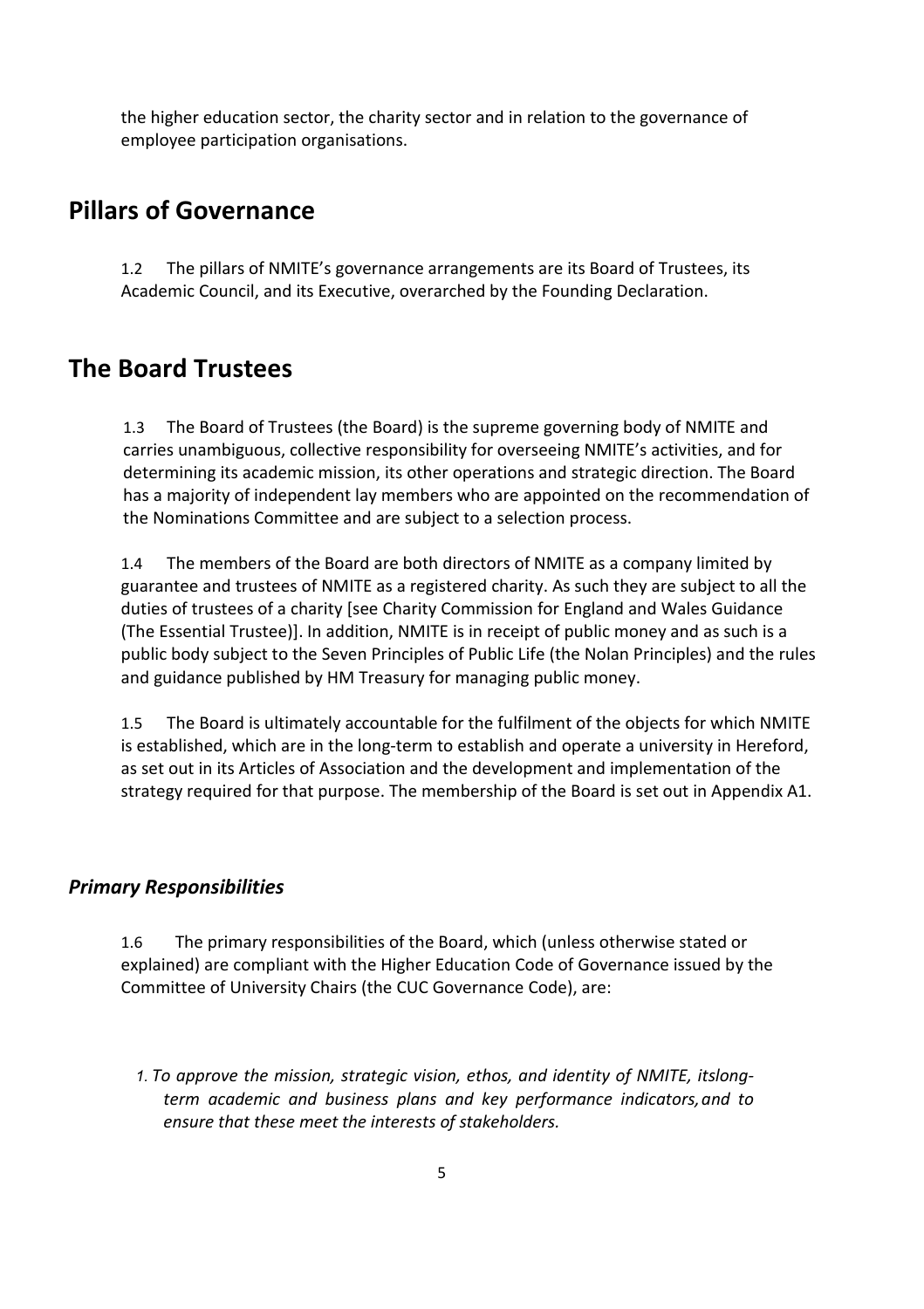- *2. To delegate authority to the Chief Executive Officer (CEO) for the academic, corporate, financial, property, infrastructure, and personnel management of NMITE, and to establish and keep under regular reviewthe policies, procedures, and limits within which those management functions shall be undertaken by and under the authority of the CEO.*
- *3. To secure the efficient, economical, and effective management of all NMITE's resources and expenditure, capital assets and equipment, and staff, so that the investment of public funds and private donations are notput at risk.*
- *4. To ensure the establishment and monitoring of systems of control and accountability, including financial and operational controls and risk assessment, safeguards against fraud, and procedures for handling internal grievances and for managing conflicts of interest.*
- *5. To ensure processes are in place to monitor and evaluate the performance and effectiveness of NMITE against the plans and approved key performance indicators, which should be, where possible and appropriate, benchmarked[1](#page-5-0).*
- *6. To establish processes to monitor and evaluate the performance and effectiveness of the Board itself and its committees.*
- *7. To conduct its business in accordance with the CUC Governance Code,the CUC Higher Education Senior Staff Remuneration Code, the Nolan Principles, and the guidance published by the Charity Commission.*
- *8. To safeguard the reputation, ethos, and values of NMITE.*
- *9. To appoint the CEO and to put in place suitable arrangements for monitoring their performance.*
- *10. To approve the proposed job description, terms of appointment and robust succession planning foreach member of the Senior Leadership Team and to participate in andapprove their appointment.*
- *11. To be responsible for establishing a human resources strategy.*
- *12. To be the principal financial and business authority of NMITE, to ensure that proper books of account are kept, to approve the annual budget and financial statements, and to have overall responsibility for NMITE's assets,property, and infrastructure.*

<span id="page-5-0"></span><sup>1</sup> Against other HEI's where appropriate.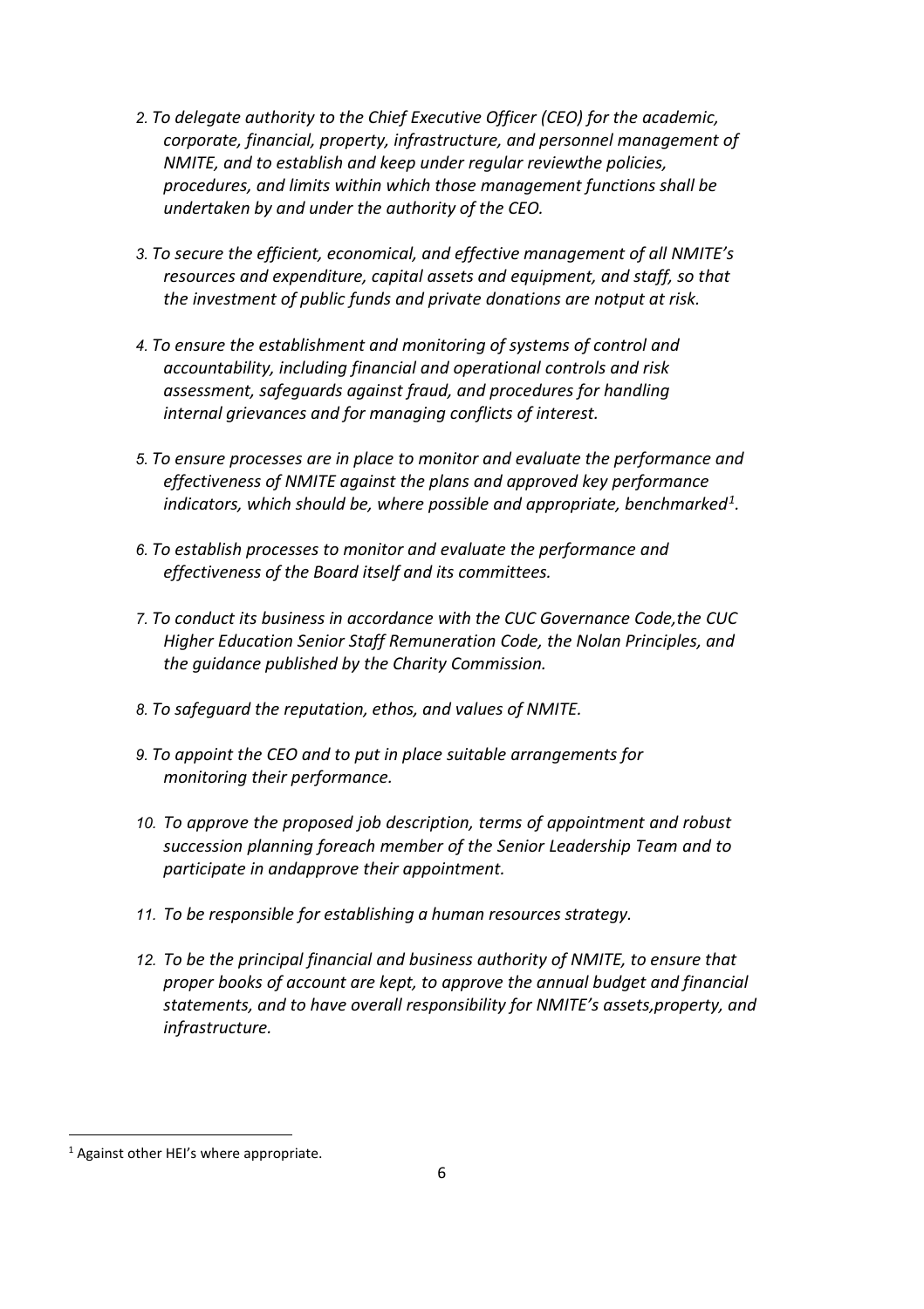- *13. To be NMITE's legal authority and, as such, to ensure that systems are in place for meeting all its obligations, including those arising from contracts and other legal commitments made in NMITE's name.*
- *14. To make such provision as it thinks fit for the general welfare of learners, in consultation with the Academic Council.*
- *15. To act as trustee for any property, legacy, endowment, bequest, or gift in support of the work and welfare of NMITE or its learners.*
- *16. To oversee NMITE's interactions with the Office for Students and to ensure NMITE remains compliant with the ongoing conditions of the registration as an Approved (fee cap) Provider.*
- *17. To oversee NMITE's academic regulatory and governance framework and academic policies as delegated to the Academic Council and to receive and test assurance from the Academic Council on the maintenance of NMITE's academic standards and quality.*
- *18. To ensure that procedures are in place which are designed to ensure that NMITE's governance arrangements set out in the Governance Handbook are always followed (or to approve any waiver or departure from them), and that appropriate advice is available to support this.*
- *19. To approve expenditure in relation to any project, initiative or acquisition which falls outside those authorities delegated to the CEO.*
- *20. To ensure the solvency of NMITE and the safeguarding of its assets.*
- *21. To appoint a Company Secretary (to act also as the Clerk to the Board) and to ensure that, if the person appointed has managerial responsibilities in NMITE, there is an appropriate separation in the lines of accountability.*
- *22. To approve an annual budget before the start of each financial year – 1 August to 31 July.*
- *23. To determine fees and charges having regard to NMITE's policy for diversity and inclusion and widening participation.*
- *24. To ensure that NMITE has in place policies which support diversity and inclusion in its recruitment of learners and staff and widening participation in higher education and engineering and systems which provide them with equality and diversity of opportunity as members of NMITE.*
- *25. To approve the creation or dissolution of any trading or other subsidiary of NMITE.*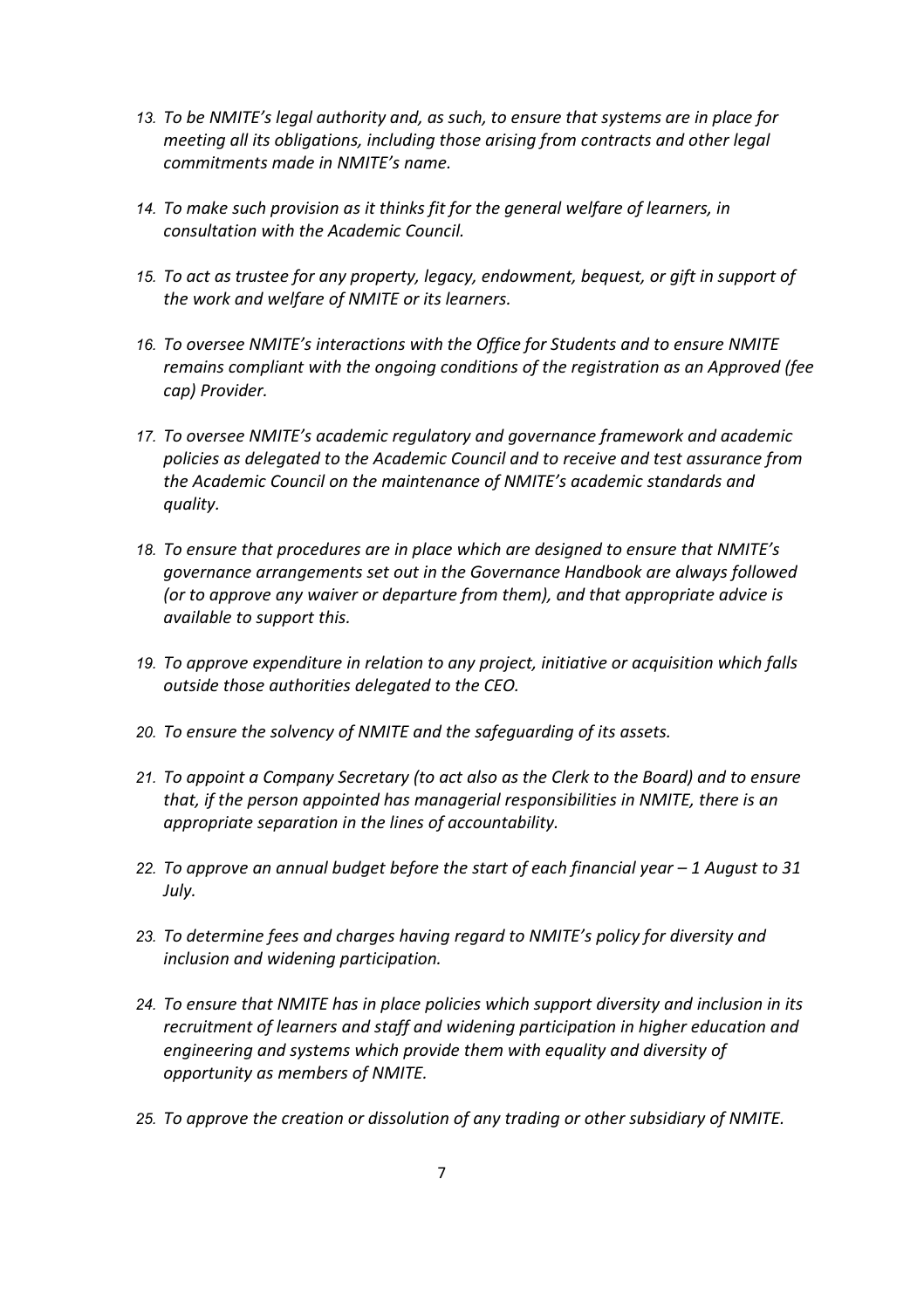- *26. To ensure that NMITE has in place relevant policies which uphold its ethical values, particularly in terms of donations in cash or kind, research, business development and corporate social responsibility.*
- *27. To approve the appointment of members of the Board and the filling of casual vacancies.*
- *28. To approve the establishment, membership, and terms of reference of each committee of the Board and each other Committee, Council, Forum or Panel which is the responsibility of the Board, including (but not be restricted to):*
	- *the Academic Council*
	- *an Equality, Diversity, and Inclusion Steering Group to contribute actively to the design and implementation of NMITE's policies to support equality, diversity, inclusion and widening participation*
	- *the Student Suspension Review Panel, the membership of which shall be identified by the Student Disciplinary Appeals Committee (or Chair) separately for any individual case.*
	- *the Special Committee to be convened in the event of the dismissal of holders of senior posts including the CEO and the Company Secretary.*
- *29. To receive the annual report of the Audit & Risk Committee for submission to the OfS and the QAA, together with an annual report of each of the other Board committees.*
- *30. To receive the OfS's annual assessment of institutional risk.*
- *31. To approve amendments to the Academic Council Terms of Reference and the Academic Regulations as approved by the Academic Council.*
- *32. To approve the annual calendar of meetings for the Board and its committees.*
- *33. To ensure that NMITE has a written statement of policies, and to monitor the implementation of those policies through the receipt of an annual report.*

#### <span id="page-7-0"></span>*The Powers of the Board*

1.7 The Board governs all NMITE's affairs and to this end shall exercise all the powers and authorities of NMITE, including the powers to:

*1. approve changes to the Founding Declaration, the Governance Handbook and NMITE's Articles of Association RESERVED*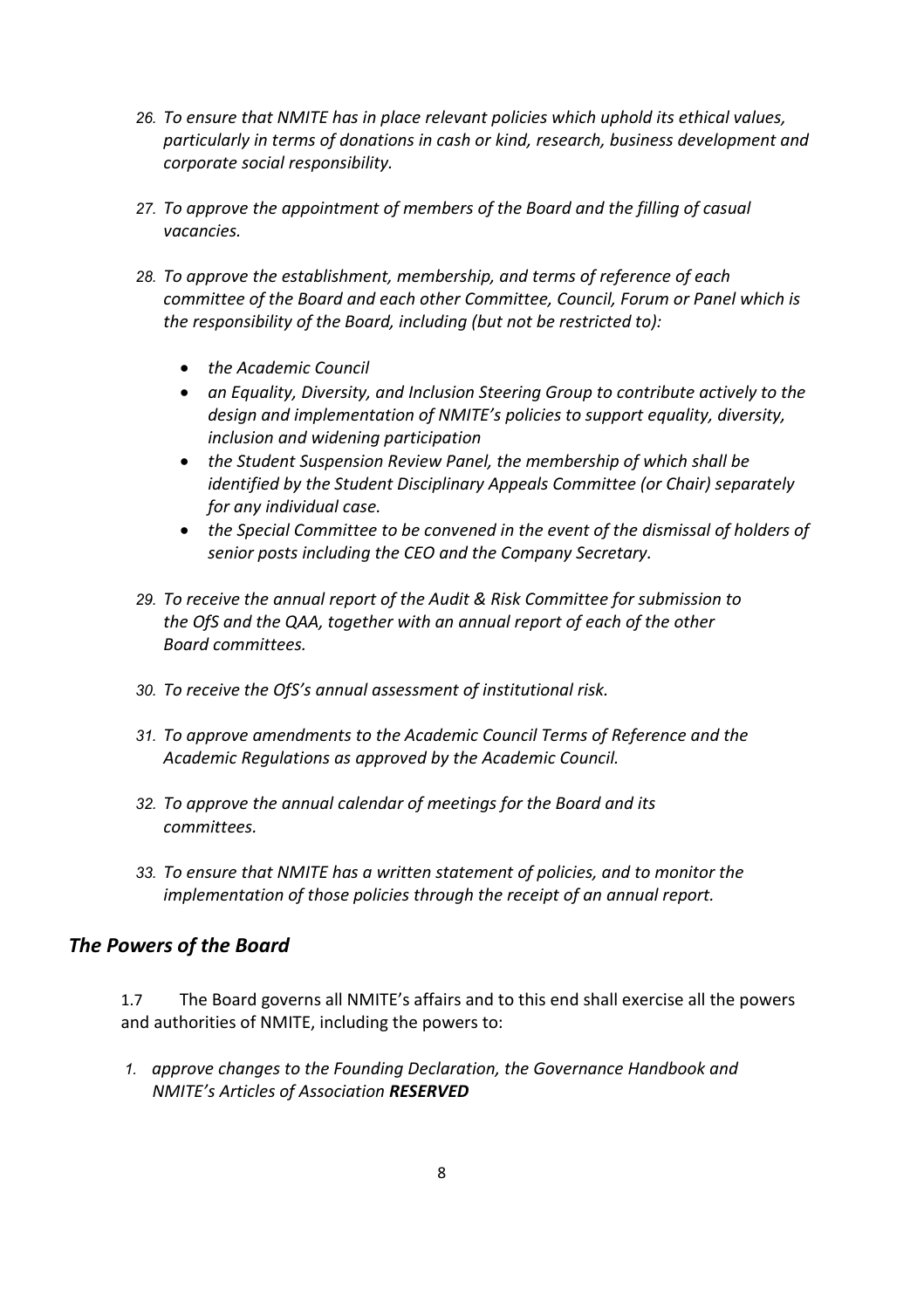- *2. appoint or remove the Chief Executive Officer; and participate in and approve the appointment of the members of the Senior Leadership Team RESERVED*
- *3. appoint, suspend, or remove members of the Board RESERVED*
- *4. approve NMITE's corporate strategy and relevant supporting strategies RESERVED*
- *5. approve NMITE's financial forecasts, financial statements and annual budget RESERVED*
- *6. approve any expenditure more than £250,000.000 RESERVED*
- *7. approve variations of more than £100,000 in aggregate against the annual budget (including the capital programme) RESERVED*
- *8. approve the purchase, sale, exchange, lease or accept leases of real property on behalf of NMITE*
- **9.** *approve the terms and conditions of employment of NMITE staff RESERVED*
- *10. approve any proposals for staff redundancy RESERVED*
- *11. appoint bankers RESERVED*
- *12. approve NMITE's investment strategy*
- *13. approve borrowing and related external funding arrangements, and the details of their terms*
- *14. approve any joint venture, partnership, co-investment, or other arrangement relating to property or infrastructure or any strategic academic joint venture, partnership, or affiliation*
- *15. take decisions to accept or refuse offers of gifts or donations to NMITE, at values exceeding £250k RESERVED*
- *16. appoint or remove the external and internal auditors RESERVED*
- *17. consider, adjudicate upon and if thought fit redress any appeals of grievance of members of NMITE*
- *18. take such steps as it thinks proper for the purpose of ensuring the efficiency and effectiveness of NMITE's learning programmes and their delivery RESERVED*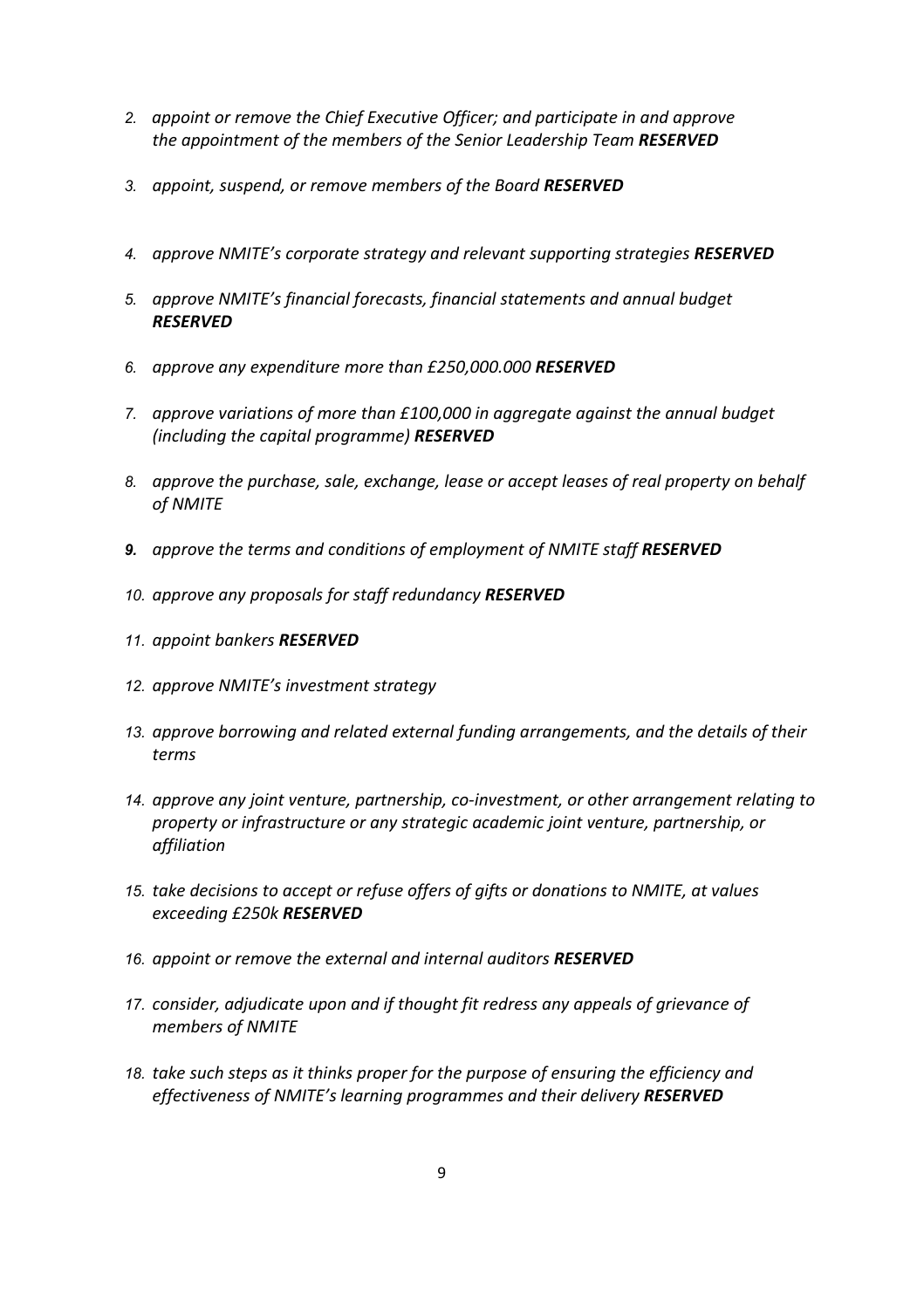- *19. amend, refer, control, or disallow any act of the Academic Council that is required to be reported to the Board, and to give directions in respect of it to the Academic Council RESERVED*
- *20. delegate specified powers to individuals or committees accountable to the Board, such delegations to be specifically recorded by the Board in a list maintained by the Company Secretary and Clerk to the Board RESERVED*

#### <span id="page-9-0"></span>*Committees of the Board*

1.8 The Board's committees are a key part of NMITE's decision-making structures. Their general purpose in each case is to enable an appropriate group of informed individuals comprising a mix of Trustees and co-opted lay members – the membership - to meet to discuss issues; share, monitor and review information; provide assurance; achieve consensus; make collective decisions under delegated powers; or refer recommendations to the Board.

- 1.9 The Board has established four committees to focus on aspects of NMITE's activities:
	- Audit and Risk Committee
	- Nominations Committee
	- Remuneration Committee
	- Resources and Property Committee

1.10 The structure of the Board's reporting committees and the membership of each committee and its terms of reference are set out in Appendix A2 and will be updated annually.

#### <span id="page-9-1"></span>*Appointment of Trustees*

1.11 It is for the Nominations Committee to define the make-up of the Board and its committees, balancing age, availability, gender, professional expertise, public and private sector industry experience, and representation of the membership of NMITE, taking account of its character as a members' organisation, to deliver a rounded leadership to NMITE.

1.12 The committee shall, in seeking to fill places on the Board and any committee, publish a job and person specification and invite to complete an application form for appointment to the Board and submit it along with a CV or career biography. Should the Nominations Committee decide that a candidate be recommended to the Board for appointment then the candidate will be asked to provide two references and asked to sign HMRC's "Fit & Proper Person" declaration.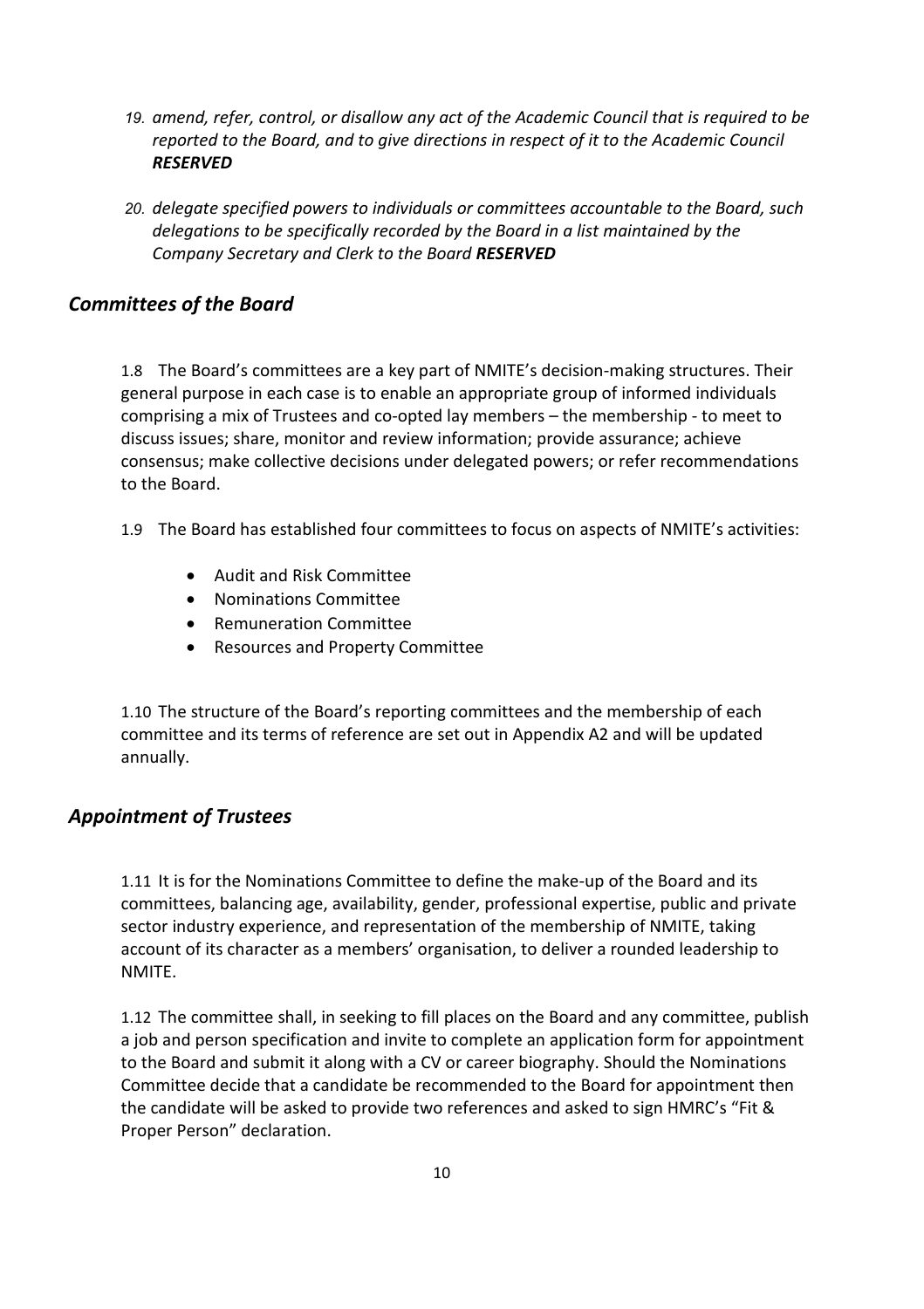1.13 The Company Secretary shall on the anniversary of the appointment of each Trustee and co- opted committee member, review their declarations of interest over the previous year and ask them to confirm in writing that they are still able to affirm their declaration as a 'Fit & Proper Person.

1.14 Every year (typically at the May/June retreat) the Board shall arrange for an annual self- reflection of the effectiveness of the Board, its committees and NMITE's other organs of governance, which may be facilitated by an appropriate external facilitator. Every third year it shall arrange for an independent effectiveness review to be undertaken by an appropriately qualified person or organisation.

#### <span id="page-10-0"></span>*Conduct and management of the Board and its committees*

1.15 The Board has agreed standing orders (Appendix A3) for the conduct and management of the Board and its committees, which reflect the requirements of NMITE's Articles of Association.

#### <span id="page-10-1"></span>*Induction and Training; Calling Out; and Whistleblowing*

1.16 NMITE will develop and implement a programme of induction and training for members of the Board and its committees, members of staff and others with operational roles within NMITE to explain its governance principles and structure, including its Financial and Procurement Regulations as a key part of the Governance Handbook, and foster an understanding of the importance of good governance.

1.17 The terms of employment or engagement of every member of staff or of the Board and its committees require them to raise with an appropriate senior independent member of staff or with the Chair of the Board any instance where they believe that NMITE's governance, ethical and/or regulatory principles are not being observed. NMITE has a whistleblowing policy to enable anyone to raise a concern confidentially.

1.18 NMITE will develop and implement a programme of induction and training for members of the Board and its committees to explain their role with respect to academic governance and quality, regulation and compliance, risk management, learners, strategic plans, and monitoring performance.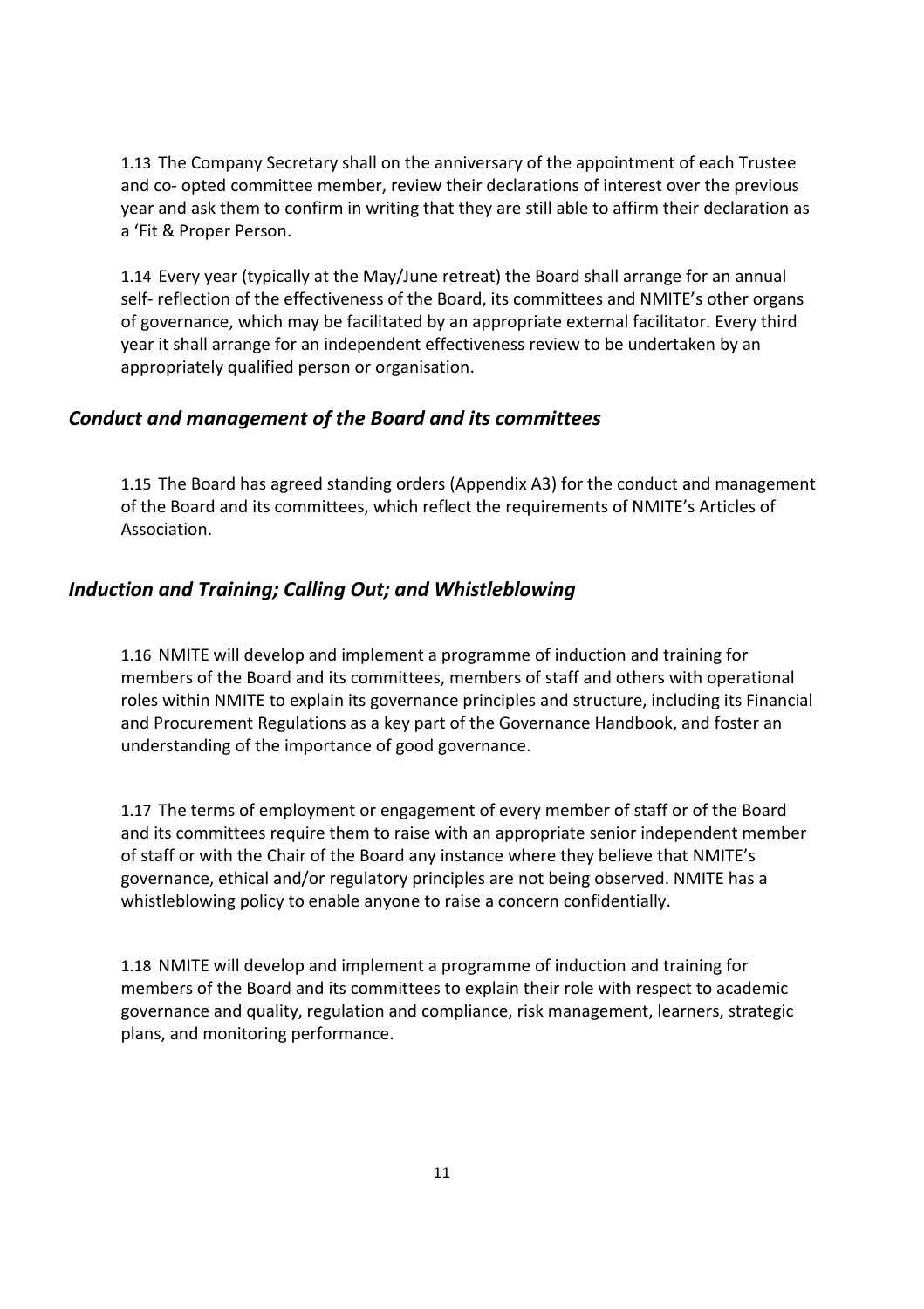#### <span id="page-11-0"></span>*The Schedule of Delegation and Decision-Making Powers*

1.19 The Board, as NMITE's governing body, has reserved specific decision-making powers to itself and delegated others to its committees, or to the CEO, as set out in this Schedule of Delegation and Decision-Making Powers (the Schedule of Delegation). The Schedule of Delegation confirms the location of specific powers for certain key decisions to be made in the name of NMITE. It is not intended to be a full and complete description of the roles, remits, responsibilities and powers of all bodies and individuals, which will also be reflected elsewhere in the Governance Handbook, such as NMITE's Articles of Association or a specific committee's terms of reference.

1.20 The Schedule of Delegation is concerned only with the location of power for the final approval stage of the decision-making process. It is not concerned with the location of responsibility for the original formulation of any proposal or recommendation which requires a final decision to be made. Throughout the Schedule of Delegation, the term RESERVED is used to denote those powers that are confined to, and will not be delegated from, the body or individual in question.

1.21 Any questions regarding the Schedule of Delegation, including queries concerning the location of powers to take decisions on matters not listed in the Schedule of Delegation, should be directed to the Company Secretary and Clerk to the Board in the first instance.

#### <span id="page-11-1"></span>*The Schedule of Delegation - distinction between governance and management*

1.22 This Schedule observes a clear distinction between the governance and management of NMITE. For this purpose, 'governance' is defined as the systems, structures, procedures, and rules by which NMITE takes decisions on its affairs and is held accountable for them, and for its use of public funds; and includes matters which are fundamental to NMITE's mission, strategic vision, and identity. This includes setting NMITE's strategic aims and objectives, monitoring and measuring performance against these, ensuring accountability and effective scrutiny, and participating in and approving the appointment of other members of the Senior Leadership Team.

1.23 Governance is distinct from the day-to-day 'management' of NMITE, which is concerned with the pursuit of the agreed strategic aims and objectives, the implementation of agreed policies, the preparation of new policy proposals, and the efficient and effective deployment of resources. At its simplest, therefore, governance is about ensuring that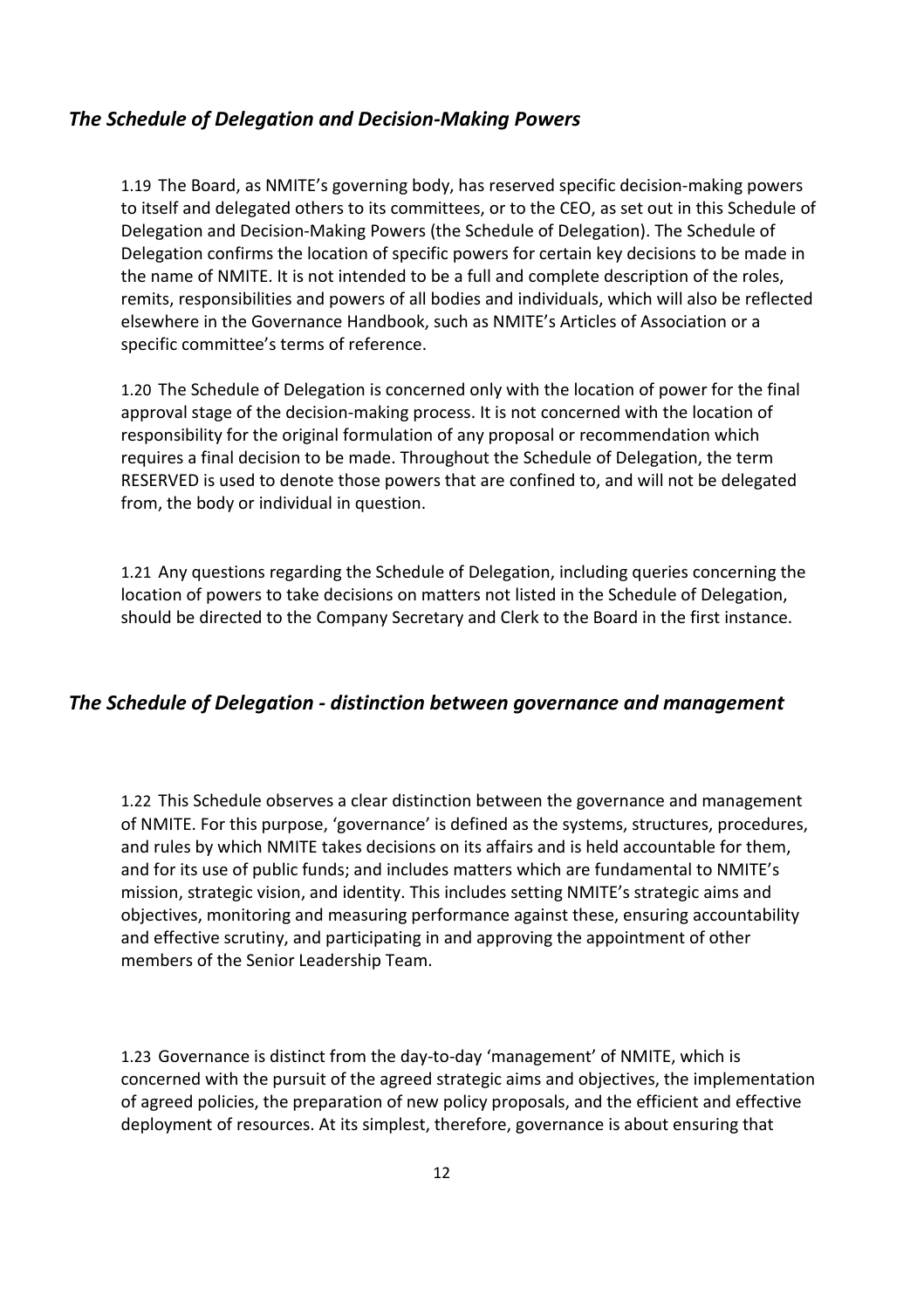NMITE is doing the right thing, and management is about ensuring that NMITE is doing things right.

1.24 In confirming this distinction, this Schedule recognises that there is a critical interface between good governance and effective management, upon which the academic and commercial success of NMITE is very much dependent.

#### <span id="page-12-0"></span>*The Schedule of Delegation - underlying framework*

1.25 The Board ensures compliance with NMITE's Articles of Association and other provisions regulating NMITE and its framework of governance. Subject to these, the Board takes all final decisions on matters of fundamental concern to NMITE. The necessary powers to take such decisions are reserved to the Board and consequently they will not be delegated to any other committee or individual. Powers not so reserved may be delegated as the Board deems appropriate. However, having delegated authority to other bodies or individuals to act on its behalf, the Board, as NMITE's governing body, nevertheless remains ultimately accountable and must accept corporate responsibility for the actions taken.

1.26 The CEO is the most senior individual with executive authority over the business of NMITE, with responsibility to the Board for the organisation, direction, and leadership of NMITE and its staff, and generally for maintaining its good order and efficiency and for its day-to-day management, as set out above.

1.27 As well as being the chief executive of NMITE, the CEO is the accountable officer for the purposes of the regulatory regime administered by the Office for Students and in respect of the use of public funds received from funding bodies.

#### <span id="page-12-1"></span>*The Schedule of Delegation - basic principles*

1.28 The Schedule of Delegation is focused on decision-making processes for key operational and technical matters. It is not concerned with routine decisions taken by officers as a basic part of their day-to-day duties.

1.29 The Schedule of Delegation has the overarching objective of allowing NMITE to take decisions on certain operational and technical matters without wasting scarce and expensive time, or causing unnecessary delays, in a complex committee system. Whilst some decisions can only be approved at committee level, the Schedule of Delegation aims to:

- release the time of the standing committees to concentrate on matters of fundamental principle and strategy
- allow specific matters to be examined, and responses prepared and implemented, by designated decision-makers with the relevant professional knowledge and expertise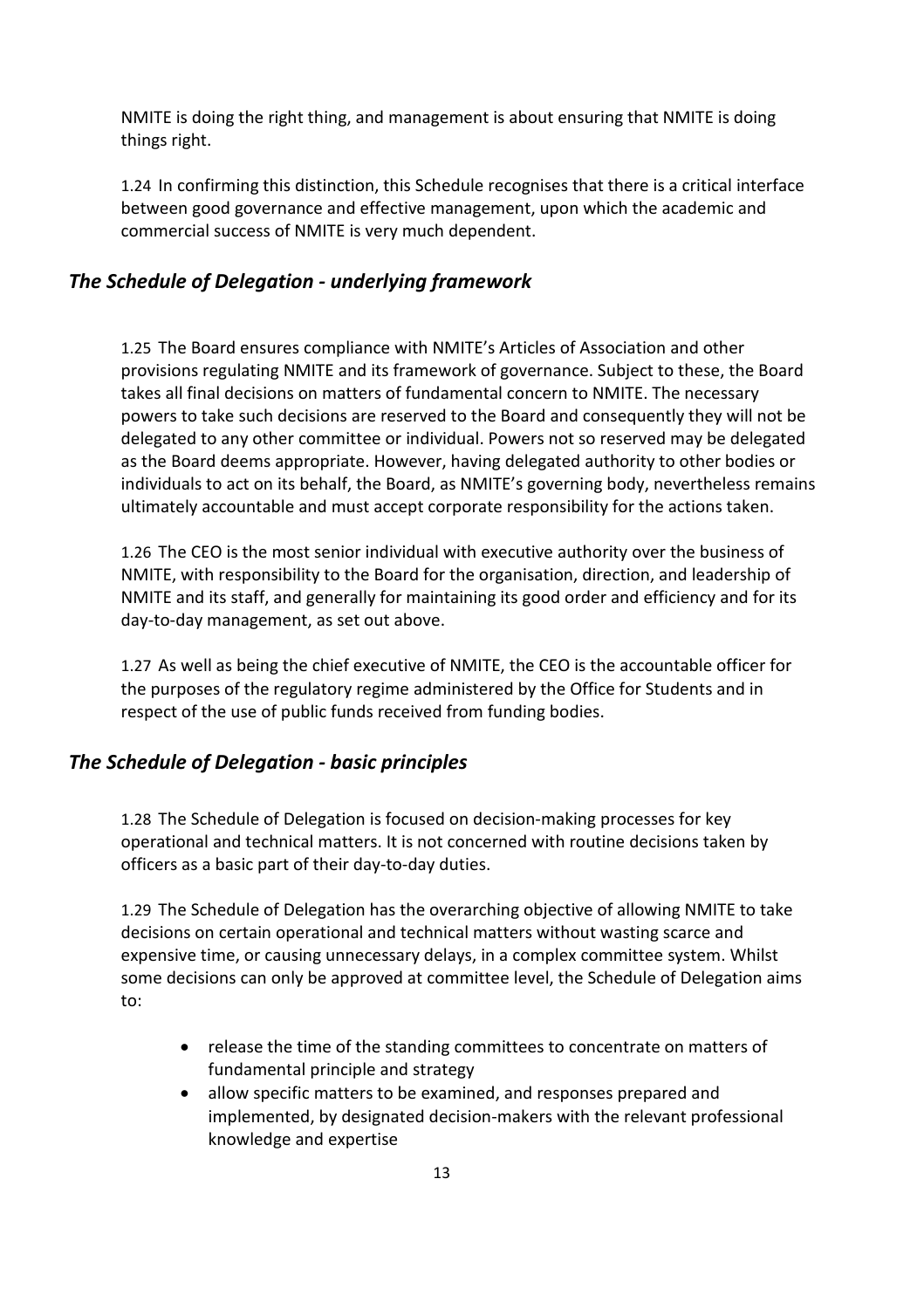- allow NMITE to respond swiftly to changing circumstances, so that its well-being and sustainability is not impaired by unnecessary use of protracted decisionmaking processes
- ensure that accountability and transparency are not compromised in decisionmaking, and to promote efficiency and quality in the decision-making process.

1.30 Whilst the Schedule of Delegation identifies that certain powers have been delegated by the Board, either to the CEO, the Academic Council, or to specific committees of the Board, any of them may still decide that a particular decision should be ratified by the Board.

#### <span id="page-13-0"></span>*The Schedule of Delegation - exercising delegated powers*

1.31 The use of delegated powers involves the exercise of discretion on the part of the decision- maker, who can choose to do or not do something, to approve or not approve something, or to approve something with conditions attached. In exercising their delegated powers under the Schedule of Delegation, the person, committee, or other body to which power is delegated (each a decision-maker) must:

- i. act in the best interests of NMITE, its staff and learners, and not under the direction or with regard to the interests of a third party
- ii. act in accordance with NMITE's strategic objectives; in accordance with the Governance Handbook and its other rules, regulations, and procedures; and within any budgetary or legal constraints
- iii. act within the scope of their powers no decision-maker holds unfettered authority to make decisions on matters outside the scope of the Schedule of Delegation
- iv. act reasonably, impartially and in good faith when reaching a decision
- v. decline to handle matters in which they have an actual or perceived (whether fairly or not) conflict of interest
- vi. exercise procedural fairness by consulting appropriately with other officers, individuals or groups who have a legitimate interest in the matter at hand, and keeping them informed of developments
- vii. make their final decision having given fair weight to all available evidence, feedback, and advice
- viii. inform all parties of the outcome, and be prepared to give reasons
- ix. report to the Board or the relevant committee, as appropriate, on all significant decisions taken.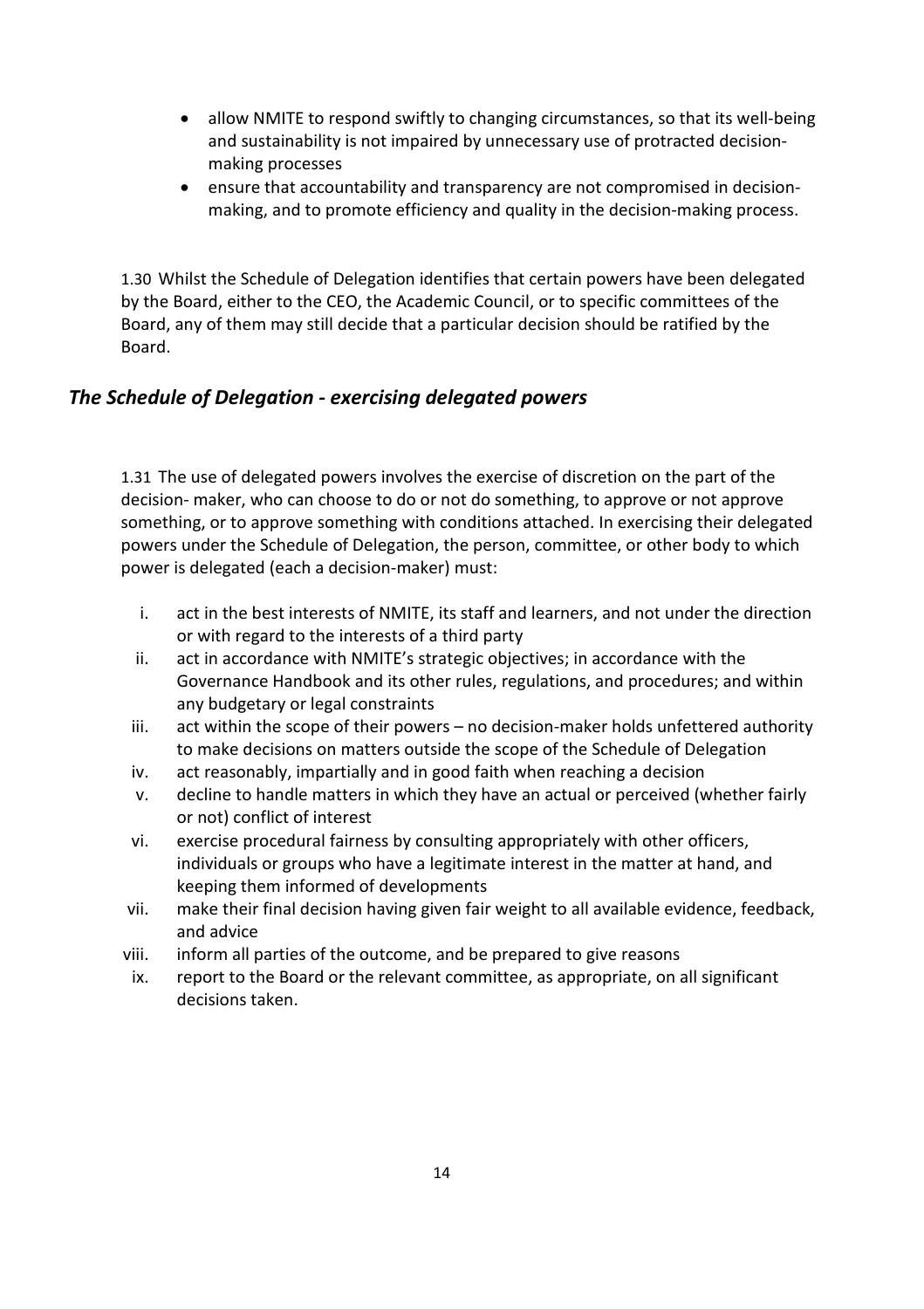#### <span id="page-14-0"></span>*The Schedule of Delegation - referral back to a higher authority*

1.32 A decision-maker is not required to exercise a delegated power in any particular case and must not do so if the matter appears to involve matters of public controversy, major questions of policy not yet determined by the Board or its committees, or any significant change from previous practice. In such cases the decision-maker should refer the decision back to the Board or the relevant committee, for the final decision to be made. With the exception of any specific powers listed below, the Schedule of Delegation is, as indicated above, generally not concerned with the location of authority for the approval of financial decisions such as the authorisation of purchase orders, invoices and expenses claims, or for decisions regarding the deployment of resources available within approved area plans. Authorisation levels for such transactions are set out in NMITE's Financial and Procurement Regulations.

#### <span id="page-14-1"></span>*The Schedule of Delegation – powers of the CEO*

1.33 The CEO exercises powers on behalf of the Board in all matters affecting the reputation and well-being of NMITE, including powers to:

- *1. determine the allocation of duties between the members of the SLT RESERVED*
- *2. act as NMITE's most senior executive representative on all occasions and in all matters, except where powers are reserved to the Board*
- *3. approve any contract, purchase order or invoice, up to a value of £100k*
- *4. exclude temporarily a learner from NMITE*
- *5. authorise the closure of NMITE's campus in the event of extreme weather or other emergency situations*
- *6. approve returns to the Office for Students (for those returns requiring approval by the accountable officer) RESERVED*
- *7. approve processes by which strategic and operational planning is undertaken across NMITE RESERVED*
- *8. approve policies and practices covering staff leave, appraisal, development and training, and welfare; and industrial relations RESERVED*
- *9. approve building (works) contracts and amendments to/cancellation of those contracts and service contracts with a value up to £100k RESERVED*
- *10. approve the application of the tuition fees strategy regarding tuition fee discounts, scholarships and bursaries RESERVED*
- *11. approve offers of gifts or donations to NMITE[2](#page-14-2), with a value up to £250,000.000 RESERVED for offers with a value between £100,000 and £250,000.*

<span id="page-14-2"></span><sup>2</sup> Subject to relevant Fundraising policies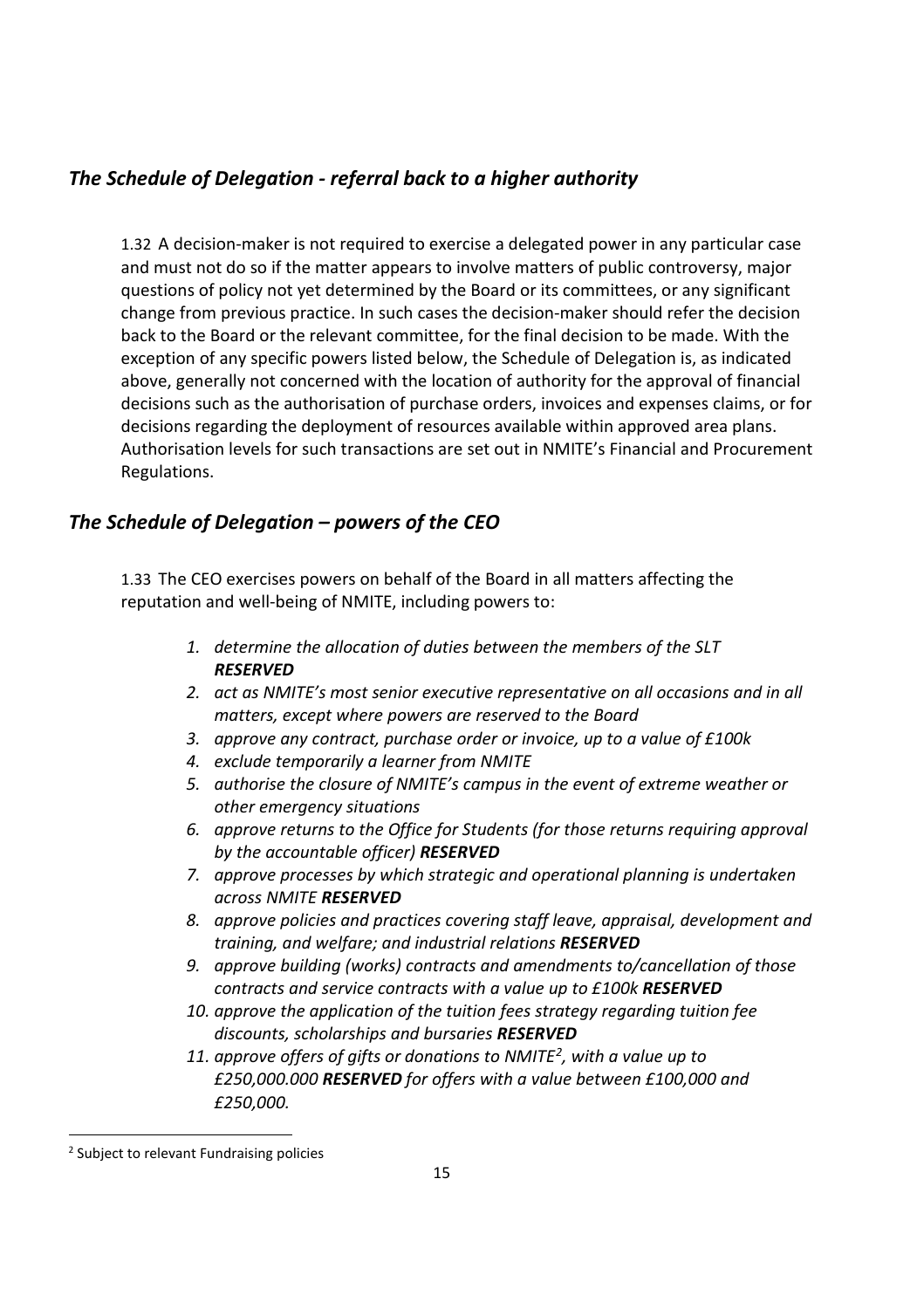- *12. approve naming opportunities associated with philanthropic gifts, with a value up to £250,000.000 RESERVED*
- *13. authorise officers of NMITE to act as budget holders, within the limits specified in the Financial and Procurement Regulations*

## <span id="page-15-0"></span>**Academic Council**

1.34 The Academic Council is responsible to the Board for all matters of academic governance. Its Terms of Reference are set out in Appendix B.

1.35 Subject to the requirements of NMITE's validating partner, it will act to best promote NMITE's academic activities, safeguard the integrity and standards of its teaching, ensure the welfare of its students and their engagement in their education. It makes final decisions on all matters of academic judgement including assessments, grading, degree classifications, and programme and module content.

1.36 The Board will provide such assistance to the Academic Council as is required for the Academic Council to carry out its responsibilities including the implementation of academic policies, regulations and academic procedures, and the Board shall take due account of reports from the Academic Council on its findings and consequential recommendations.

1.37 Subject to any powers reserved to the Board, the Academic Council has the power to take such measures or actions as best promote the interests of NMITE as a place of learning. In general, the Academic Council may delegate any of its powers to committees established by it as the Academic Council deems appropriate. It exercises oversight of these committees by considering and approving (or otherwise) the recommendations they make in the light of the strategic and financial framework provided by the Board. Key committees include the Teaching and Learning Committee (TLC), the Quality Assurance Committee (QAC) and the Assessment Board.

1.38 The Teaching and Learning Committee has overall responsibility under the Academic Council for the development, monitoring, review, and implementation of learning and teaching within NMITE. Its Chair is nominated by the Academic Council. Its remit includes reviewing and acting to develop existing modules and programmes to ensure they remain relevant and of high quality and monitoring and raising teaching and learning standards. It also has responsibility for the detailed scrutiny of proposals for new programmes and modules to ensure they are of the requisite standard.

1.39 The Quality Assurance Committee's remit is to ensure that NMITE's academic standards reflect the expectations and requirements of the regulatory framework for UK higher education, the relevant Professional, Statutory and Regulatory Bodies, and employers. It is also tasked with ensuring the provision of an auditable system for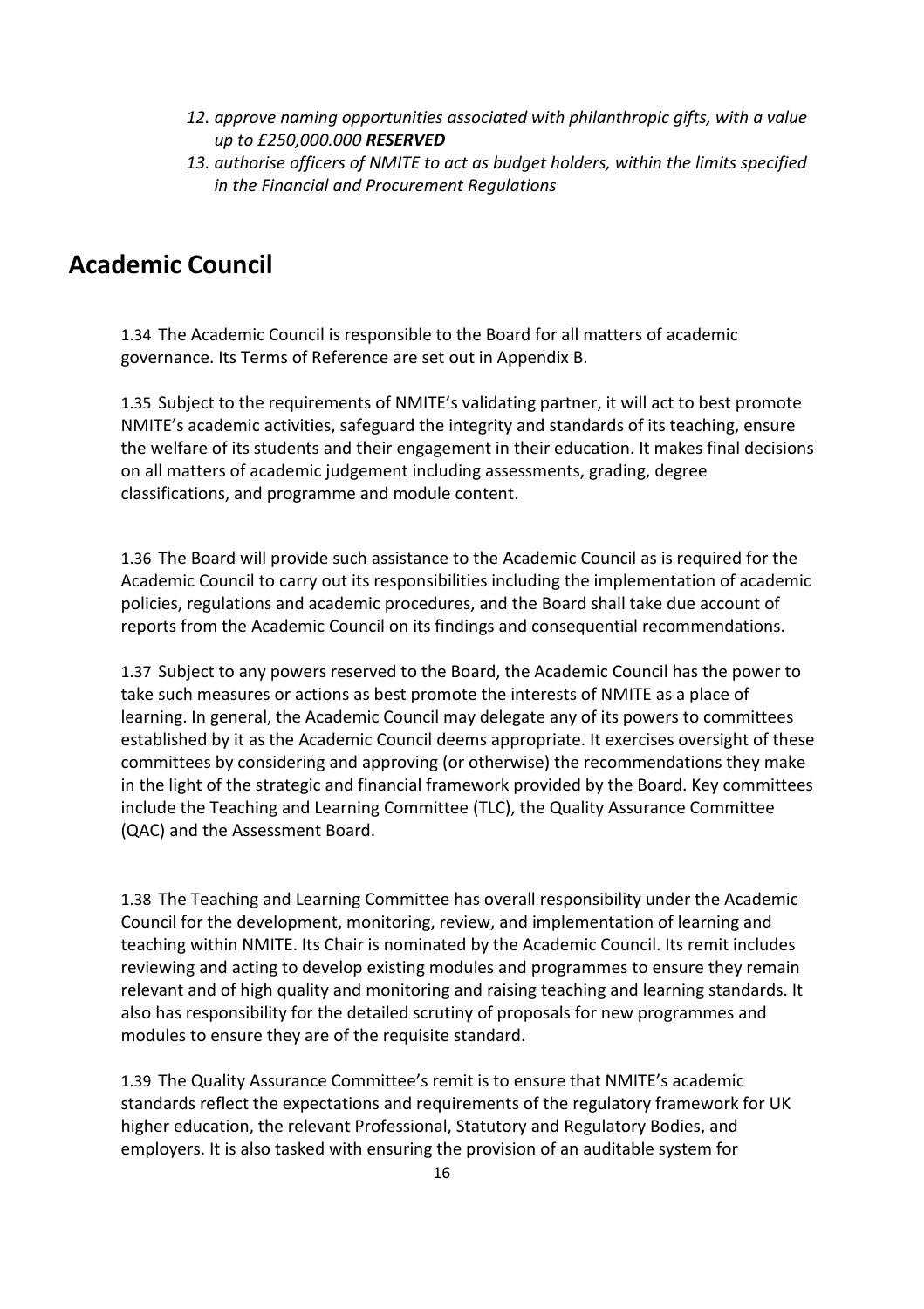demonstrating this is achieved both internally and externally to NMITE. The Quality Assurance Committee is Chaired by the Academic Registrar and has the responsibility to gather data relevant to quality assurance processes from sources such as assessment results, learner feedback mechanisms, and external examiners' reports. Analysis and consideration of the various data sources will inform the reporting and recommendations made to both the Academic Council and to external bodies.

1.40 The Assessment Board has the internal responsibility for the integrity and quality of NMITE's assessments, marks, and classifications. It ensures that NMITE's academic regulations and processes are adhered to, and that academic decisions on marking and grading are robust, auditable, and secure.

## <span id="page-16-0"></span>**NMITE's Executive Structure**

1.41 The structure below outlines the CEO's executive team, showing the different areas of NMITE's activities and lines of reporting:

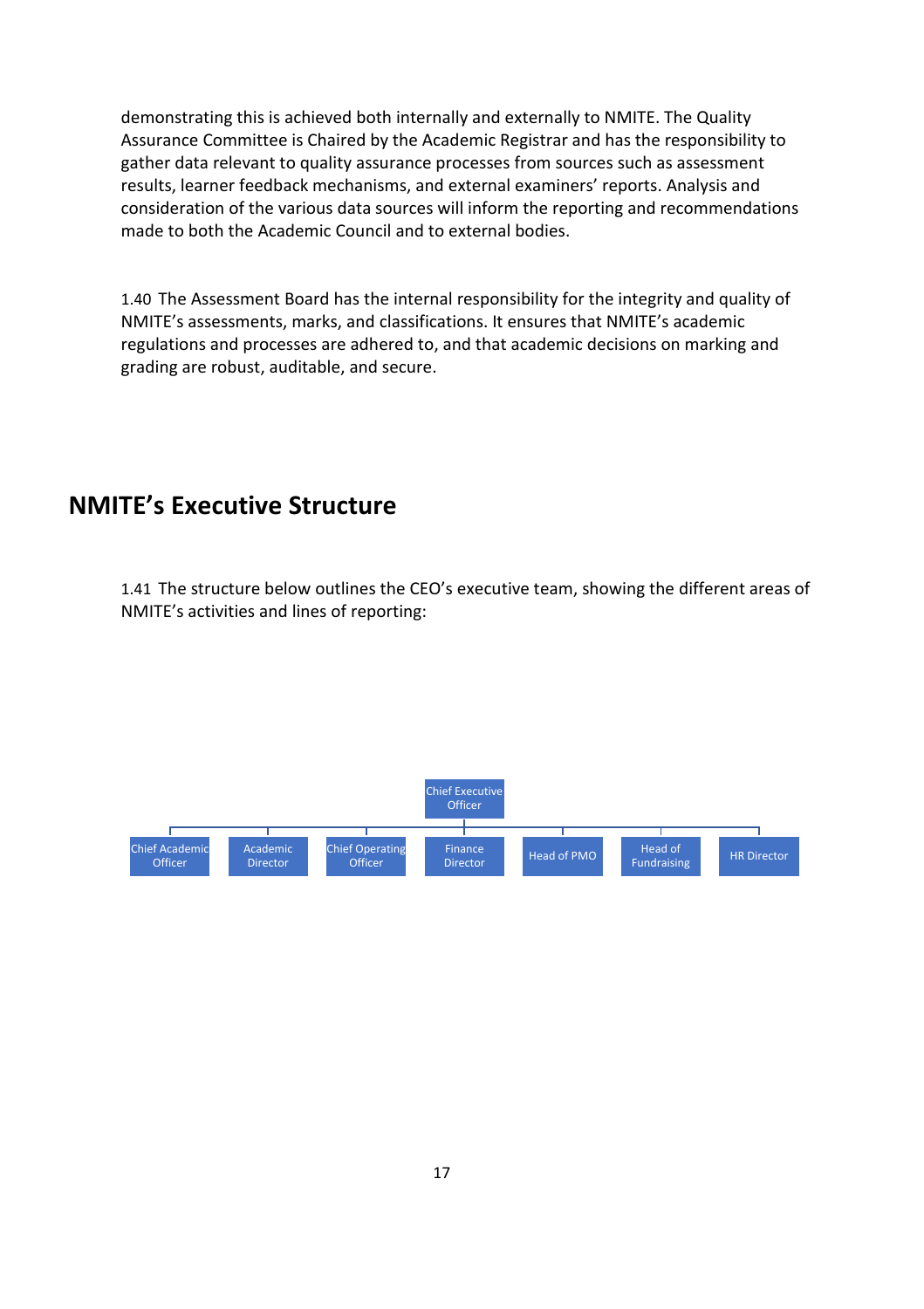## <span id="page-17-0"></span>**Financial and Procurement Regulations**

1.42 NMITE has adopted a detailed set of Financial and Procurement Regulations. These are set out in Appendix C

1.43 The purpose of the Financial and Procurement Regulations is to provide appropriate control over NMITE's resources and provide the Board and the management of NMITE with assurance that NMITE's resources are being properly applied for the achievement of NMITE's charitable objects and strategic objectives. They also ensure that NMITE manages its financial affairs and procures goods and services on a basis which is consistent with the Seven Principles of Public Life, HM Treasury's guidance on Managing Public Money, best practice in the higher education sector and relevant legislation.

1.44 The Financial and Procurement Regulations are set by the Board and reviewed and where appropriate updated by it periodically, by reference to the evolving state of development and activities of NMITE and emerging experience in relation the matters which they cover. The Board, committee members, all members of staff and others with operational roles within NMITE are bound to observe the spirit as well as the letter of the Financial and Procurement Regulations.

1.45 The Financial and Procurement Regulations set out the procedure for requesting and approving waivers and exemptions from the Financial and Procurement Regulations. Only the Board may waive or grant exemptions from the Financial and Procurement Regulations, with reference to specific circumstances and only if the Board determines that to do so is otherwise consistent with the principles set out in the Governance Handbook according to which NMITE is governed.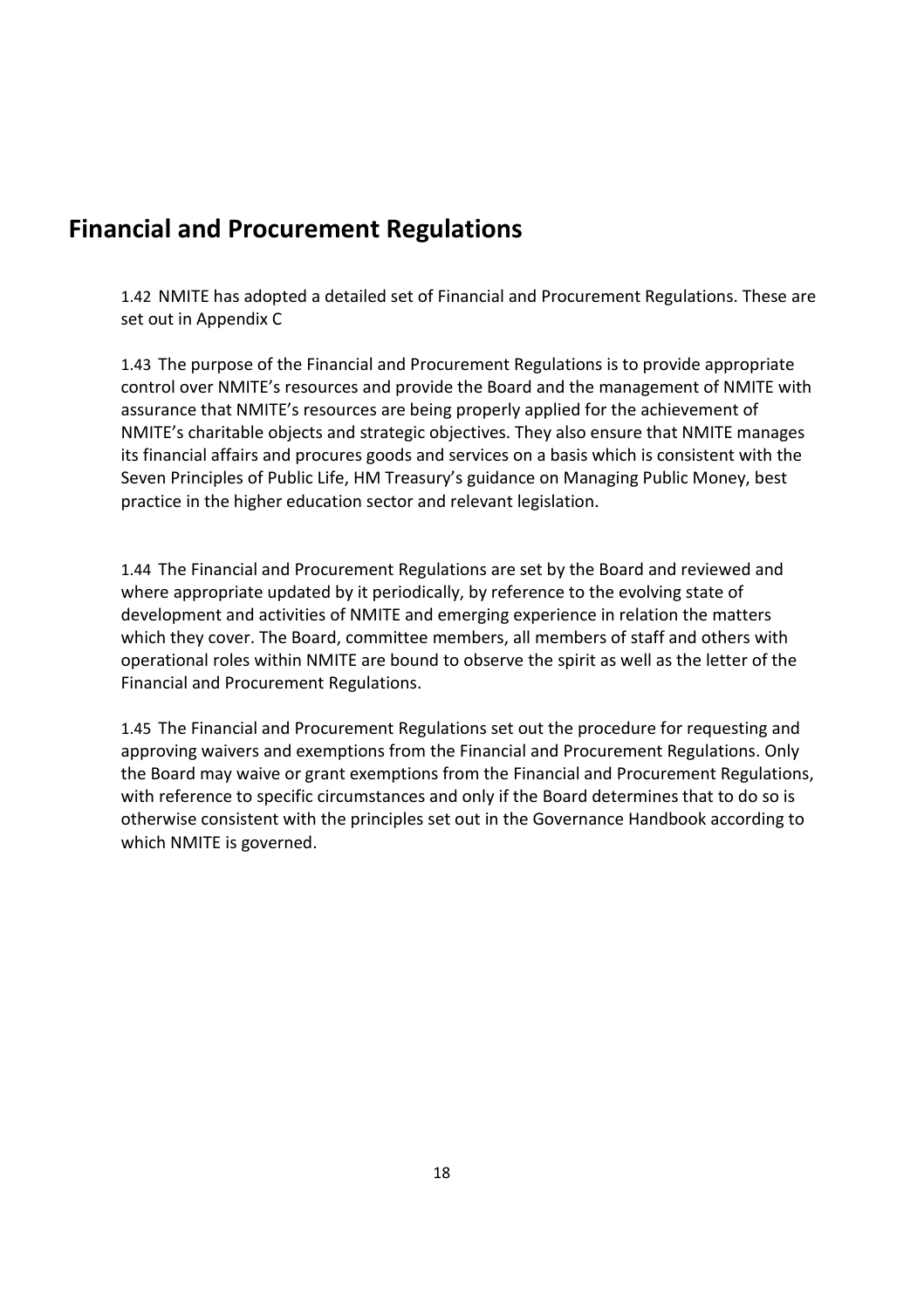## <span id="page-18-0"></span>**Appendix A1 – Membership of the Board**

| <b>Standing</b><br><b>Committees</b> | Audit and Risk Committee<br>Nominations Committee<br><b>Remuneration Committee</b> |
|--------------------------------------|------------------------------------------------------------------------------------|
|                                      | <b>Resources and Property Committee</b>                                            |
| <b>Minutes</b>                       | Published on NMITE website once approved by Board                                  |
| <b>Frequency of</b><br>meetings      | Bi-monthly or more frequently as required                                          |

### **Membership**

| <b>Chair</b>      | Mr Terence Jagger                      |  |
|-------------------|----------------------------------------|--|
| <b>Vice Chair</b> | Mr Martin Hitchin                      |  |
| <b>Trustees</b>   | Ms Rowena Innocent                     |  |
|                   | Mr Jon Gorringe                        |  |
|                   | Ms Aimee Clark                         |  |
|                   | Dr Wendy Finlay                        |  |
|                   | Dr Kierann Shah                        |  |
|                   | Mr Marc Leppard                        |  |
|                   | Professor Nicholas Lieven              |  |
|                   | Professor Elena Rodriguez-Falcon -     |  |
|                   | President & CEO, NMITE                 |  |
|                   |                                        |  |
|                   |                                        |  |
| <b>Observers</b>  | The Chief Operating Officer, NMITE,    |  |
|                   | The Chief Academic Officer, NMITE      |  |
| <b>Secretary</b>  | <b>Institutional Company Secretary</b> |  |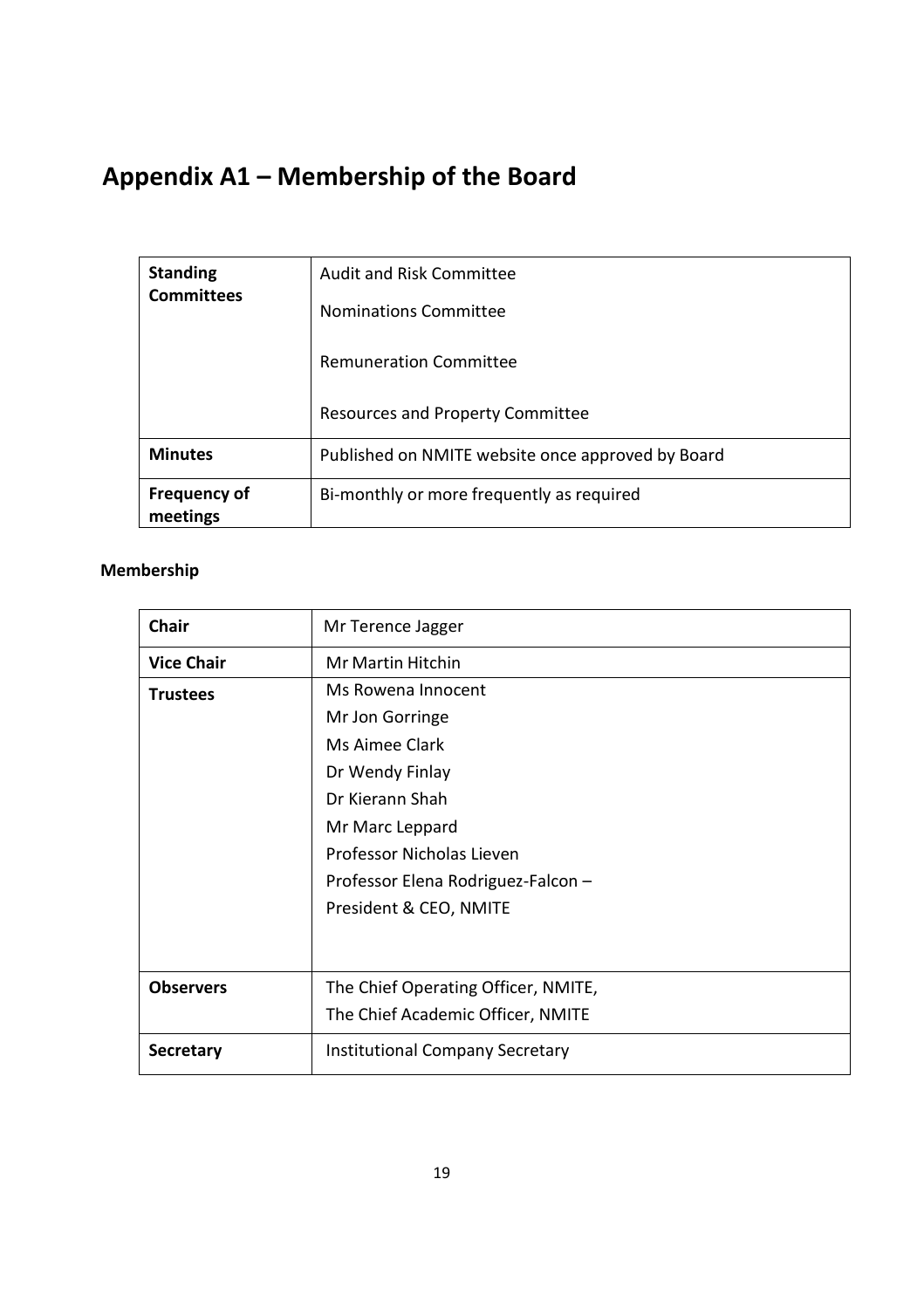<span id="page-19-0"></span>

## **Appendix A2 – Standing Committees of the Board**

20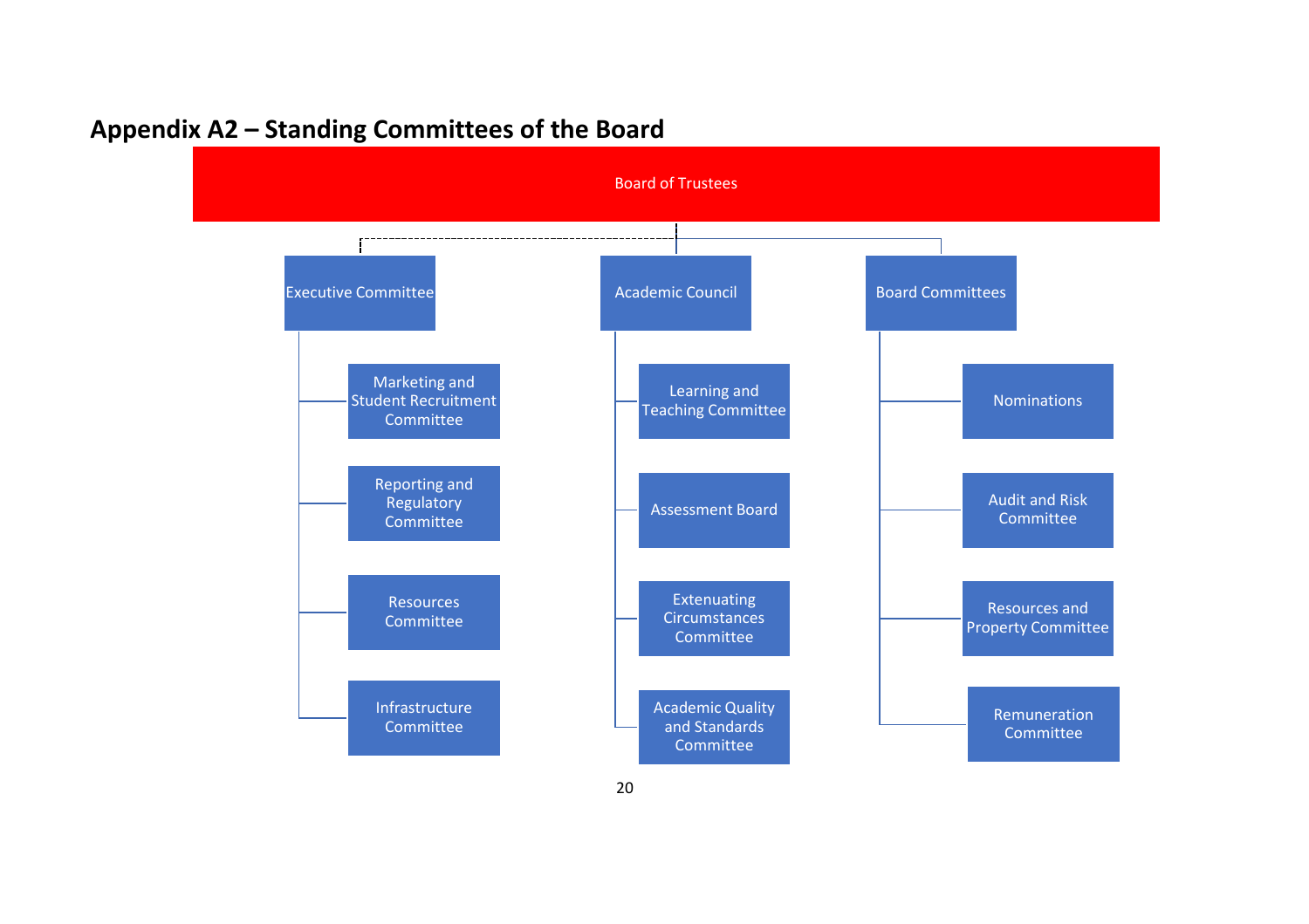#### <span id="page-20-0"></span>**Audit and Risk Committee**

| Reports to                      | <b>Board of Trustees</b> |
|---------------------------------|--------------------------|
| <b>Frequency of</b><br>meetings | Three or four per year   |

#### **Membership**

| <b>Chair</b>      | Appointed from the<br><b>Board ofTrustee</b><br>members for a<br>period of<br>two years,<br>renewable                                                                                                                                                    | Mr Marc Leppard                                |  |
|-------------------|----------------------------------------------------------------------------------------------------------------------------------------------------------------------------------------------------------------------------------------------------------|------------------------------------------------|--|
| <b>Members</b>    | Three members of the<br>Board ofTrustees (inc<br>Chair)                                                                                                                                                                                                  | Mr Martin Hitchin<br>Professor Nicholas Lieven |  |
| Co-opted          | <b>Additional specialist</b>                                                                                                                                                                                                                             | <b>Professor Clare Milsom</b>                  |  |
| members           | members (who may be<br>other Board members<br>with the requisite<br>skills) may be co-opted<br>for oneyear, renewable<br>for one additional year<br>and exceptionally (to a<br>maximum of one co-<br>opted member) for<br>one further<br>additional year | Ms. Jane Karpinski                             |  |
| In.               | Chief Executive Officer, NMITE                                                                                                                                                                                                                           |                                                |  |
| <b>Attendance</b> | <b>Chief Operating Officer, NMITE</b>                                                                                                                                                                                                                    |                                                |  |
| <b>Ex Officio</b> | Director of Finance, NMITE                                                                                                                                                                                                                               |                                                |  |
|                   | Head of PMO, NMITE                                                                                                                                                                                                                                       |                                                |  |
|                   | Internal Auditors (where business relevant to them is                                                                                                                                                                                                    |                                                |  |
|                   | being discussed                                                                                                                                                                                                                                          |                                                |  |
|                   | External Auditors (where business relevant to themis<br>being discussed)                                                                                                                                                                                 |                                                |  |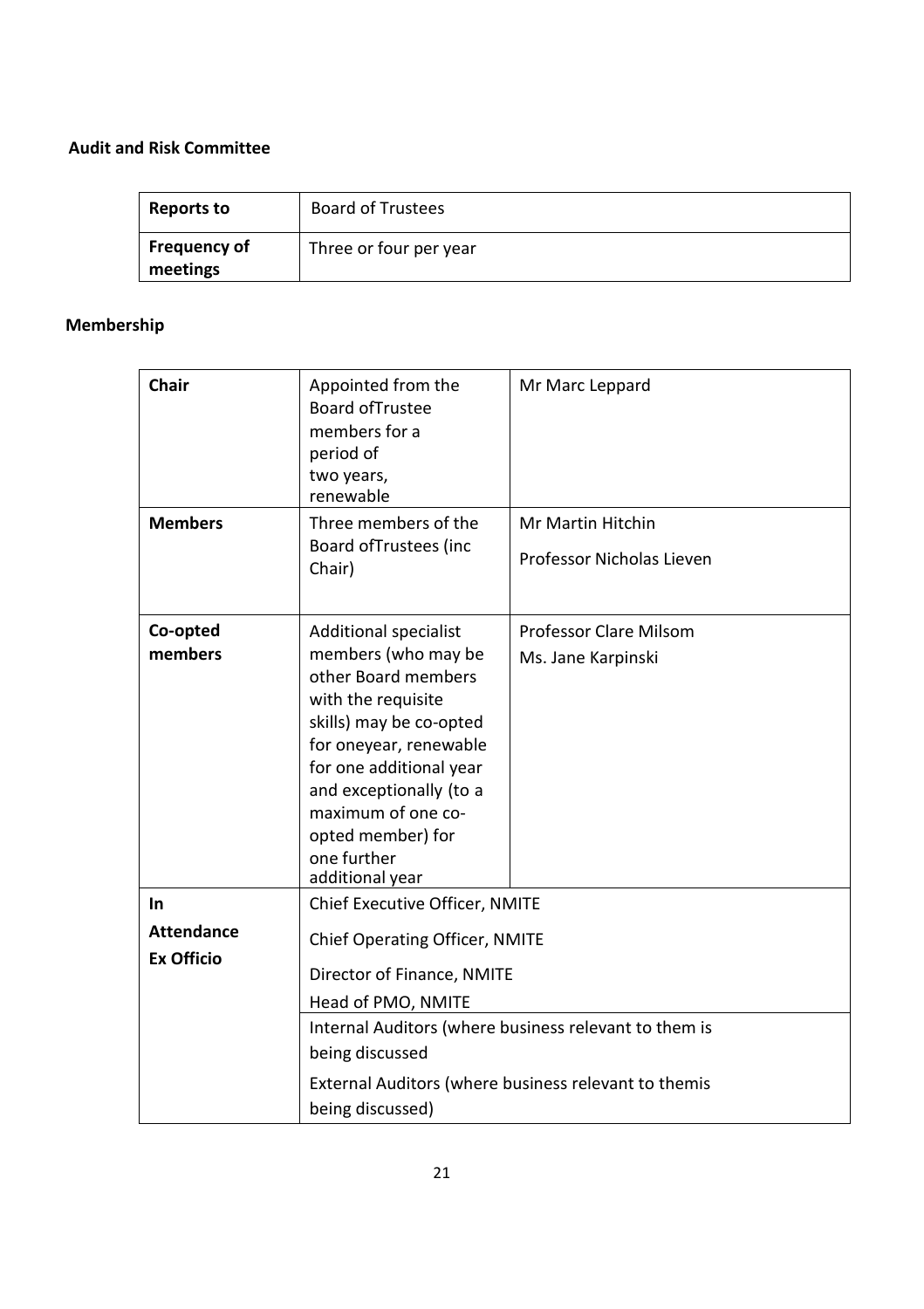| <b>Secretary</b> | Institutional Company Secretary |
|------------------|---------------------------------|
|------------------|---------------------------------|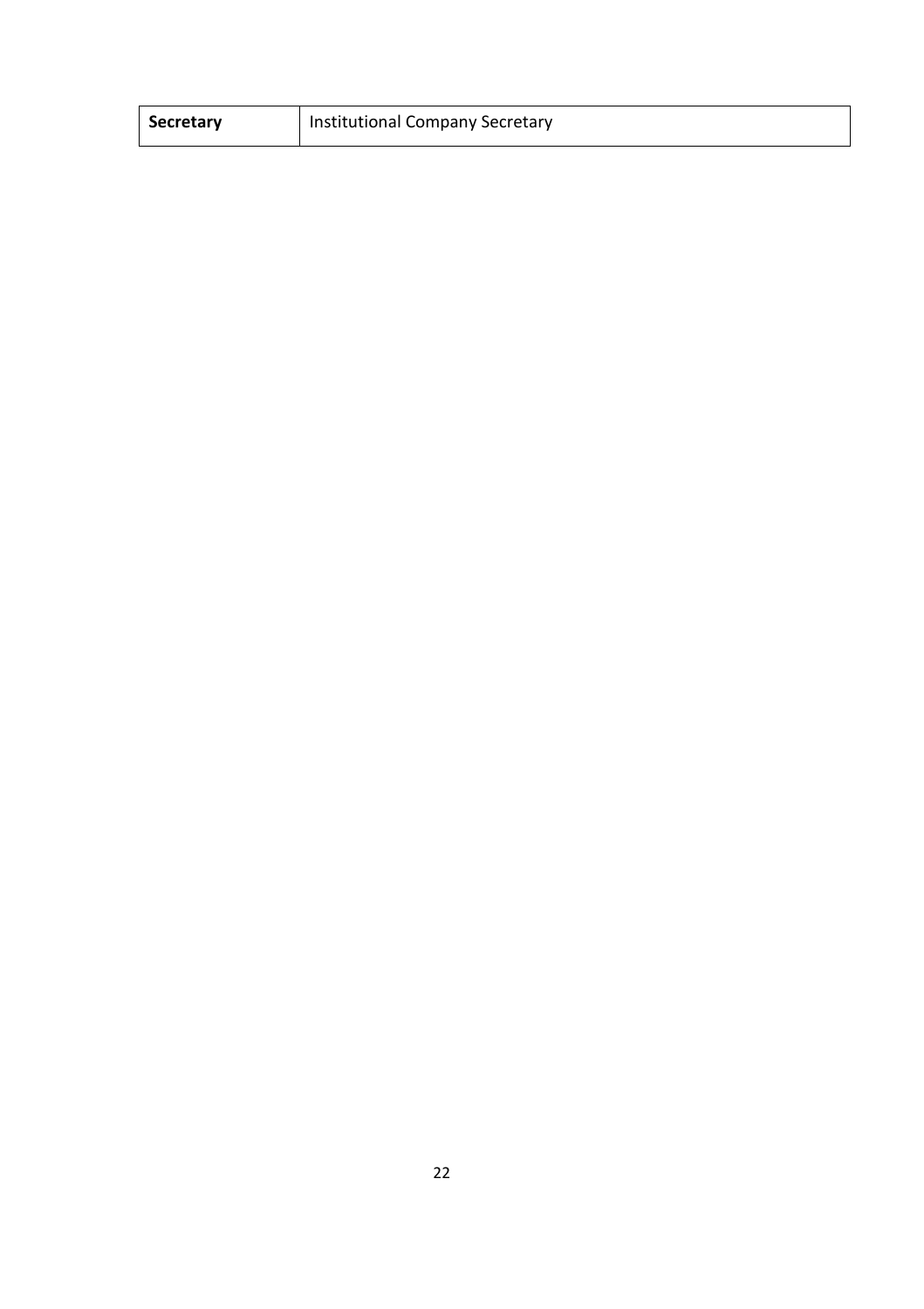#### *Meeting and Membership Protocols*

- The Chair of the Board of Trustees may not be a member of the Audit andRisk Committee (*ARC*)
- No member of the ARC may also be a member of the Finance and Resources Committee
- No more than one member of any other Board committee may also be a member of the ARC (and never as Chair of the ARC)
- Members must have no executive responsibility for the management of NMITE
- At least one member should have a background in finance, accounting, or auditing
- The committee will normally meet three or four times a year, the final meeting of the year to be scheduled at a time in October/ November to consider NMITE's financial statements and prepare the ARC's annual report to the Board of Trustees.
- The ARC also has responsibly for seeking assurance on matters of academic governance and quality

#### *Quorum*

The quorum shall be 50% of the committee membership, including a minimum of two Trustees.

#### **Terms of Reference**

#### *External Audit*

- a To advise the Board of Trustees on the appointment of the external auditors, the audit fee, the provision of any non-audit services by the external auditors and any questions of resignation or dismissal of the external auditors.
- b To discuss, if necessary, with the external auditors, before the audit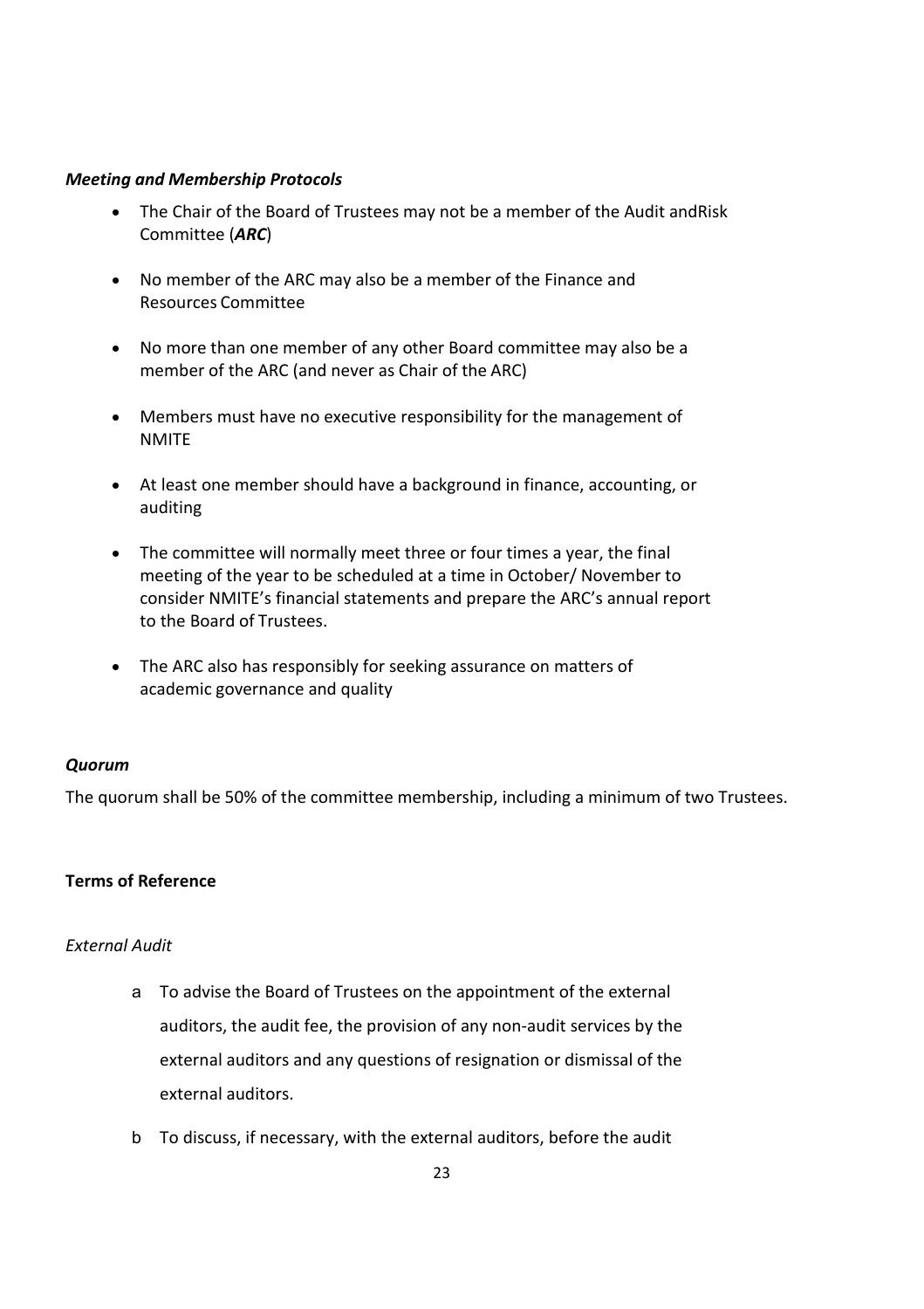begins, the nature and scope of the audit.

c To discuss with the external auditors' problems and reservations arising from the interim and final audits, including a review of the management letter incorporating management responses, and any other matters the external auditors may wish to discuss (in the absence of management where necessary).

#### *Internal Audit*

- d To consider and advise the Board of Trustees on the appointment and terms of engagement of the internal audit service, the audit fee, the provision of any non-audit services by the internal auditors and any questions of resignation or dismissal of the internal auditors.
- e To review the nature and scope of internal auditors' audit plan; to consider major findings of internal audit investigations and management's response; to monitor the implementation of agreed audit-based recommendations, to promote co-ordination between the internal and external auditors and to discuss with the internal auditors any problems and reservations arising from their audit.

#### *Risk Management, Governance & Control*

- f To monitor and review the effectiveness of risk management and control of all NMITE's activities and those which would apply upon NMITE's registration with the OfS and its entry into a validation agreement with a validating body.
- g To undertake regular reviews of the effectiveness of academic governance arrangements in previous years
- h To prepare an annual report on academic governance for review and approval by the Board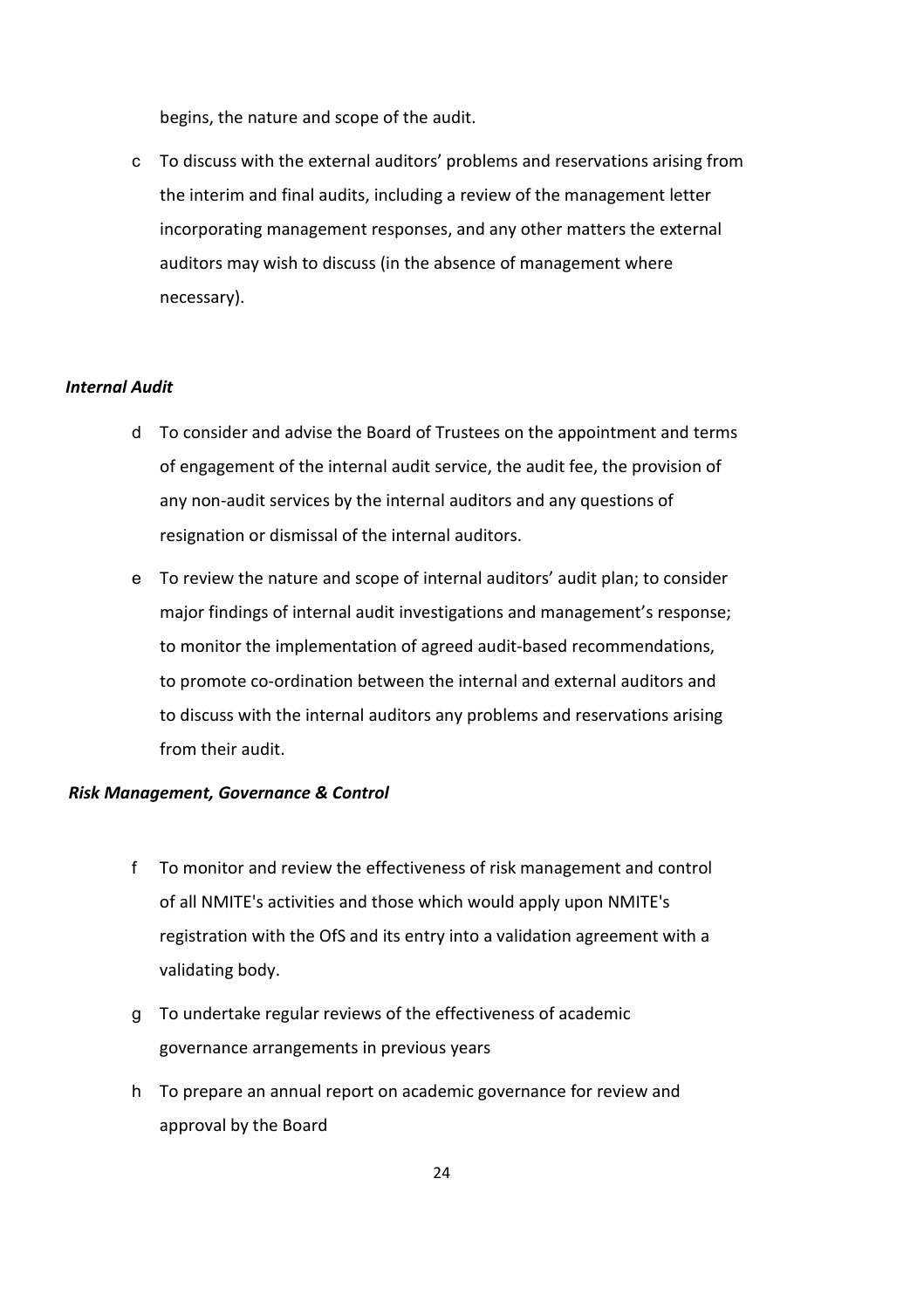- i To scrutinise the Academic Council's proposed action plans in respect of the outcomes arising from such Quality and Standard Reviews undertaken by the Quality Assurance Agency on behalf of the OfS.
- j To review the performance and effectiveness of the external and internal auditors annually, making recommendations to the governing body as to their reappointment.
- k To review each quarterly assurance report and the management responses, and the internal auditors' annual report and management responses.
- l To ensure that all significant losses have been properly investigated and that the internal and external auditors have been informed.
- m To ensure that satisfactory arrangements are in place to promote economy, efficiency, and effectiveness
- n To keep the quality and accuracy of data submitted on behalf of NMITE to external agencies under review
- o To exercise oversight regarding NMITE's compliance with the General Data Protection Regulation (GDPR).
- p To oversee NMITE's Corruption & Anti-Bribery Policy and Whistleblowing Policy
- q To review regularly NMITE's insurance arrangements for assets, people, and business risks.
- r To prepare an annual report covering the institution's financial year and any significant issues up to the date of preparing the report, addressed to the Board of Trustees, summarising the activity for the year.
- s In the event of a merger or dissolution of NMITE, to ensure that the necessary actions are completed, including arranging for a final set of financial statements to be completed and signed.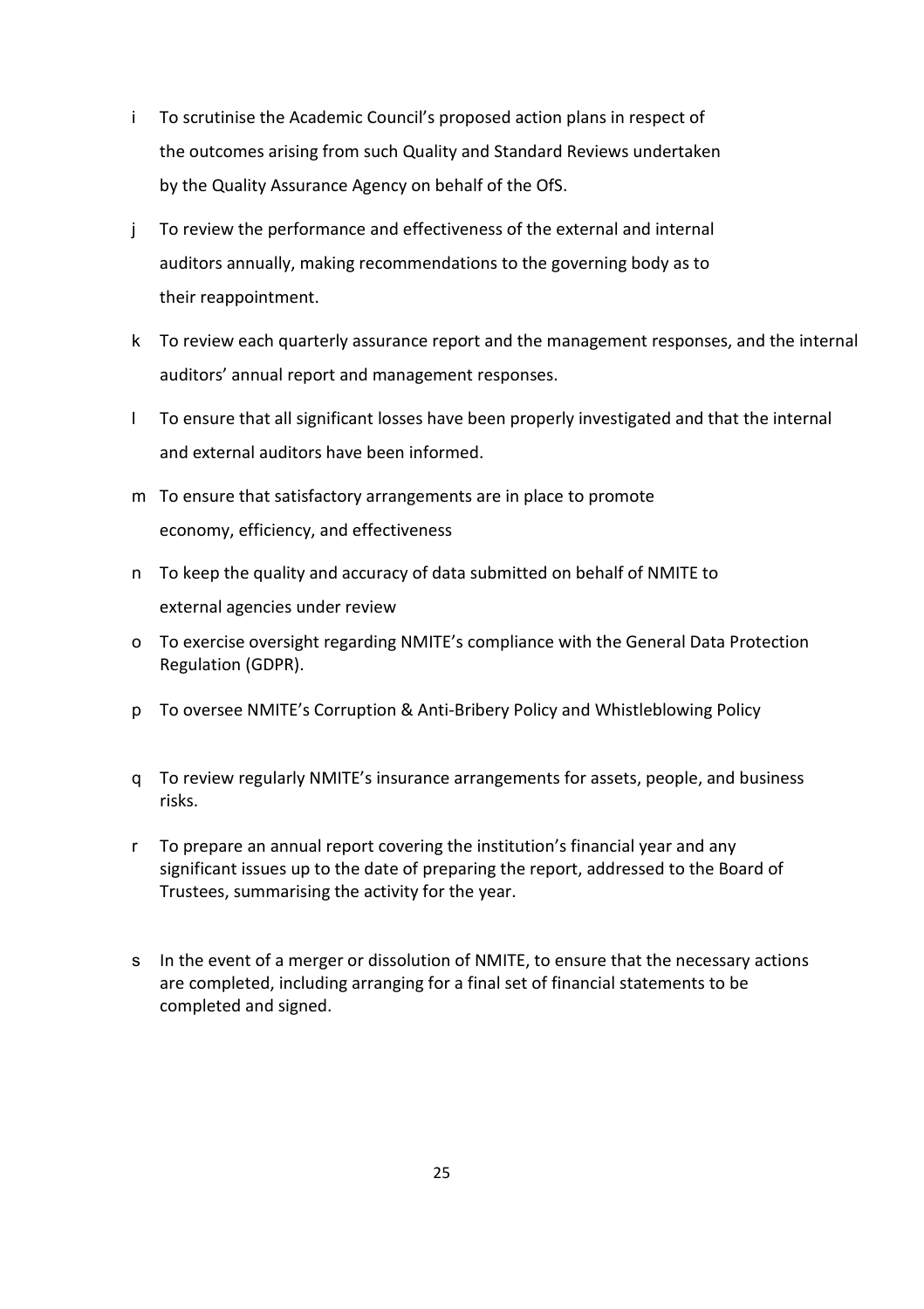#### <span id="page-25-0"></span>*Resources and Property Committee*

| <b>Reports to</b>               | <b>Board of Trustees</b> |
|---------------------------------|--------------------------|
| <b>Frequency of</b><br>meetings | Three or four per year   |

#### **Membership**

| <b>Chair</b><br><b>Members</b> | Appointed from the Board<br>of Trustee members for a<br>period of two years,<br>renewable<br>Three members of the Board of                                                                                                                        | Mr Jon Gorringe<br>Ms Aimee Clark  |
|--------------------------------|---------------------------------------------------------------------------------------------------------------------------------------------------------------------------------------------------------------------------------------------------|------------------------------------|
|                                | <b>Trustees</b>                                                                                                                                                                                                                                   | Dr Kierann Shah<br>Dr Wendy Finlay |
| <b>Co-options</b>              | <b>Additional specialist</b>                                                                                                                                                                                                                      | Mr Mark Edwards Mr                 |
|                                | members (who may be<br>other Board members with<br>the requisite skills) may be<br>co-opted for one year,<br>renewable for one<br>additional year and<br>exceptionally (to a maximum<br>of one co-optedmember) for<br>one further additional year | David Hammond                      |
| In Attendance,                 | The Chief Executive Officer                                                                                                                                                                                                                       |                                    |
| <b>Ex Officio</b>              | The Chief Operating Officer                                                                                                                                                                                                                       |                                    |
|                                | The Director of Finance                                                                                                                                                                                                                           |                                    |
|                                | The Director of HR                                                                                                                                                                                                                                |                                    |
| <b>Secretary</b>               | Institutional Company Secretary                                                                                                                                                                                                                   |                                    |

#### *Quorum*

The quorum shall be 50% of the committee membership, including a minimum of twoTrustees.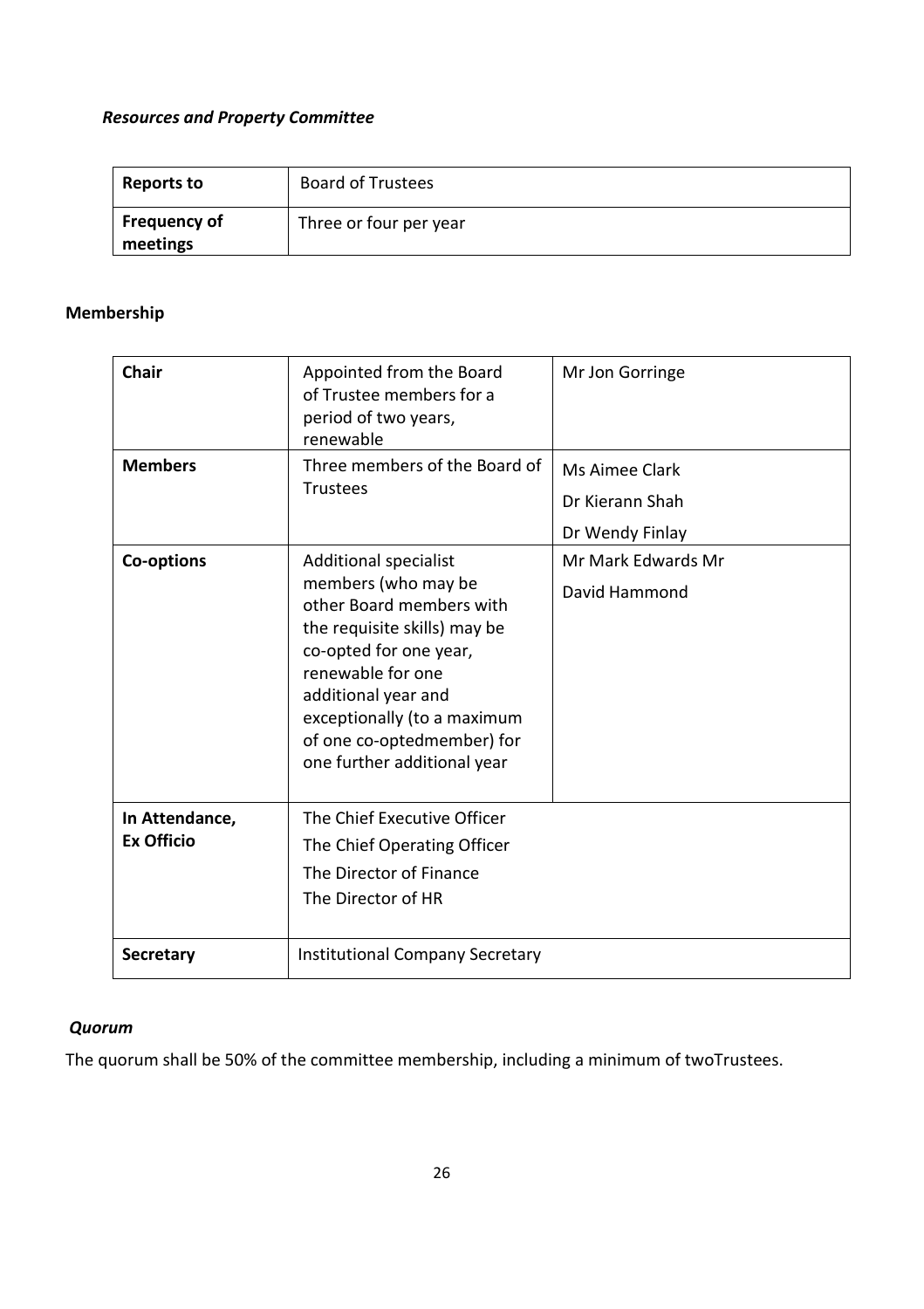#### *Terms of Reference*

Finance

- a To recommend to the Board of Trustees the Financial Plan and budgets and to the Audit and Risk Committee, NMITE's annual audited accounts.
- b To approve variations to the Financial Plan within the limits of delegated authority of the FRC.
- c To recommend financial and procurement regulations proposed by the executive (See CUC quote above – 'while responsibility for devising, developing and maintaining control systems lies with the Executive…) for approval by the Board.
- d To act on behalf of the Board in the application and supervision of financial and procurement regulations approved by the Board.
- e To review and make recommendations to the Board on funding arrangements for major capital projects.
- f To review and make recommendations to the Board on any long-term loan finance or major financial commitment (if required).
- g To make recommendations to the Board on the:
	- Annual estimates of income and expenditure.
	- Staff establishment and salaries.
	- Financial statements.
	- Major variations of expenditure, notably variations from revenue expenditure profiles agreed with DfE; and
	- Submission of funding applications to HMG, LEP andphilanthropic and other donors
- h To receive and review monthly management accounts which shall include:
	- i. Detailed income and expenditure, (current month and year to date)
	- ii. performance against budget,
	- iii. balance sheet,
	- iv. cashflow
	- v. employee establishment (current and committed)
	- vi. enterprise metrics tracking progress of:
		- a. Learner pipeline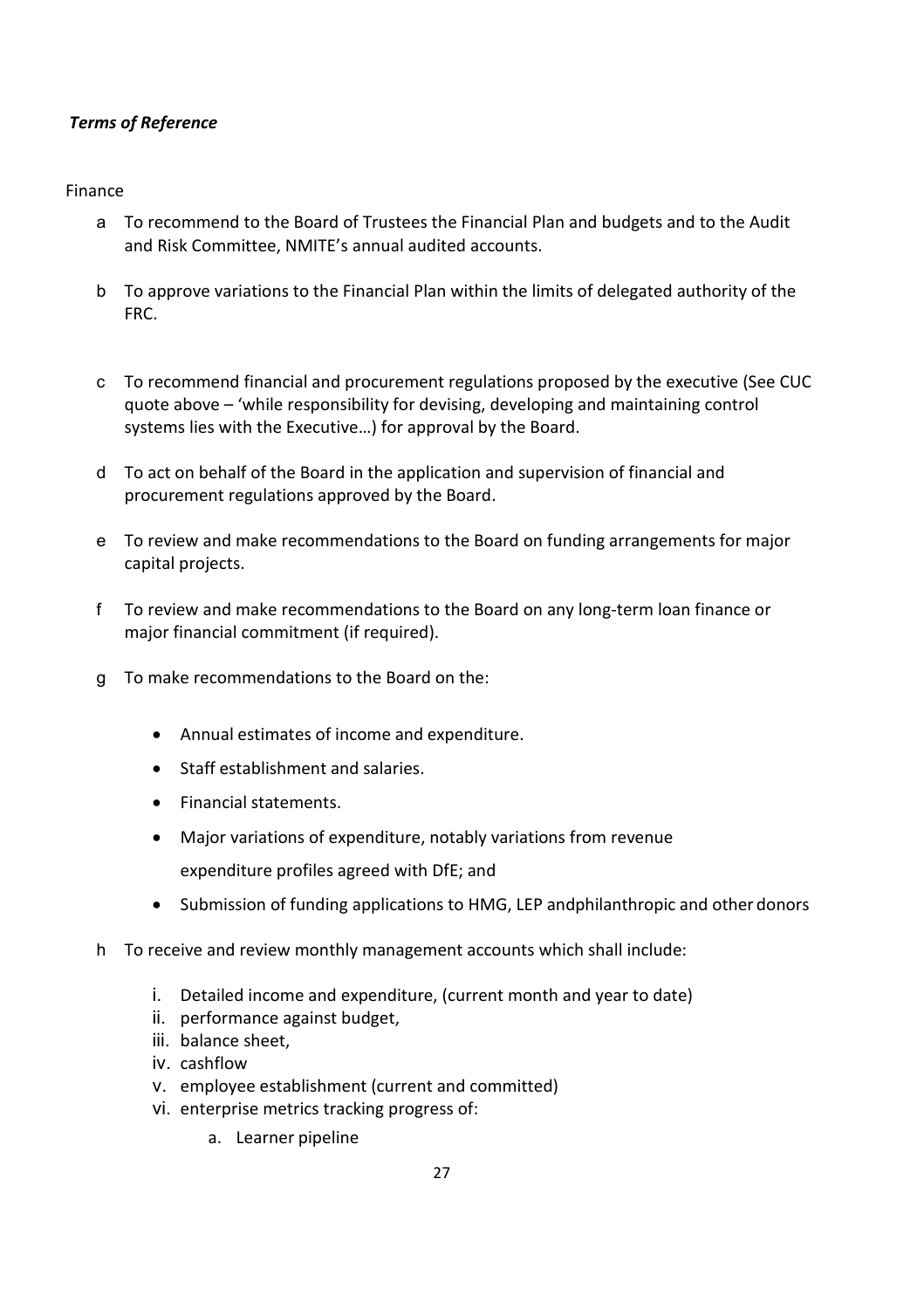- b. Degree apprenticeship pipeline
- c. CPD/upskilling pipeline
- d. Donor cash pipeline
- e. Donor in kind pipeline
- f. Based on these reports, to ensure short term budgets arein line with longer term plans, and, on behalf of the Board,determine action to be taken within the overall budgets previously approved by the Board.
- i To approve fees and charges for recommendation to the Board.
- j To advise the Board and review arrangements for ensuring the solvency of NMITE and the safeguarding and maintenance of assets.
- k To pressure value for money and the efficient and effective use of resources and ensure that financial considerations are considered by NMITE staff at all relevant stages in reaching decisions.

#### Human Resources Matters (Note: into in relation to Senior Employees – see Remuneration Committee)

- l To approve employment-related policies pursuant to the Human Resources Strategy and to recommend to the Board of Trustees for approval the framework of pay and conditions of service of employees.
- m To approve regulations relating to the conduct of employees and procedures relating to grievances, dismissal on grounds of misconduct, capability, medical incapacity, redundancy and procedures on appointment, promotion, and public interest disclosure.
- n To receive or obtain assurance that the framework and procedures for pay and conditions and for grievance and dismissal are appropriate and effective.

#### General Matters

- o To approve NMITE's investment policies within the programme approved by the Board.
- p To keep under review the financial implications of the NMITE's Fundraising Strategy and Capital Development, Infrastructure and Accommodation Plans, including performance against targets, and to advise the Board accordingly.
- q To review annually the provisions of pensions and other employee benefits.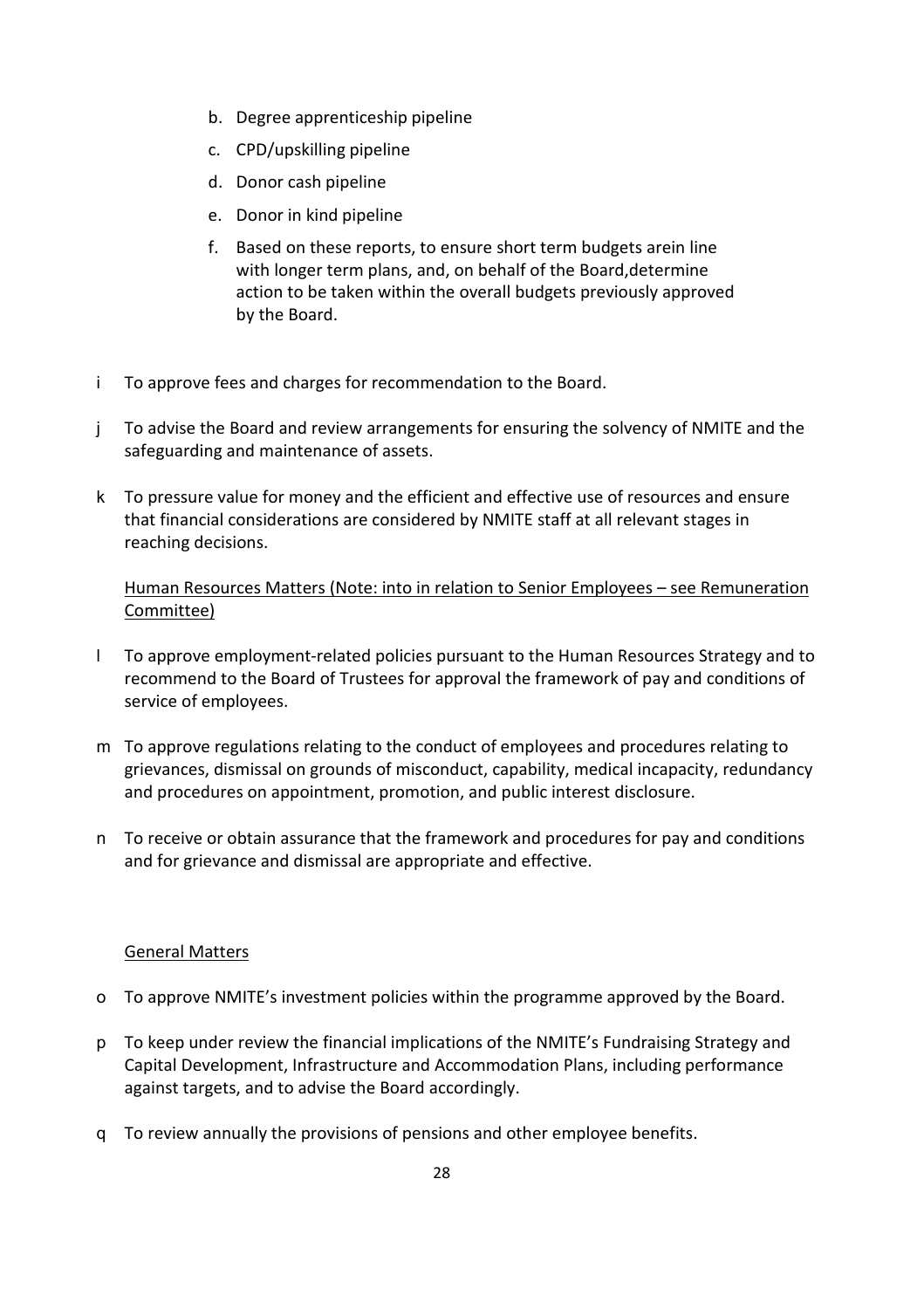#### *Remuneration Committee*

| <b>Reports to</b>               | <b>Board of Trustees</b>     |
|---------------------------------|------------------------------|
| <b>Minutes</b>                  | Confidential (not published) |
| <b>Frequency of</b><br>meetings | 3 meetings per annum         |

#### **Membership**

| <b>Chair</b>                        | Vice-Chair of the Board                                                                                                                                                                                                                                                                                                                                                                                        | <b>Martin Hitchin</b>                             |
|-------------------------------------|----------------------------------------------------------------------------------------------------------------------------------------------------------------------------------------------------------------------------------------------------------------------------------------------------------------------------------------------------------------------------------------------------------------|---------------------------------------------------|
| Co-options                          | The Committee is authorised by the<br>Board of Trustees to obtain external<br>professional advice if it considers<br>this necessary.<br>Additional specialist members (who<br>may be other Board members with<br>the requisite skills) may be co-opted<br>for one year, renewable for one<br>additional year and exceptionally (to<br>a maximum of one co-opted<br>member) for one further additional<br>year. | <b>Christian Morgan-Jones</b>                     |
| <b>Members</b>                      | Chair of the Board<br><b>Chair of Finance and Resources</b><br>Committee<br>One independent member of the<br>Board of Trustees, nominated by the<br>Nominations Committee                                                                                                                                                                                                                                      | Terence Jagger<br>Jon Gorringe<br>Dr Wendy Finlay |
| In Attendance, Ex<br><b>Officio</b> | Director of Human Resources                                                                                                                                                                                                                                                                                                                                                                                    |                                                   |
| <b>Secretary</b>                    | The Institutional Company Secretary                                                                                                                                                                                                                                                                                                                                                                            |                                                   |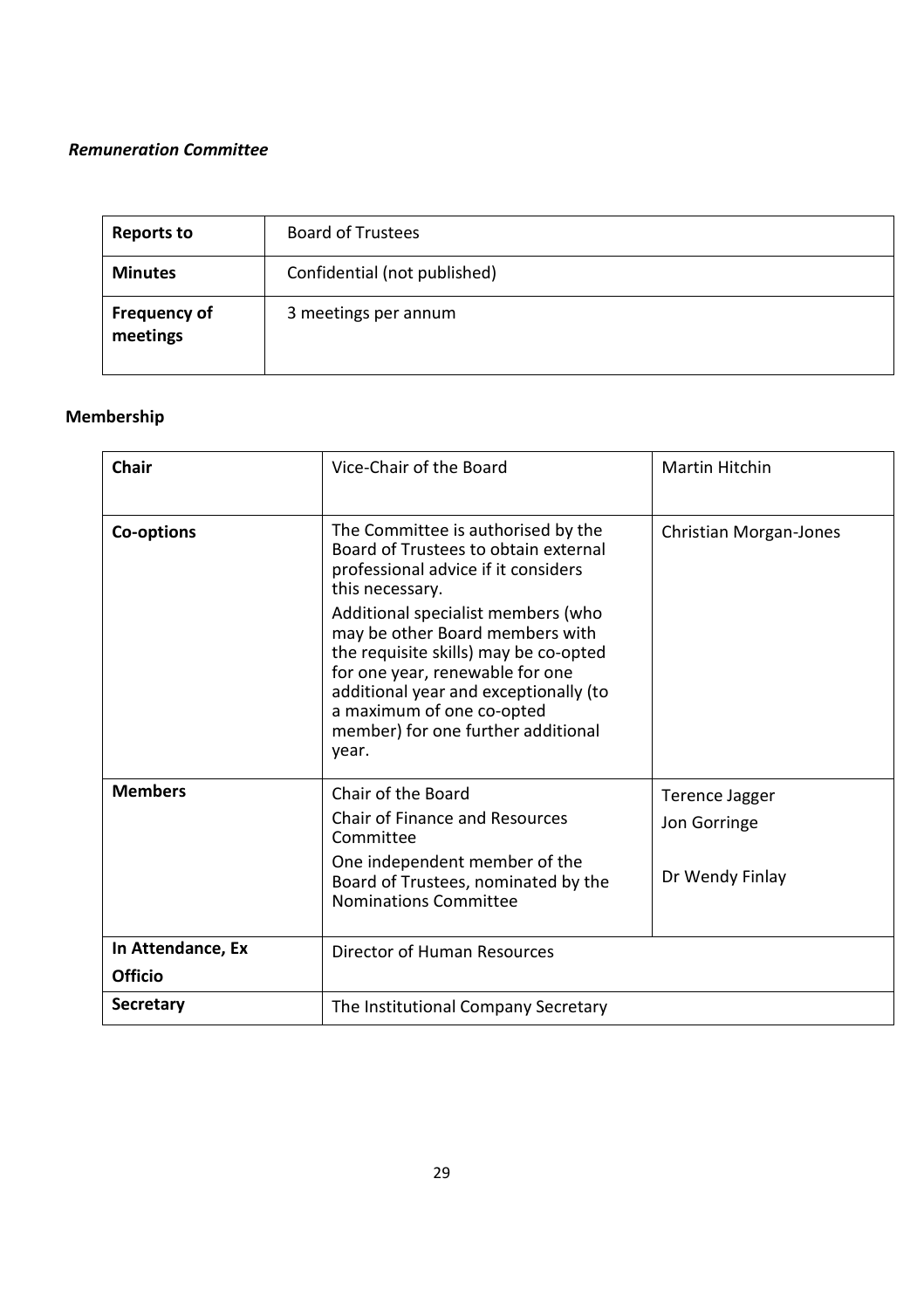#### *Meeting Protocols*

- 1. Papers for the Remuneration Committee shall be commercially confidential to members and attendees unless specifically designated for release.
- 2. Minutes of the Remuneration Committee shall be commercially confidential to members and attendees and a report on relevant business transacted shall be made to the Board of Trustees by the Chair of Remuneration Committee as appropriate. The minutes of the Committee will be confidential and will not be accessible to the Board members, except with the approval of the Chair. The minutes are exempt from disclosure under the Freedom of Information Act (section 40).

#### *Quorum*

The **quorum** necessary for the transaction of business shall be three members, two of who must be independent non-executive directors.

#### *Terms of Reference*

#### Senior Post Holders Remuneration

- a To ensure NMITE has a clear policy on senior staff remuneration (Band G and above) and associated procedures approved by the Board, which clearly aligns to NMITE's strategic plan, and is aligned to NMITE's commitment to equality and diversity. The policy should address the remuneration, benefits and terms and conditions of those designated as senior post holders taking account of affordability, equality of pay issues, comparative information on the remuneration, benefits, and conditions of employment in the Higher Education sector and elsewhere as appropriate.
- b To determine and oversee on behalf of the Board terms for those designated as senior post holder in accordance with NMITE's policy on appointment, salary, benefits in kind, pension provisions, terms and conditions, performance, dismissal, severance, or redundancy in line with external guidance from regulators.
- c To agree or oversee the annual pay reward applied to those designated as senior post holders.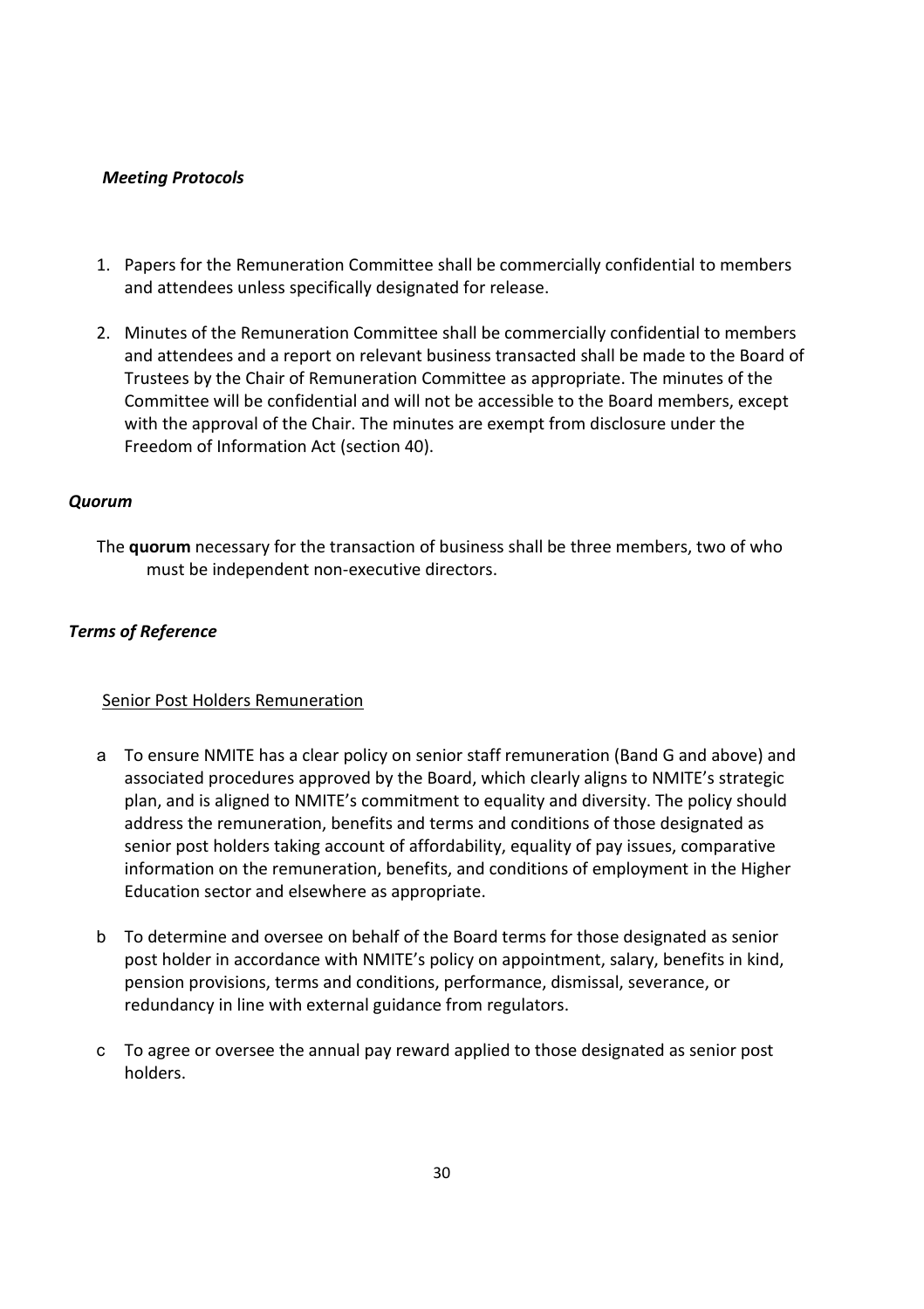d To approve any severance or other payments made to senior staff and staff where salaries are more than £100k, taking into account the public sector pay cap and the CUC Higher Education Senior Staff Remuneration Code.

#### Other NMITE Staff

e To approve NMITE's Remuneration Policy including the Remuneration of Senior Staff.

#### Other Matters

- f To endorse the Chief Executive Officers objectives as proposed by the Chair of the Board and monitor performance against objectives.
- g To receive interim and end of year reviews of the performance against objectives of the Chief Executive Officer carried out by the Chair of the Board and, of the performance of the senior post holders carried out by the Chief Executive Officer and, to make a confidential report to the Board as appropriate.
- h To consider and note matters of strategic significance concerning remuneration and other employment matters. This includes the recruitment, promotion, and retention of senior staff as well as sector and/or legal aspects of HR practice.
- i To approve and recommend to the Board the remuneration parameters for the reward package of the Chief Executive Officer when required.

#### **Reporting**

j To prepare an annual report to the Board of Trustees in line with the CUC HE Remuneration Guidance. The report to be made publicly available and included in the annual Financial Statement.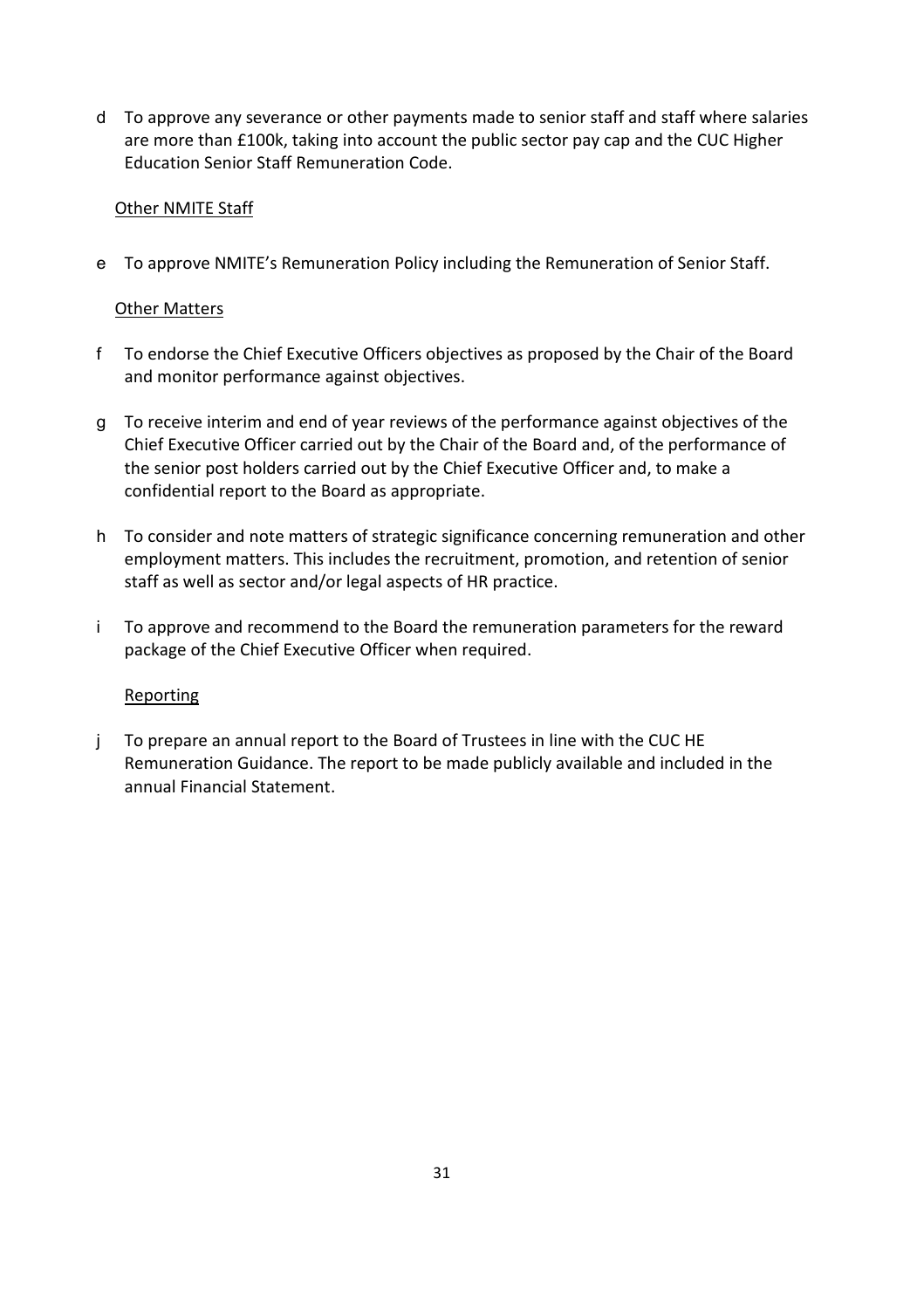#### <span id="page-31-0"></span>*Nominations Committee*

| <b>Reports to</b>               | <b>Board of Trustees</b> |
|---------------------------------|--------------------------|
| <b>Minutes</b>                  | Transmitted to the Board |
| <b>Frequency of</b><br>meetings | 3-4 meetings per annum   |

#### **Membership**

| <b>Chair</b>                 | Chair of the Board                                                                                                                                                                                                                                            | Terence Jagger                           |
|------------------------------|---------------------------------------------------------------------------------------------------------------------------------------------------------------------------------------------------------------------------------------------------------------|------------------------------------------|
| <b>Co-options</b>            | Additional specialist members (who may be other<br>Board members with the requisite skills) may be co-<br>opted for one year, renewable for one additional<br>year and exceptional (to a maximum of one co-<br>opted member) for one further additional year. |                                          |
| <b>Members</b>               | Vice-Chair of the Board<br>1 member of the Board of Trustees nominated by<br>the Nominations Committee.                                                                                                                                                       | <b>Martin Hitchin</b><br>Rowena Innocent |
| In attendance,<br>ex officio | The Chief Executive Officer                                                                                                                                                                                                                                   |                                          |
| <b>Secretary</b>             | The Institutional Company Secretary                                                                                                                                                                                                                           |                                          |

#### *Quorum*

The quorum necessary for the transaction of business shall be 2, both of whom must be independent non-executive directors.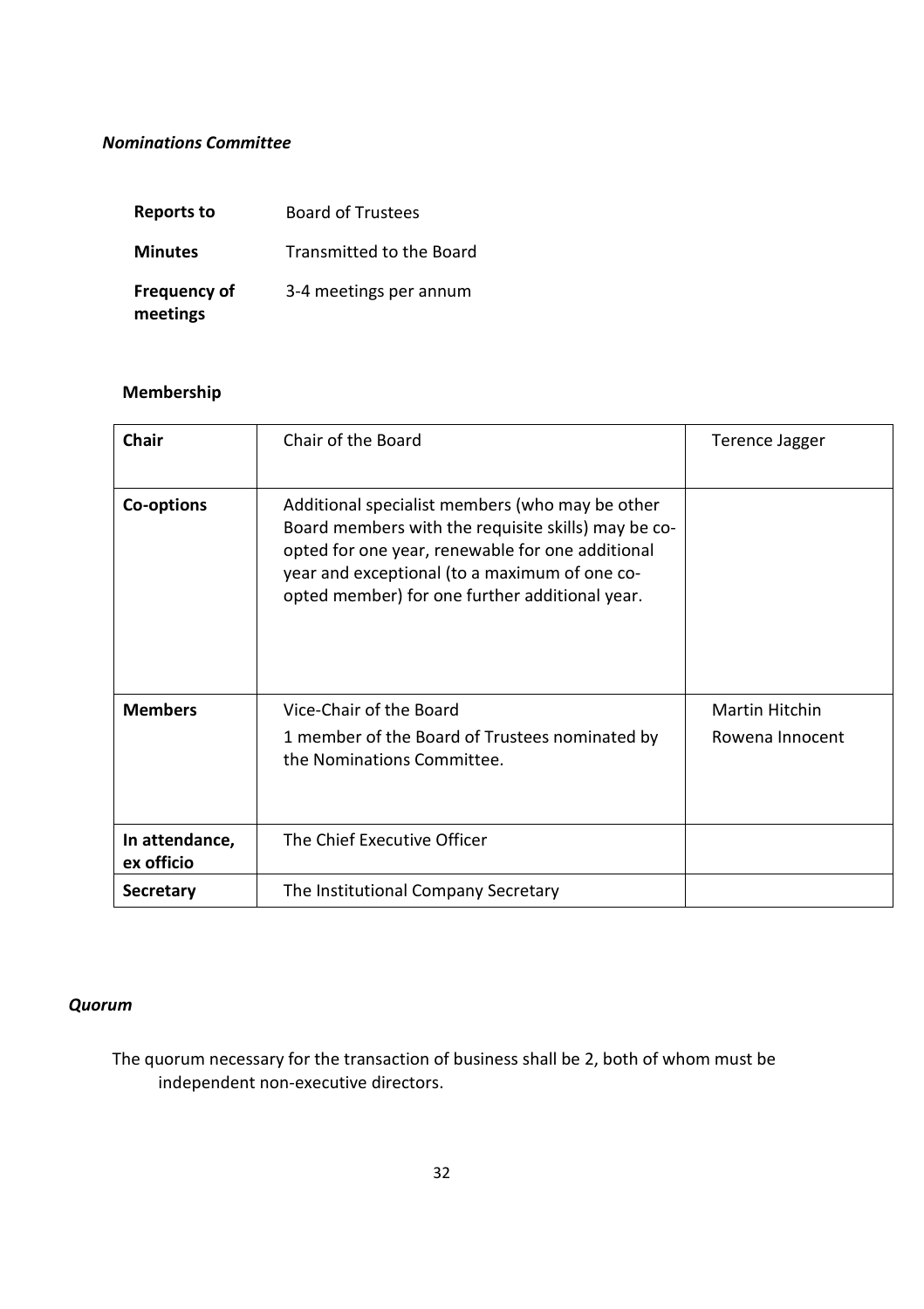#### *Terms of Reference*

- 1. To keep under review the membership and profile of the Board of Trustees and undertake succession planning.
- 2. To seek out possible candidates as Trustees.
- 3. To nominate new Trustees for appointment to the Board.
- 4. To review the membership of committees and nominate to the Board the appointment of Trustees to committees.
- 5. To develop, oversee and monitor the implementation of the Trustee induction and training programme, and the appraisal of Trustees.
- 6. To have oversight of the Conflicts of Interest Policy for Trustees and Co-opted members.
- 7. To have due regard to NMITE's equality and diversity policies.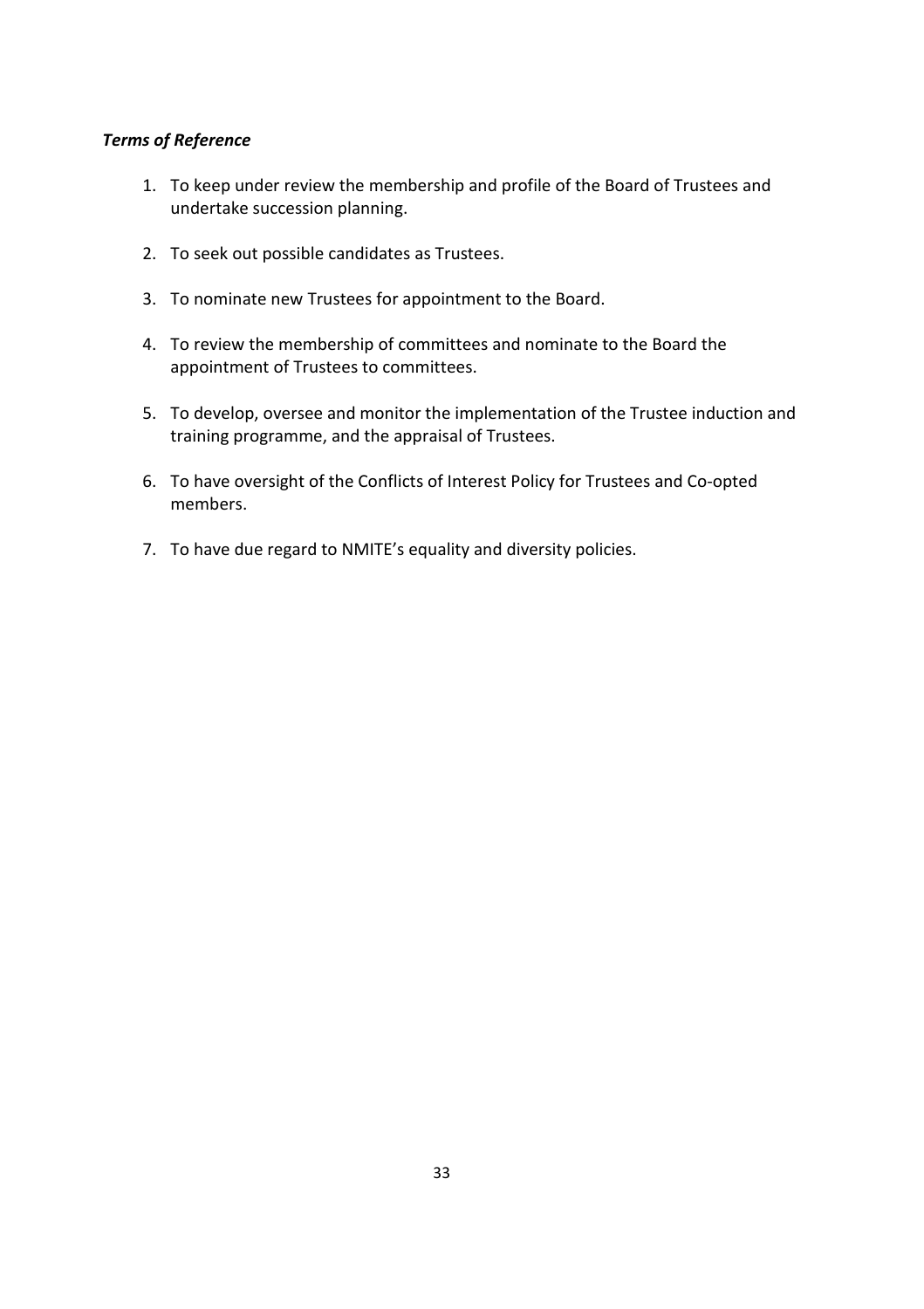## <span id="page-33-0"></span>**Appendix A3: Conduct and Management of the Board and its Committees.**

This appendix should be read in conjunction with NMITE's Committee Handbook,which is available from the Institutional Company Secretary.

#### **Meetings**

There shall be bi-monthly meetings of the Board, or more frequently as required.

Extraordinary meetings may, in cases of urgency, be summoned by the Chair.

Notice of ordinary and extraordinary meetings, together with the agenda paper, shall be issued to every member of the Board of Trustees not later than the fourth working day preceding that on which the meetingis to take place.

#### **Vice Chair**

Each Standing Committee of the Board shall appoint a Deputy/Vice Chair to assist and to serve as chair in the latter's absence, in the event of a conflict ofinterest, or when a motion involving the chair is being discussed.

#### **Order of Business**

Subject to the discretion of the Chair, the formal Board meeting shall befollowed by a meeting to consider operational matters.

Reserved business shall include such other matters, which the Chairconsiders to be commercially or operationally sensitive.

#### **Agenda Items**

Matters to be considered at every meeting include:

- 1. Minutes of previous meeting(s)
- 2. Matters arising from the minute
- 3. Chair's Report
- 4. Chief Executive Officer's report
- 5. Academic Council report
- 6. Reports from Committees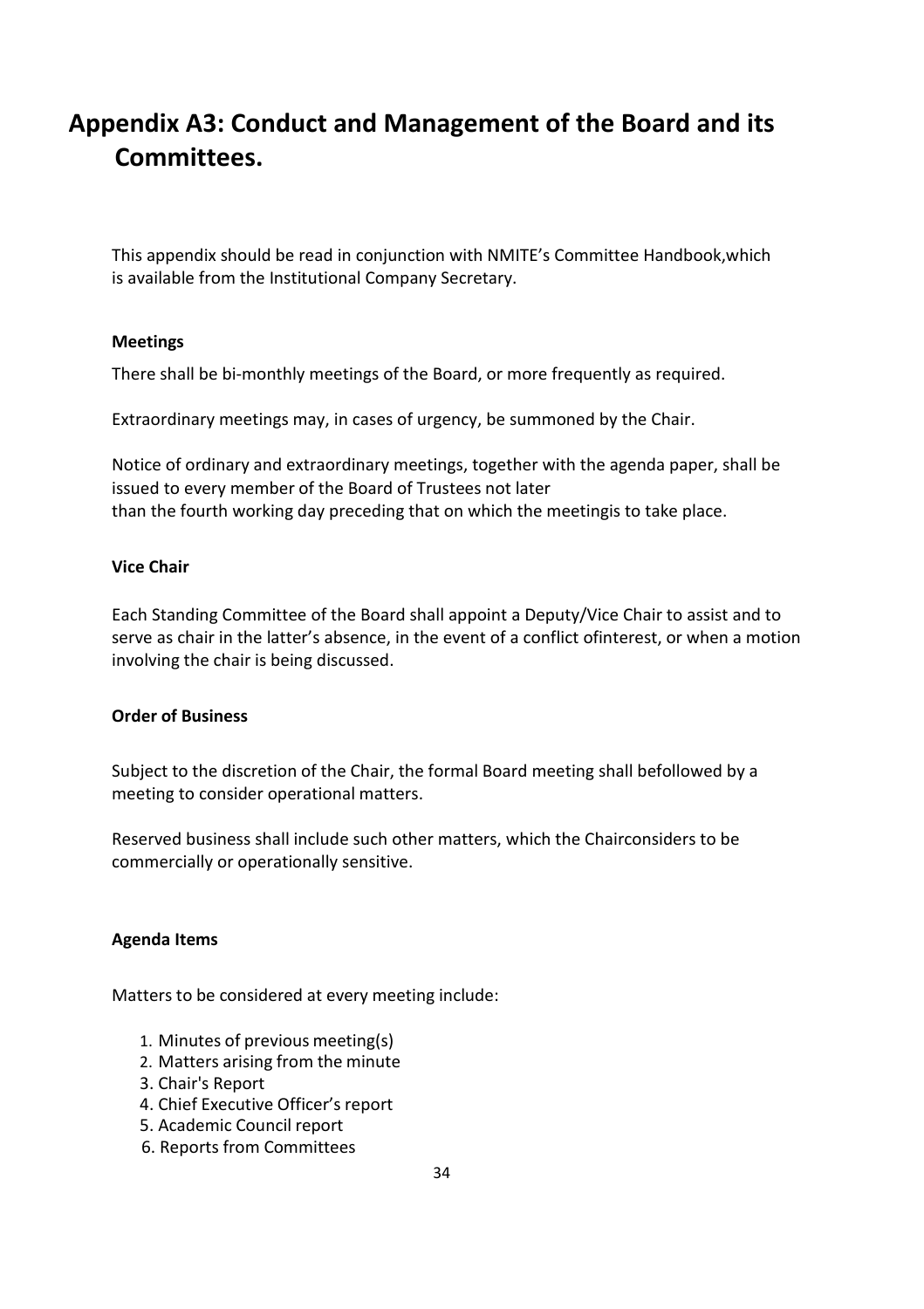7.Other items of business of which notice appears on the agenda paper

Except with the approval of the Chair, no matter shall be considered unless notice of the matter appears on the agenda paper.

In addition, the following items should be considered during the year:

- Annual Accounts
- Budget
- Review of the membership of the Board of Trustees and its sub-committees.

Any member of Board of Trustees may request that an item be placed on the agenda by notice in writing to the Secretary to Board of Trustees not less than ten working days before the date of the meeting.

If the Chair declines to accept an item on the agenda the Chair shall notify the proposer. The Chair's decision not to accept an item for the agenda can be raised as a point of order at the next meeting before consideration of other business.

No business shall be taken at any meeting of Board of Trustees, which does not appear on the agenda paper without the approval of the Chair.

#### **Action between meetings**

The Chair is authorised to act on routine matters on behalf of Board of Trustees between meetings, which require urgent decision, and which fall within the remit of Board of Trustees, subject to a report to the next meeting of Board of Trustees.

The Chair may, at their discretion, consult with one or more members of Board of Trustees before taking such a decision.

In cases where an urgent decision is required on non-routine matters the Chair may make a provisional decision on behalf of Board of Trustees applicable for a period of up to 14 days, during which time the views of members of Board of Trustees will be sought. If more than 50% of members of Board of Trustees endorse the decision within the given period, the decision will be ratified subject to report to the next meeting of Board of Trustees. If fewer than 50% of members of Board of Trustees endorse the decision it will cease to have effect and be referred to the next meeting of Board of Trustees for determination.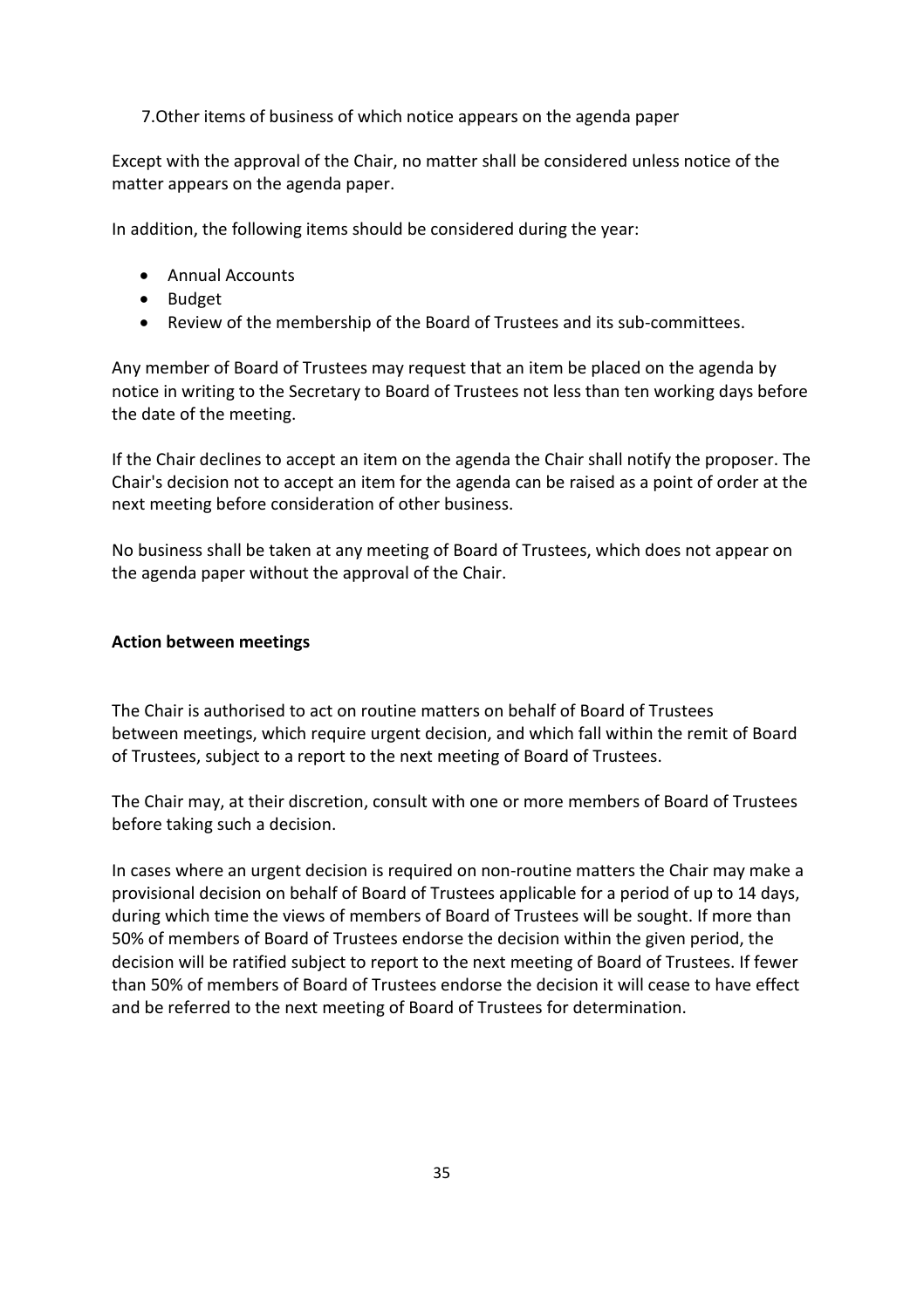#### **Committees**

The Board of Trustees has resolved that the Chair of Finance and Resources Committee shall be ex-officio a member of the Nominations and Remuneration Committee, and all sub committees of Finance and Resources Committee, but shall not be a member of the Audit and Risk Committee.

The approval of the Chair of the relevant committee is required for a substitute to attend in place of a committee member serving in a personal capacity. Where a member has a designated official deputy, the deputy may attend in place of the member.

#### **Resolutions and proposals**

On an occasion when it is decided that a vote should be taken the Chair may require that any proposal or amendment shall be put in writing and signed by the proposer before a vote is taken.

#### **Voting**

Votes on proposals shall be taken by a show of hands unless the meeting shall determine that a secret ballot be held.

No member of the Board of Trustees shall vote in an election to a paid office for which that member is a candidate.

#### **Suspension of standing orders**

In cases of urgency any Standing Order may be suspended at any meeting of Board of Trustees, if two-thirds of the members present, and voting shall so decide. The suspension shall affect only business transacted at that meeting of the Board of Trustees.

Where business is conducted at an inquorate meeting the Chair shall act on behalf of Board of Trustees to approve urgent business. All other decisions shall be reported to the next meeting of Board of Trustees for confirmation.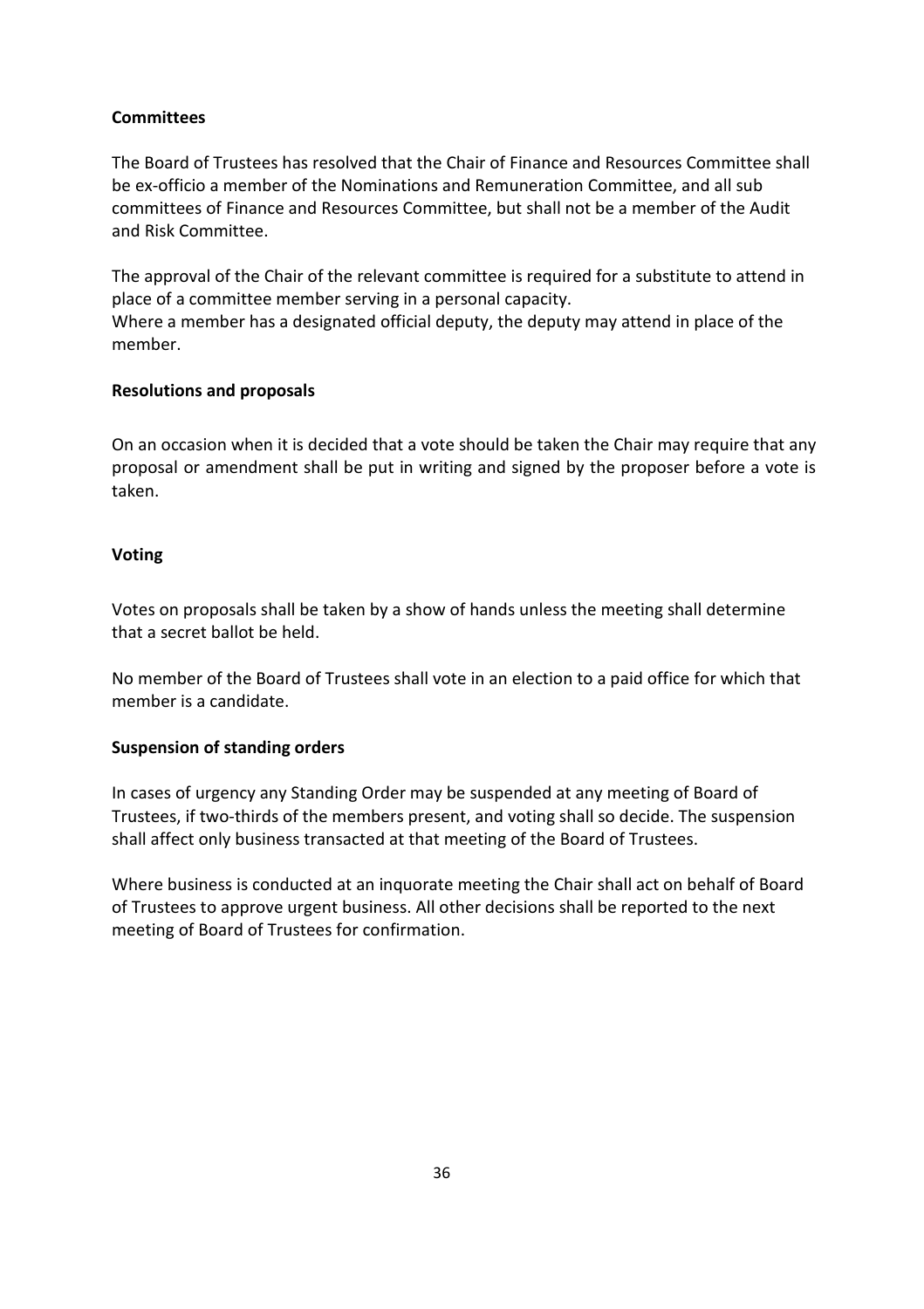# **Appendix B: The Academic Council**

| <b>Reports to</b>               | <b>Board of Trustees</b>                                                    |
|---------------------------------|-----------------------------------------------------------------------------|
| <b>Minutes</b>                  | Published on NMITE website once received by the Board of<br><b>Trustees</b> |
| <b>Frequency of</b><br>meetings | Bi-monthly                                                                  |

# *Membership*

| <b>Chair</b>      | <b>President and Chief Executive Officer</b>                                                                                                                                                                                                                       | ProfessorElena<br>Rodriguez-<br>Falcon                                                                     |
|-------------------|--------------------------------------------------------------------------------------------------------------------------------------------------------------------------------------------------------------------------------------------------------------------|------------------------------------------------------------------------------------------------------------|
| <b>Members</b>    | Chief Academic Officer - Deputy Chair<br>(And Chair of Learning and Teaching<br>Committee and Assessment Board)                                                                                                                                                    | <b>Professor Beverley Gibbs</b>                                                                            |
|                   | Academic Registrar<br>(And Chair of Quality Assurance and<br><b>Extenuating Circumstances</b><br>Committees)                                                                                                                                                       |                                                                                                            |
|                   | Learning and Teaching Lead (Development)<br>Elected academic members of staff (x2)<br>Elected memberof non-academic staff (x1)<br>Elected learners (x3)                                                                                                            | Professor Dave Allan<br><b>Professor Sarah Hitt</b><br>Professor Neil<br>Rogers Ms Frankie<br>Devereux TBC |
|                   | Head of Student Experience                                                                                                                                                                                                                                         | Mrs Mary Kenyon-James                                                                                      |
| <b>Co-options</b> | Additional specialist members (who may<br>be other Board members with the<br>requisite skills) may be co-optedfor one<br>year, renewable for one additional year<br>and exceptionally (toa maximum of one<br>co- opted member) for one further<br>additional year. |                                                                                                            |
| <b>Secretary</b>  | Head of PMO                                                                                                                                                                                                                                                        | Mrs Anthea Parker                                                                                          |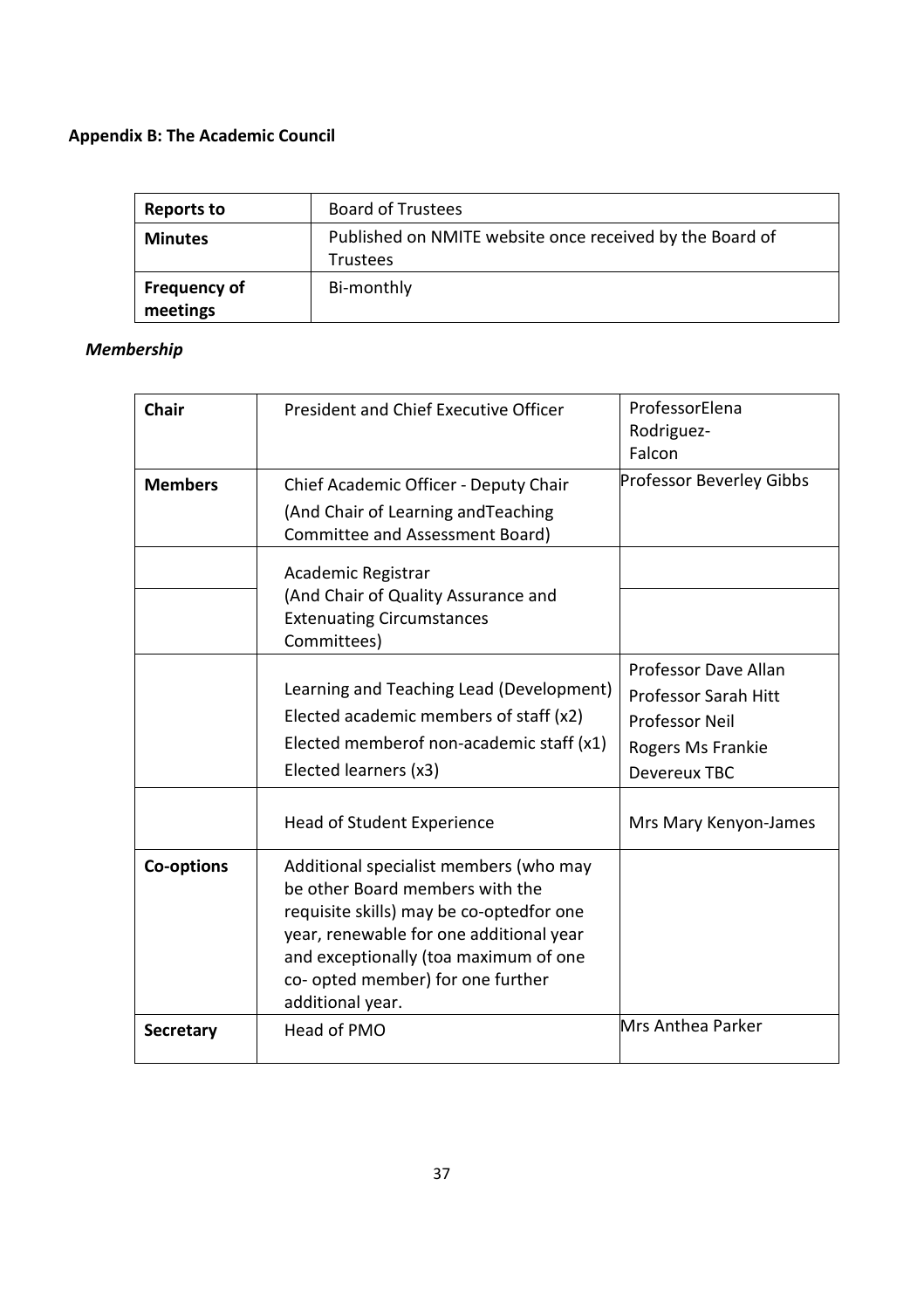### *Quorum*

The quorum for the Academic Council (AC) shall be 50% of the Council membership.

### *Terms of Reference*

- a. To oversee compliance with the OfS conditions of Registration relating to academic standards and quality.
- b. To oversee compliance with the Validating partner's requirements for oversight and reporting.
- c. To advise the Chief Executive Officer, the Executive, and the Board on all matters relating to compliance with UK Higher Education duties, policies, regulations and requirements, the maintenance of academic standards and the assurance and enhancement of the quality of all NMITE courses.
- d. To maintain strategic oversight of NMITE's compliance with all Higher Education sector duties, policies, regulations, and requirements and respond as appropriate.
- e. To advise the Board on all matters relating to academic freedom and freedom of speech.
- f. To receive and consider correspondence from regulatory bodies and designated agencies, awarding institutions and awarding bodies and to provide advice and guidance to the Board to ensure that it responds appropriately.
- g. To maintain strategic oversight of academic standards and the quality of learning opportunities available to students for all NMITE courses.
- h. To make recommendations to the Board for the development of new courses and curriculum areas and to monitor progress against agreed timescales \*.
- i. To oversee any application by NMITE for New Degree Awarding Powers and receive regular reports on progress from the Chief Academic Officer.
- j. To approve NMITE's submissions for the TEF and to review and report to the Board on the outcomes\*.
- k. To approve, keep under review and monitor the effectiveness of all academic policies and procedures including but not limited to those related to curriculum development and review, admissions, learning and teaching, student support, student progression, quality assurance, and all other policies related to the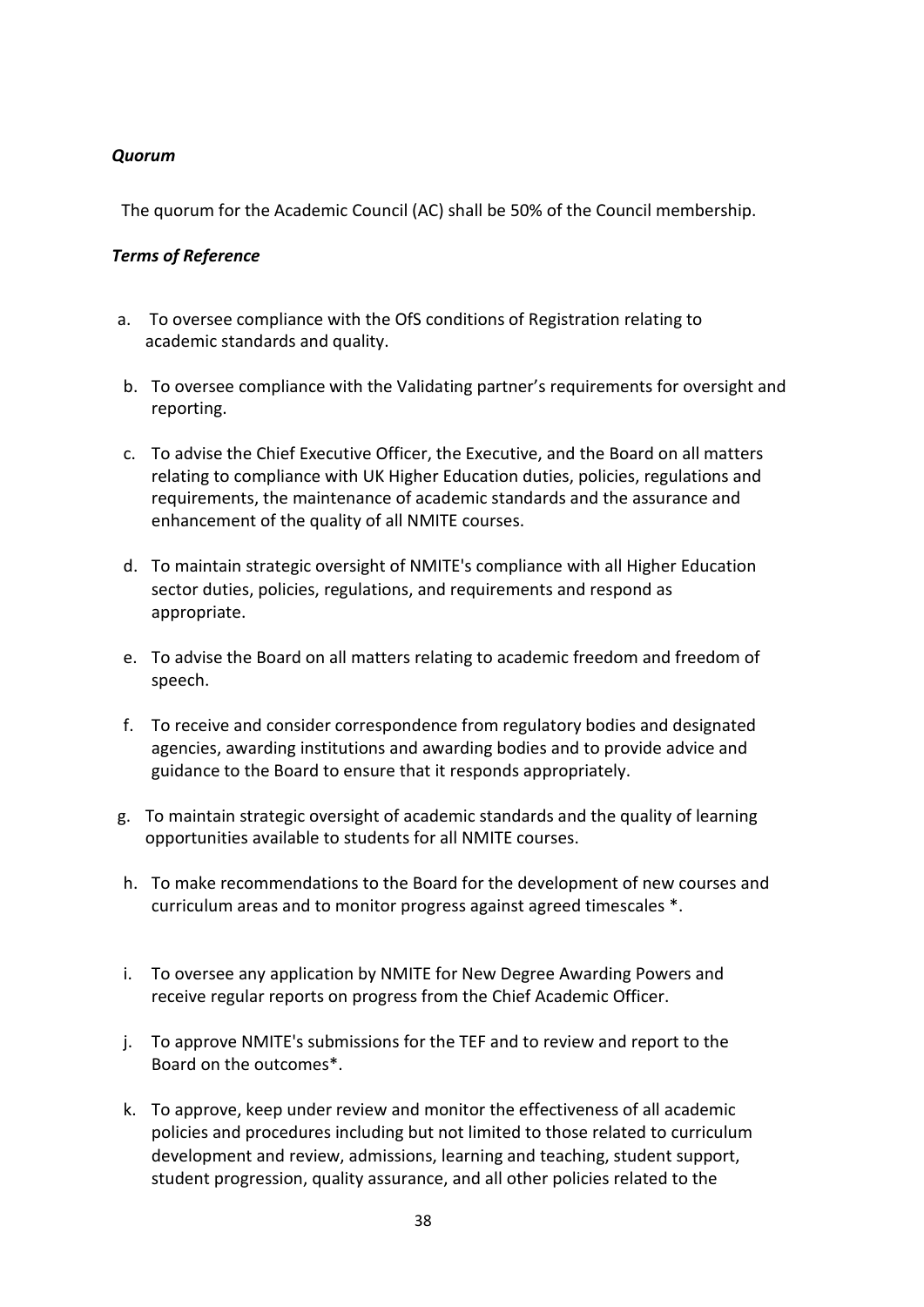assurance of standards and quality and to report to the Board in respect of the same.

- l. To agree annually NMITE's academic key performance indicators, including but not limited to enrolment, retention, progression, achievement, and outcomes from student surveys.
- m. To review annually NMITE's performance against the KPIs and the action plans, as appropriate, put in place to address any issues arising.
- n. To consider reports on the management of, and outcomes from, the annual UK National Student Survey (NSS) \*.

*\*To commence at the first appropriate timescales – e.g., NSS upon completion of the first cohort of students.*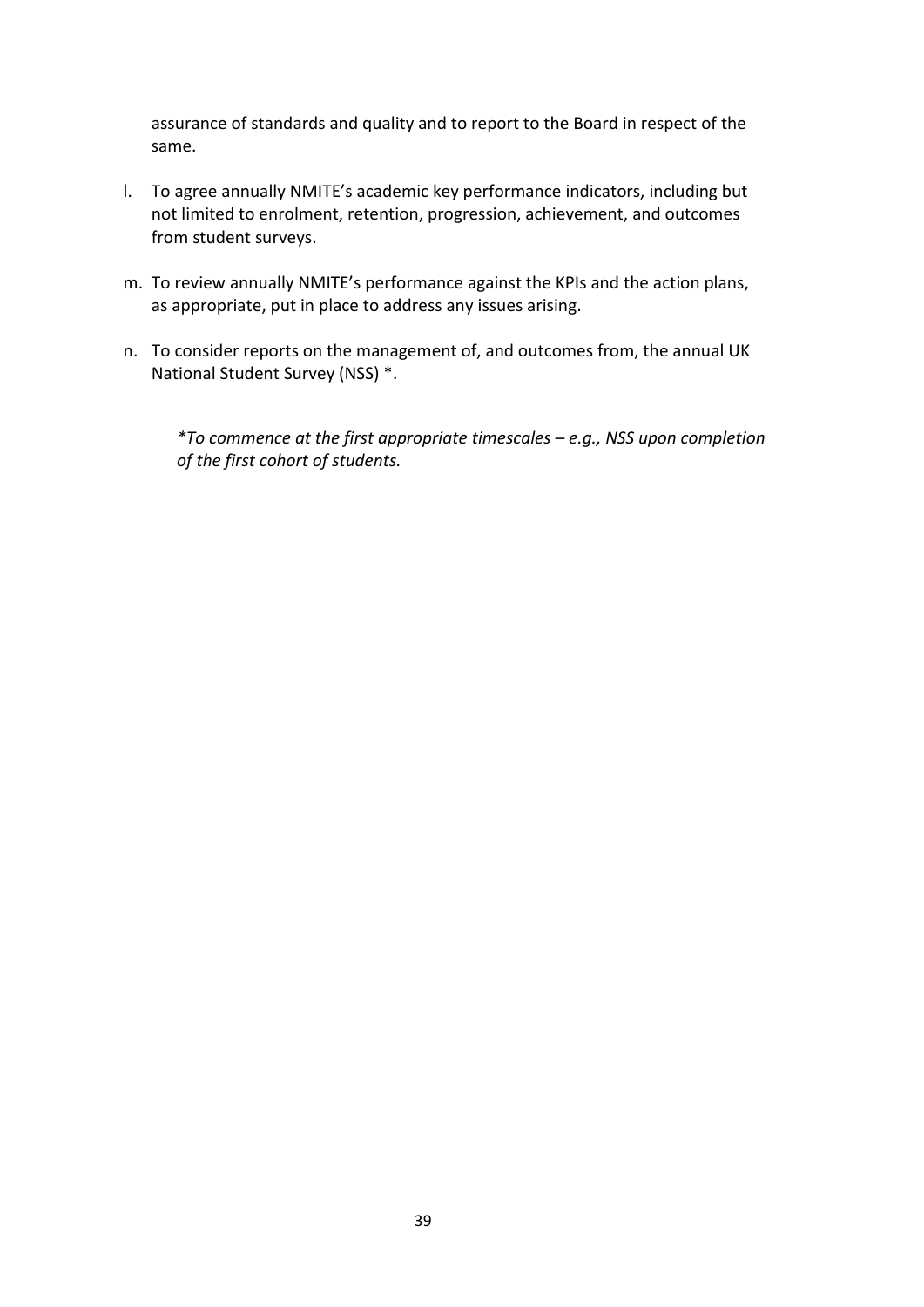

# **Appendix C Financial and Procurement Regulations 2021-22**

| 1.                |  |
|-------------------|--|
| <u>2.</u>         |  |
| $\underline{3}$ . |  |
| <u>4.</u>         |  |
| <u>5.</u>         |  |
| <u>6.</u>         |  |
| <u>7.</u>         |  |
| <u>8.</u>         |  |
| <u>و</u>          |  |
| <u>10.</u>        |  |
| <u>11.</u>        |  |
| <u>12.</u>        |  |
| <u>13.</u>        |  |
| <u>14.</u>        |  |
| <u>15.</u>        |  |
| <u>16.</u>        |  |
| <u>17.</u>        |  |
| <u>18.</u>        |  |
| <u>19.</u>        |  |
| 20.               |  |
| 21.               |  |
| 22.               |  |
| 23.               |  |
| <u>24.</u>        |  |
| 25.               |  |
| 26.               |  |
| 27.               |  |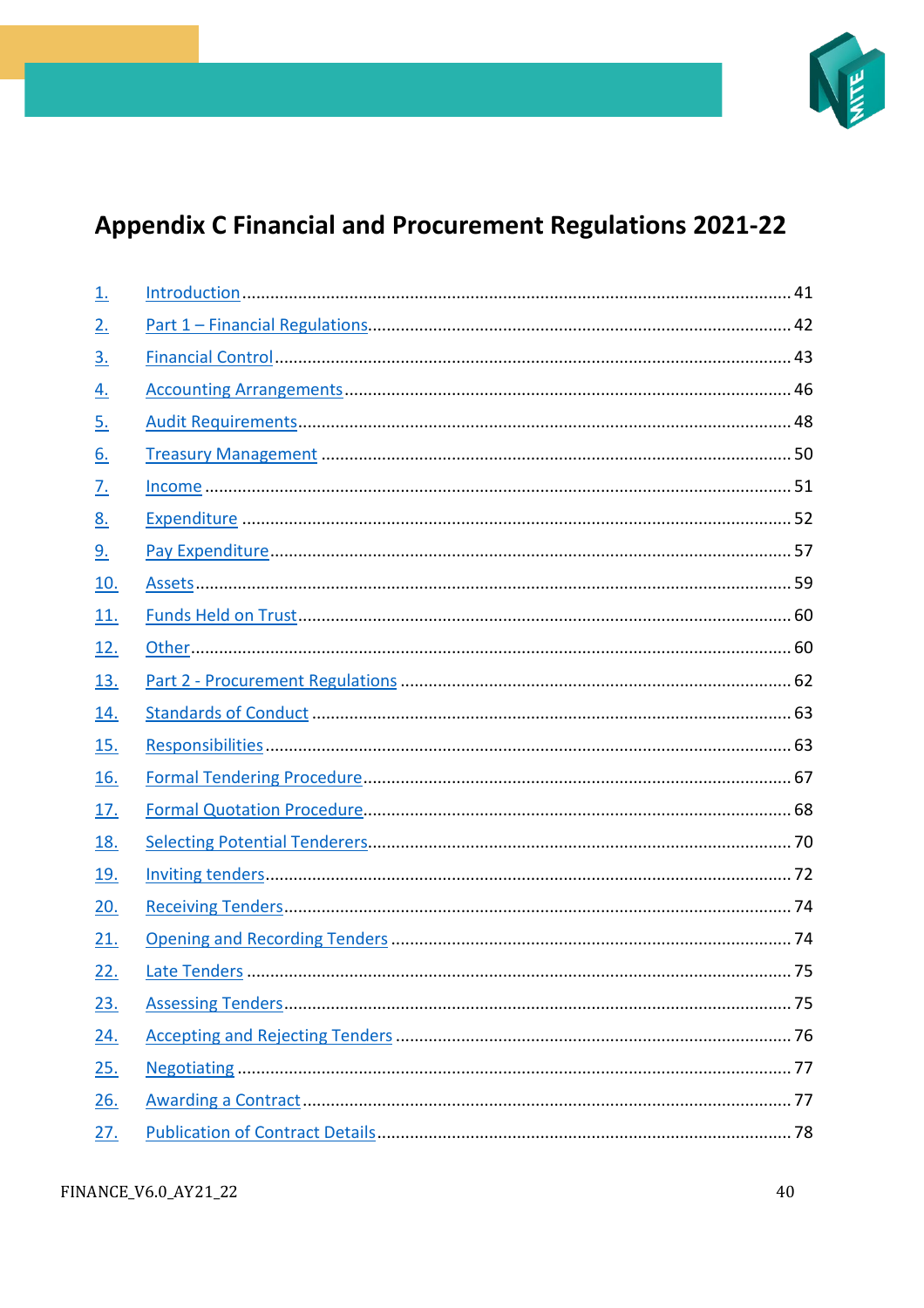

| 28.                                                                  |  |  |  |
|----------------------------------------------------------------------|--|--|--|
| 29.                                                                  |  |  |  |
| <u>30.</u>                                                           |  |  |  |
| <u>31.</u>                                                           |  |  |  |
|                                                                      |  |  |  |
|                                                                      |  |  |  |
| Appendix C - Summary of Protocols for Proposed Major Developments 84 |  |  |  |
|                                                                      |  |  |  |
|                                                                      |  |  |  |
|                                                                      |  |  |  |
|                                                                      |  |  |  |

# <span id="page-40-0"></span>**Introduction**

- 1.1 These Financial & Procurement Regulations reflect NMITE's position as a registered charity; a public body in receipt of public money and subject to the seven principles of public life, Treasury principles, guidance on managing public money; and a higher education institution registered by the Office for Students as an approved provider.
- 1.2 In these Financial & Procurement Regulations: Any reference to:
	- i. the "FD" is to the Finance Director.
	- ii. the "Finance Team" is the team of staff members designated as such by, and reporting to, the Finance Director. The members of the Finance Team and their different roles are set out in Appendix A.
	- iii. a "designated budget holder" is a budget holder specified in the annual budget and approved by the Board.
	- iv. the "SLT" is NMITE's Senior Leadership Team, comprising the CEO, the Chief Academic Officer and the Chief Operating Officer; and to the "wider SLT" is the SLT together with the Finance Director, the Human Resources Director, and the Company Secretary.
	- v. "staff' are the employees and contracted staff members of NMITE and includes the SLT members unless otherwise specified
	- vi. "Xero" is NMITE's accounting system
- vii. the "FRPC" is the Finance, Resources & Property Committee of the Board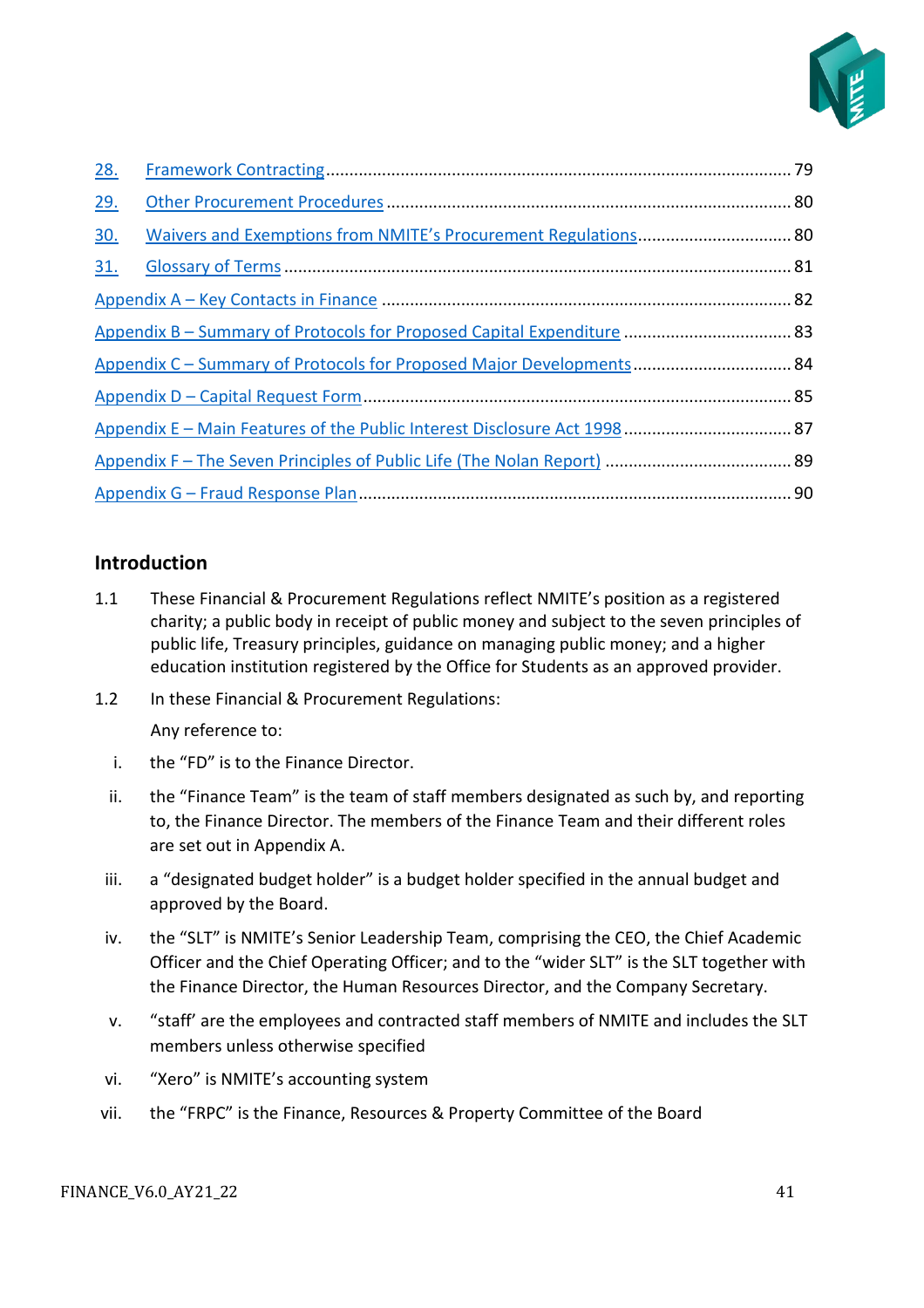

- viii. a "year" is NMITE's financial year 1 August to 31 July, unless otherwise specified or the context otherwise requires.
- 1.3 All monetary amounts are stated exclusive of value added tax unless otherwise specified.

# <span id="page-41-0"></span>**Part 1 – Financial Regulations**

### 2.1 **Financial Planning**

2.1.1 The Finance Director, supported by the Finance Team, is responsible for preparing annually a financial plan for approval by the Board and for preparing financial forecasts for monitoring purposes. Financial plans should be consistent with the strategic plans and property strategy approved by the Board.

### 2.2 **Budget objectives**

2.2.1 The Board will, from time to time, set budget objectives for NMITE. These will help the FD in preparing a more detailed financial plan for NMITE. See budget cycle in paragraph 3.3.

### 2.3 **Resource allocation**

2.3.1 Resources are allocated annually by the Board and on the basis of the budget objectives. The CEO and the wider SLT are responsible for the economic, effective, and efficient use of resources allocated to them.

### 2.4 **Budget preparation**

- 2.4.1 The FD in collaboration with the wider SLT members is responsible for preparing in respect of each year an annual revenue budget and capital programme for submission to the Board. The budget should also include monthly cash flow forecasts for the year and a projected year-end balance sheet.
- 2.4.2 During the year, the FD is responsible for preparing revised budgets and forecasts to reflect material changes in NMITE's actual or anticipated income and expenditure and submitting these to the Board for approval.

### 2.5 **Capital programme**

- 2.5.1 The capital programme includes all expenditure on land, buildings, digital infrastructure and related software and equipment, furniture, and associated costs whether or not they are funded from capital grants or capitalised for inclusion in NMITE's financial statements. Expenditure can only be considered as part of the capital programme if approved as such by the Board.
- 2.5.2 The FD will establish protocols for the inclusion of capital projects in the capital programme for approval by the Board. These will detail the information that is required for each proposed project as well as the financial criteria that they are required to meet. These are summarised in Appendix B.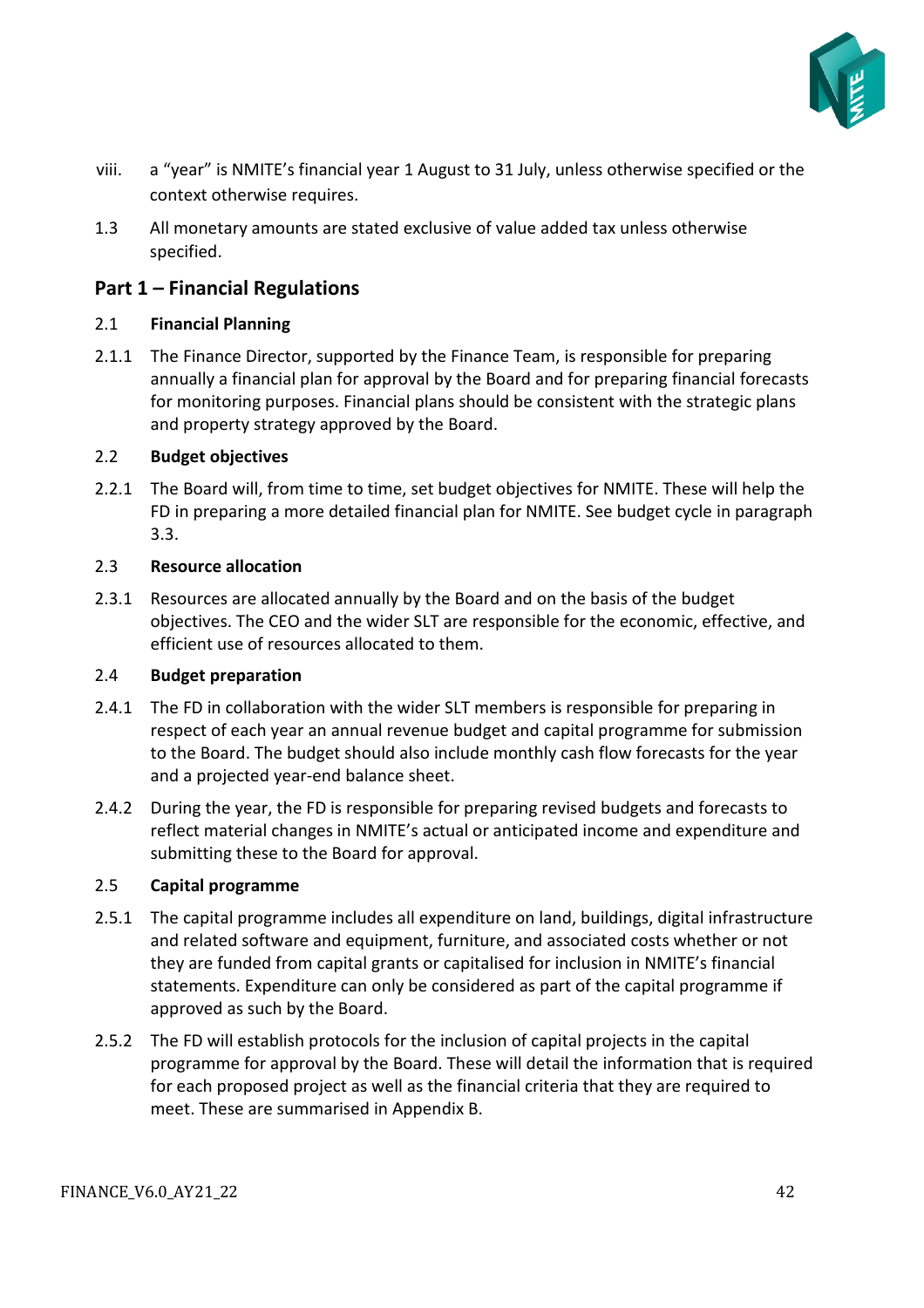

- 2.5.3 Requests for capital should be made using the 'Request for Capital Expenditure' form. This is set out in Appendix D.
- 2.5.4 The FD will also establish procedures for the approval of variations to budgeted capital expenditure.
- 2.5.5 The FD in conjunction with the Head of Estates is responsible for providing regular statements concerning all capital expenditure to the Board for monitoring purposes.
- 2.5.6 Following completion of a capital project, a post-project evaluation or final report should be submitted to the Board including actual expenditure against budget and reconciling funding arrangements where a variance has occurred as well as other issues affecting completion of the project.
- 2.5.7 The Head of Estates will be responsible for individual capital development projects reporting to the FRC on the progress of each development and for the capital programme overall. The COO, supported by the FD, will report on financial implications, provide support on funding and financing of projects, make the necessary grant claims as well as providing the necessary financial monitoring.

### 2.6 **Other major developments**

- 2.6.1 Any new aspect of NMITE's business, or the proposed establishment by NMITE of any joint venture or other commercial venture, which will require an investment in buildings or other infrastructure, or any material commitment of resources or staff time should be presented for approval to the Board.
- 2.6.2 The COO will establish protocols for these major developments to enable them to be considered for approval by the Board. These will set out the information that is required for each proposed development as well as the financial criteria that they are required to meet. They are summarised at Appendix C.

# <span id="page-42-0"></span>**Financial Control**

### **3.1 Budgetary control**

- 3.1.1 The control of income and expenditure within an agreed budget is the responsibility of the designated budget holder who must ensure that day-to-day monitoring is undertaken effectively.
- 3.1.2 Significant departures from agreed budgetary targets must be reported by the budget holder immediately to the CEO and, if required, corrective action taken.
- 3.1.3 The FRC is charged with monitoring the annual budget and the budgetary position of all projects included in the Capital Programme. Project Implementation Programme Reports will be provided to the FRC on a monthly basis for monitoring of performance and the Chair of the FRC will report on performance monthly to the Board. The Project Implementation Programme Reports will provide analysis on financial progress, variations to plan and on the performance and achievability of outcomes in line with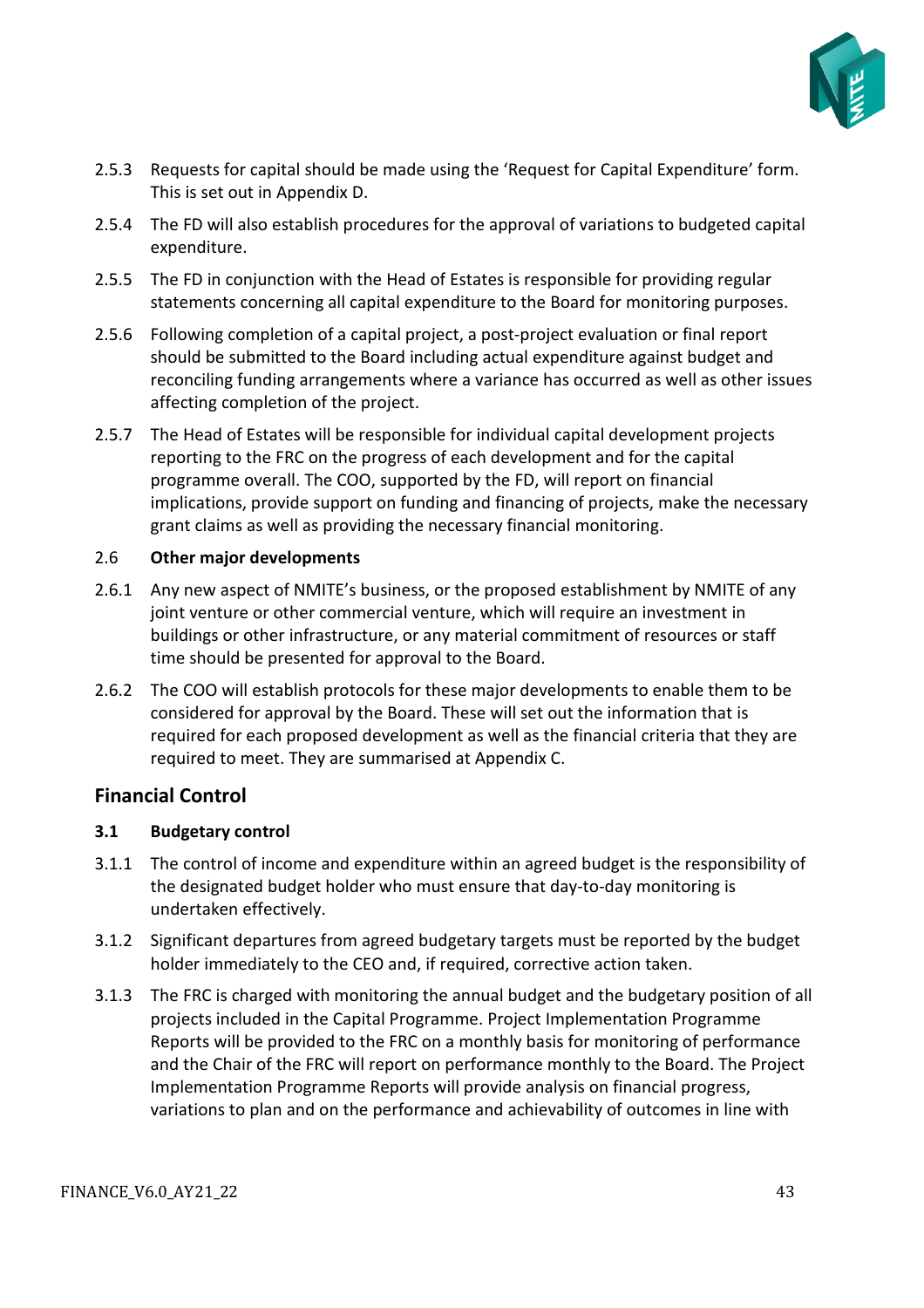

any external stakeholder KPIs. Notwithstanding the monthly report to the Board, it will be the responsibility of the FRC to challenge officers on performance.

### 3.2 **Financial information**

- 3.2.1 Budget holders are assisted in their duties by management information provided by the FD and the Finance Team.
- 3.2.2 The FD is responsible for supplying budgetary reports on all aspects of NMITE's finances to the Board on a basis determined by the Board but subject to any specific requirements of external stakeholders. These reports are presented to the Board, which has overall responsibility for NMITE's finances.
- 3.2.3 The CEO in consultation with the wider SLT members and FD are responsible for:
	- i. Setting the Annual Budget.
	- ii. Long Term Financial Planning; and
- iii. The process of approving the Annual Accounts.

### **3.3 Budget cycle**

The timetable below shows the main stages of the Budget Planning Round.

| <b>Month/Year</b> | <b>Activity</b>                                                                                                                                                                                                                                                                                                                           |
|-------------------|-------------------------------------------------------------------------------------------------------------------------------------------------------------------------------------------------------------------------------------------------------------------------------------------------------------------------------------------|
| Jun/Jul           | Formal planning guidance issued by the CEO/FD. This will provide the<br>reported position and any variations on stipulated grant funding profiles.<br>• Changes to accounting practice.<br>Budgeting metrics to be used for the forthcoming academic year e.g.,<br>inflation indices and interest rates.<br>Use of unspent balances<br>п. |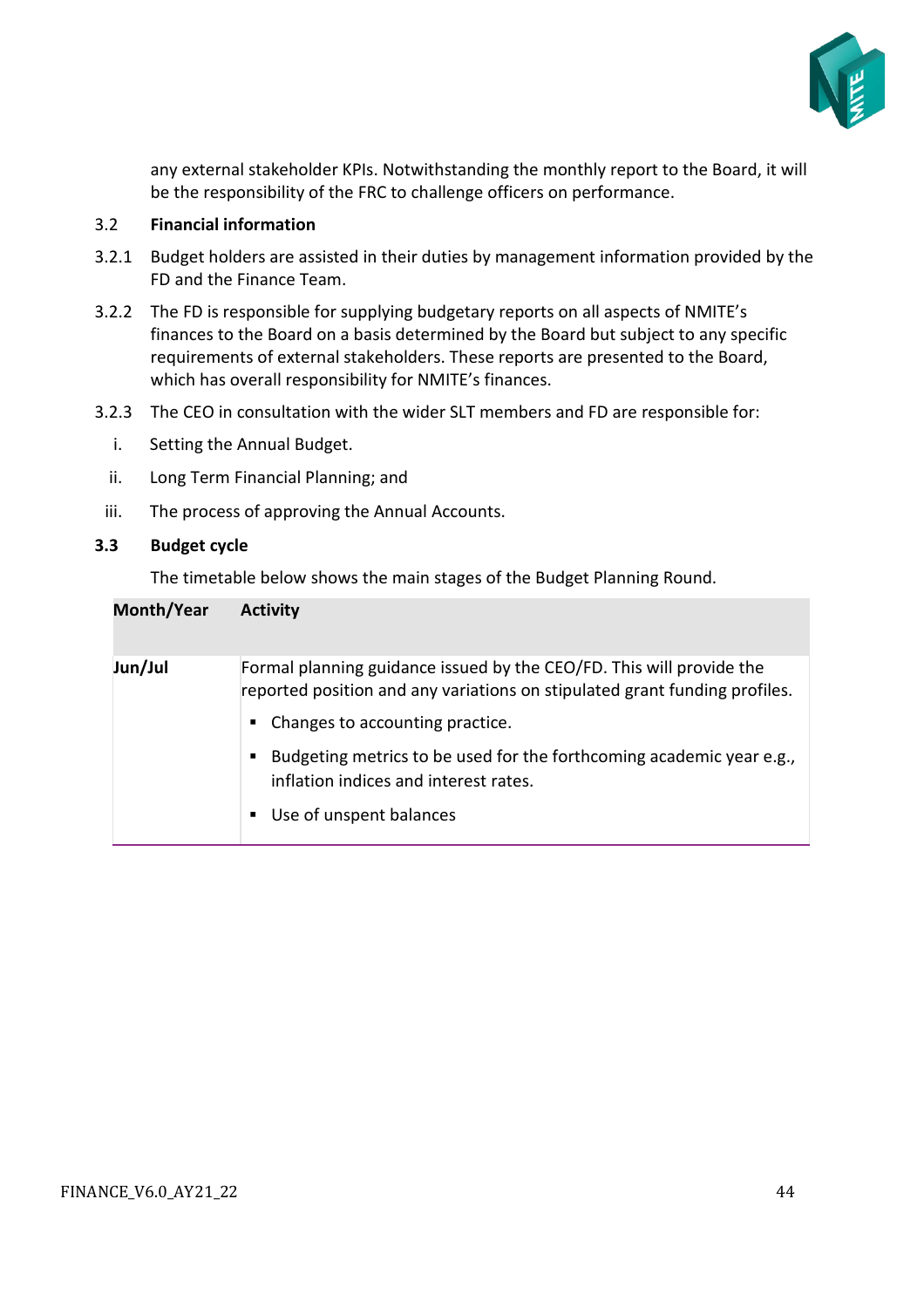

| <b>Jul-Dec</b> | Budget holders prepare the financial forecasts for their respective<br>areas of responsibility in line with the management cost centres in the<br>Chart of Accounts and other institutional wide programmes.                                                                                                                    |
|----------------|---------------------------------------------------------------------------------------------------------------------------------------------------------------------------------------------------------------------------------------------------------------------------------------------------------------------------------|
|                | The involvement of the FD and the Finance Team in this process is<br>paramount with control remaining a key role in the first budgetary<br>cycle. Devolving more responsibility to the budget holders will happen<br>as the organisation becomes more mature and the risks associated<br>with financial planning are minimised. |
|                | The financial forecast is reviewed and approved by the CEO in<br>consultation with the wider SLT members.                                                                                                                                                                                                                       |
|                | The financial forecast is submitted to the FRC for scrutiny, and any<br>other external funding bodies.                                                                                                                                                                                                                          |
|                | All comments are then passed to the FD for final approval of the<br>budget by the Board.                                                                                                                                                                                                                                        |
| Sep/Oct        | Actual income and expenditure for the last financial year is analysed by<br>the Finance Team into the same activity categories as used in planning.                                                                                                                                                                             |
| <b>Mid Dec</b> | <b>Submitted to the FRC and Regulatory Bodies</b>                                                                                                                                                                                                                                                                               |
|                | Financial forecasts including Annual Revenue Budget, Capital<br>programme and Cash flow.                                                                                                                                                                                                                                        |
|                | Student number forecasts (when planned)                                                                                                                                                                                                                                                                                         |
|                | Every three years - Strategic Plans                                                                                                                                                                                                                                                                                             |
| Mid Jan        | <b>Feedback from the FRC and Regulatory Bodies</b>                                                                                                                                                                                                                                                                              |
|                | Review financial forecasts submitted                                                                                                                                                                                                                                                                                            |
|                | Consolidate individual feedback                                                                                                                                                                                                                                                                                                 |
|                | Create NMITE wide analyses of income and expenditure<br>٠                                                                                                                                                                                                                                                                       |
|                | <b>Board</b>                                                                                                                                                                                                                                                                                                                    |
|                | Develop and review Strategic Plans                                                                                                                                                                                                                                                                                              |
|                | Review and consolidate forecast of non-financial data and reassessed<br>target setting for the Project Implementation Plan                                                                                                                                                                                                      |
| Jan/Feb        | <b>Strategic Plans are reviewed.</b>                                                                                                                                                                                                                                                                                            |
|                | FRC and PIC review the strategies                                                                                                                                                                                                                                                                                               |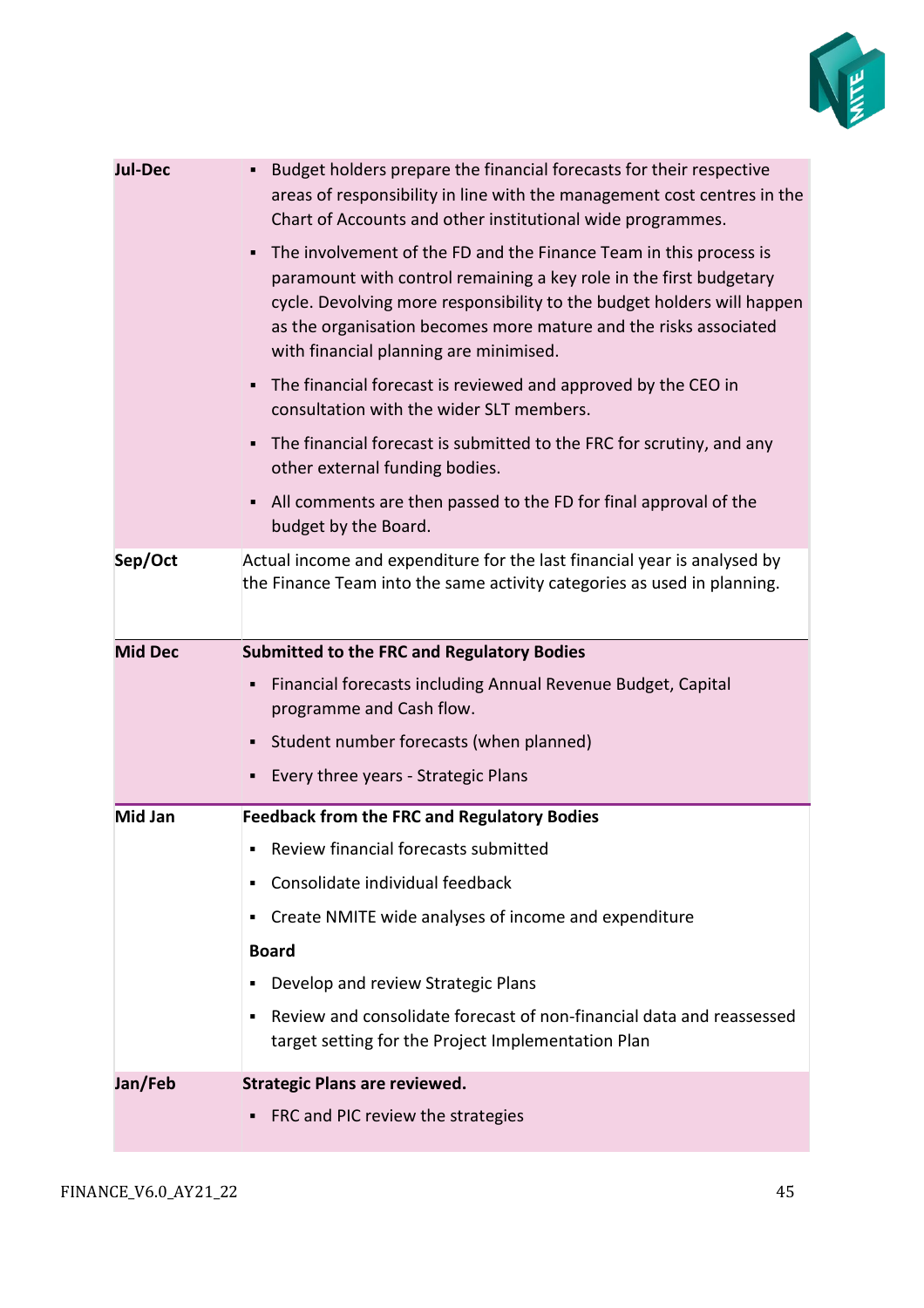

| Feb/Mar    | <b>Finance</b>                                                                                                                                                   |
|------------|------------------------------------------------------------------------------------------------------------------------------------------------------------------|
|            | Considers plans i.e., Financial (wider SLT), Strategic (SLT), Fundraising<br>(Head of Fundraising), Income Generation Strategy (Chief of External<br>Engagement) |
|            | Agrees provisional allocations to designated budget holders, and the<br>Head of Estates re the Project Implementation Plan                                       |
| Apr        | <b>FRC considers Plans and Allocations</b>                                                                                                                       |
| <b>May</b> | FRPC to consider Plans and Allocations and make recommendations to<br>the Board                                                                                  |
| May/Jun    | Budget Report approved by the Board after considerations from the FRC<br>and the Board                                                                           |
| Jun        | Budget Report in the public domain and sent to Regulatory Bodies                                                                                                 |
| Jul        | Departmental budgets produced by FD and passed to budget holders                                                                                                 |
| Aug        | Budgets uploaded into Xero by Finance team.                                                                                                                      |

### **3.4 Changes to the approved budget; and virement**

- 3.4.1 All changes proposed to the approved budget will be considered by the FRC and material variations must be approved by the Board.
- 3.4.2 All virements will need approval by the FRC.
- 3.4.3 Any budget variations or virements affecting the use of public funds must be reported to relevant funders.

### **3.5 Treatment of year-end balances**

- 3.5.1 At the year end, budget holders will not generally have the authority to carry forward a balance on their budget to the following year unless the FRC has approved the proposal.
- 3.5.2 Unspent public funds may not be carried forward from one fiscal year to the next unless requested to and approved by the relevant funding body.

### <span id="page-45-0"></span>**Accounting Arrangements**

**4.1 Financial year**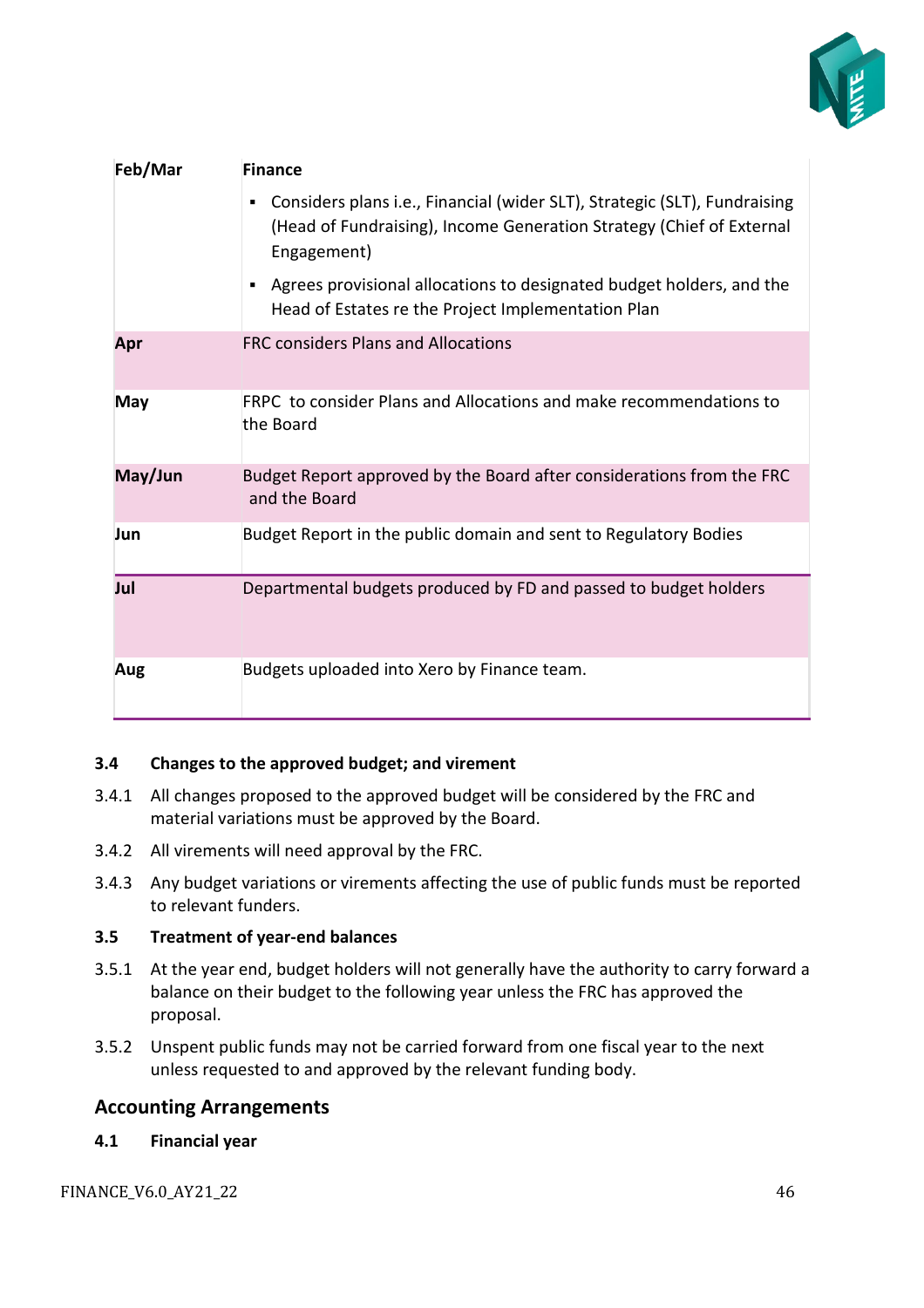

4.1.1 NMITE's financial year will run from 1 August until 31 July the following year.

### **4.2 Basis of accounting**

4.2.1 The financial statements are prepared on the historical cost basis of accounting and in accordance with applicable accounting standards and guidelines, in particular meeting the statutory obligations including the current HE/FE SORP and Charities SORP, and such requirements defined by the Office for Students.

### **4.3 Capitalisation and depreciation**

- 4.3.1 New land and buildings will be recorded in the balance sheet at actual build or acquisition cost, except where they are received as gifts, where they will be recorded at an independent valuation. Buildings will be depreciated in equal instalments over their estimated remaining useful life. Land will not be depreciated.
- 4.3.2 Expenditure incurred on repair or refurbishment may not be capitalised unless it can be demonstrated that the resultant value of the building, on the basis of the depreciated valuation is greater than the current book value. The extension of existing buildings may be capitalised.
- 4.3.3 Expenditure incurred on the acquisition of assets other than land and buildings will be recorded in the balance sheet where the acquisition cost per item is £1,000 or more. Grouped items with an individual value of less than  $£1,000$ , but a group value of  $£1,000$ or more, will be capitalised. Capitalised assets other than land and buildings will be depreciated over a period of between 3 and 10 years commencing in the month following acquisition (provided that they have been brought into use).

### **4.4 Accounting & Administrative records**

- 4.4.1 The FD is responsible for the retention of financial documents. These should be kept in a form that is acceptable to the relevant authorities such as the Charity Commission; Office for Students and HMRC.
- 4.4.2 NMITE is required by law to retain prime documents for six years or more. These include:
	- i. minutes and contracts
	- ii. official purchase orders
	- iii. paid invoices
	- iv. accounts raised
	- v. bank statements
	- vi. copies of receipts
- vii. paid cheques
- viii. all payroll records.
- 4.4.3 The FD will make appropriate arrangements for the retention of electronic records.

FINANCE\_V6.0\_AY21\_22 47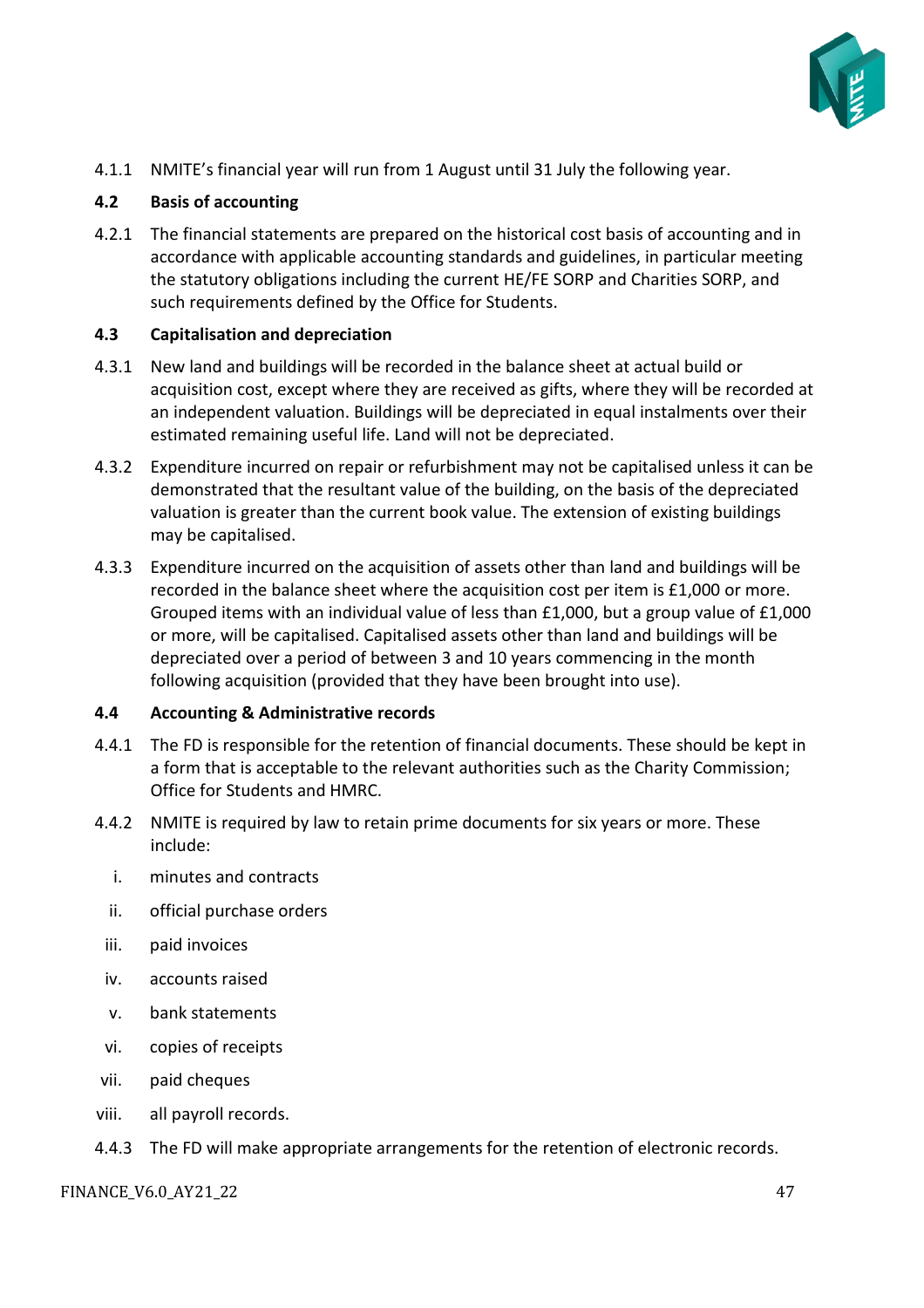

- 4.4.4 The FD should ensure that retention arrangements comply with any specific requirements of any donor or public funding body.
- 4.4.5 Additionally, for auditing and other purposes, other financial documents should be retained for three years or as determined by the donor/funder.

### **4.5 Public access**

- 4.5.1 Under the Charities Act 2011, the Board is required to supply any person with a copy of NMITE's most recent financial statements within two months of a request. The Act enables the Board to levy a reasonable fee, and this will be charged at the discretion of the CEO.
- 4.5.2 NMITE will make available on its website a copy of the most recent financial statements.

### **4.6 Taxation**

- 4.6.1 The CEO, supported by the FD, is responsible to NMITE in respect of all tax considerations arising from the activities of budget holders, in the light of guidance issued by the appropriate bodies and relevant legislation as it applies to NMITE. Therefore, the FD will issue instructions on compliance with applicable legislation and guidance, including those concerning VAT, PAYE, national insurance, corporation tax and Gift Aid.
- 4.6.2 The FD is responsible for maintaining NMITE's tax records, making all tax payments, receiving tax credits, and submitting tax returns by their due date as appropriate.

### <span id="page-47-0"></span>**Audit Requirements**

### **5.1 General**

- 5.1.1 External auditors shall have authority to:
	- i. access NMITE premises at reasonable times
	- ii. access all assets, records, documents, and correspondence relating to any financial and other transactions of NMITE
	- iii. require and receive such explanations as are necessary concerning any matter under examination
	- iv. require any member of staff, contractor, or Board member of NMITE to account for cash, stores, equipment or any other NMITE property under his or her control
	- v. access records belonging to third parties, such as contractors, when required.
- 5.1.2 The CEO, supported by the FD, is responsible for drawing up a timetable with the external auditors for the preparation of NMITE's annual financial statements and will advise its staff and the Board accordingly.
- 5.1.3 The financial statements should be reviewed by the Audit & Risk Committee and, on their recommendation will be submitted to the Board for approval.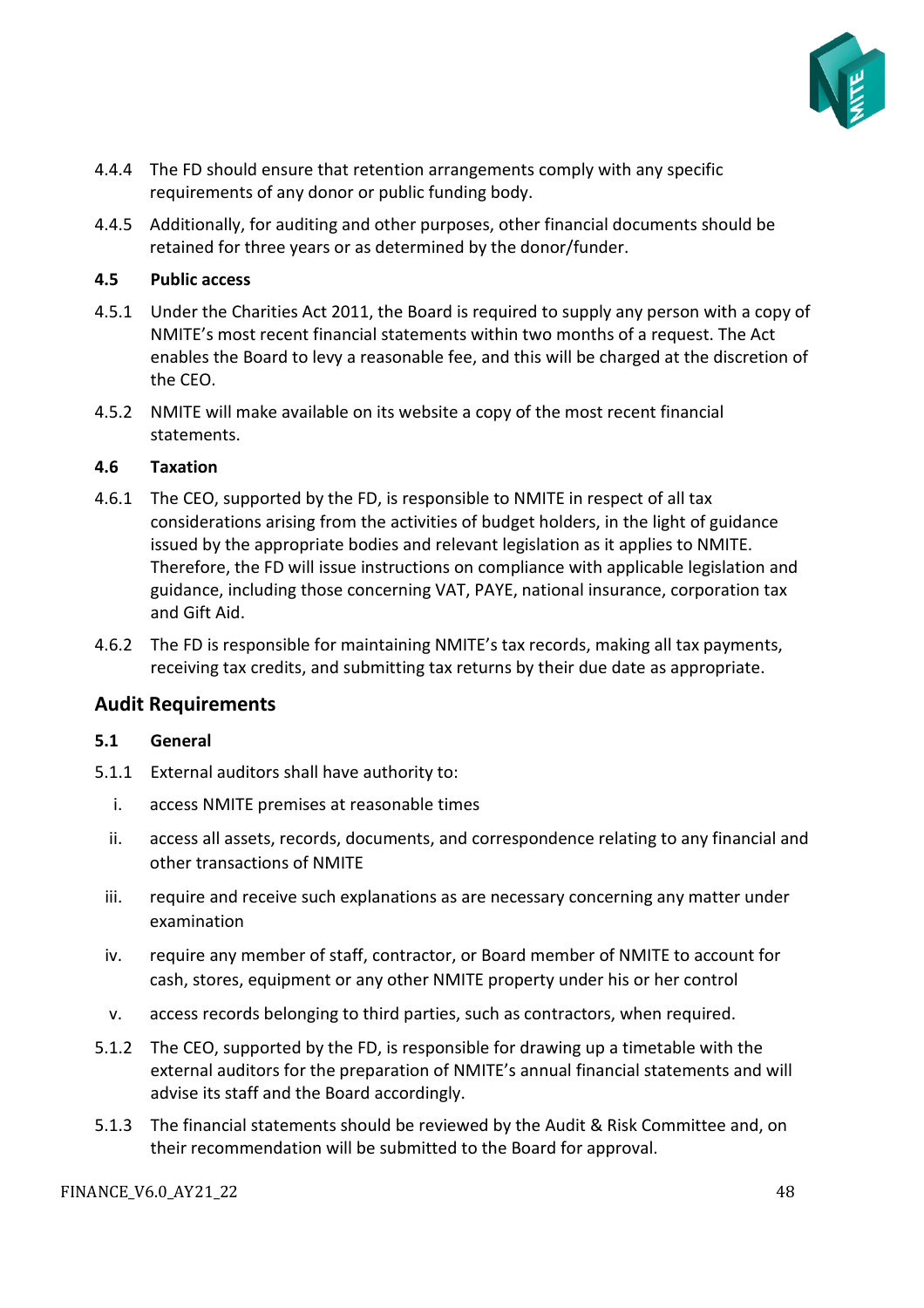

### **5.2 External audit**

- 5.2.1 The appointment of external auditors to audit the annual financial statements of NMITE will take place every three years and is the responsibility of the Board. The Board will be advised by the Audit & Risk Committee.
- 5.2.2 The primary role of the external audit is to report on NMITE's financial statements and to carry out such examination of the statements and underlying records and control systems as are necessary to reach their opinion on the statements and to report on the appropriate use of funds. Their duties will be in accordance with advice set out in the relevant audit code of practice and the Auditing Practices Board's statements of auditing standards.

### **5.3 Internal Audit**

- 5.3.1 The appointment of internal auditors is an important element in the corporate governance framework of a provider of higher education. NMITE will appoint an internal audit partner for a period of three years, who will work alongside the FD and the wider SLT to provide objective assurance and insight on the effectiveness and efficiency of risk management, internal control, and governance process.
- 5.3.2 A robust internal audit work programme will be presented to the Audit & Risk Committee every July / August for approval, and the outcomes reported at appropriate intervals.

### **5.4 Fraud and corruption**

- 5.4.1 It is the duty of each member of staff and each member of the Board and its committees to notify the CEO or, if the matter concerns the CEO, the Chair of the Board immediately whenever any matter arises which involves, or is thought to involve, irregularity, including fraud, corruption, or any other impropriety.
- 5.4.2 the CEO shall immediately invoke the fraud response plan, which incorporates the following key elements (see Appendix E for Public Interest Disclosure Act 1998, Appendix F the Seven Principles of Public Life, and Appendix G Fraud Response Plan for fuller details):
	- i. the CEO shall inform the Chair of the Board and the Chair of the Audit & Risk Committee of the suspected irregularity and shall take such steps as he or she considers necessary by way of investigation and report
	- ii. the CEO (or an appropriate person) shall inform the police if a criminal offence is suspected of having been committed
	- iii. the Audit & Risk Committee shall commission such investigation as may be necessary of the suspected irregularity
	- iv. those commissioned to carry out an investigation, shall prepare a report for the Audit & Risk Committee on the suspected irregularity. Such report shall include advice on preventative measures.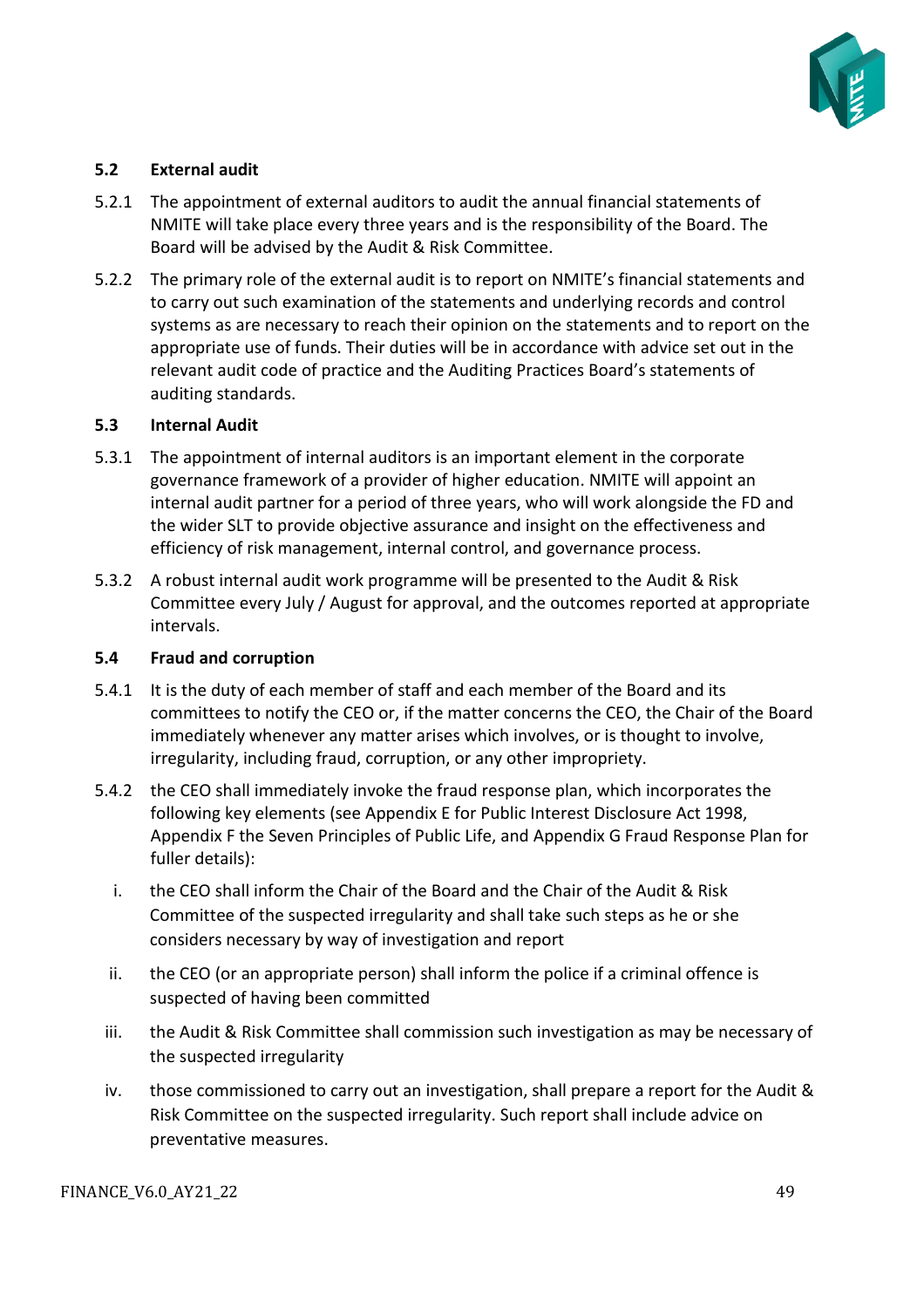

### **5.5 Value for money**

5.5.1 NMITE should keep under review its arrangements for managing all the resources under its control through the Audit & Risk Committee, taking into account guidance on good practice issued from time to time by public bodies relevant to NMITE, including the principles and guidance published by HM Treasury on managing public money.

### **5.6 Other auditors**

5.6.1 NMITE may, from time to time, be subject to audit or investigation by external bodies such as the Office for Students, the Charity Commission, the Public Accounts Committee, the European Court of Auditors and HM Revenue and Customs. They have the same rights of access as external auditors.

### <span id="page-49-0"></span>**Treasury Management**

### **6.1 Treasury management strategy.**

- 6.1.1 The Board is responsible for approving a treasury management strategy (if it has long term borrowings or significant reserves to invest) setting out the policies for cash management, long-term investments, and borrowings. The Board has a responsibility to ensure implementation, monitoring and review of such policies.
- 6.1.2 All executive decisions concerning borrowing, investment or financing will be determined by the policy parameters set by the FRC and approved by the Board and an appropriate reporting system set up to monitor performance of investments made. The CEO will report to the Board in each financial year on the activities of the treasury management operation and on the exercise of treasury management powers delegated to him or her (including a Mid-Year Monitoring Report and an Annual Report on the past year's performance). The CEO, with the Board's approval, will require external expert advice on developing and managing an investment strategy.

### **6.2 Appointment of bankers and other professional advisers**

6.2.1 The Board is responsible for, or for approving the process for, the appointment of NMITE's bankers and other professional advisers (such as investment managers, if required). The appointment shall be for a specified period after which consideration shall be given by the Board to competitively tender the service.

#### **6.3 Banking arrangements**

- 6.3.1 Only the FD may open or close a bank account for dealing with NMITE's funds (by strict instruction from the Board). All bank accounts shall be in the name of NMITE.
- 6.3.2 All banking arrangements, borrowing or other financial transactions, including any banking overdraft facility, should be approved by the FRC.
- 6.3.3 The upper limit of electronic transactions is currently set at £50,000 per transaction.
- 6.3.4 The FD is responsible for ensuring that all bank accounts are subject to regular reconciliation.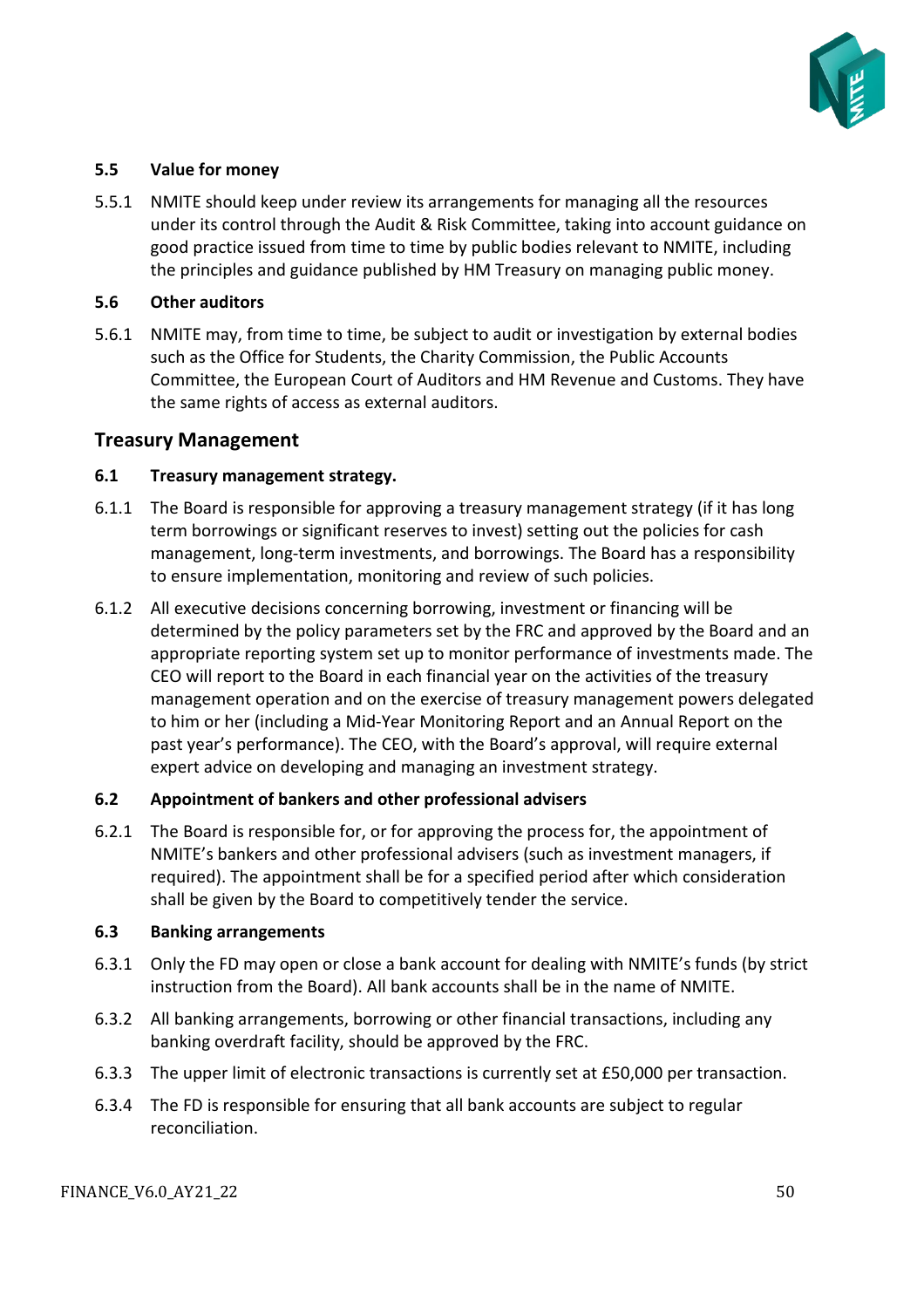

### <span id="page-50-0"></span>**Income**

### **7.1 General**

- 7.1.1 Levels of charges for learning courses, consultancy, contract research and other services provided, and the level of rent charged for any property or facilities which are let or otherwise made available to third parties, are determined by procedures approved by the Board.
- 7.1.2 Any project for which grant funding is or might be available, but which gives rise to a matched funding commitment in order to access that funding must be approved by the Board before any commitment is entered into. Such approval shall be dependent upon eligible matching funds being prospectively available and on the project being financially viable according to the application of NMITE's costing and pricing policy. The FD is responsible for submitting bids for funding, subject to approval by the Board; and were successful, for submitting income or drawdown claims.

### **7.2 Maximisation, collection, and receipt of income**

- 7.2.1 The FD is responsible for NMITE's invoicing and collection procedures and in particular for ensuring that all debtors are required to make payment directly to NMITE's bank account or otherwise directly to NMITE's finance/administration office. The arrangements for the collection of tuition fees are detailed in the Fee Collection Policy.
- 7.2.2 It is the responsibility of all members of staff to ensure that revenue to NMITE is maximised by the efficient application of agreed procedures for the identification, collection, and banking of income. In particular, this requires the prompt notification to the FD of sums due so that collection can be initiated.
- 7.2.3 All monies received from whatever source must be recorded by the Finance Team on a daily basis together with the form in which they were received.
- 7.2.4 All sums received at NMITE's finance/administration office must be paid promptly directly into NMITE's bank account.
- 7.2.5 The FD should ensure that:
	- i. accounts receivables are invoiced promptly on official invoices, in respect of all income due to NMITE
	- ii. invoices are prepared with care, recorded on Xero, show the correct amount due and are credited to the appropriate income account
	- iii. any credits granted are valid, properly authorised, and completely recorded
	- iv. VAT is correctly charged where appropriate, and accounted for
	- v. monies received are posted to the correct debtor's account
	- vi. swift and effective action is taken in collecting overdue debts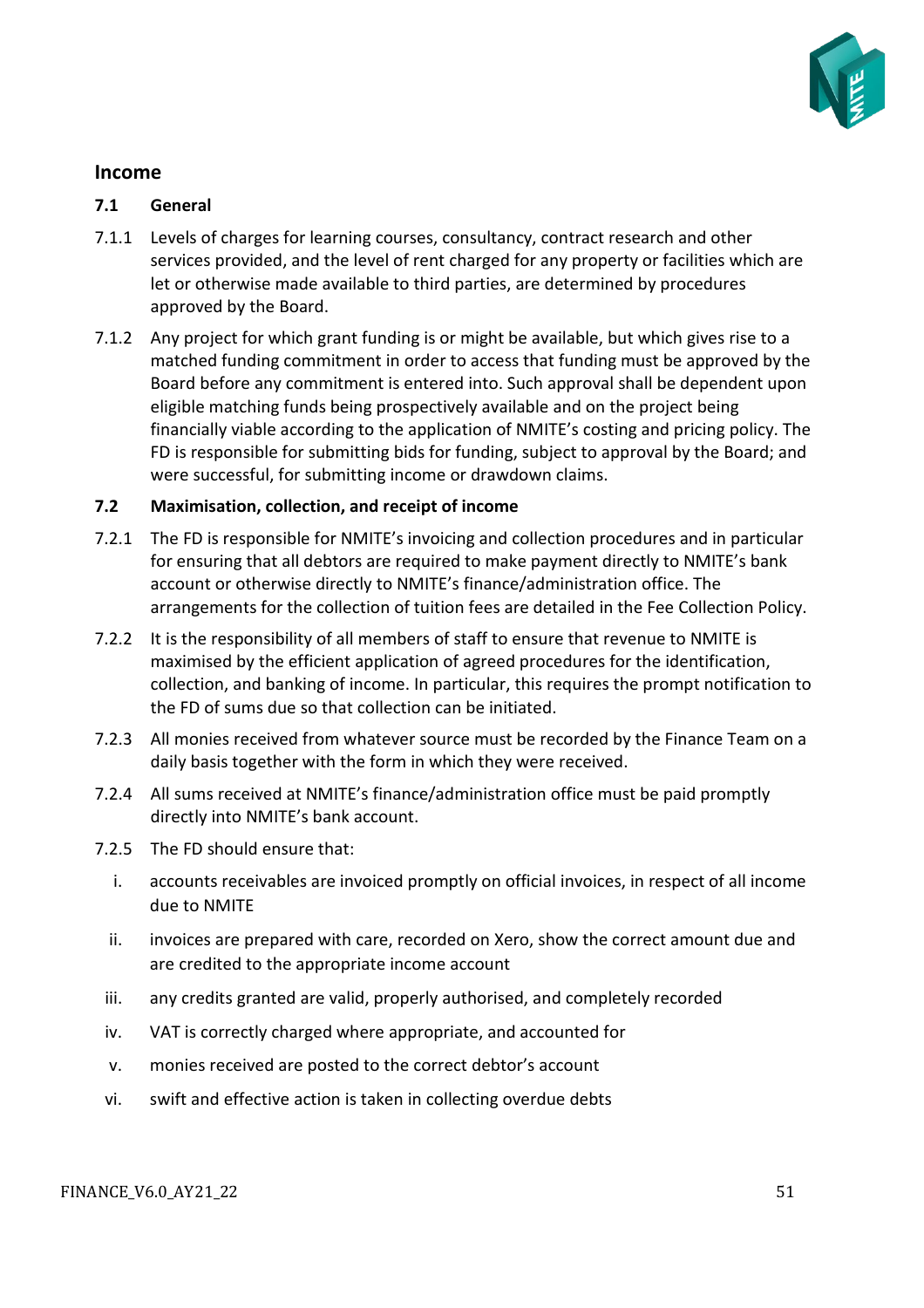

- vii. outstanding debts are monitored, appropriately aged and reports are prepared for management.
- 7.2.6 Only the FD can implement credit arrangements and indicate the periods in which different types of invoices must be paid. i.e., those transactions that require a credit period of more than 30 days.
- 7.2.7 Requests to write off debts must be referred in writing to the FD for submission to the FRC for consideration and possible write-off.

# <span id="page-51-0"></span>**Expenditure**

### **8.1 General**

8.1.1 The FD is responsible for the Procurement Regulations in accordance with which goods and services must be purchased, and for making payments to suppliers of goods and services supplied to NMITE.

### **8.2 Authorisation of the purchase of goods and services**

- 8.2.1 The CEO and designated budget holders are responsible for purchases within his or her area of responsibility. Purchasing authority may **not** be delegated to any other individual within NMITE. In exercising this delegated authority, budget holders are required to observe the Procurement Regulations. The Board will review the approved budget holders on an annual basis.
- 8.2.2 The FD shall keep a record of the authorised signatories (budget holders). The budget holders must supply him or her with their specimen signatures authorised to certify invoices for payment.
- 8.2.3 Budget holders are not authorised to commit NMITE to expenditure without first reserving from their budget sufficient funds to meet the purchase cost.
- 8.2.4 All purchases shall require the approval of the relevant budget holder.
- 8.2.5 NMITE requires the budget holders, irrespective of the source of funds, to obtain goods and services on the basis of value for money, demonstrating a balance between the most economically advantageous offer and consideration of quality, design delivery requirements and sustainability. Factors to be considered in determining value for money are set out in more detail in the Procurement Regulations.

### **8.3 Purchase orders**

- 8.3.1 The ordering of goods and services shall be in accordance with NMITE's Procurement Regulations.
- 8.3.2 Official NMITE purchase orders must be placed for the purchase of all goods or services, except for personal expenses claims by members of staff, the Board and its committees for travel, accommodation, and subsistence.
- 8.3.3 In exceptional circumstances, urgent orders may be given orally, but must be confirmed by an official purchase order endorsed 'confirmation order only' not later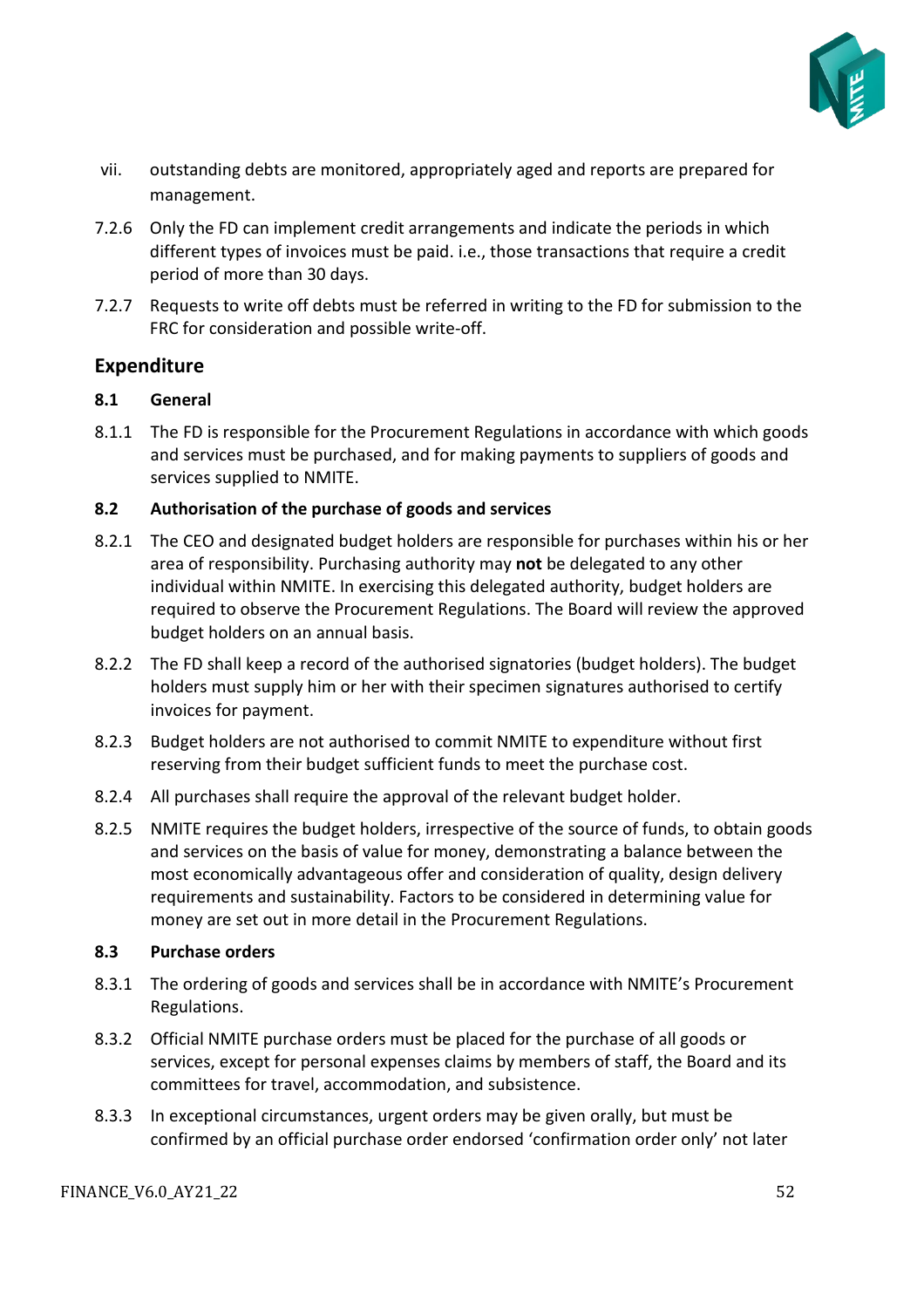

than the following working day. The FD shall ensure that the form of purchase order requires the supplier to include the purchase order number in the relevant invoice and to send the invoice to the finance/administration office. Invoices will be returned to suppliers unless an NMITE purchase order number is referenced.

### **8.4 Company credit cards**

- 8.4.1 In certain circumstances it may be appropriate to pay for goods or services on an NMITE company credit card (of which there are six, four are held by members of the SLT, one in the Finance Office and one in the Academic team).
- 8.4.2 These cards can be used to pay for minor items of expenditure such as rail tickets and subsistence and also other expenses which can only be paid on-line and must be supported by receipts which are submitted to the Finance Team every month so that the costs can be allocated correctly in Xero.
- 8.4.3 Other members of NMITE team may request to use the company credit card, but, as above, must support all purchases with receipts.
- 8.4.4 The credit card statements will be reconciled on a monthly basis by the Finance Team and all costs posted to Xero.

### **8.5 Tenders and quotations**

8.5.1 Budget holders must comply with NMITE's tendering procedure set out in the Procurement Regulations.

### **8.6 Post-tender negotiations**

- 8.6.1 The Procurement Regulations make it clear that post-tender negotiations (i.e., after receipt of formal tenders but before signing of contracts) with a view to improving price, delivery or other tender terms can be entered into, provided:
	- i. it would not put other tenderers at a disadvantage
	- ii. it would not have attracted different tenderers to participate in the process
- iii. it would not affect their confidence in NMITE's tendering process.
- 8.6.2 However, complex rules govern post tender negotiations, and the advice of the FD should be sought prior to commencing negotiations in accordance with the Procurement Regulations [16.3 below]. In each case, a statement of justification should be approved by the budget holder before doing so, showing:
	- i. background to the procurement
	- ii. reasons for proposing post-tender negotiations
- iii. demonstration of the improved price, delivery, or other tender terms.

### **8.7 Building (works) Contracts**

8.7.1 Building (works) contracts are the responsibility of the Head of Estates and are administered by the Finance Team.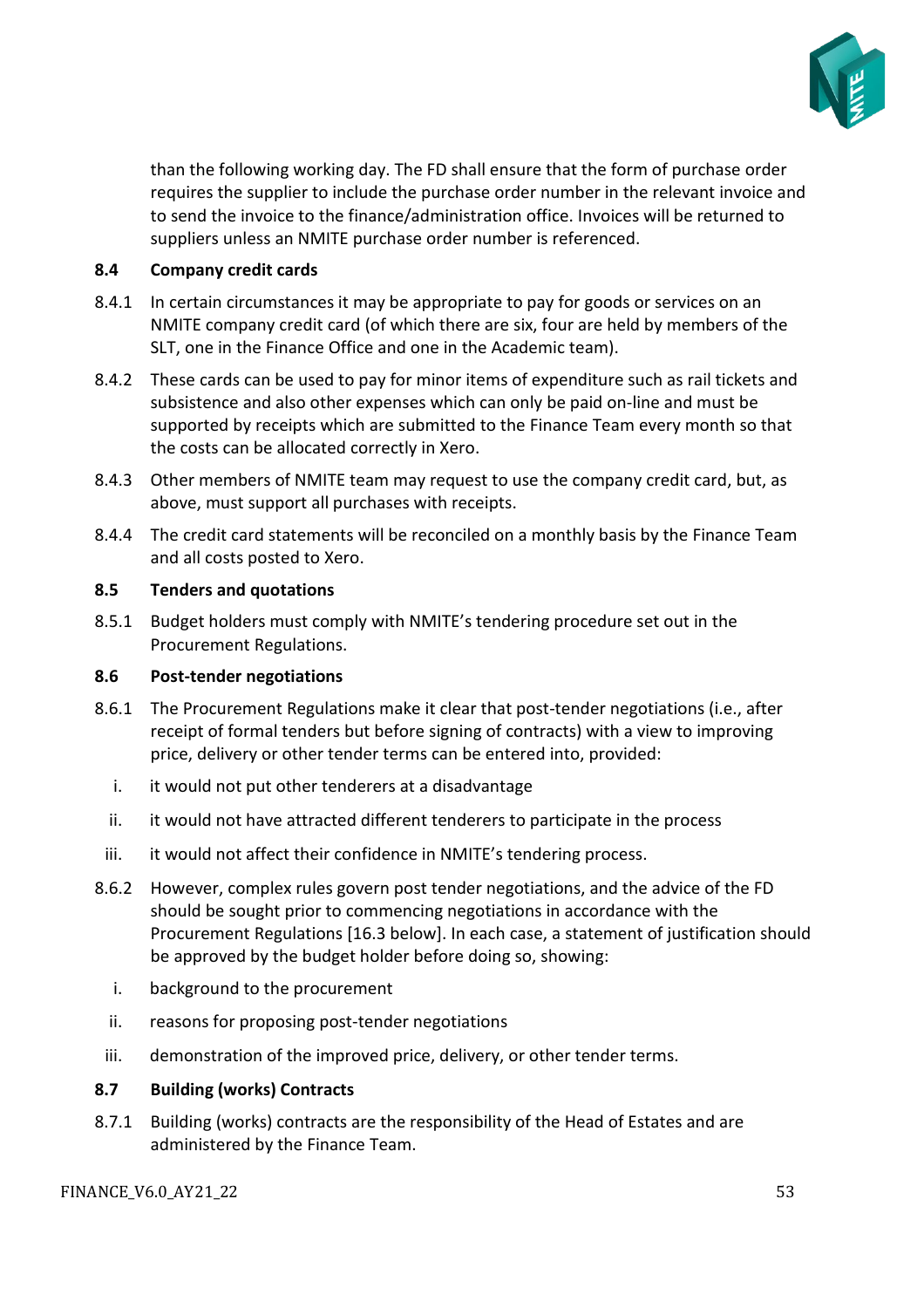

- 8.7.2 Proposals will normally be initiated by the Head of Estates or Facilities Manager in respect of planned replacements and general maintenance, repair, refurbishment, and improvement schemes.
- 8.7.3 Proposals shall be presented in the form of costings or investment appraisals prepared for consideration by the FD. Investment appraisals should comply with the appropriate HM Treasury guidance.
- 8.7.4 Following consideration and approval by the FD, submissions should be forwarded to the relevant funding body for approval where appropriate in accordance with the relevant grant funding agreement. If the required agreement is secured from the funding body, NMITE will comply with the funding body procedural rules. Funding body guidance on best practice should be followed even when funding body approval is not required.
- 8.7.5 All contracts will be tendered in accordance with the Procurement Regulations. As for purchases of goods and services generally, NMITE will assess proposals and make its selection on the basis of value for money, demonstrating a balance between the most economically advantageous offer and consideration of quality, design delivery requirements and sustainability. Factors to be considered in determining value for money are set out in the Procurement Regulations.

### **8.8 Receipt and acceptance of goods and services**

- 8.8.1 All goods shall be received at designated receipt and distribution points. They shall be checked for quantity and/or weight and inspected for quality and specification. A delivery note shall be obtained from the supplier at the time of delivery and signed by the person receiving the goods.
- 8.8.2 All goods received shall be entered onto an appropriate goods received document or electronic receipting system on the day of receipt. For the purposes of NMITE's internal procedures the relevant budget holder will, by authorising payment for the goods, be deemed to confirm that the goods are of the expected quantities and quality.
- 8.8.3 If the goods are deemed to be unsatisfactory, the record shall be marked accordingly, and the supplier immediately notified so that they can be collected for return as soon as possible. Where goods are short on delivery, the record should be marked accordingly, and the supplier immediately notified.
- 8.8.4 In the case of services, the relevant budget holder must be satisfied that the services have been delivered in accordance with the relevant contract; and for the purposes of NMITE's internal procedures the budget holder will by certifying the invoice for the services for payment be deemed to confirm that that is the case.

### **8.9 Payment of invoices**

8.9.1 The details of each invoice should be entered on Xero to start the process of accounting and recording the age of the invoice and the appropriate charge in the accounts.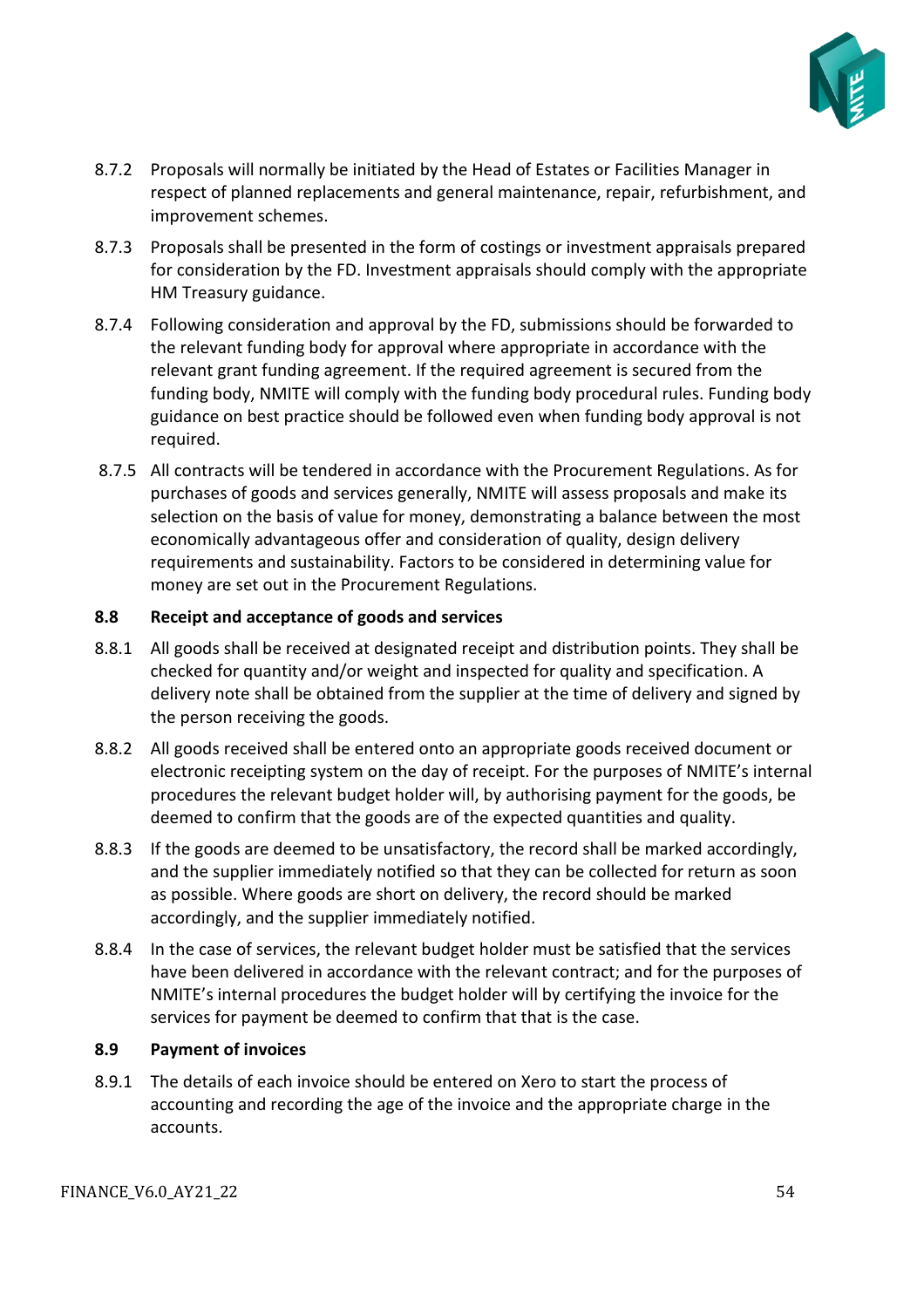

- 8.9.2 The procedures for making all payments shall be specified by the FD with all invoices being sent directly to NMITE's finance/administration office and **not** to the budget holders. The FD will make arrangements for authorisation which ensure that at no time should the original invoice leave NMITE's offices.
- 8.9.3 The FD is responsible for deciding the most appropriate method of payment for categories of invoice. Payments to UK suppliers will normally be made by bank transfer every second week.
- 8.9.4 Budget holders are responsible for ensuring that expenditure within their areas of responsibility does not exceed funds available in accordance with their budget. In the event they materially exceed their budget the Chair of the FRC may suspend the delegated authority of the budget holder, on the advice of the FD, to incur further expenditure. Such delegated authority may not be reinstated, if at all, until the situation has been regularised.
- 8.9.5 This will be done by observing the following priorities:
	- i. Budget holder and the FD to complete a revised budget for the year
	- ii. The expenditure is brought into line during the year to meet the expected (prudent assessment) income for the rest of the year.
- 8.9.6 If NMITE enters a period of financial difficulty and worsening cashflow then the following rules for the payment of creditors will be followed:
	- i. Income received during this period will first go to paying staff salaries and related taxes and essential operational expenditure to keep NMITE operational
	- ii. If there is excess income after a. then regular/operational creditors should be paid for the current period
	- iii. If there is excess income after I. and ii. then the aged creditors should be paid
	- iv. After payment of the aged creditors, sufficient reserves should be built up to meet 3 months operational expenditure (i.e., a.+ b.).
- 8.9.7 Care must be taken by the budget holder to ensure that discounts receivable are obtained.
- 8.9.8 Payments will only be made by the FD against invoices that have been certified for payment by the appropriate budget holder and authorised for payment by the relevant SLT member.
- 8.9.9 Certification of an invoice will ensure that:
	- i. the goods have been received, examined, and approved with regard to quality and quantity, or that services have been delivered, or work done, in accordance with the contract
	- ii. where appropriate, it is matched to the purchase order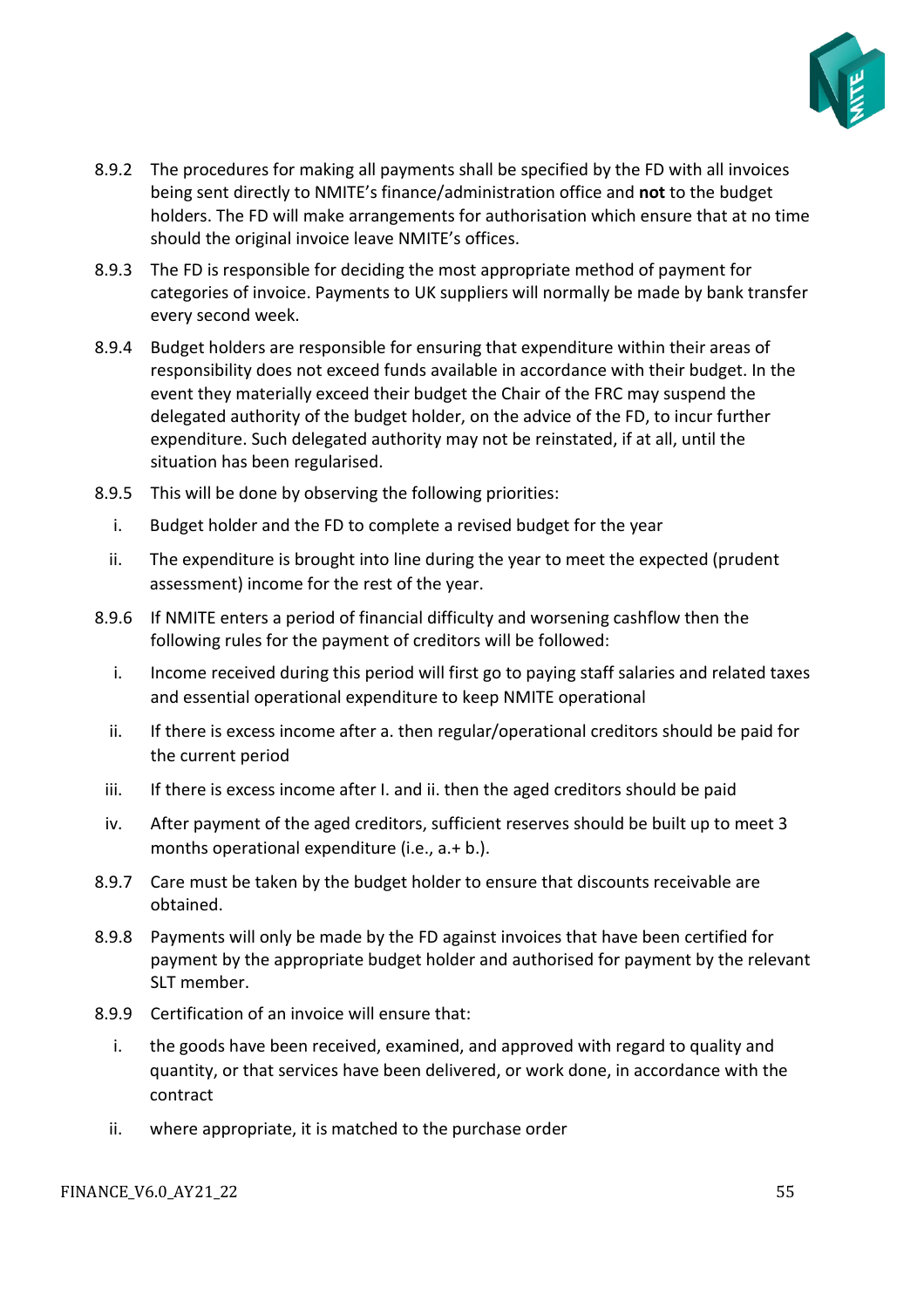

- iii. invoice details (quantity, price discount) are correct
- iv. the invoice is arithmetically correct
- v. the invoice has not previously been passed for payment
- vi. where appropriate, an entry has been made on a stores record or inventory.

#### **8.10 Director/Staff reimbursement**

8.10.1 NMITE's purchasing and payments procedures are in place to enable most supplies to be procured and paid for directly by NMITE without staff members having to incur any personal expense. However, on occasion, staff members may incur expenditure directly on NMITE's behalf, most often in relation to travel, and are entitled to reimbursement.

#### **8.11 Petty cash**

- 8.11.1 The CEO shall make available to budget holders such imprests as he or she considers necessary for the disbursements of petty cash expenses. However, it is important for security purposes that petty cash imprest floats are kept to a minimum.
- 8.11.2 Requisitions for reimbursements must be sent to the Finance Administrator, together with appropriate receipts or vouchers, before the total amount held has been expended, in order to retain a working balance pending receipt of the amount claimed.
- 8.11.3 Anyone granted a float is personally responsible for its safe keeping. The petty cash box must be kept locked in a secure place in compliance with the requirements of NMITE's insurers when not in use and will be subject to periodic checks by the FD.
- 8.11.4 At the end of the financial year a certificate of the balances held should be completed by the budget holder responsible for the float and counter-signed by the Finance Director.

#### **8.12 Late payment rules**

- 8.12.1 The Late Payment of Debts (Interest) Act 1998 was introduced to give small businesses the right to charge interest on late payments from large organisations and public authorities. Key points are:
	- i. small businesses can charge interest on overdue invoices
	- ii. the rate of interest is currently 8% per annum above the official daily rate of the Bank of England
	- iii. the Act also applies to overseas organisations
	- iv. NMITE can be sued for non-payment.
- 8.12.2 In view of the penalties in this Act, the Board requires that authorised invoices must be passed for payment in time to ensure that payment is made within the specified credit period subject to funds being available.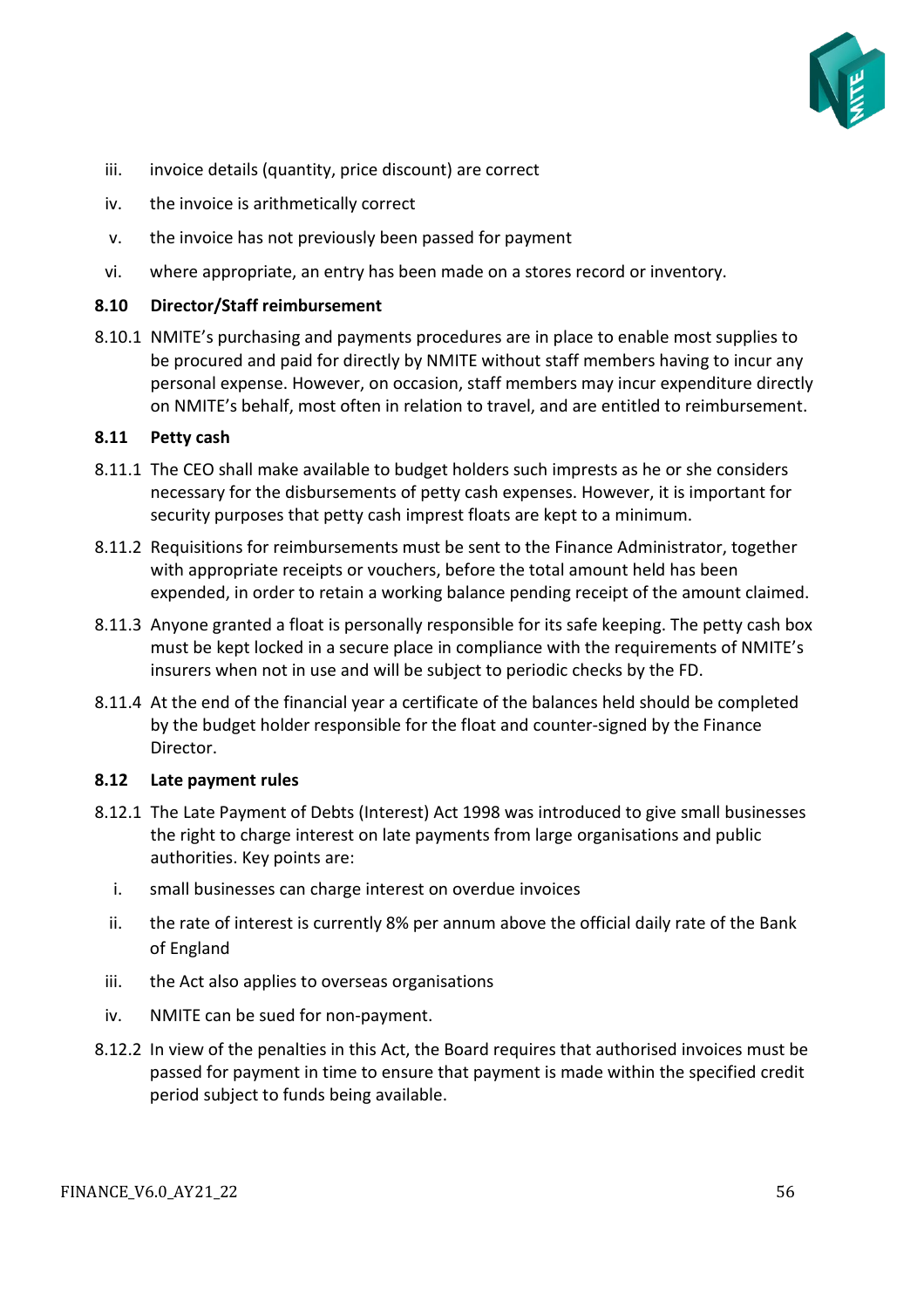

# <span id="page-56-0"></span>**Pay Expenditure**

### **9.1 Remuneration policy**

- 9.1.1 All NMITE staff will be appointed to the salary scales approved by the Board and in accordance with appropriate conditions of service. All letters of appointment must be issued by the Human Resources Director, other than in respect of members of the SLT. SLT contracts shall be issued by the Board.
- 9.1.2 The Board will determine what other benefits, such as pensions and medical and life insurance, are to be available, the basis of their provision (contributory or not) and the staff to whom they are to be available.

### **9.2 Appointment of staff**

9.2.1 All contracts of service shall be concluded in accordance with NMITE's approved human resource practices and procedures and all offers of employment with NMITE shall be made in writing by the appropriate budget holder. Budget holders shall ensure that the Human Resources Director is provided promptly with all information they may require in connection with the appointment, resignation, or dismissal of employees.

### **9.3 Salaries and wages**

- 9.3.1 The FD is responsible for all payments of salaries and wages to all staff including payments for overtime or services rendered. Salaries will be paid on the fifteenth day of every month except when the fifteenth day is a Saturday or Sunday, in which case salaries will be paid on the Friday preceding.
- 9.3.2 The HR Department will be responsible for keeping the Finance Team informed of all matters relating to human resources for payroll purposes. In particular these include:
	- i. appointments, resignations, dismissals, supervisions, secondments, and transfers
	- ii. absences from duty for sickness or other reason, apart from approved leave
	- iii. changes in remuneration other than normal increments and pay awards
	- iv. information necessary to maintain records of service for pensions, income tax and national insurance.
- 9.3.3 The FD is responsible for payments to non-employees and for informing the appropriate authorities of such payments. All casual and part-time employees will be included on the payroll.
- 9.3.4 The FD shall be responsible for keeping all records relating to payroll including those of a statutory nature.
- 9.3.5 All payments must be made in accordance with NMITE's payroll procedures and comply with HM Customs & Revenue regulations.

#### **9.4 Pension schemes**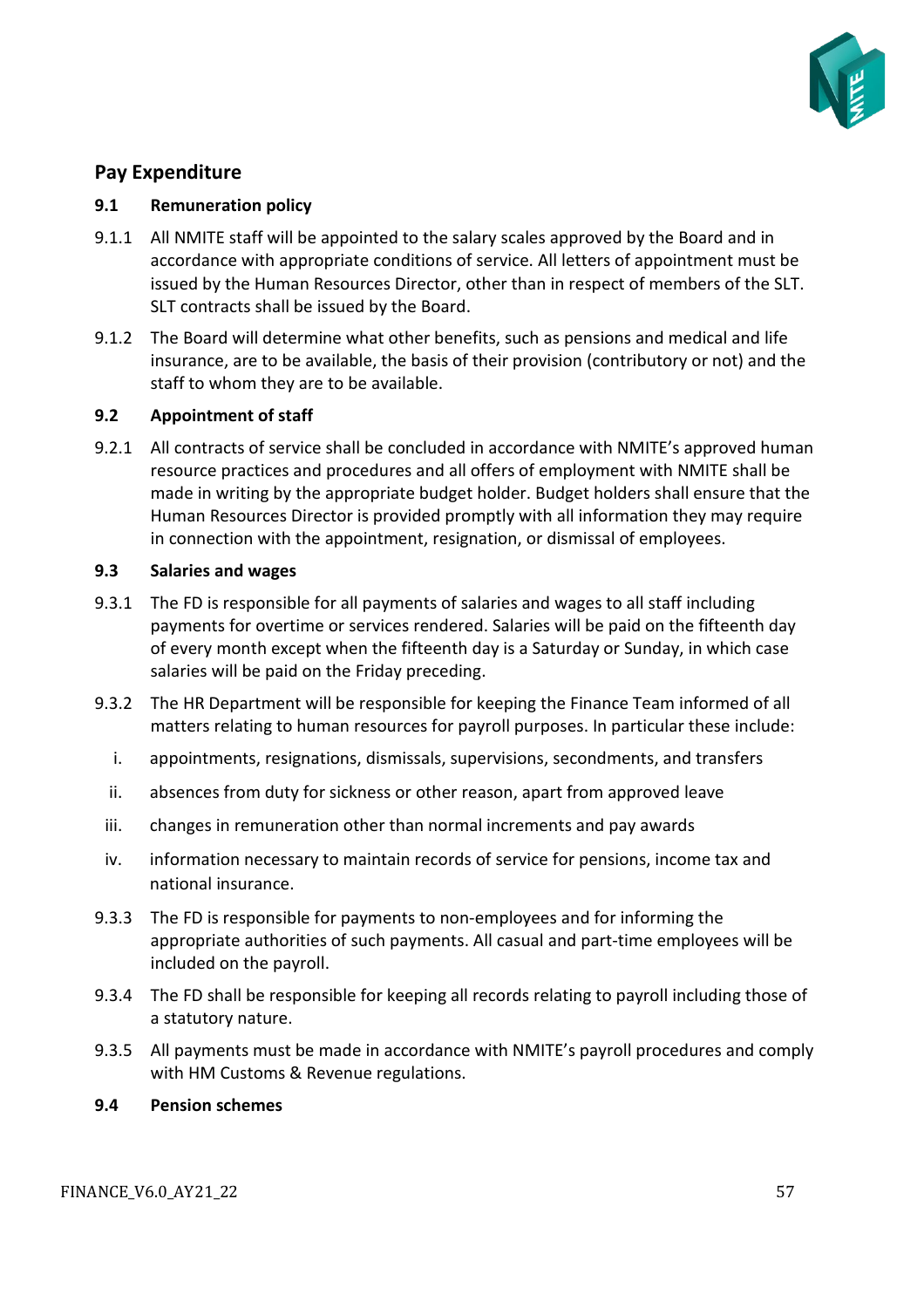

- 9.4.1 NMITE is responsible for undertaking the role of employer in relation to appropriate pension arrangements for employees.
- 9.4.2 The Human Resources Director, is responsible for day-to-day pension matters, including:
	- i. paying contributions to any authorised NMITE pension schemes
	- ii. preparing the annual return to any authorised NMITE pension schemes
- 9.4.3 The Remuneration Committee will maintain NMITE's Pension Policy which is approved by the Board for administering eligibility to pension arrangements and when deductions should begin or cease for staff.

### **9.5 Travel, subsistence, and incidental expenses**

- 9.5.1 All claims for payment of travel, subsistence and incidental expenses shall be completed in the prescribed format and must be in accordance with NMITE's Travel and Expenses Policy. The FD is responsible for instructing staff on eligibility of claims according to NMITE's Travel and Expenses Policy. All claims are made a month in arrears and must be submitted by the eighth of the month following the month in which the expenses were incurred.
- 9.5.2 Claims by staff members must be authorised by their budget holder or the relevant member of the SLT. The certification by the budget holder or SLT member shall be taken to mean that:
	- i. the travel was authorised
	- ii. the expenses were properly and necessarily incurred
	- iii. the expenses are properly payable by NMITE
- iv. consideration has been given to value for money in choosing the mode of transport or choice of supplier.

#### **9.6 Overseas travel**

- 9.6.1 All arrangements for overseas travel must be in line with the Travel, Expenses and Subsistence Policy of NMITE.
- 9.6.2 Where spouses, partners, or other persons unconnected with NMITE intend to participate in a trip, this must be clearly identified in the approval request. NMITE must receive reimbursement for any part of the cost to be charged to NMITE which is attributable to the participation of that other person in advance of confirming travel bookings.

### **9.7 Severance and other non-recurring payments**

9.7.1 Severance payments shall only be made in accordance with relevant legislation and under a scheme approved by the Board. Professional advice should be obtained where necessary. All such payments shall be authorised by the Chair of the Board or, if the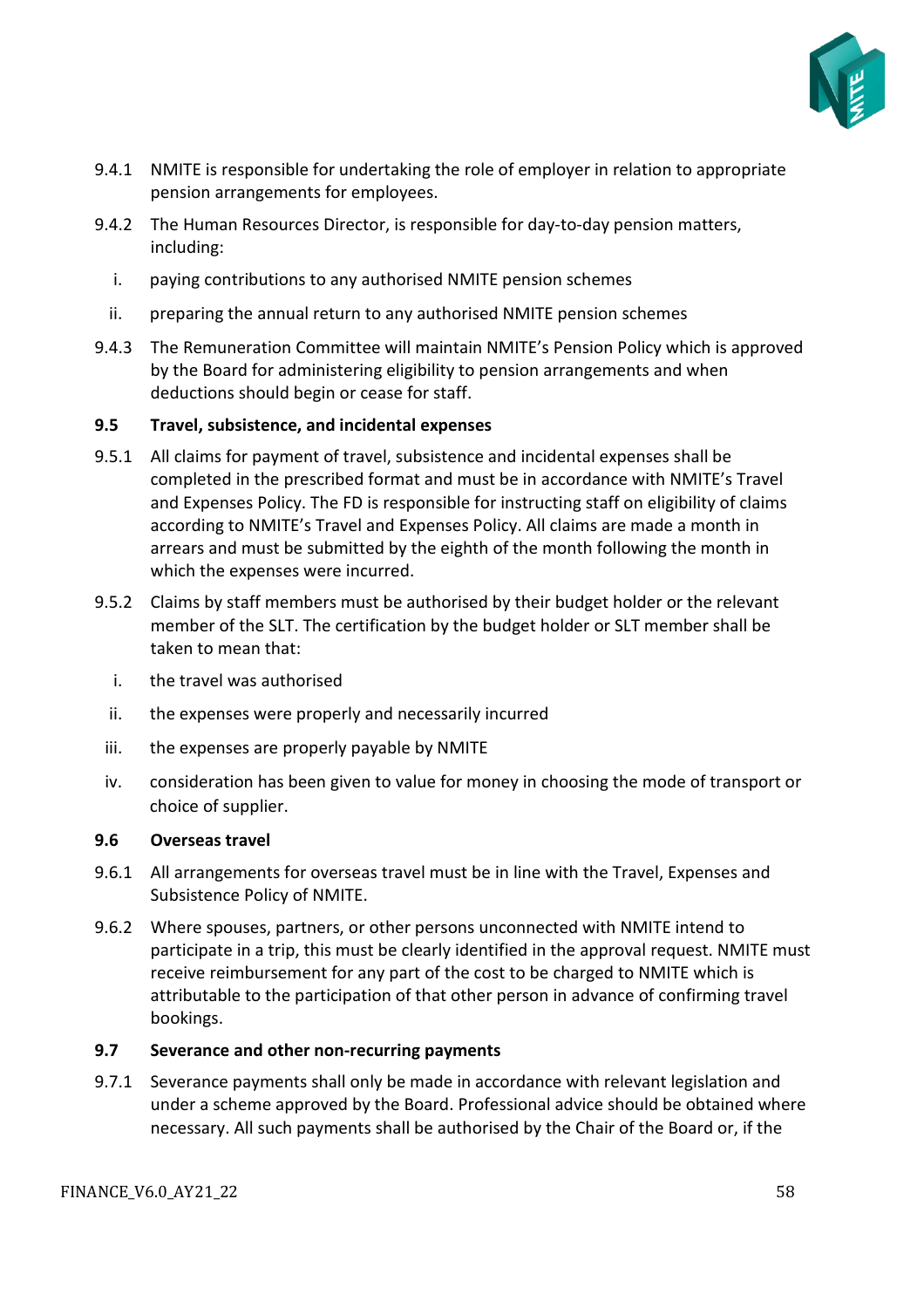

Chair so determines in any particular case, by the Board and calculations checked by the Company Secretary.

9.7.2 All matters referred to an industrial tribunal shall be notified to the Board at the earliest opportunity in order that budget provision and any reputational risk considerations may be made, as necessary. All determinations of tribunals must be similarly notified.

### <span id="page-58-0"></span>**Assets**

### **10.1 Land, buildings, fixed plant, and machinery**

10.1.1 The purchase, lease or rent of land, buildings or fixed plant digital infrastructure and related software and software as a service can only be undertaken with authority from the Board and where relevant with reference to the funding body's requirements where public funds are involved.

### **10.2 Fixed asset register**

10.2.1 The FD is responsible for maintaining the register of land, buildings, and other fixed machinery.

#### **10.3 Stocks and stores**

10.3.1 The FD is responsible for establishing adequate arrangements for the custody and control of equipment, stocks, and stores. The FD is responsible for ensuring that regular inspections and stock checks are carried out. The FD is responsible for maintaining inventories for all plant, equipment, furniture, and stores with a value in excess of £50.

### **10.4 Safeguarding assets**

- 10.4.1 Budget holders are responsible for the care, custody and security of the buildings, stock, stores, furniture, etc. under their control. They will consult the Head of Estates or Facilities Manager in any case where security is thought to be defective or where it is considered that special security arrangements may be needed.
- 10.4.2 Assets owned by NMITE shall, so far as is practical, be effectively marked to identify them as NMITE property.

### **10.5 Personal use**

10.5.1 Assets owned or leased by NMITE shall not be subject to personal use without proper authorisation.

### **10.6 Asset disposal**

- 10.6.1 Disposal of equipment and furniture must be in accordance with procedures agreed by the Board.
- 10.6.2 Disposal of land and buildings must only take place with the authorisation of the Board. Funding body consent may also be required if public money was involved in the acquisition of the asset.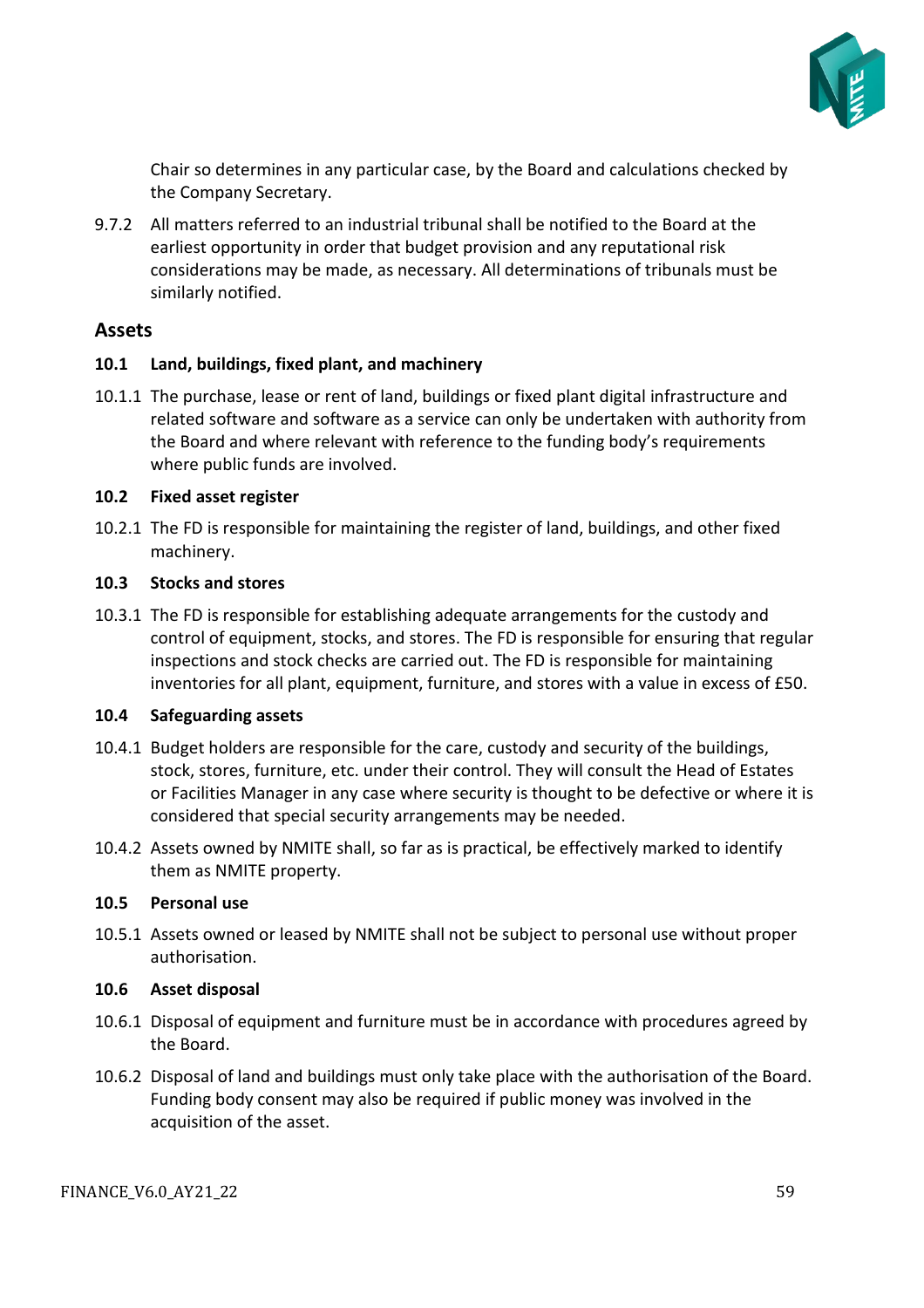

### **10.7 All other assets**

10.7.1 Budget holders are responsible for establishing adequate arrangements for the custody and control of all other assets owned by NMITE, whether tangible (such as stock – see above) or intangible (such as intellectual property), including electronic data. Best practice guidelines will be set out by the Chief Operating Officer, and all budget holders must adhere to that guidance.

### <span id="page-59-0"></span>**Funds Held on Trust**

#### **11.1 Gifts, benefactions, and donations**

11.1.1 The Head of Fundraising is responsible for maintaining financial records in respect of gifts, benefactions and donations made to NMITE and initiating claims for recovery of tax where appropriate.

### **11.2 NMITE funds/Earmarked Donations**

- 11.2.1 The Head of Fundraising is responsible for maintaining a record of the requirements for each NMITE fund/earmarked donation.
- 11.2.2 The Board is responsible for approving an endowment strategy setting out the policies for cash management and a strategy and policies for investment and investment management of endowment funds, taking due account of the conditions subject to which the endowment funds have been given and relevant legislation. The Board will seek external expert advice in relation to the development of an appropriate cash management and investment strategy as required having regard to the value and nature of NMITE's endowment funds.
- 11.2.3 All executive decisions concerning investment and cash and investment management will be determined by policy parameters set by the FRC and approved by the Board in light of advice received and an appropriate review and reporting system set up to monitor performance of investments made, which may include the appointment of an external and independent investment manager.

### <span id="page-59-1"></span>**Other**

### **12.1 Insurance**

- 12.1.1 The FD is responsible for NMITE's insurance arrangements, including the provision of advice on the types of cover available. As part of the overall risk management strategy, all risks will have been considered and those most effectively dealt with by insurance cover will have been identified. This is likely to include important potential liabilities and provide sufficient cover to meet any potential risk to all assets. This portfolio of insurances will be considered and approved by the Board on an annual basis.
- 12.1.2 The FD is responsible for effecting insurance cover as determined by the Board. He or she is therefore responsible for obtaining quotes, negotiating claims, and maintaining the necessary records. The FD will keep a register of all insurances effected by NMITE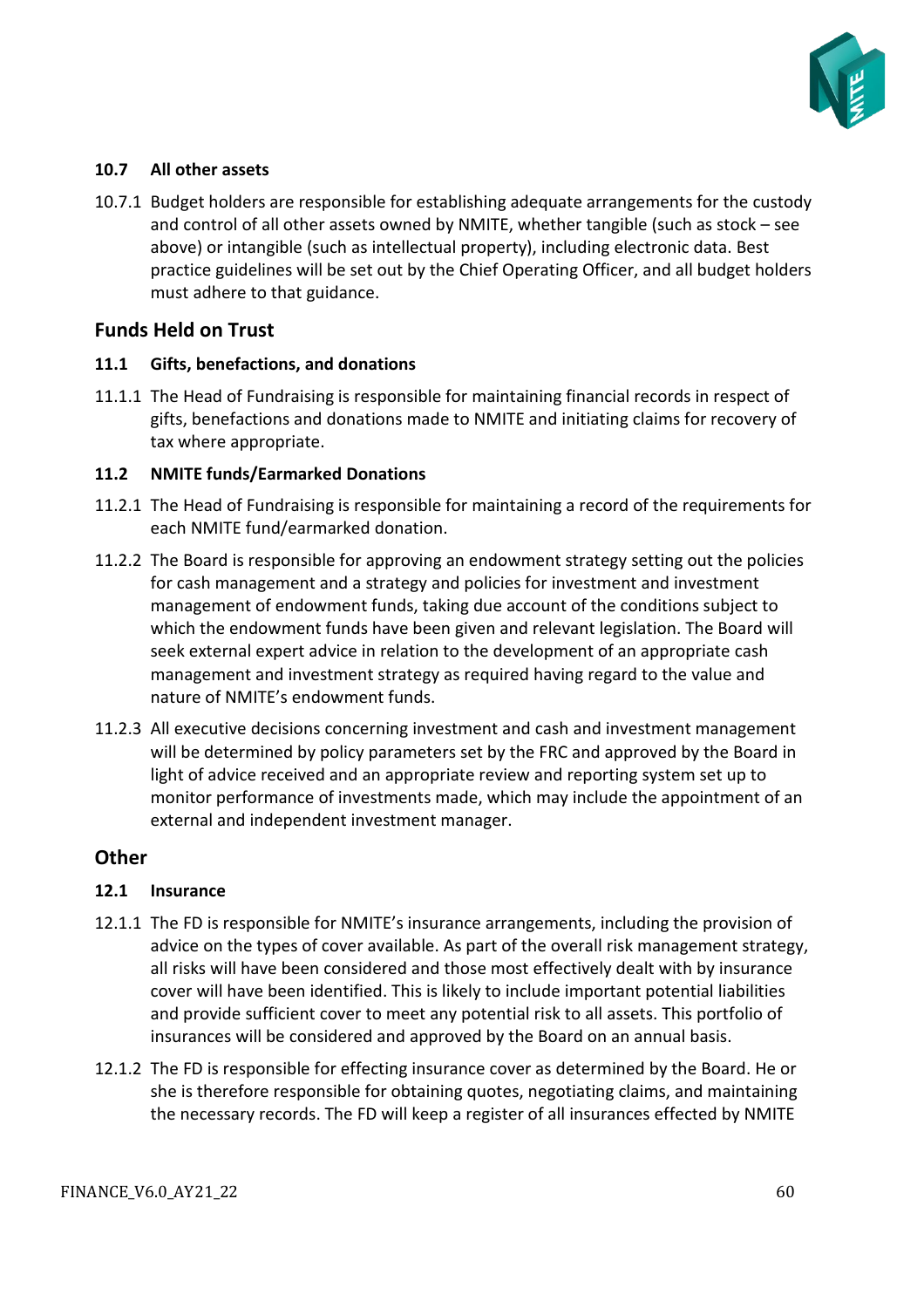

and the property and risks covered. The FD will also deal with NMITE's insurers and advisers about specific insurance problems.

- 12.1.3 Budget holders must ensure that any agreements negotiated with external bodies cover any legal liabilities to which NMITE may be exposed. The FD's advice should be sought to ensure that this is the case. Budget holders must give prompt notification to the FD of any potential new risks and additional property and equipment that may require insurance and of any alterations affecting existing risks. Budget holders must advise the FD immediately of any event that may give rise to an insurance claim. The FD will notify NMITE's insurers and, if appropriate, prepare a claim in conjunction with the budget holder for transmission to the insurers.
- 12.1.4 All SLT members/staff using their own vehicles on behalf of NMITE shall maintain appropriate insurance cover for business use.

### **12.2 Security**

- 12.2.1 Keys to safes or other similar containers are to be carried on the person of those responsible at all times. The loss of such keys must be reported to the FD immediately.
- 12.2.2 The Chief Operating Officer shall be responsible for maintaining proper security and privacy of information held on or via NMITE's computer network. Appropriate levels of security will be provided, such as passwords for networked PCs together with restricted physical access for network servers. Information relating to individuals held on computer will be subject to the provisions of the General Data Protection Regulation (GDPR) and other applicable legislation relating to data security. A data protection officer and the FD shall ensure compliance with GDPR and other applicable legislation and for the safety of documents.
- 12.2.3 The FD is responsible for the safekeeping of official and legal documents relating to NMITE (e.g., signed copies of deeds, leases, agreements, and contracts etc.). All such documents shall be held in an appropriately secure, fireproof location.

### **12.3 Provision of indemnities**

12.3.1 Any staff member asked to give an indemnity, for whatever purpose, should consult the CEO before any such indemnity is given.

### **12.4 Business Entertaining**

- 12.4.1 From time to time it may be necessary for members of NMITE to engage in business entertaining. This is not explicitly covered in the Travel, Expenses and Subsistence Policy.
- 12.4.2 Members of NMITE who are proposing to engage in business entertaining must first seek the approval of the CEO, who will confirm whether the expense can be justified as a business expense.
- 12.4.3 No claim for business entertaining should exceed the maximum allowance per person (including the staff member) set out in the Travel, Expenses and Subsistence Policy unless prior approval is obtained from the CEO.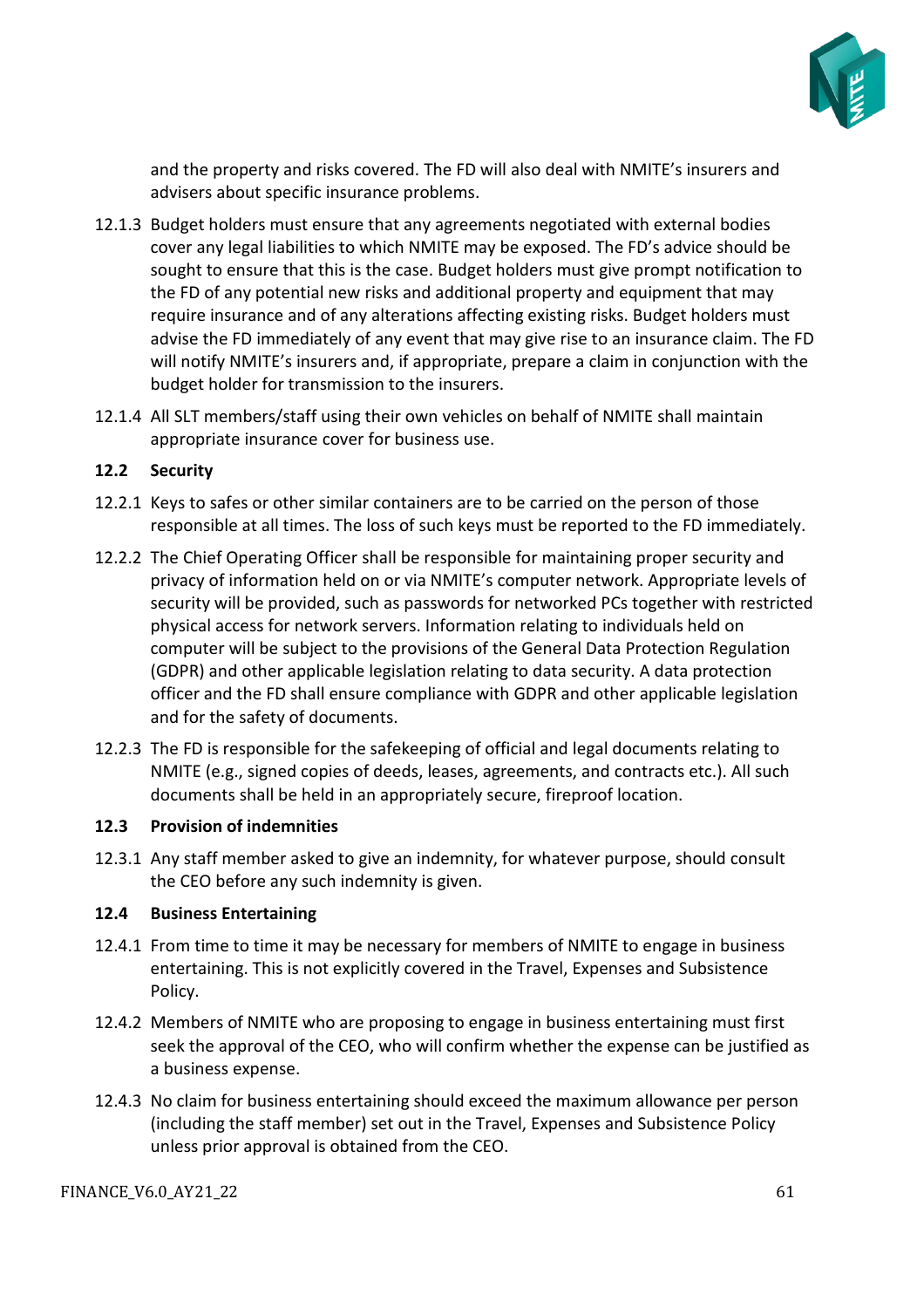

# <span id="page-61-0"></span>**Part 2 - Procurement Regulations**

#### **13.1 Introduction**

- 13.1.1 The primary objective of NMITE's Procurement Regulations is to ensure that all contracts for works, goods and services are entered in a manner that secures value for money and is demonstrably free from impropriety.
- 13.1.2 NMITE's Procurement Regulations also ensure that:
	- i. contract selection and award procedures are conducted transparently and proportionately, in a non-discriminatory and properly regularised manner and in accordance with relevant legal requirements.
	- ii. strategic service delivery and supply partners are used where possible to ensure value for money is obtained and the cost of procurement is minimised, to avoid lengthy and costly procurement procedures. NMITE will generally use framework agreements where these meet NMITE's needs and offer best value.
	- iii. NMITE will support supply chain diversity and local economy by specific measures (e.g., dividing contracts into smaller lots; seeking quotations from local organisations; holding tender workshops; publicising its procurement pipeline and holding supply chain events) to encourage local organisations to tender successfully for contracts.
	- iv. NMITE's strategic policies are considered, for example in promoting the economic development of Hereford, Herefordshire, and the Marches and in relation to sustainability and protecting the environment.
	- v. alternative methods of procurement compatible with the objectives of the Procurement Regulations can be considered
- vi. procurement procedures are kept under review to ensure continuous improvements to services and provide value for money to NMITE and its wider community of stakeholders
- 13.1.3 The CEO has delegated responsibility for establishing NMITE's Procurement Regulations such that they meet the objectives described above. The FD has overall responsibility for the preparation, review and maintenance of the Procurement Regulations and their implementation.
- 13.1.4 The CEO works closely with the FD due to the significant legal issues involved in contracting and procurement activity.
- 13.1.5 NMITE's Financial & Procurement Regulations form an important part of NMITE's governance arrangements and, in relation to matters of financial management and procurement, reference should also be had to other relevant provisions of the Governance Handbook, in particular those relating to the functions of Board committees and the delegation of functions from the Board to the CEO and to the Board committees.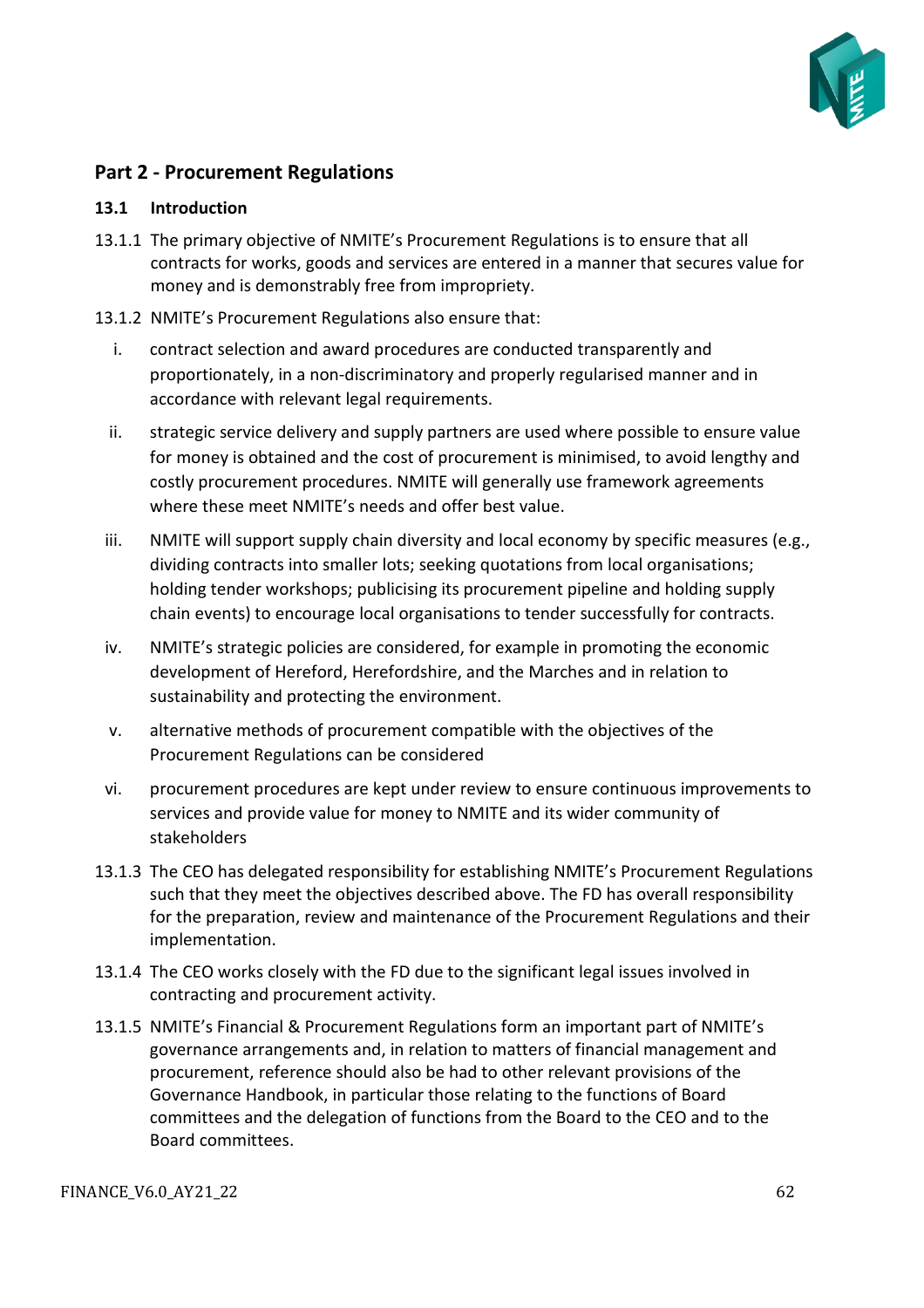

- 13.1.6 Wherever it is mutually advantageous to do so, NMITE should seek to conduct procurements in collaboration with partner organisations such as the Southern Universities Purchasing Consortium (SUPC) [https://www.supc.ac.uk](https://www.supc.ac.uk/) Improvement and Efficiency West Midlands (IEWM). [Improvement and Efficiency West Midlands](http://www.westmidlandsiep.gov.uk/what-we-do/commissioning-and-procurement/) and the Crown Commercial Service (CCS) [https://www.crowncommercial.gov.uk/.](https://gbr01.safelinks.protection.outlook.com/?url=https%3A%2F%2Fwww.crowncommercial.gov.uk%2F&data=04%7C01%7Ctina.benson%40nmite.ac.uk%7Cc48a4b8a016e4833a95108d8bd3c480d%7C18cdf9a89ae448ddaaf9edeb937bb22a%7C0%7C0%7C637467413894208272%7CUnknown%7CTWFpbGZsb3d8eyJWIjoiMC4wLjAwMDAiLCJQIjoiV2luMzIiLCJBTiI6Ik1haWwiLCJXVCI6Mn0%3D%7C1000&sdata=rSWc%2FF%2FPPbj89WAFwenft%2BKUAJR6dzp4tYC2G96DjKc%3D&reserved=0)
- 13.1.7 Failure to observe NMITE's Procurement Regulations or NMITE's Policy on Anti-Bribery & Corruption could lead to disciplinary action and also to legal action, not only against NMITE but also against the member of staff concerned.
- 13.1.8 All contracts relating to procurement shall contain provisions to this effect.

# <span id="page-62-0"></span>**Standards of Conduct**

# **14.1 Declarations of Interest**

14.1.1 Staff must ensure that they comply with NMITE's policies relating to the declaration of interests, in particular the Declaration and Registration of Interests and the Disclosure of Financial Interest Policy. Reference should also be made to the Employee Code of Conduct.

# **14.2 Gifts and Hospitality**

- 14.2.1 Any offer of gift, favour or hospitality made by any person or firm doing or seeking to do business with NMITE must be treated with extreme caution. NMITE's policy in respect of these matters is strict and set out in its Anti-bribery and Corruption Policy*.*
- 14.2.2 Any such offer the value of which is above the (low) limit specified by the policy must be noted on the appropriate form and reported to the Company Secretary who shall maintain and make available to NMITE's auditors a register of such matters.
- 14.2.3 No staff member may accept any gift, favour, or hospitality except strictly in accordance with NMITE's Anti-bribery and Corruption Policy.

### **14.3 Honesty Code of Conduct**

14.3.1 All SLT members must make sure that staff members, consultants, volunteers involved in an in-house tender for a contract submission do not take part in the preparation of tender documentation or the decision on the award of such a contract.

# <span id="page-62-1"></span>**Responsibilities**

### **15.1 Chief Executive's Responsibilities**

15.1.1 The Chief Executive is responsible for resolving issues concerning the operation of NMITE's Procurement Regulations, seeking advice as necessary from the FD.

### **15.2 Budget Holders Responsibilities**

15.2.1 All SLT members are responsible for working in conjunction with the Finance Team to ensure that: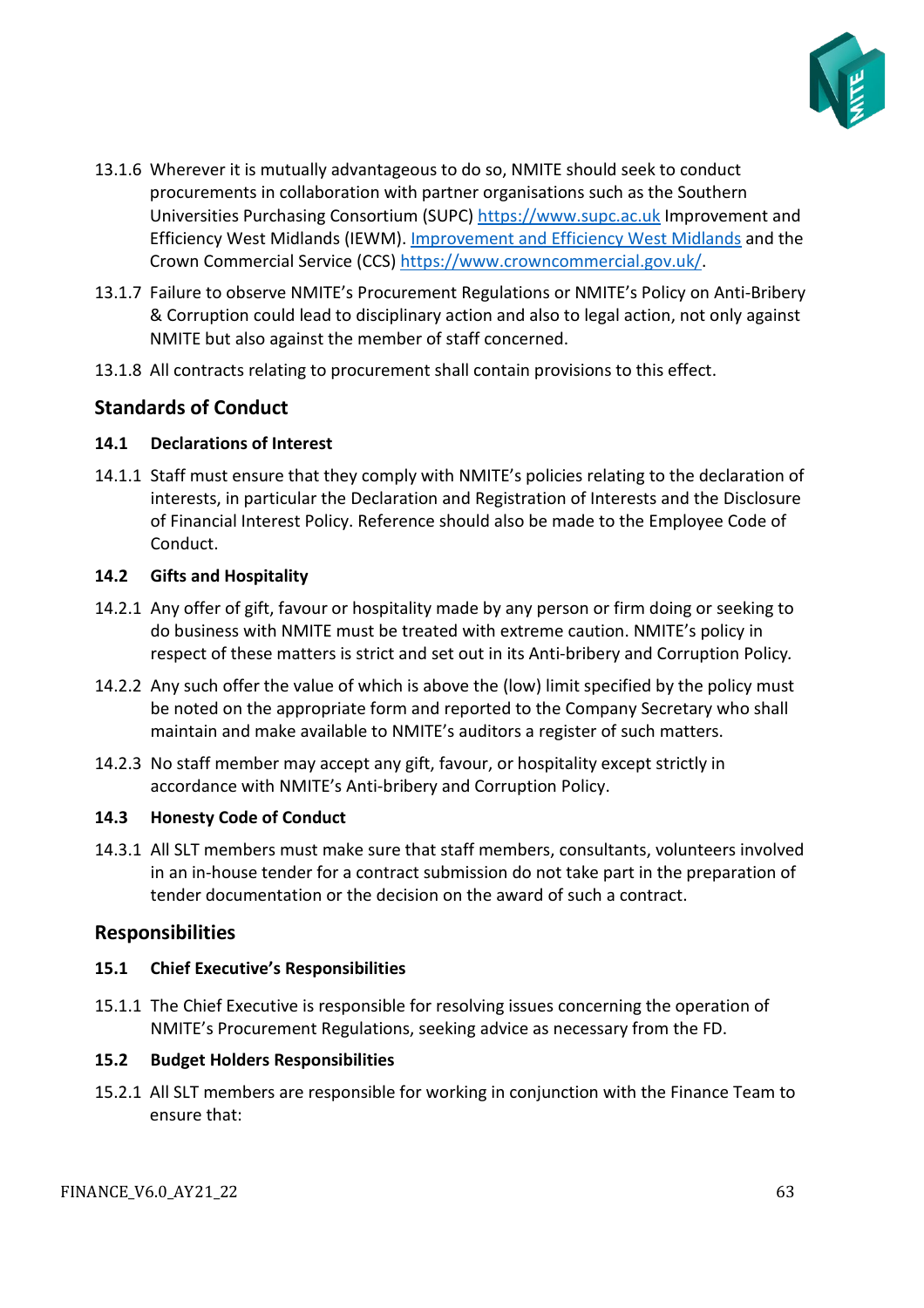

- i. staff are monitoring compliance with NMITE's Procurement Regulations in relation to expenditure and contracts funded by their budget
- ii. the provisions of NMITE's Procurement Regulations are brought to the attention of their staff
- iii. the contracts within their areas of responsibility are legal, comply with Financial & Procurement Regulations and protect NMITE's interests fully.

### **15.3 Procurement Responsibilities**

- 15.3.1 The FD is responsible for:
	- i. providing guidance to SLT members on the operation of NMITE's Procurement Regulations and all contracting and procurement activity
	- ii. working with the Finance Team on the preparation and review of the Procurement Regulations
	- iii. assisting the CEO with the resolution of questions regarding the interpretation of NMITE's Procurement Regulations
	- iv. advising on the preparation of contract documentation and maintaining a Contract Procedures Exemption Register and for informing relevant officers of any information received those calls into question the suitability of a contractor, consultant, agency, or any other person carrying out work for NMITE.
	- v. Maintaining contracts register to record details of all contracts entered into by NMITE with a total value of £15,001 or more (exclusive of VAT) (with contract details to be input by the Management Accountant and the register to be reviewed at each commercial meeting).

### **15.4 Budget holders Responsibilities**

- 15.4.1 The CEO shall appoint a Management Accountant to take responsibility for contracts with an estimated total value of £15,001 or more. The relevant Responsible Officer will be responsible for maintaining and providing timely information regarding contracts to the Management Accountant for entry in the contracts register.
- 15.4.2 Budget holders are responsible for liaising fully with the Finance Director and the Management Accountant on all matters relating to contracting and procurement.
- 15.4.3 Budget holders are responsible for agreeing waivers and exemptions from the formal tendering procedures with the FD, subject to and in accordance with the approval and reporting procedure set out in Section 32 below.
- 15.4.4 Budget holders are responsible for liaising with officers administering contracts regarding any reports concerning failures by contractors to comply with contractual obligations or otherwise satisfactorily complete work.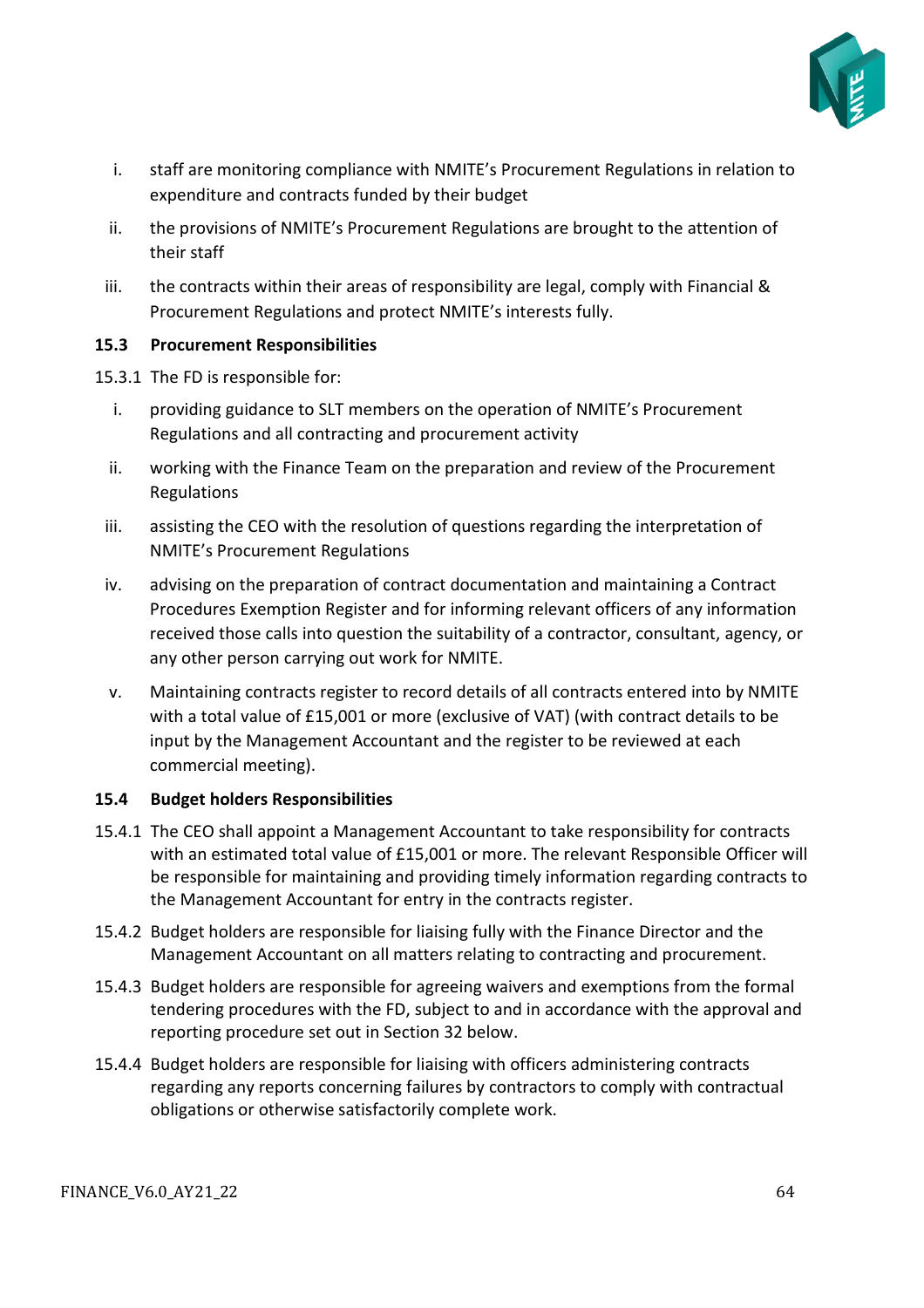

- 15.4.5 Budget holders are responsible for advising the FD and the Management Accountant of any concerns they receive regarding the suitability of a supplier to carry out work for NMITE.
- 15.4.6 The Management Accountant is responsible for maintaining records (in respect of I and ii below with regard to contracts with a total value of £15,001 or more (exclusive of VAT), by inputting them into the contracts register) of the:
	- i. contracts awarded including the nature and value of contracts and the names of successful tenderers
	- ii. total value of contracts awarded to each successful tenderer during each financial year
- iii. names of unsuccessful tenderers and reasons why their tenders were not accepted if the reason is other than price
- iv. details of any failure by a tenderer to comply with instructions to tenderers
- v. details of the reasons for any tenders being withdrawn and details of failures by contractors to submit tenders after having requested and been invited to do so
- vi. contractors' performance
- vii. reasons for opening late tenders and reasons for exceptions to tendering procedures.
- 15.4.7 The FD is responsible for deciding the retention of tender and contract documentation in accordance with NMITE's Record Retention Policy.

### **15.5 Commercial Meeting**

- 15.5.1 The Finance Director will be responsible for:
	- i. Chairing the commercial meeting. (Each SLT member shall appoint a senior officer to be a member of the commercial meeting).
	- ii. Approval of exemptions and waivers in respect of the Procurement Regulations subject to and in accordance with the procedure set out in Section 32 below.
- iii. Approval of new suppliers in accordance with the approval procedure for example when a request for a new supplier is received by the Finance Team (or when an invoice is received without an existing supplier record) the Finance Team shall check whether the request relates to a requirement for which there is an existing contract; how the requirement has been (or is to be) procured; and require the completion (by the supplier) of a simplified due diligence questionnaire to ensure their good standing.
- 15.5.2 NMITE's commercial meetings shall be organised on a category management basis. The commercial meetings will take place quarterly to fulfil the following responsibilities:
	- i. continually reviewing NMITE's Procurement Strategy and making recommendations on appropriate enhancements to take forward in consultation with the CEO for approval in line with NMITE's arrangements for decision making.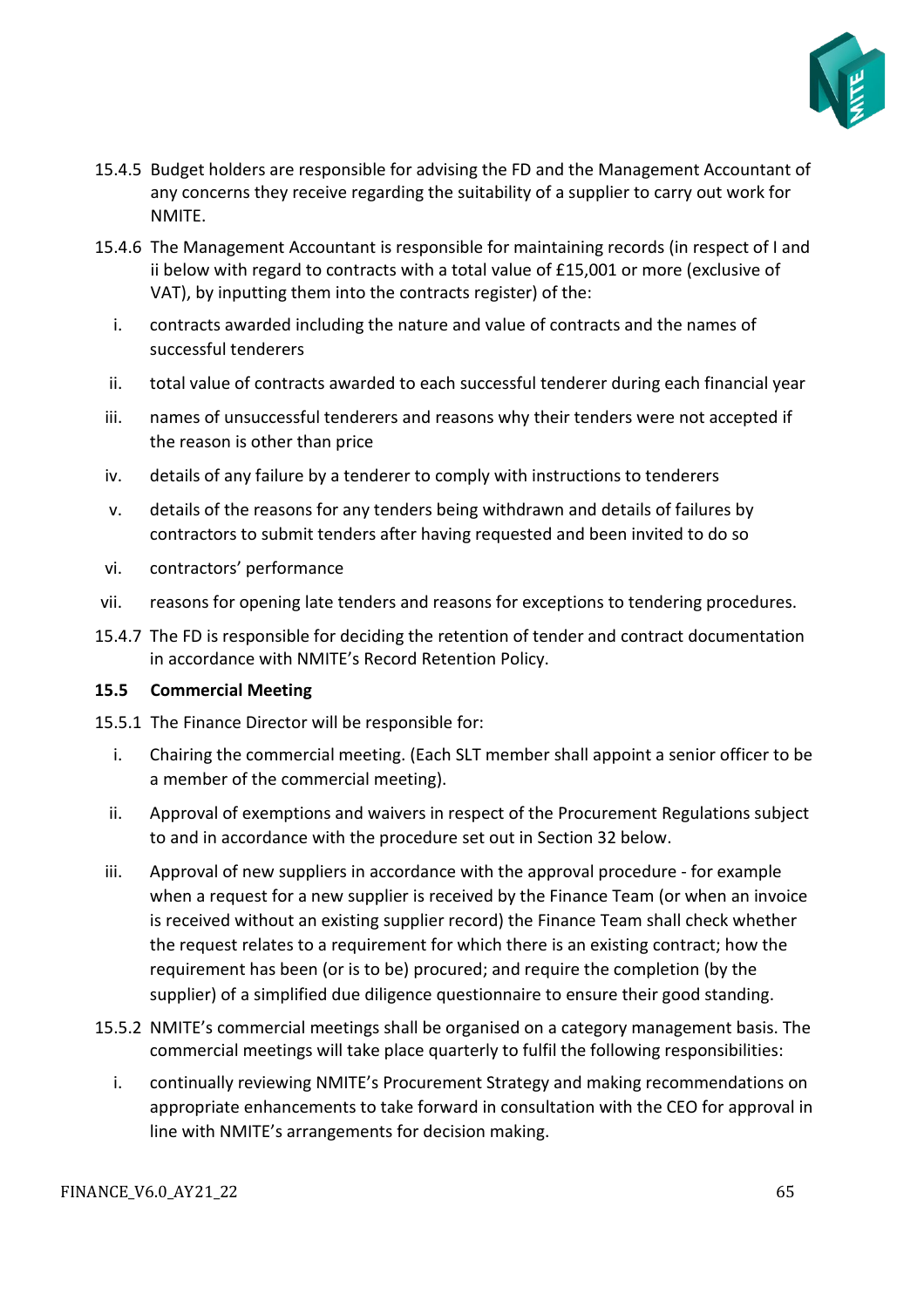

- ii. developing a procurement pipeline of NMITE's requirements over the next 3 years so that sufficient time, resources, and budget can be allocated to ensure that procurements can be carried out efficiently and effectively to ensure that NMITE's requirements are met.
- iii. reviewing and maintaining a contracts register of current contracts with a total value of £15,001 or more and publishing details of these as appropriate to ensure transparency of expenditure in accordance with ICO guidance [https://ico.org.uk/media/for](https://ico.org.uk/media/for-organisations/documents/1245/definition_document_for_universities_and_higher_education_institutions.pdf)organisations/documents/1245/definition document for universities and high [er\\_education\\_institutions.pdf](https://ico.org.uk/media/for-organisations/documents/1245/definition_document_for_universities_and_higher_education_institutions.pdf)
- iv. monitoring compliance with NMITE's Procurement Regulations and reporting noncompliance to the CEO for appropriate action and preparing an annual report on the operation of and compliance with NMITE's Procurement Regulations as a basis for the CEO, in consultation with the FD, to report to the Audit & Risk Committee.
- v. continually reviewing NMITE's Procurement Regulations to ensure they keep pace with developing best practice and advising amendments, as necessary.
- vi. prescribing the information needed from each budget holder to enable the contracts register to be maintained up to date.
- vii. reviewing NMITE's sustainable procurement strategy.
- viii. providing training and support for staff members involved in procurement activities
- ix. organising supply chain events, promotion of opportunities (including the content of the procurement web pages) and activities to promote supply chain diversity and the economic regeneration of Herefordshire.
- x. managing the content and processes within NMITE's e-tendering system, including the management of any procurement processes and the support and training of staff members utilising the system. A review of framework terms, procurements through frameworks and performance will be undertaken periodically.

### **15.6 Responsibilities of all Staff**

- 15.6.1 All staff are responsible for:
	- i. following NMITE's Procurement Regulations and any codes of practice, guidance or instructions provided by the Finance Director and the Finance Team
	- ii. following all relevant English procurement legislation
	- iii. following NMITE's policies related to equality and environmental concerns, including but not limited to the Equalities Act 2010. Where necessary seek advice from the Finance Director
	- iv. following NMITE's Employee Code of Conduct and rules on confidentiality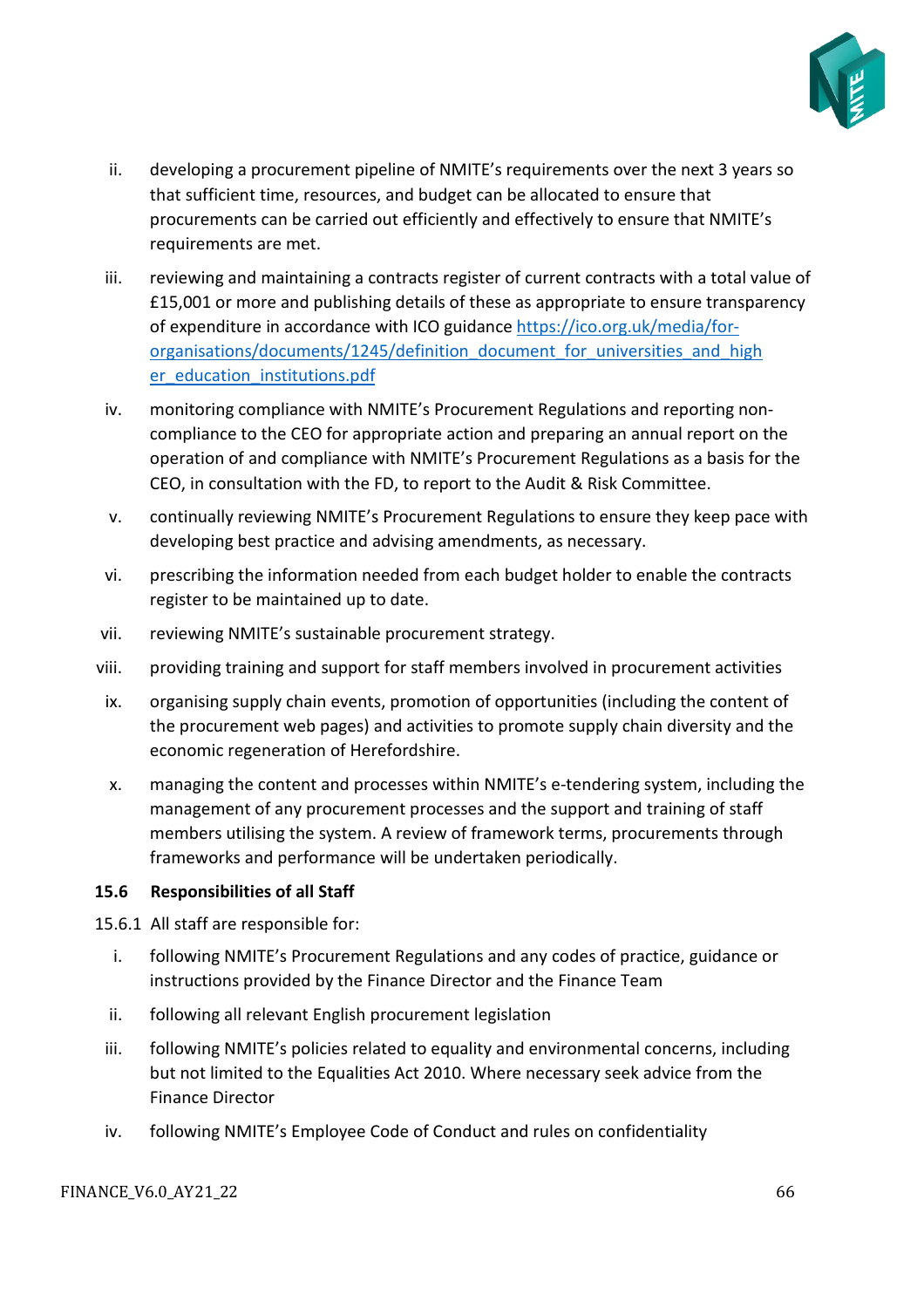

- v. following NMITE's Financial Regulations and the systems and procedures that are in place to control budgets properly
- vi. declaring any interest that could influence their judgement in contracting matters to the SLT member to which they report and the Finance Director
- vii. not taking part in any decisions relating to the procurement of work, goods, or services if they are part of a formal in-house bid for that work
- viii. reporting any suspected fraudulent, corrupt, or other irregularity to the CEO
- ix. ensuring that value for money is evidenced through the procurement process
- x. applying appropriate monitoring arrangements to all contracts to ensure the management of risk and the projected delivery of services and benefits.

# <span id="page-66-0"></span>**Formal Tendering Procedure**

- 16.1 NMITE, will engage with external suppliers to create large-scale strategic service delivery partnerships. This form of commissioning will become more common as NMITE seeks to secure longer term efficiency gains and it is likely that it will involve larger amounts of more complex services within each contract's scope. Officers must use NMITE approved strategic service delivery partners if the work required is within the scope of NMITE's service delivery contracts. Should officers be unclear of the scope of such contracts, they should seek advice from the Finance Director prior to proceeding with any procurement exercise.
- 16.2 Wherever possible major suppliers should be encouraged to retain the services of local/regional SMEs and third sector operators within the local supply base.
- 16.3 The following procedures must be followed for all types of procurement. Official orders should be raised for works, goods, and services in line with NMITE's Financial Regulations. All monetary amounts here and elsewhere in the Financial & Procurement Regulations are stated exclusive of value added tax (VAT).
- 16.3.1 **Purchases in total valued up to £15,000**  one formal quotation but officers must be able to demonstrate value for money has been obtained and that all other relevant aspects of NMITE's Procurement Regulations have been followed. See NMITE's Financial Regulations on obtaining value for money.
- 16.3.2 **Purchases in total valued between £15,001 and £35,000 (exclusive)**  at least two formal quotations must be sought (see 17.2 to 17.6)
- 16.3.3 **Purchases in total valued between £35,001 and £75,000 (exclusive)**  at least three formal quotations must be sought (see 17.2 to 17.6)
- 16.3.4 **Purchases in total valued between £75,001 and up to relevant UK limit**  formal tendering arrangements must be followed (see 17.7 to 27.4)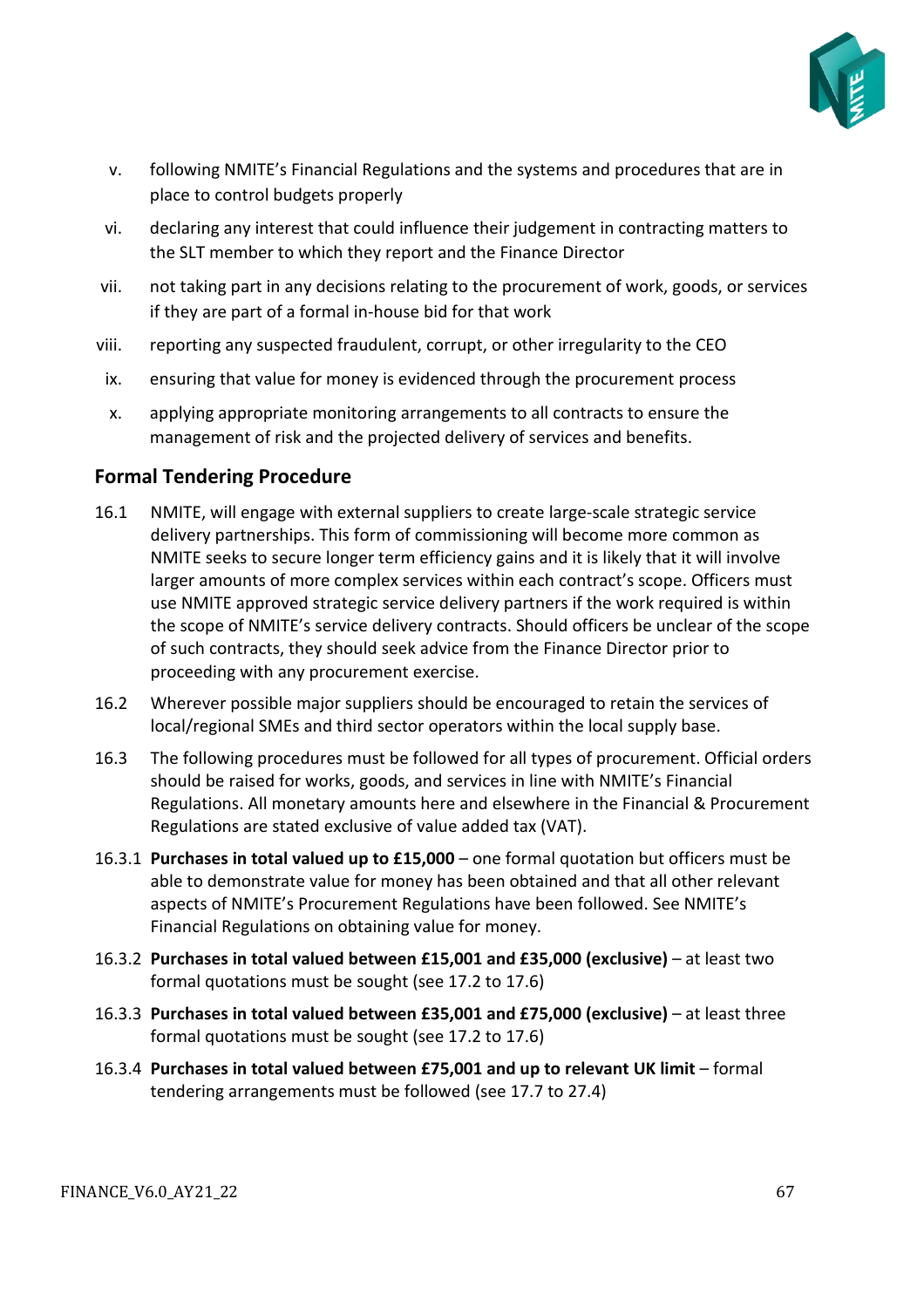

- 16.3.5 **Purchases in total valued more than the relevant UK limit (currently circa £189,330 for goods and services and £4,733,252 for works) – The Public Contracts Regulations must be followed (see Section 28).**
- 16.4 As the value, size and complexity of the contract increases, the degree of risk to NMITE will also increase. Before procuring any contract, the Responsible Officer shall produce a business case in the form of an options appraisal to support the requirement for a procurement. For all contracts valued at £75,001 or over, the business case shall contain comments obtained from the Finance Director to ensure that the procurement has complied with the Procurement Regulations. In addition, a formal risk assessment must be undertaken, and a managed risk register maintained throughout the procurement process. For contracts valued at £75,000 or less, a summary report shall be produced outlining the justification for the quotation process. The business case or summary report shall be submitted to the relevant officer authorised to approve the procurement [under the Scheme of Delegation].
- 16.5 Any variation from the Procurement Regulations should be subject to authorisation via the waiver and exemption procedure. The Responsible Officer shall produce a waiver or exemption report setting out the reason for the variation and shall obtain comments from legal and financial services as appropriate. This report shall be submitted to the FD for authorisation subject to and in accordance with the procedure set out in Section 32 below.

# <span id="page-67-0"></span>**Formal Quotation Procedure**

- 17.1 The requisite number of formal quotations must be sought for all purchases (other than those within the scope of a properly procured strategic service delivery contract or where a legally compliant Framework Agreement is utilised – see section 15) where the value is £15,001 or more and £75,000 or less in total (see 16.3).
- 17.2 A quotation is a written offer to execute works; supply goods or provide services detailing what is to be provided and the cost for this.
- 17.3 Officers must produce a description of the goods or specification of the services required before seeking quotations. This will enable a fair comparison of prices. The level of detail in the description or specification will depend on the value and type of goods or services being purchased. Advice can be obtained from the Finance Director.
- 17.4 Formal quotations should contain as a minimum the following information and be issued to all suppliers in the same standardised format requesting:
	- i. date and reference number
	- ii. supplier company details
	- iii. officer/service area name
	- iv. item/part number
	- v. description specification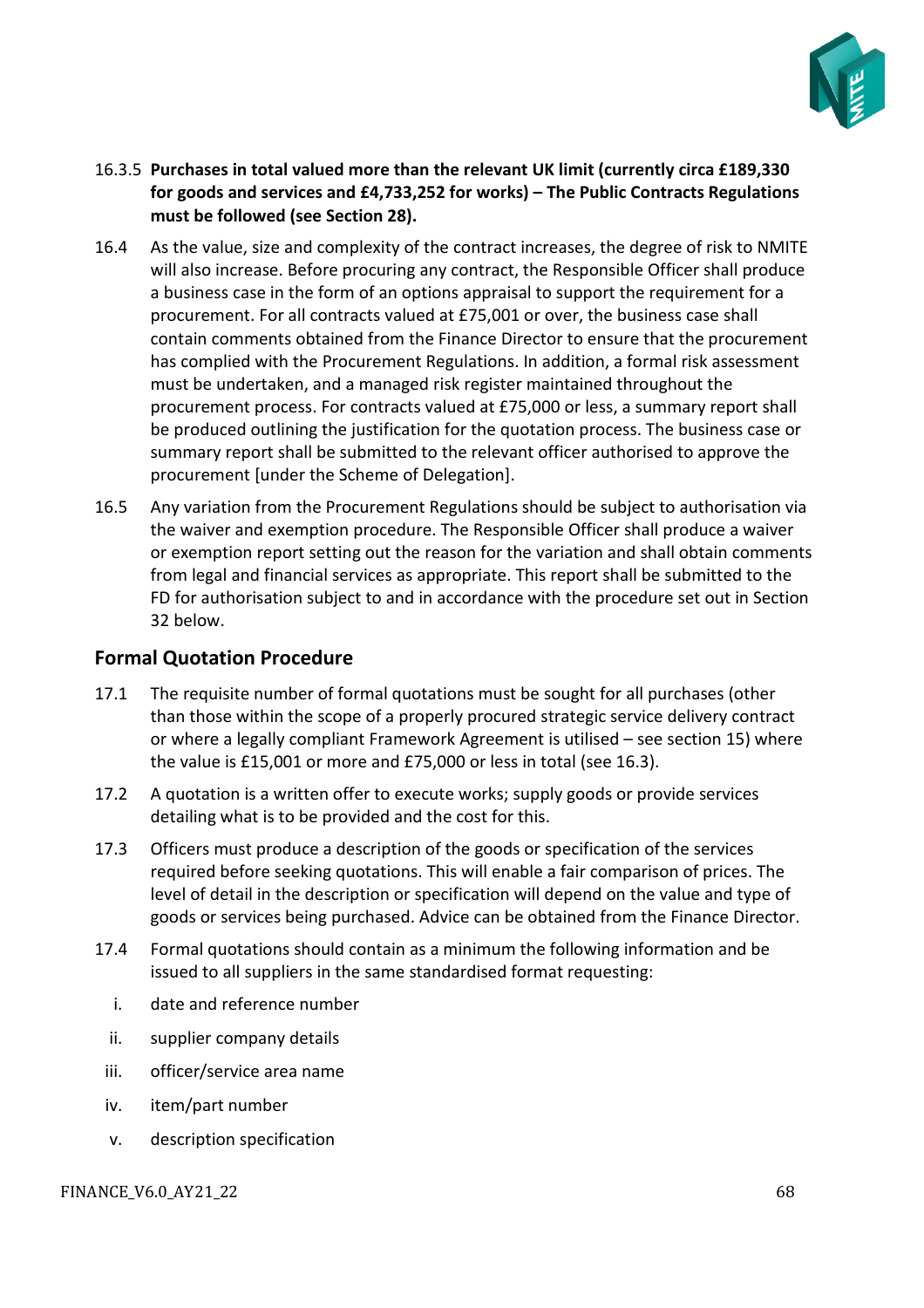

- vi. quantity required
- vii. unit/service cost
- viii. total cost
- ix. delivery information
- x. payment details
- xi. any special requirements
- xii. details of any discounts or rebates
- xiii. conformance with specification
- xiv. acceptance of NMITE's standard contract terms
- xv. confirmation of no impropriety
- 17.5 Every person or firm who makes a quotation must be treated fairly and equally.
- 17.6 When officers are engaging in procurement activity on behalf of third parties who will be the actual contracting entity, and NMITE is therefore acting as the agent of the other party, they must adhere to NMITE's Procurement Regulations recognising that NMITE may be held liable for any complaints or challenges relating to the process.
- 17.7 Formal tendering procedures apply to all contracts with a total value of £75,001 or more and the prevailing UK procurement limits for goods, services and works apply to all procurements above the prevailing UK procurement threshold, except in each case for those with an NMITE approved strategic service delivery contract or via a Framework. To ensure that UK procurement rules are properly applied, including aggregation rules, officers should liaise with the FD before commencing any procurement with an estimated value of £75,001 or more.

Aggregation rules also apply to NMITE formal tenders, and requirements must not be artificially split to fall below the £75,001 threshold to avoid following the correct process. (However, if appropriate, procurement may be split into lots to facilitate the participation of SMEs). Further guidance is available at 28.7 and advice should be sought from the FD if uncertain.

- 17.8 It is important to respect confidentiality during all stages of the formal tendering process. Officers must not disclose any information they have about potential suppliers to other persons/suppliers potentially competing for the same contract.
- 17.9 Advice and guidance on how to describe the works, goods or services required for formal tendering purposes can be obtained from the Finance Director.
- 17.10 In accordance with regulation 111 of the Public Contract Regulations 2015, officers should note that they should not issue a PQQ for any tender below the UK threshold. However, a selection questionnaire (including a proportionate version for quotations) should be used on all procurements[.](https://www.gov.uk/government/uploads/system/uploads/attachment_data/file/558531/PPN_8_16_StandardSQ_Template_v3.pdf)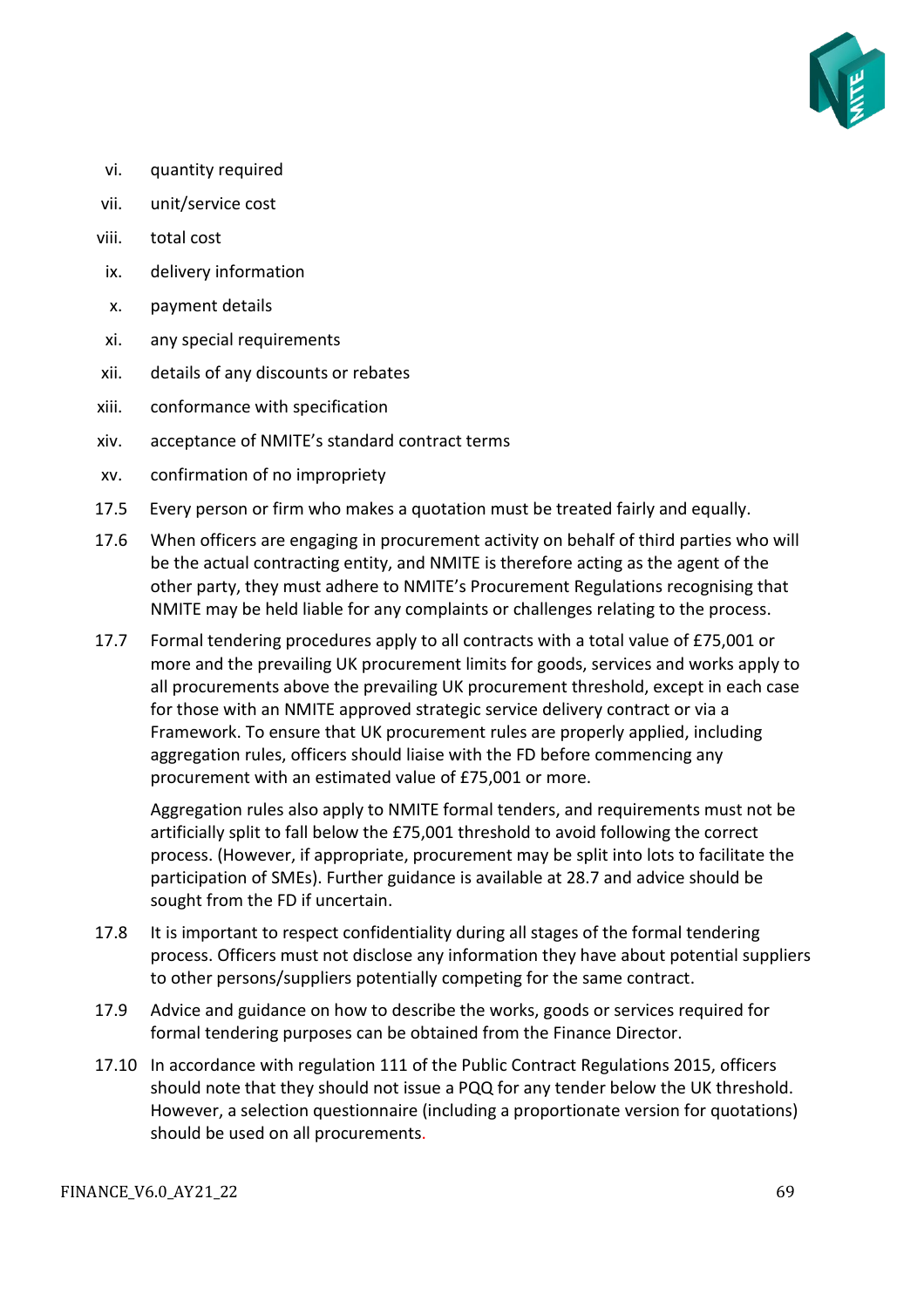

[https://www.gov.uk/government/uploads/system/uploads/attachment\\_data/file/5585](https://www.gov.uk/government/uploads/system/uploads/attachment_data/file/558531/PPN_8_16_StandardSQ_Template_v3.pdf) 31/PPN 8 16 StandardSQ Template v3.pdf

# <span id="page-69-0"></span>**Selecting Potential Tenderers**

- 18.1 Potential suppliers must be sought by placing advertisements in the most appropriate media, in addition to NMITE's e-tendering portal, subject to 18.4.
- 18.2 Advertisements for potential suppliers may be placed at the officer's discretion in relevant trade or professional journals, local and national newspapers or national websites administered by responsible bodies and **must** be placed on the 'Find a Tender' (FTS) [www.find-tender.service.gov.uk](https://nmite.sharepoint.com/Academic%20Registry/Policy%20Framework/Policy%20Framework_21-22_under%20review/Policies%20AY20_21/Finance%20Policies%20and%20procedures/www.find-tender.service.gov.uk) if the contract is likely to exceed the relevant UK threshold. All contracts with a potential value of £15,001 or more must be advertised on NMITE's e-tendering portal ("the Portal"), in addition to any discretionary advertising by other means. Furthermore, details of all contracts with a potential value of £75,001 or more must be published on the UK Cabinet Office's Contracts Finder portal and the information provided shall include at least the following:
	- i. the internet address at which the procurement documents may be obtained.
	- ii. the time by which a prospective tenderer must respond if it wishes to be considered.
- iii. how and to whom a prospective tenderer is to respond; and
- iv. any other requirements for participating in the procurement
- 18.3 Where advertisements are published on FTS such publication must **precede** their appearance on the Portal, or any other supplementary means of advertising, to comply with UK regulations. Note, for clarity, publication is still required on the Portal if FTS is used and must quote the specific FTS Reference for the contract, which suppliers should be asked to quote in their application. As a rule, officers should leave 48 hours between the time of FTS publication and any subsequent publication in other media.
- 18.4 The only occasions when procurements do not need to be advertised on the Portal is when the contract value will be £15,000 or less, or if an existing strategic service delivery contract or Framework Agreement is to be used to source suppliers and advertising is therefore not required.
- 18.5 For formal tenders (value of £75,001 or more), the minimum number of tenders required is three. If officers find that they have less than the minimum number of applications (market failure) they must consult with the FD before they proceed further. In considering whether to proceed on the basis of fewer than 3 tenders, the FD will consider the reasons for market failure. For example, any market feedback as to the reasons for no response; whether the specification was complete, accurate, was packaged appropriately and of a size to be commercially attractive and if so, directed at capable suppliers; whether sufficient time was provided for responses (such time being proportionate to the complexity of the requirement); and whether the period during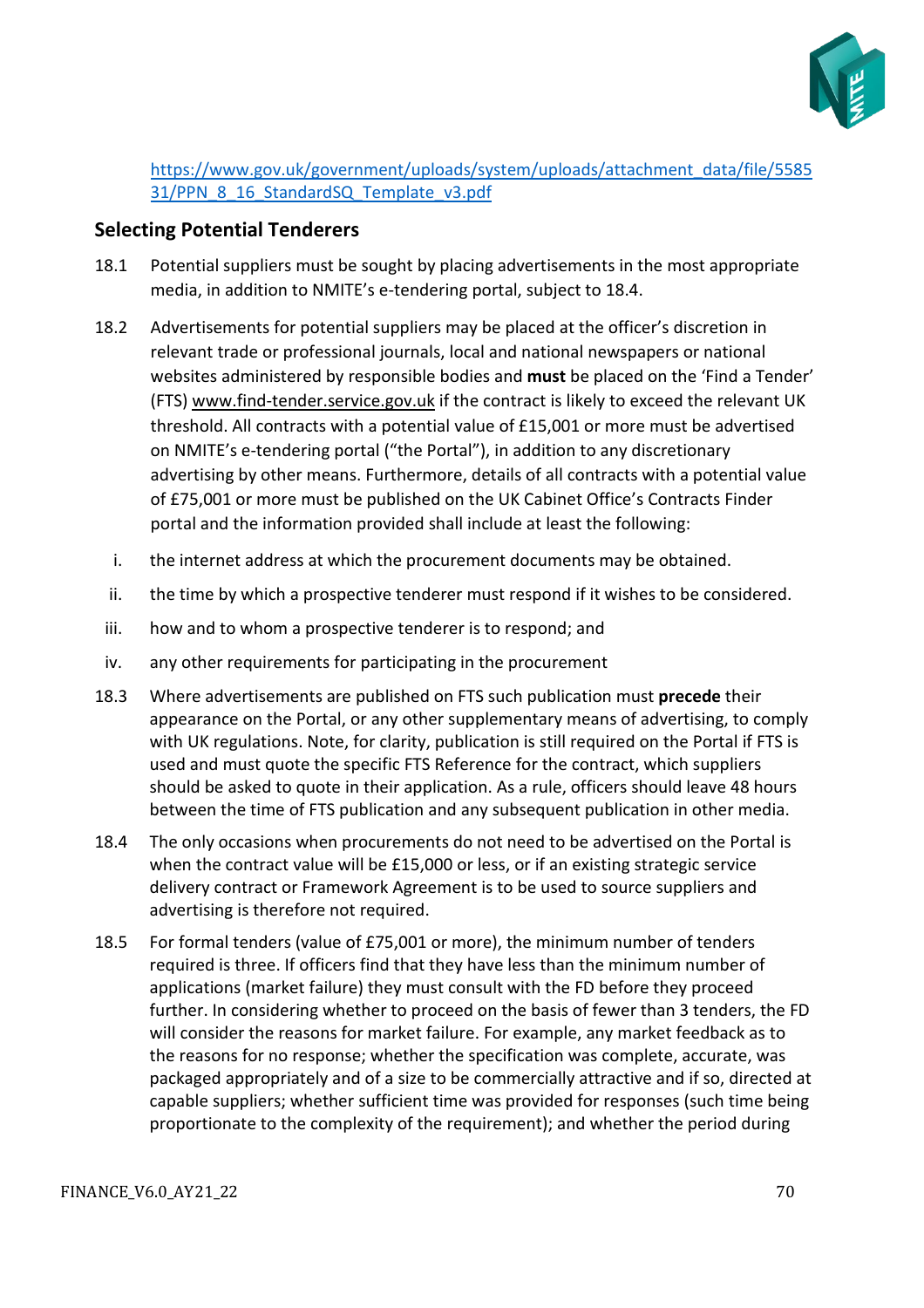

which quotations were requested affected the likelihood of responses e.g. during an industry shut-down or holiday period and whether any budget set was adequate.

- 18.6 Should the FD consider that the market failure is capable of remedy (and doing so will ensure best value), the FD may recommend withdrawal and recommencement of the process (rectifying any issues considered to have caused the market failure).
- 18.7 The procurement strategy, specification and evaluation strategy must be agreed before the commencement of the procurement.
- 18.8 The entire process of advertising, selecting suppliers to tender, through to final award, is highly prescribed under UK law for all procurements over the relevant threshold. Advice needs to be sought from the FD before commencing a procurement more than the UK thresholds (including ensuring sufficient time is allowed to carry out a compliant process, which, (depending on complexity) can take between several months to years).
- 18.9 Pre-procurement market consultation can be carried out to gauge market interest and specification of the requirement, commercial and legal terms etc. Sufficient time should be allowed within the procurement process for any market consultation to be carried out and this should be included within the procurement pipeline. Whilst this may include approaching suppliers directly, the opportunity to participate in the market consultation should be advertised transparently via the appropriate medium e.g., for procurement with a value above the UK threshold via a Prior Information Notice (PIN) in the FTS. In any event, information gathering, and market consultation should be carried out transparently and ensuring equal treatment, including not providing consultation participants with an advantage over non-participants. To ensure this, as a minimum all information provided to market consultation participants shall also be provided when the procurement is advertised and a summary of the results of the market consultation should be published. Further advice can be obtained from the Finance Team.
- 18.10 A standard business questionnaire should be used to collect information from the potential suppliers. The method for selecting tenderers must:
	- i. be transparent
	- ii. treat all tenderers in the same way
	- iii. keeps the process clear and simple and transparent
	- iv. record all the selection decisions which shall be proportionate.
- 18.11 On all procurements except where not required in relation to a procurement via a Framework, officers must utilise the CCS Standard Questionnaire to ensure that suppliers are of good financial and professional standing. In addition, officers must also use the approach set out in the CCS Standard Questionnaire when selecting suppliers to participate in a procurement (pre-qualification i.e., shortlisting). Factors to be considered include:
	- i. past performance on similar contracts (quality and costs)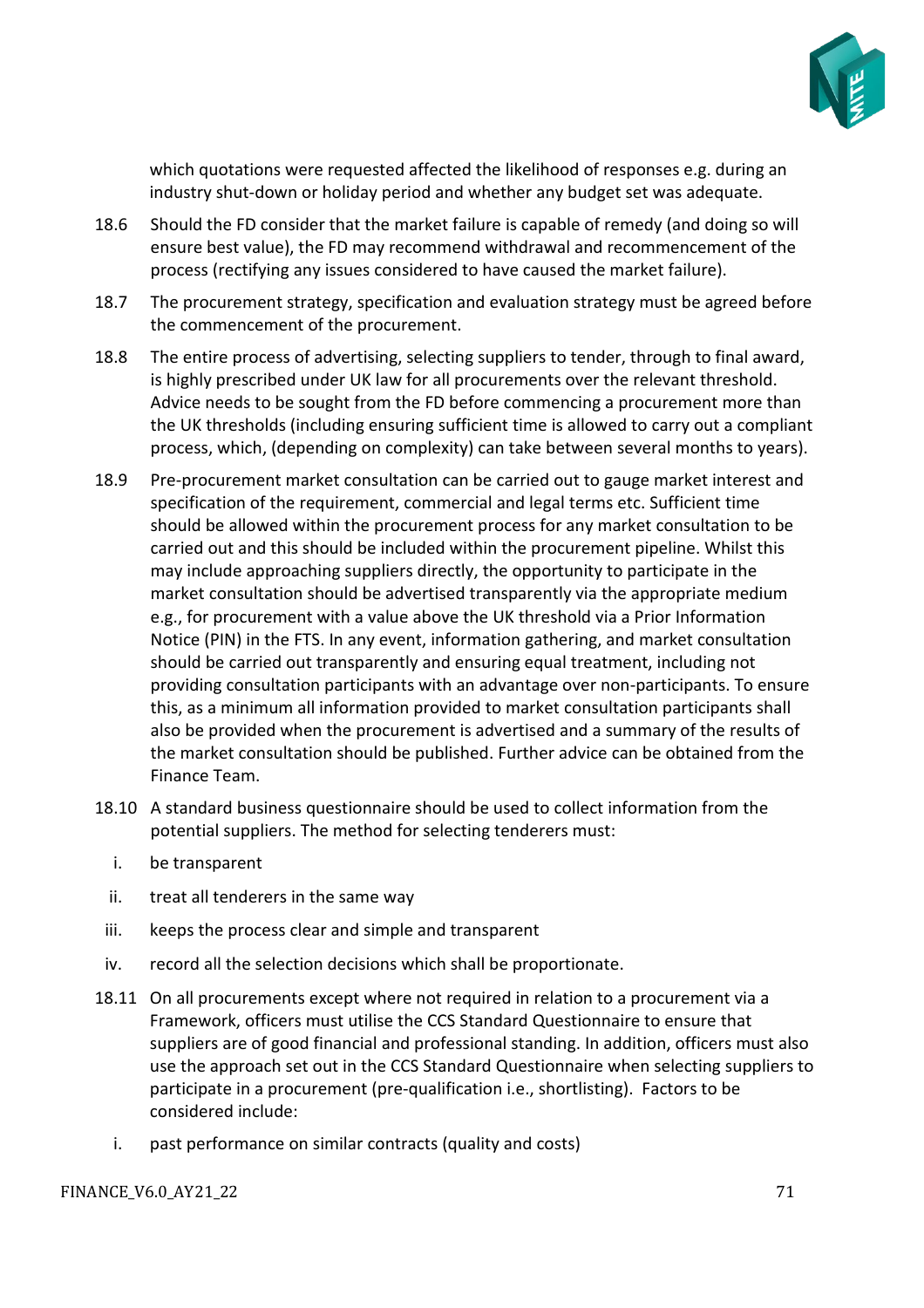

- ii. technical capacity
- iii. specialist experience in the type of products and services being procured
- iv. financial situation
- v. public and employer's liability insurance arrangements
- vi. health and safety arrangements
- vii. equalities policy
- viii. written references on the contractor's reputation
- ix. environmental policies.
- x. the good standing of an organisation essential as there are mandatory and compulsory grounds for exclusion).
- 18.12 Officers may also use information from referees, due diligence providers and from company searches to assess which persons or firms to invite to submit a tender. Any red flags should be escalated to the Audit & Risk Committee.

### <span id="page-71-0"></span>**Inviting tenders**

- 19.1 In accordance with regulation 53 of the Public Contract Regulations 2015, NMITE's etendering system is the default option for the publication of procurement documents. To access these documents, prospective tenderers must register on the e-tendering portal. For each tender, the following procurement documents will be published:
	- i. A letter of invitation
	- ii. Instructions to tenderers
	- iii. Form of Tender
	- iv. Specification
	- v. Schedule of Rates/pricing documentation
- vi. Terms and Conditions of the Contract
- vii. Quality requirements/method statement questions
- viii. Tender Evaluation Criteria
- ix. Any relevant supporting information
- 19.2 A copy of NMITE's standard contract terms shall be included so that the tenderer is aware of the terms and conditions that will form part of the final contract. When an industry standard contract is used, advice should be sought from the FD on which of the standard clauses to incorporate.
- 19.3 Tenderers must be instructed to return their tendering documentation via the etendering portal, rather than by any other method. In addition, tenderers must be told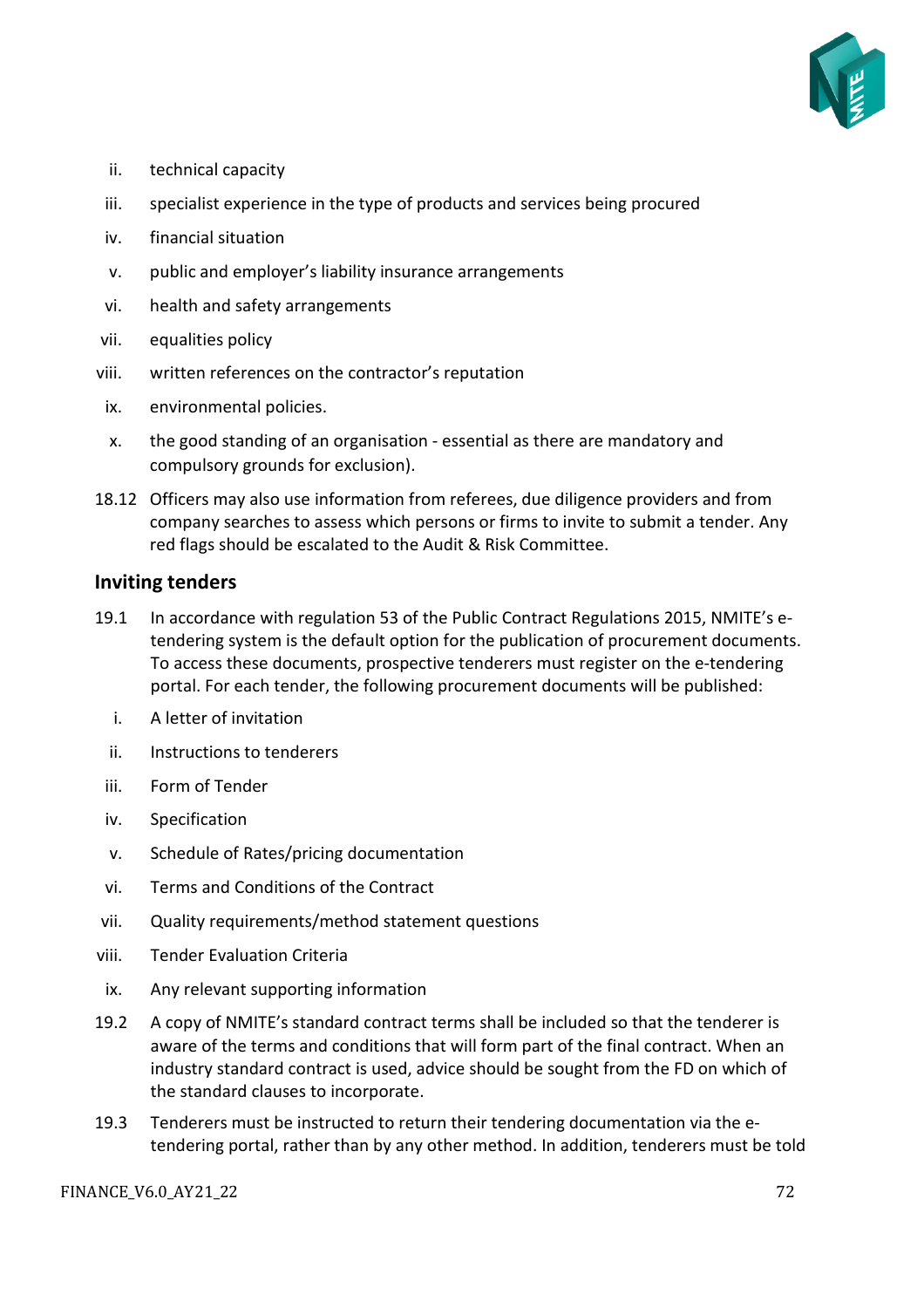

that tenders which are received by other means, or received after the deadline, will not be accepted. See 21.1, 22.2 & 23.4 below.

- 19.4 Tenderers should be advised that tenders will be opened at the same time and no advantage is secured by seeking to delay submission until the last moment.
- 19.5 The invitation to tender must state that NMITE does not bind itself to accepting the lowest of any tender.
- 19.6 The invitation to tender will set out how NMITE deal with any mistakes it identifies in the tender documentation submitted. If the mistake is capable of correction (ensuring equal treatment of tenderers and transparency to the marketplace), NMITE will publish a clarification informing tenderers how the mistake will be corrected. If the mistake is material (necessitating additional time for tenderers to incorporate the correction into their tenders/quotations), then the deadline for responses will be extended in accordance with 20.2 below. If the deadline for responses to the FTS contract notice is still open and if a material correction is required to ensure transparency of opportunity to the marketplace, then NMITE will publish a correction notice as appropriate (e.g., for procurements above the UK threshold via FTS). If the mistake is not capable of correction (ensuring transparency and equal treatment of tenderers), then NMITE will withdraw and/or re-advertise the opportunity as appropriate.
- 19.7 The invitation to tender must set out the criteria that will be used to select the preferred supplier. These criteria should include all weightings, sub-weightings and any guidance or marking criteria by which tenders are to be evaluated. The assessment criteria must not prevent fair competition or discriminate between tenderers in any way. They must also comply with relevant legislation.
- 19.8 The tender should be assessed according to the Most Economically Advantageous Tender (MEAT) criteria which can be the lowest price, but typically will be a pricequality assessment reflecting the qualitative, technical, sustainable, and social aspects of the tender submission as well as price and such assessment criteria may include the following factors:
	- x. experience and skills of staff performing the contract where staff quality can have a significant impact on contract performance
- xi. financial proposals
- xii. contract management arrangements
- xiii. quality including technical merit and functional characteristics
- xiv. delivery proposals
- xv. social value
- xvi. environmental factors
- xvii. innovation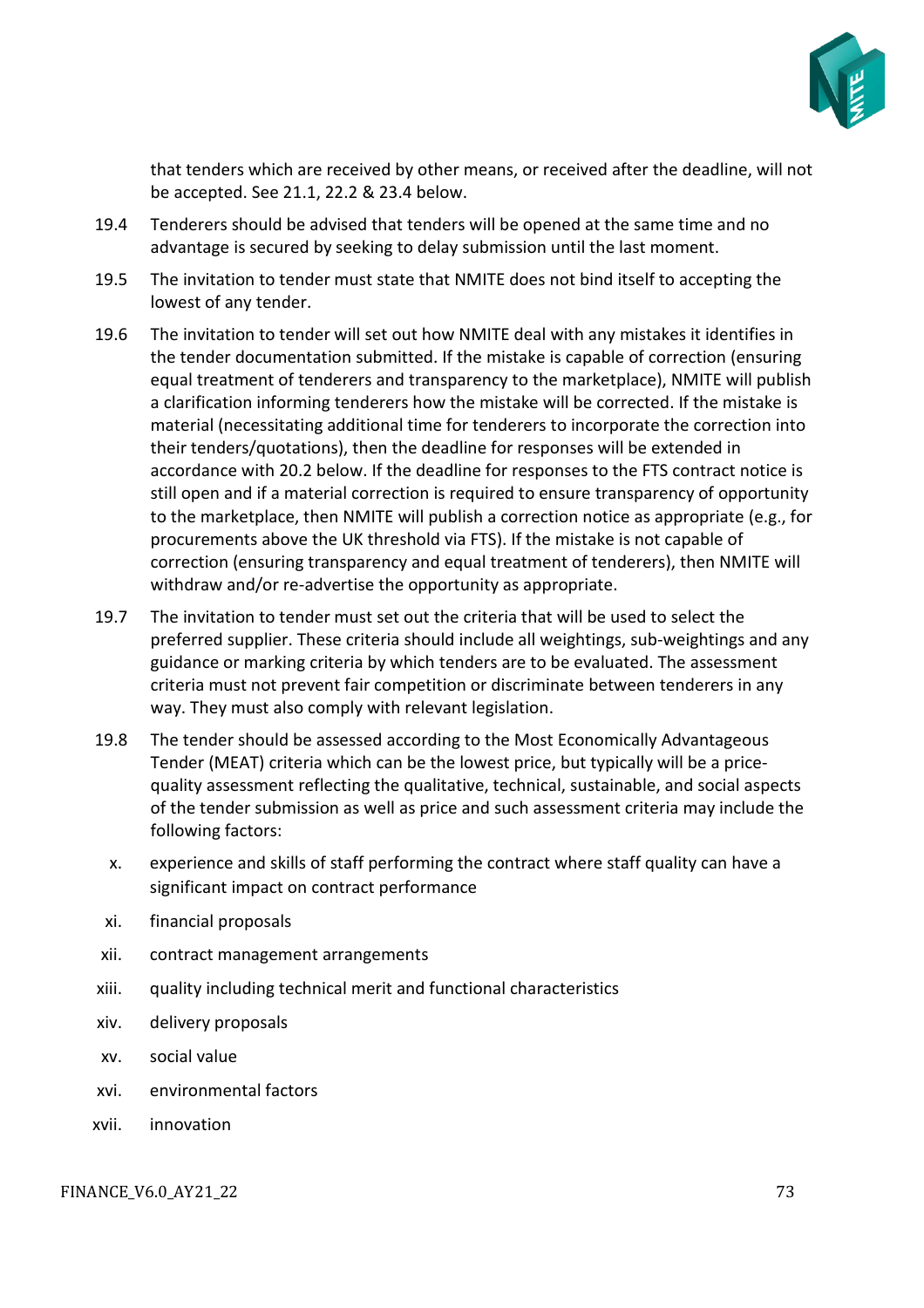

19.9 During the live tender period (i.e., the period between first advertisement and the deadline for tender submission), all communications with tenderers must be recorded in the clarification log on the e-tendering Portal. The clarification log will record all enquiries which are raised during the respective period and the relevant responses. The identity of the tenderer who has raised the query **must not** be disclosed.

# **Receiving Tenders**

- 20.1 The original tender return date should be fixed and unchanged except in appropriate and necessary circumstances. Any extension should not provide either advantage or disadvantage to any of the tenderers. And if an extension is necessary due to the publication of further information (including the correction of mistake), the length of such extension shall be proportionate to the length of time that will be required by tenderers to request any further information from NMITE as a result; consider such information and make any required revisions to their tenders / quotations.
- 20.2 Should it be necessary to extend the time limit for the submission of tenders all potential tenderers should be informed of the new date in good time before the original submission date. Any information should be issued to tenderers no later than 6 calendar days prior to the deadline for receipt of tenders. If this is not possible, a proportionate extension will be applied (see 19.6 above)
- 20.3 NMITE's e-tendering Portal will automatically record the time, date, and name of the tenders as they are received.
- 20.4 Tenders cannot be opened until the final deadline for receiving them. All tenders will be stored in the secure e-tendering portal until the requisite deadline for opening them.
- 20.5 In exceptional circumstances, officers, in consultation with and the approval of the Finance Director, can accept a late tender (see the section "Late Tenders" below). The core principle is that tenders should not be rejected if the delay is due to the actions of NMITE, a third party, or force majeure as 'e.g., unavailability of the e-tendering portal or internet connectivity. NMITE considers the allowance of sufficient time to complete document upload (including allowing for any problems that may be encountered with upload speed etc.) as within the control of Tenderers.

# **Opening and Recording Tenders**

- 21.1 All tenders relating to a contract will be opened at the same time automatically using NMITE's e-tendering system. This system will formally record the date and time for audit purposes.
- 21.2 Once the tenders have been opened, they will be stored securely in the electronic portal.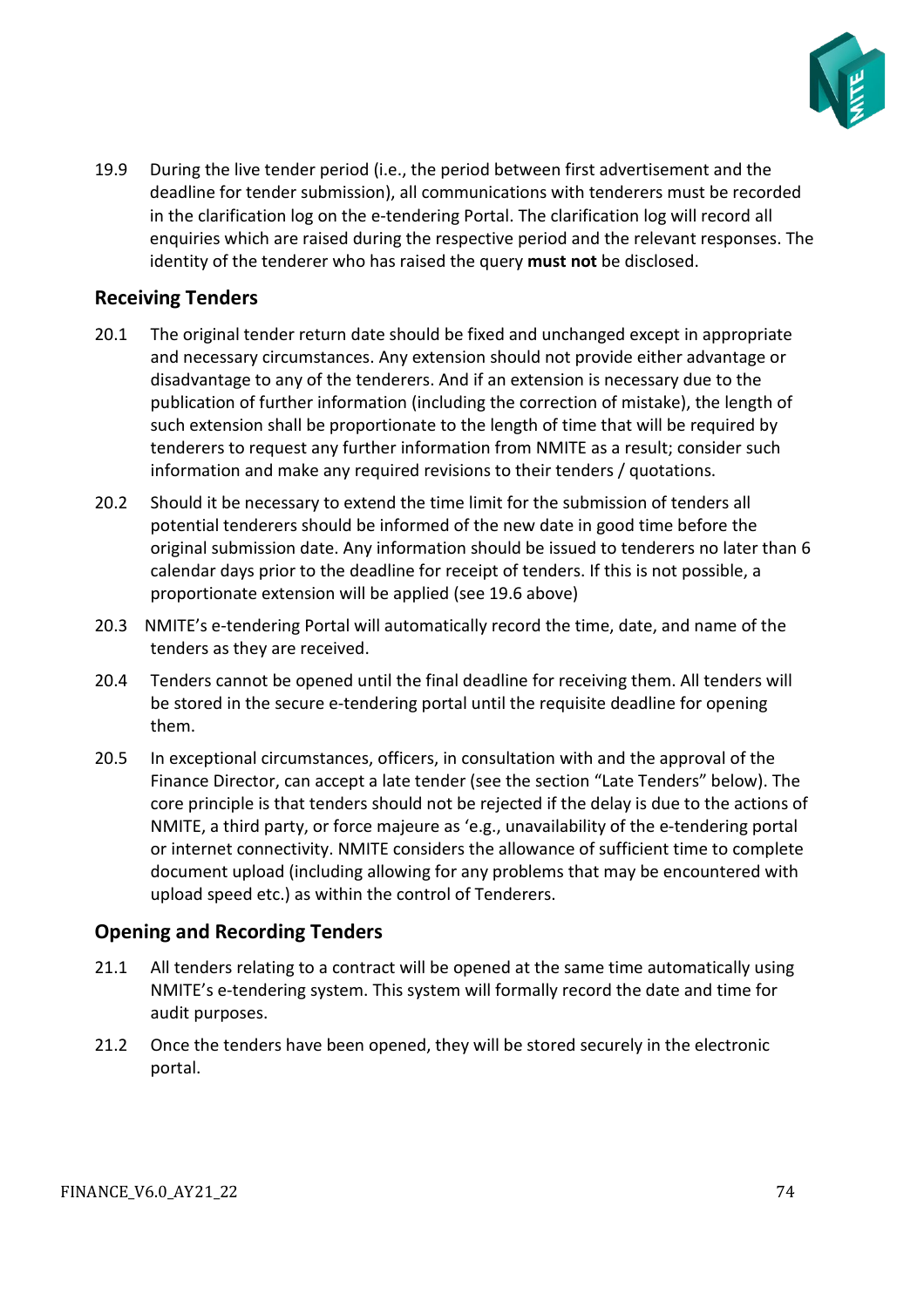

# **Late Tenders**

- 22.1 Any tenders received after the deadline must be rejected unless there are exceptional circumstances in accordance with paragraph 21.1
- 22.2 If it is decided to accept a late tender, it must be treated in the same way as all other tenders. The full details of the decision to accept the late tender must be recorded.
- 22.3 If the late tender is rejected, a record should be kept on file for two years with the other documents from the tender opening. The tender should be opened, under the same conditions as the other tenders, merely to ascertain the return name and address. The tenderer should be informed in writing of the reasons for rejecting the tender, i.e., that it was received late and is therefore deemed to be non-compliant under NMITE's Procurement Regulations.

### **Assessing Tenders**

- 23.1 Before assessing the tenders, the Responsible Officer needs to check that each part of them meets the requirements of the specification. The Responsible Officer also needs to make sure that there are no mistakes and that nothing is missing.
- 23.2 If there are substantial omissions of data or documentation that make it impossible to assess the tender, this should be fully recorded, and the tender rejected.
- 23.3 If the tenderer has omitted ancillary documents, made an obvious error in calculating figures, or has otherwise made an error in their tender they may be allowed, to ensure proportionality of assessment treatment, to correct any minor non-compliance or mistakes or to provide any necessary clarification. However, where a tenderer fails to allow sufficient time for the punctual submission of his tender, then the tender submission will be rejected in accordance with paragraphs 22.2 to 23.1.
- 23.4 A record of all mistakes must be kept and attached to the tender documents together with any corrections agreed with the tenderer.
- 23.5 The correct tenders can then be assessed in accordance with the assessment criteria that have previously been agreed in accordance with these formal tendering procedures.
- 23.6 The assessment criteria used for the tender evaluation must be the same in all respects as the criteria advised to prospective suppliers at the beginning of the process.
- 23.7 Assessment details are strictly confidential and must not be passed on to anyone else. During the assessment, tender documentation must be kept secure, and confidentiality preserved. If, in a major tendering exercise, the documentation is going to be copied or divided to aid the assessment process, a record should be maintained to identify those to whom such documents have been issued and the date returned.
- 23.8 The Responsible Officer shall retain a complete set of documents in a secure place in case any parts of the documentation go missing.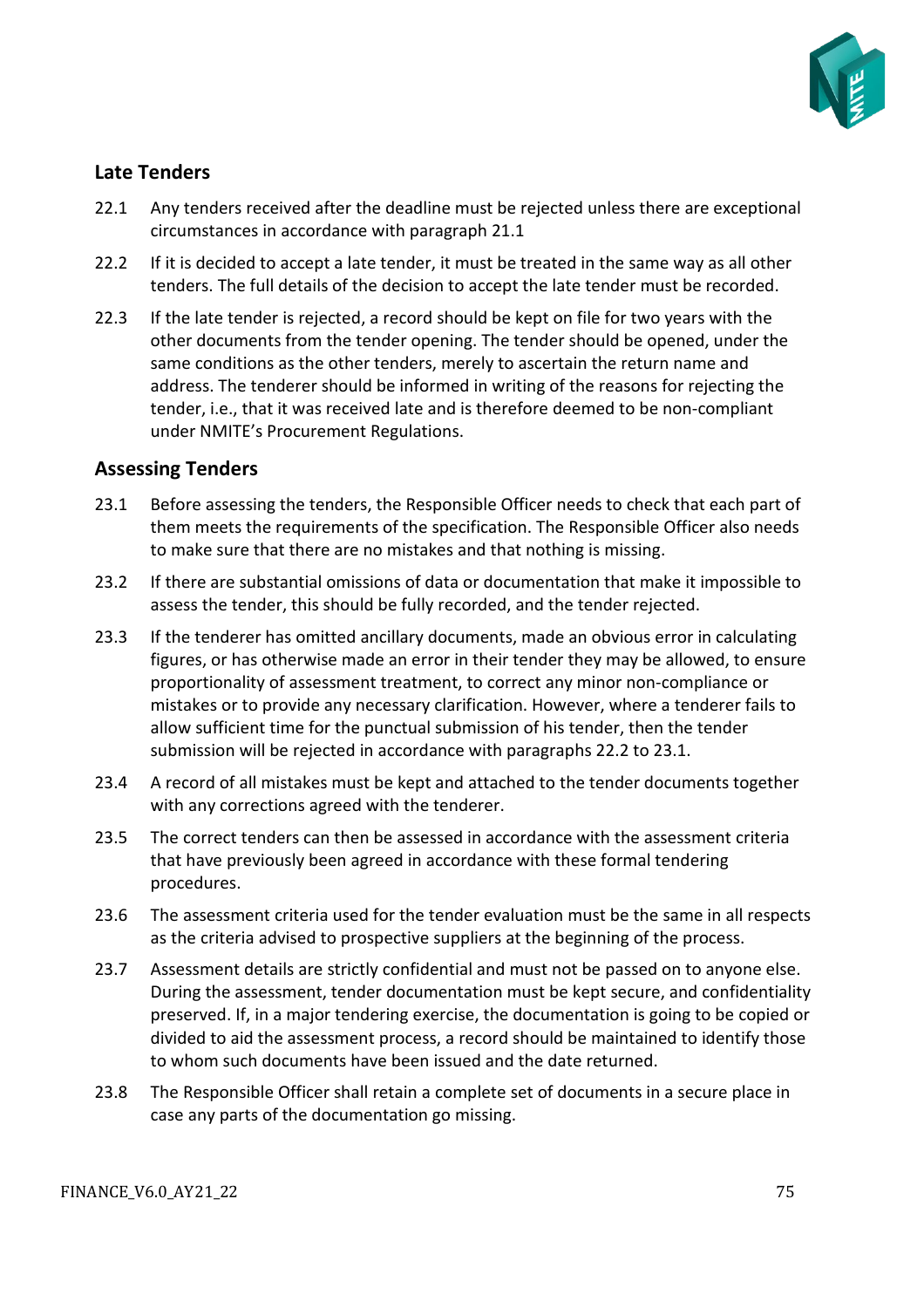

- 23.9 Once the assessment has been completed the Responsible Officer should produce a report showing:
	- i. the result of the assessment of each tender
	- ii. comparison of assessment results
- iii. the recommendation on which tenderer should be offered the contract.
- 23.10 In addition, for procurements with a value above the UK threshold, a report should be produced in accordance with regulation 84 of the Public Contract Regulations 2015. The Responsible Officer should seek further advice from the Finance Director regarding preparing such reports.

## **Accepting and Rejecting Tenders**

- 24.1 The FD in consultation with the Responsible Officer should accept the tender that is the most economically advantageous tender in accordance with paragraph 19.8 i.e.:
	- i. it is the lowest priced tender; or
	- ii. it is the most cost-effective tender
- 24.2 Where this is not the lowest tender, the Responsible Officer should explain in writing, giving objective reasons why that tender is preferred, and seek approval from the FD to proceed to appoint. A note should be placed on file to show that the FD has reviewed the evaluation process and agreed with the outcome.
- 24.3 The Responsible Officer should always consider whether their proposed decision for awarding the contract should be put before the FRC for consideration prior to submitting it to the FD for approval.
- 24.4 The Finance Team should write to inform the successful tenderers of the decision as soon as possible after all necessary approvals have been received.
- 24.5 Care should be taken when issuing letters informing the tenderer that they have been successful as an unqualified acceptance of the tender may create a binding contract before the formal documentation has been completed and signed by the appropriate authorised signatories. In the case of an EU-compliant process the contract cannot be formally awarded until the losing bidders have been informed and the mandatory standstill period has elapsed without any challenges arising from the bidders.
- 24.6 Unsuccessful tenderers should be informed of the outcome of the tendering process at the same time that the successful tenderer is notified. All bidders should be provided with a comprehensive briefing on the results of the tender to understand the relative merits of their tender when compared to that of the successful bidder. This is particularly important as losing bidders or third parties may ask for such information under the Freedom of Information Act, and accordingly it is essential that full details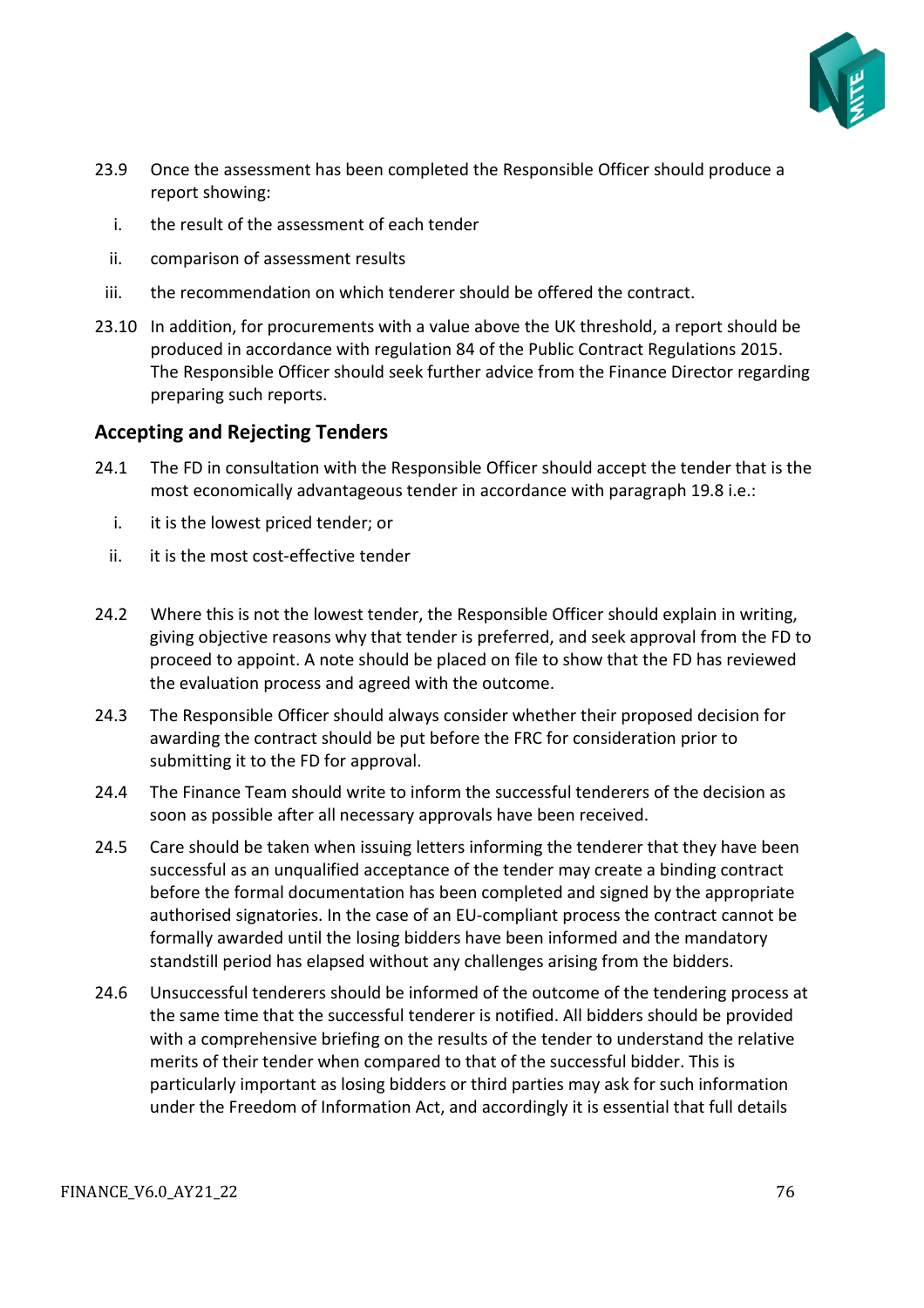

are recorded and can be supplied easily for all tender exercises, both above and below the EU thresholds. Debriefs should also be provided to successful tenderers

# **Negotiating**

- 25.1 The Responsible Officer must comply with the following conditions when negotiating on price or material aspects of quality with tenderers:
	- i. guidance must be sought from the FD who will consult with the Responsible Officer as necessary before advising on the appropriate course of action
	- ii. the Responsible Officer must be accompanied by another officer during negotiations with tenderers and a full written record of all discussions should be made and signed by both officers. The results of the negotiation process must be shared with the FD
	- iii. all negotiations must be carried out at NMITE's offices
	- iv. officers must not discuss one tenderer's detailed prices, conditions, or terms with another tenderer
	- v. officers must respect the confidentiality of information provided by tenderers
- vi. if negotiations lead to a material change in the description of the work, goods or services or other terms, the officer must invite everyone who has provided a tender to re-tender on the basis of the revised contract. And if a change from the description as advertised, a new tender process if the changes might attract different tenderers.
- 25.2 If there is an in-house tender for a contract, negotiations must not take place without permission from the FD.

# **Awarding a Contract**

- 26.1 Before awarding any contract, the Responsible Officer shall produce a written report evaluating each tender received against the evaluation criteria. The officer shall ensure that for all contracts valued at £75,001 or above, the report shall contain comments obtained from the FD (including where appropriate, comments from legal and finance specialists when required) to ensure that the procurement has complied with the Procurement Regulations. For contracts, below this level, a summary report shall be produced outlining the justification for the quotation process. The report shall identify the supplier who has submitted the highest score in the evaluation and recommend the award of the contract to that supplier. This report shall be submitted to the CEO.
- 26.2 The FD will ensure that each contract is signed by an Authorised Signatory in accordance with the following thresholds:
	- i. Officers as authorised by the CEO/relevant budget holder of contracts of the value up to £25,000.
	- ii. The CEO may authorise contracts with a value of up to £100,000.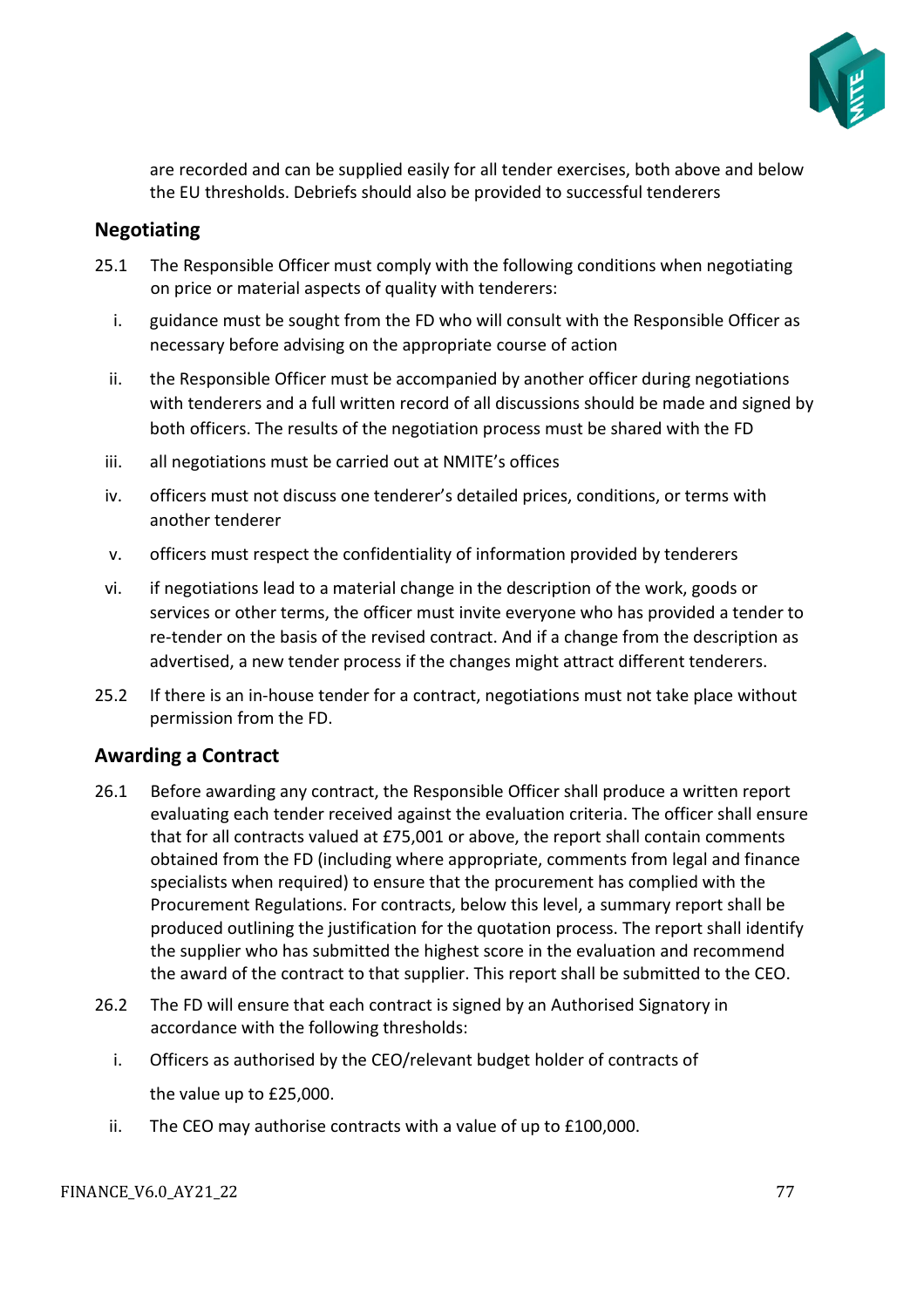

- iii. The Chairs of FRC/PIC may authorise contracts of up to £250,000.
- iv. The Board must authorise all contracts of the value in excess of £250,000.
- v. All amounts are exclusive of VAT.
- 26.3 Officers are responsible for seeking advice from legal advisors if they are not clear about the form of contract to be used or changes are needed to the standard form of contract used by NMITE.
- 26.4 The Management Accountant is responsible for recording the details of all contracts with a value of £15,001 or more in the contracts register.
- 26.5 The Responsible Officer must provide the FD with a record of each contract, including all the quotes and letters they have received and notes of telephone calls and meetings about selecting suppliers for the purpose of record retention in accordance with 4.4 and 9.7 above. These records must be made available to internal or external audit as required by them.
- 26.6 In accordance with the Public Contract Regulations 2015 and the Late Payment of Commercial Debts Regulations 2013 and to maximise performance under the contract, NMITE will process for payment all undisputed invoices within the agreed payment terms. The same shall apply to contractors in respect of any subcontractor arrangements applied under the applicable contract(s). All contracts shall contain provisions to this effect.

# **Publication of Contract Details**

- 27.1 CEO and SLT members must ensure that all contracts comply with all NMITE's policies.
- 27.2 Officers must not give tenderers or suppliers any information about the bids or affairs of any other tenderer or contractor unless the law requires it. All information relating to tendering and contracting procedures is confidential.
- 27.3 The only information officers should make public is the name of the successful tenderer. However, this information must not be released until the contract has been awarded and signed.
- 27.4 Government guidance on transparency (see below) states that officers should "engage in early discussions with suppliers, and in advance of any contract award, the types of procurement and contracts information which can be disclosed to the public, and then to ensure publication of that information in an accessible format."

[https://www.gov.uk/government/uploads/system/uploads/attachment\\_data/file/5969](https://www.gov.uk/government/uploads/system/uploads/attachment_data/file/5969) [04/PPN0117-UpdatetoTransparencyPrinciplesv1.1.pdf](https://www.gov.uk/government/uploads/system/uploads/attachment_data/file/596904/PPN0117-UpdatetoTransparencyPrinciplesv1.1.pdf)

[https://www.gov.uk/government/uploads/system/uploads/attachment\\_data/file/5923](https://www.gov.uk/government/uploads/system/uploads/attachment_data/file/592358/TransparencyPrinciplesFebruary2017.pdf) [58/TransparencyPrinciplesFebruary2017.pdf](https://www.gov.uk/government/uploads/system/uploads/attachment_data/file/592358/TransparencyPrinciplesFebruary2017.pdf)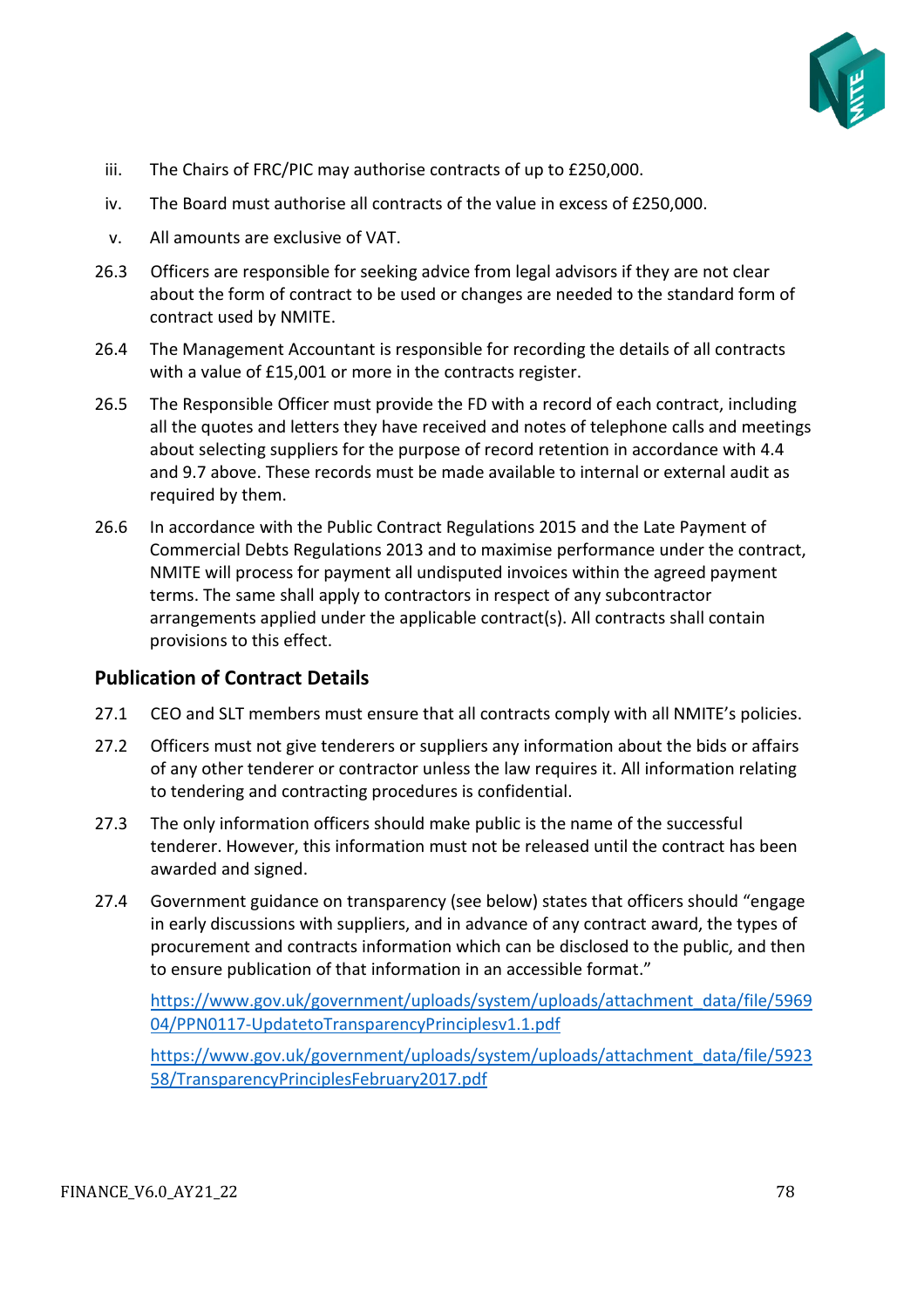

# **Framework Contracting**

- 28.1 Framework contracting involves selecting a contractor from a list of contractors on an approved "Framework" for given works, goods, or services. The contractors are included on the Framework following a tendering exercise to establish capability, quality, and value.
- 28.2 Purchasers can enter into subsequent 'call-off' contracts from a Framework. Framework contracting is becoming increasingly prevalent to avoid duplication of effort and achieve best values via economies of scale
- 28.3 Frameworks can be externally formed (for example, by Government) or internally formed (for example, by NMITE). The number of approved contractors on a Framework can vary but the minimum number should be three
- 28.4 When an external Framework is formed general terms and conditions are agreed between the Framework contractors and the Framework organiser. These pre-agreed terms and conditions will form a major part of any purchaser's 'call-off' contract and contractors are not obliged to agree to any amendments to them
- 28.5 Framework Agreements can be established for a maximum of 4 years (unless special justification can be made for a longer period). Any subsequent call-offs under the framework may be for a duration longer than four years provided this is justified by the nature of the call off contract e.g., such factors as the time needed for contract performance, where maintenance of equipment with an expected useful life of more than four years is necessary or where extensive training of staff to perform the contract is needed.
- 28.6 Officers must take the following steps to ensure compliance with the UK Procurement Rules when using a Framework contract:
	- i. all the contractors on a Framework that are capable of meeting the purchaser's specification must be allowed to submit a bid against that specification.
	- ii. the reasons for selecting a smaller number of contractors on a Framework must be clearly evidenced and should indicate why the excluded contractors were not capable of meeting NMITE's requirements.
	- iii. award of contract must be on the basis of the criteria for the Framework as set out in the Framework agreement itself, that is, within the original tender documentation setting up the Framework.
- 28.7 The FD must be consulted on all Framework contract procurements and a preprocurement options appraisal to establish that the use of a framework provides best value shall be carried out.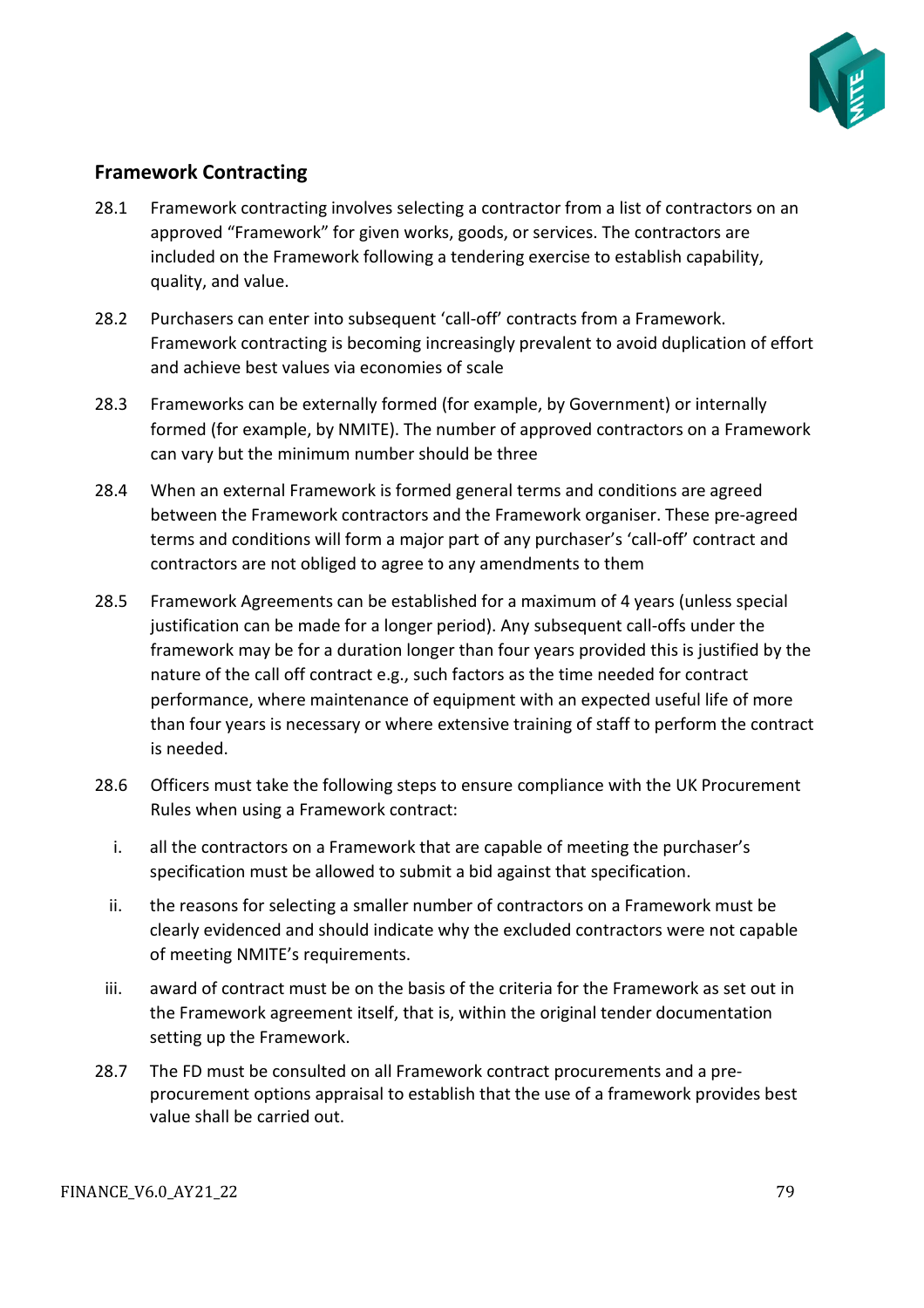

# **Other Procurement Procedures**

- 29.1 There are a number of other procurement procedures that may be available in particular circumstances:
	- i. design contests, particularly in the fields of planning, architecture, civil engineering, and information technology.
	- ii. concession contracts where contractors derive income from the completed work, for example, such as a concession which will allow the provider to generate income such as the operation of leisure or catering facilities.
- 29.2 The FD must be consulted regarding any proposals to follow any such procedures.

### **Waivers and Exemptions from NMITE's Procurement Regulations**

- 30.1 Waivers and exemptions from NMITE's Procurement Regulations are only allowed in exceptional circumstances such as there being insufficient suppliers for the goods, works or services being procured. Permission must be obtained for any waiver or exemption from the FD and the Chief Executive Officer. In respect of any contract which is subject to the European Procurement Rules, NMITE may not authorise any exemption from those requirements.
- 30.2 A written application for a waiver or exemption from NMITE's Procurement Regulations must be made to the FD setting out the reasons for the application. The FD must respond within 21 days. If agreed by the FD and the Chief Executive Officer, the waiver or exemption is subject to approval by the Board.
- 30.3 To apply for a waiver or exemption, the normal procedure should be for the Responsible Officer to complete an Exemption Form (Single Tender Waiver) and arrange for the budget holder to approve the request by signing the form, and then forward the form to the FD for approval by both the FD and the Chief Executive Officer. This will then be submitted by the FD to the Board for its approval. Subject to Board approval the FD will make an appropriate entry in the register of approved waivers and exemptions.
- 30.4 Single Tender Actions or Direct Awards may only be used if the following criteria are met:
	- i. the service/good is follow-up work where a provider has already undertaken initial work in the same area (and where the initial work was awarded from open competition).
	- ii. there is a compatibility issue which needs to be met e.g., specific equipment required, or compliance with a warranty cover clause.
	- iii. there is genuinely only one provider.
	- iv. there is a need to retain a particular contractor for real business continuity issues (not just preferences).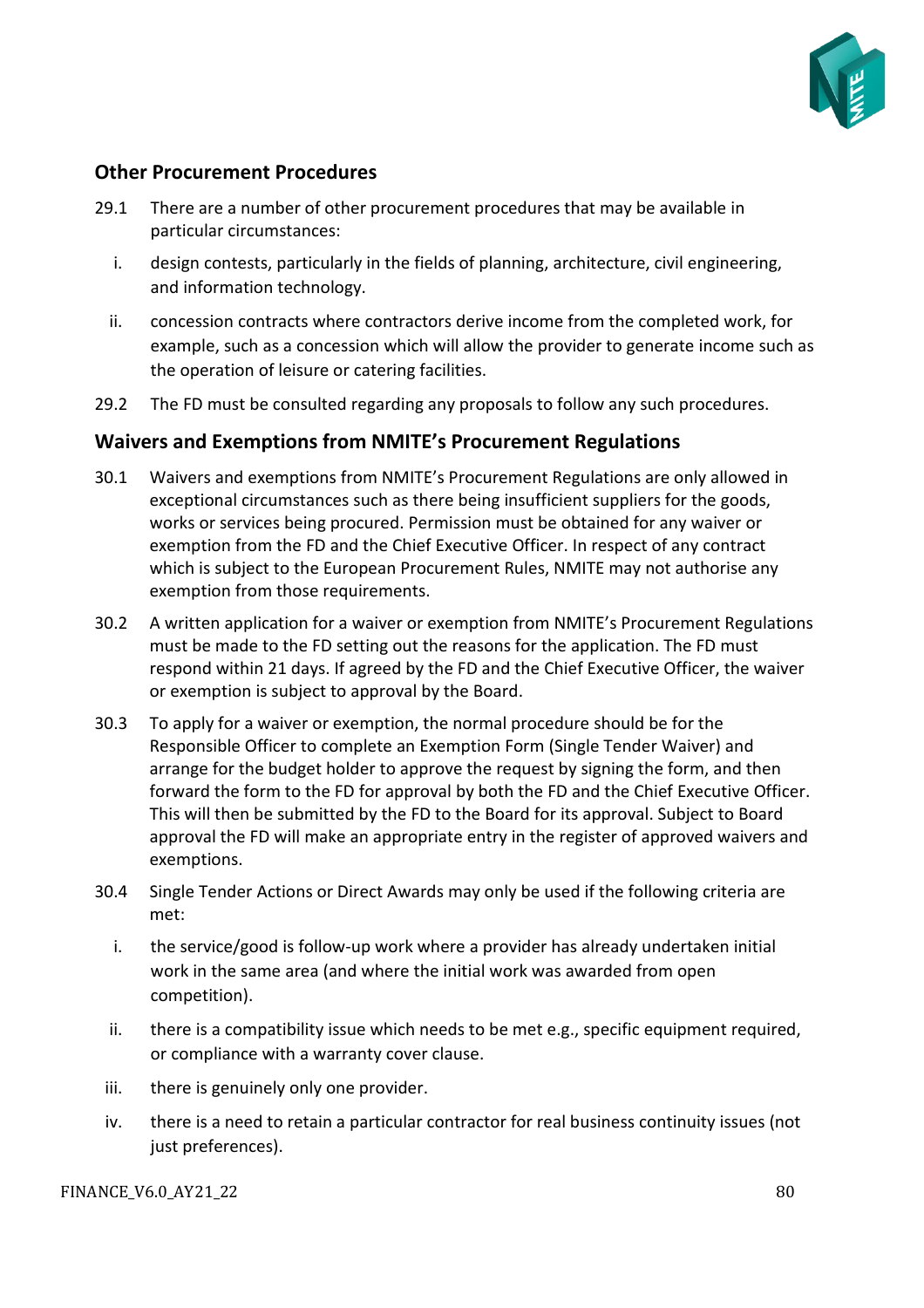

- 30.5 Agreement must be sought from the FD and CEO before a Single Tender Action, or Direct Award process is started.
- 30.6 Tenders need not be invited in accordance with the provisions of NMITE's Procurement Regulations if an urgent decision is required, for example for the protection of life or property, however such examples normally relate to the existence of a genuine public emergency such as unsafe building. Wherever possible though, at least two quotations must be obtained, and any decision made, or contract awarded shall be reported to the relevant SLT member, the Chair of FRC and the Board. Such emergency contracts should be let for as short a period as possible to allow their replacement with a contract that is fully compliant with the Procurement Regulations at the earliest practical opportunity.

| <b>Authorised Signatory</b> | This would usually be the budget holder for any given activity.                                                |
|-----------------------------|----------------------------------------------------------------------------------------------------------------|
| <b>Commercial Meeting</b>   | The nominated team in NMITE which deals with the tendering<br>process. This meeting will be chaired by the FD. |
| <b>SLT Member</b>           | The person who is responsible for looking after contracts in a<br>given service area.                          |
| Responsible Officer         | The person who is responsible for a particular procurement.                                                    |
| <b>MEAT Criteria</b>        | The principles by which tenders are judged; namely, the Most<br>Economically Advantageous Tender.              |
| E-Tendering Portal          | <b>PROACTIS</b>                                                                                                |

# **Glossary of Terms**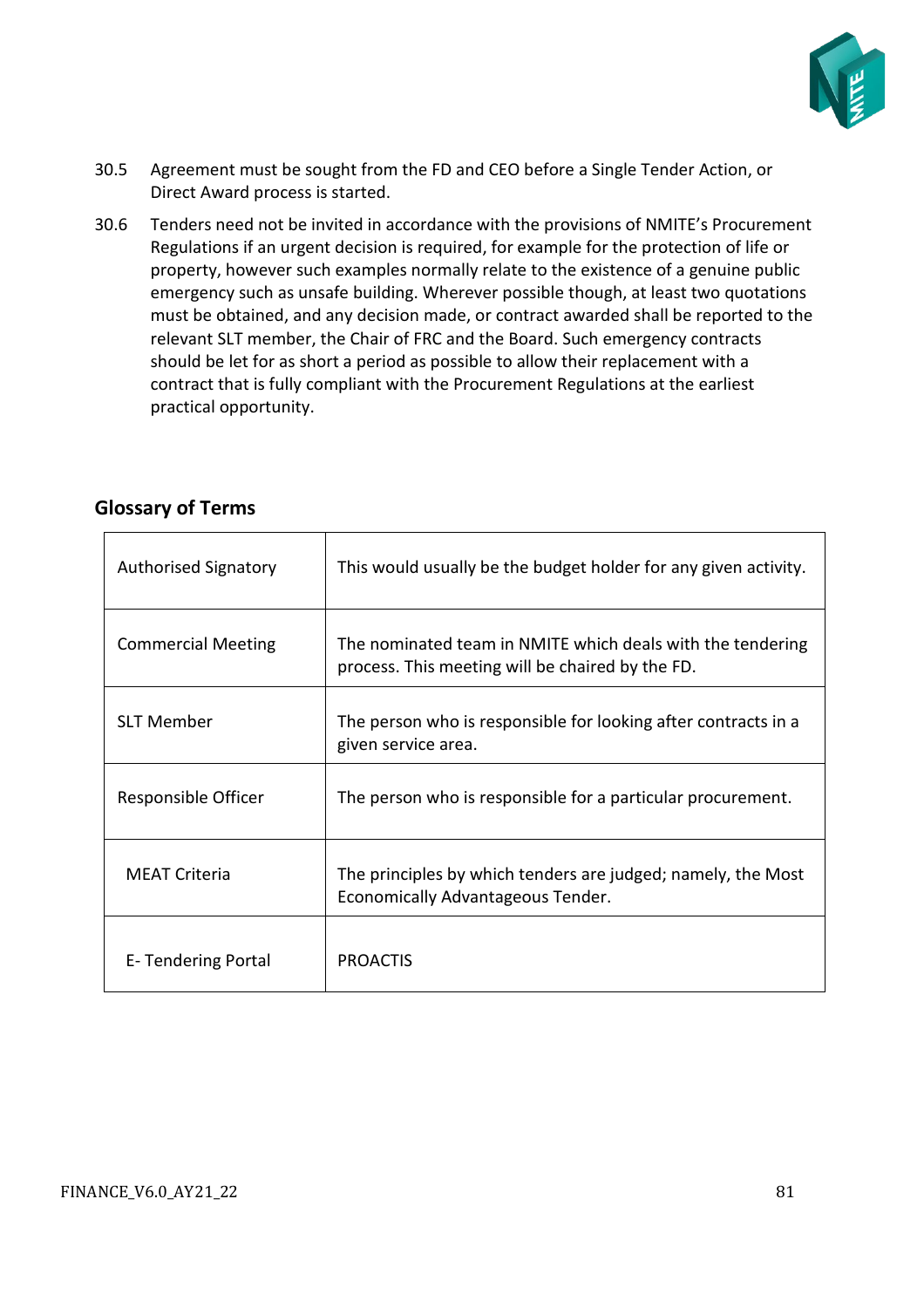# **Appendix A – Key Contacts in Finance**

The NMITE Finance Team is based at Blackfriars Street

| Tina Benson | <b>Finance Director</b>                |
|-------------|----------------------------------------|
| Nina Upcott | Student Finance & Payroll Co-ordinator |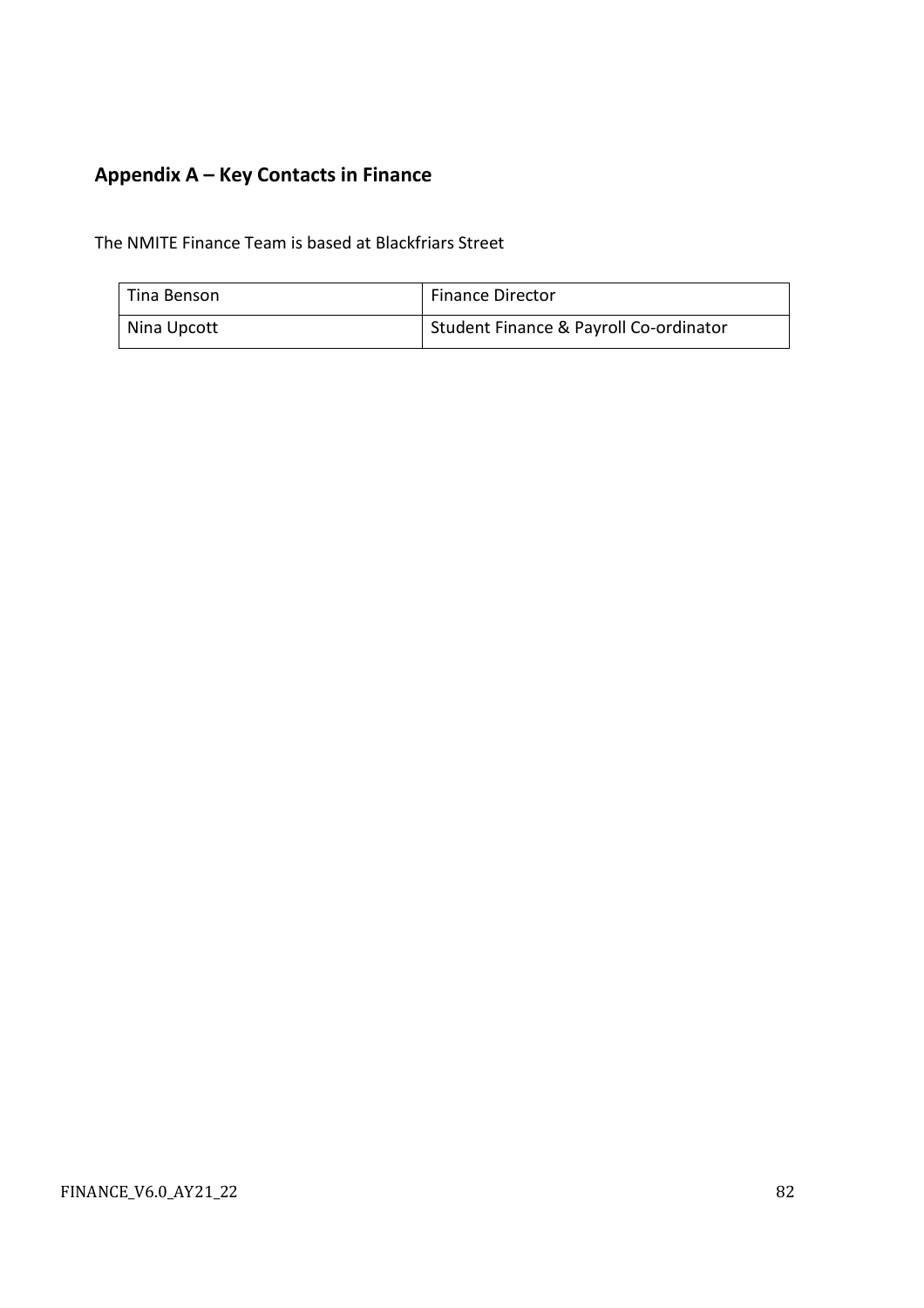# **Appendix B – Summary of Protocols for Proposed Capital Expenditure**

Proposed capital projects should be supported by:

- i. A statement that demonstrates the project's consistency with the strategic plans and estates strategy approved by the Board.
- ii. An initial budget for the project for submission to the Board. The budget should include a breakdown of costs including professional fees, VAT, and funding sources.
- iii. A financial evaluation of the plans together with their impact on revenue plus advice on the impact of alternative plans.
- iv. An investment appraisal in an approved format which complies with HM Treasury's 5
- v. Case Model guidance on option and investment appraisal.
- vi. A demonstration of compliance with NMITE's Financial & Procurement Regulations. This will require careful consideration where partnership arrangements are in place.
- vii. A cash flow forecast.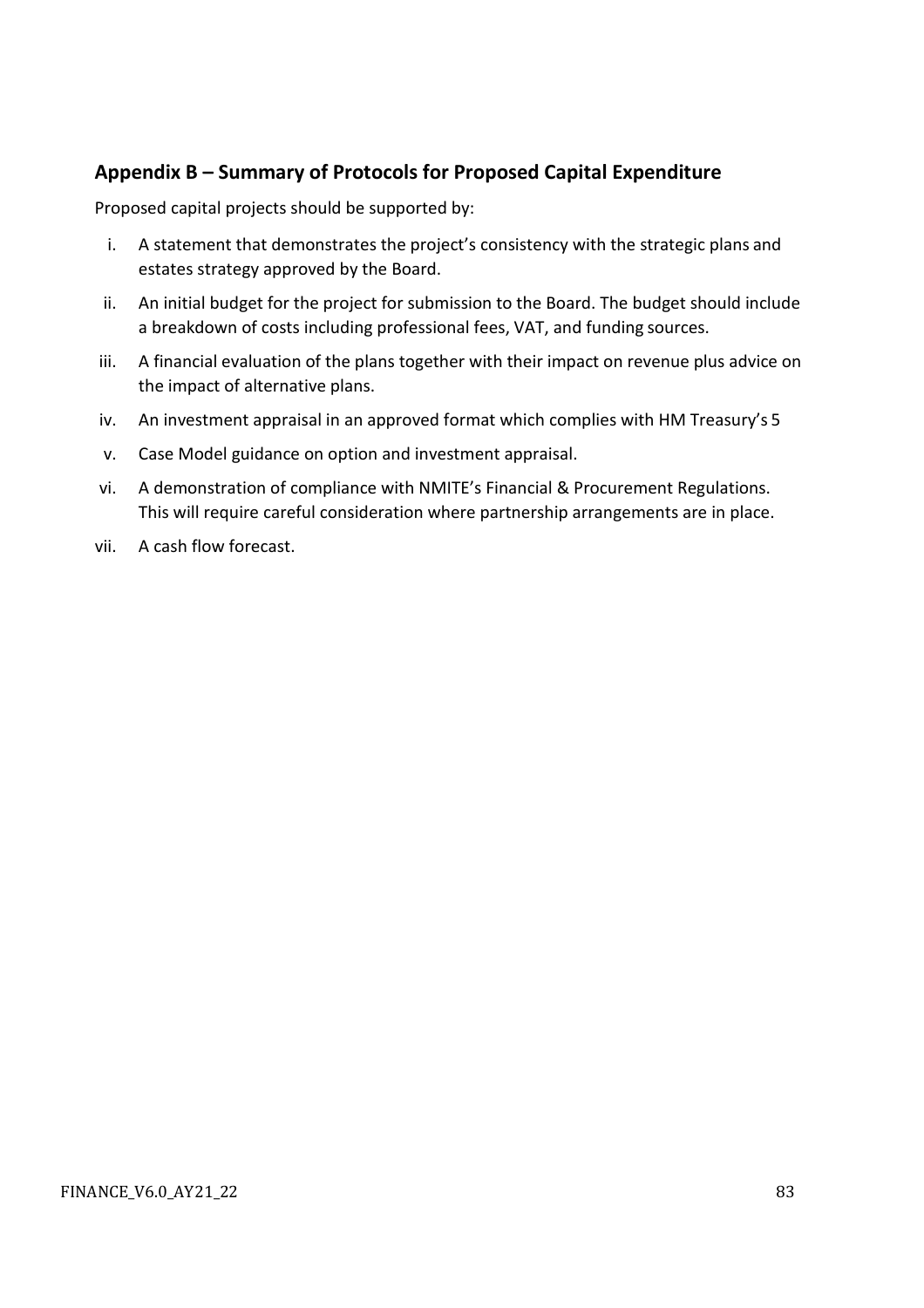# **Appendix C – Summary of Protocols for Proposed Major Developments**

The proposal should be supported by a business plan for three years which sets out:

- i. a demonstration of the proposal's consistency with the strategic plans approved by the Board and with NMITE's powers under current legislation
- ii. details of the market need and the assumptions (based on reference data) of the level of business available
- iii. details of the business and what product or service will be delivered
- iv. an outline plan for promoting the business to the identified market and achieving planned levels of business
- v. details of the staff required to deliver, promote, and manage the business, together with any re-skilling or recruitment issues
- vi. details of any premises and other resources required
- vii. a financial evaluation of the proposal together with its impact on revenue and surplus, plus advice on the impact of possible alternative plans and sensitivity analyses in respect of key assumptions
- viii. contingency plans for managing adverse sensitivities
- ix. consideration of taxation and other legislative or regulatory issues
- x. a three-year financial forecast for the proposal including a monthly cash flow forecast and details of the impact on NMITE's cash flow forecast for the financial years in question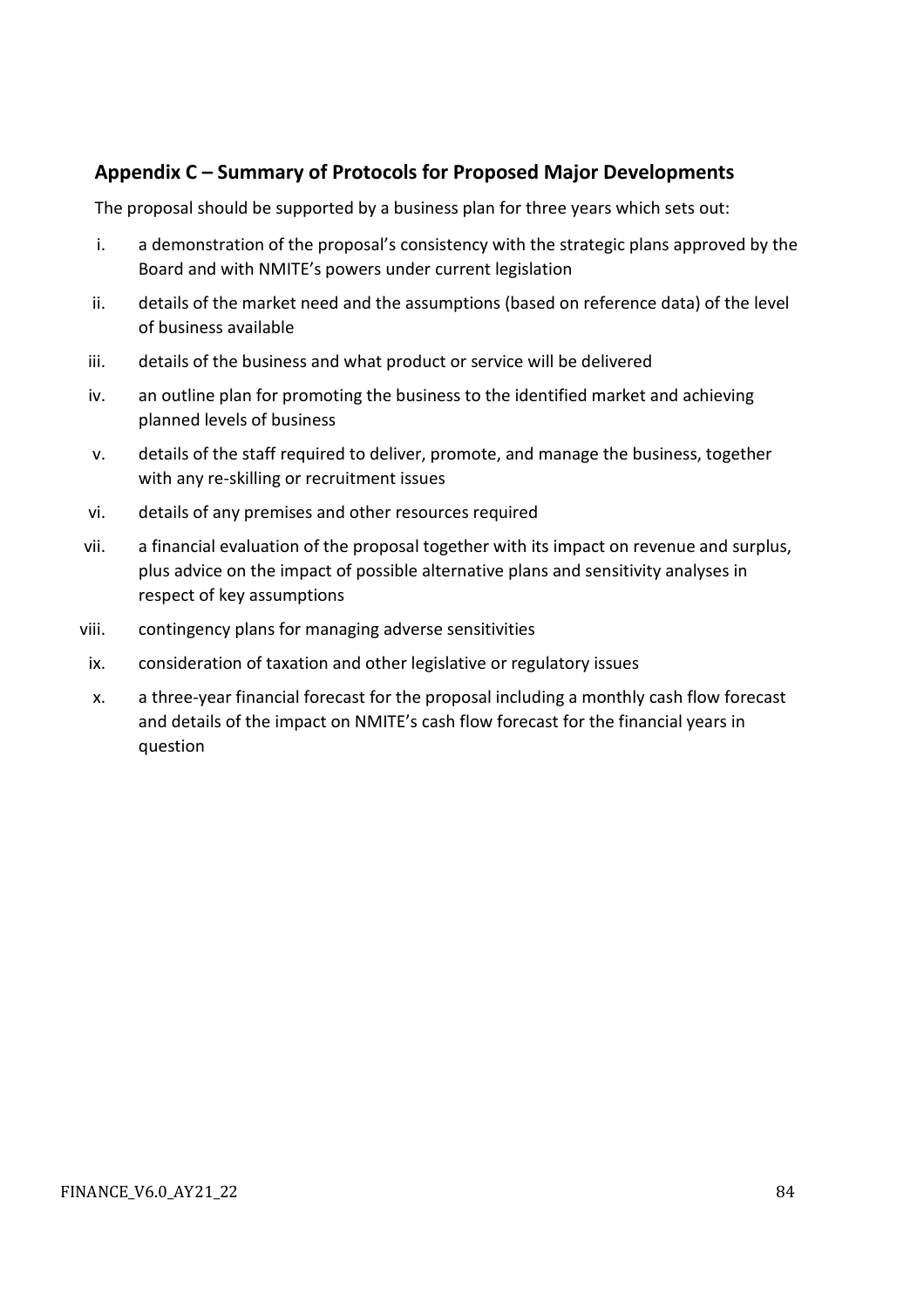# **Appendix D – Capital Request Form**

The capital development / improvement programme should be used by managers when they are requesting capital projects that fall outside of the scope of the Estates Strategy.

When requesting funds from the capital allocation managers must complete the attached form as follows (Capital Request Form):

### **Item 1 – Project Title**

Choose terminology to ensure the title clearly reflects the nature and scope of the proposed project.

### **Item 2 – Project Priority**

On a scale of  $1 - 5$  how urgent is the project (5 being the most urgent and 1 being less so)?

### **Item 3 – Project Description and Justification**

All projects should be explained as thoroughly as possible. For example, in the case of a proposed classroom building the description should indicate the number of teaching and student stations in the classroom or workspace.

It should detail the predicted amount of time the programme will require to complete and anticipated spend at each milestone (if appropriate).

### **Item 4 – Identified Risks**

The proposer needs to highlight any inherent risks they perceive with the project such as recruitment issues, re-skilling, or competitors.

### **Item 5 – Estimated Project Cost**

This area needs to be broken down into the major components of the project:

- i. Construction (including fixed equipment and sitework)
- ii. Architect or engineer fees
- iii. Moveable equipment
- iv. Project contingency
- v. Miscellaneous costs (e.g., site surveys, plans consultant and design services etc).

#### **Item 6 – Project Phasing**

The total estimated project costs reflected in item 5 should be broken down into 3 major phases:

- i. Preliminary plans
- ii. Final plans
- iii. Construction

#### **Item 7 – Funding**

#### FINANCE\_V6.0\_AY21\_22 85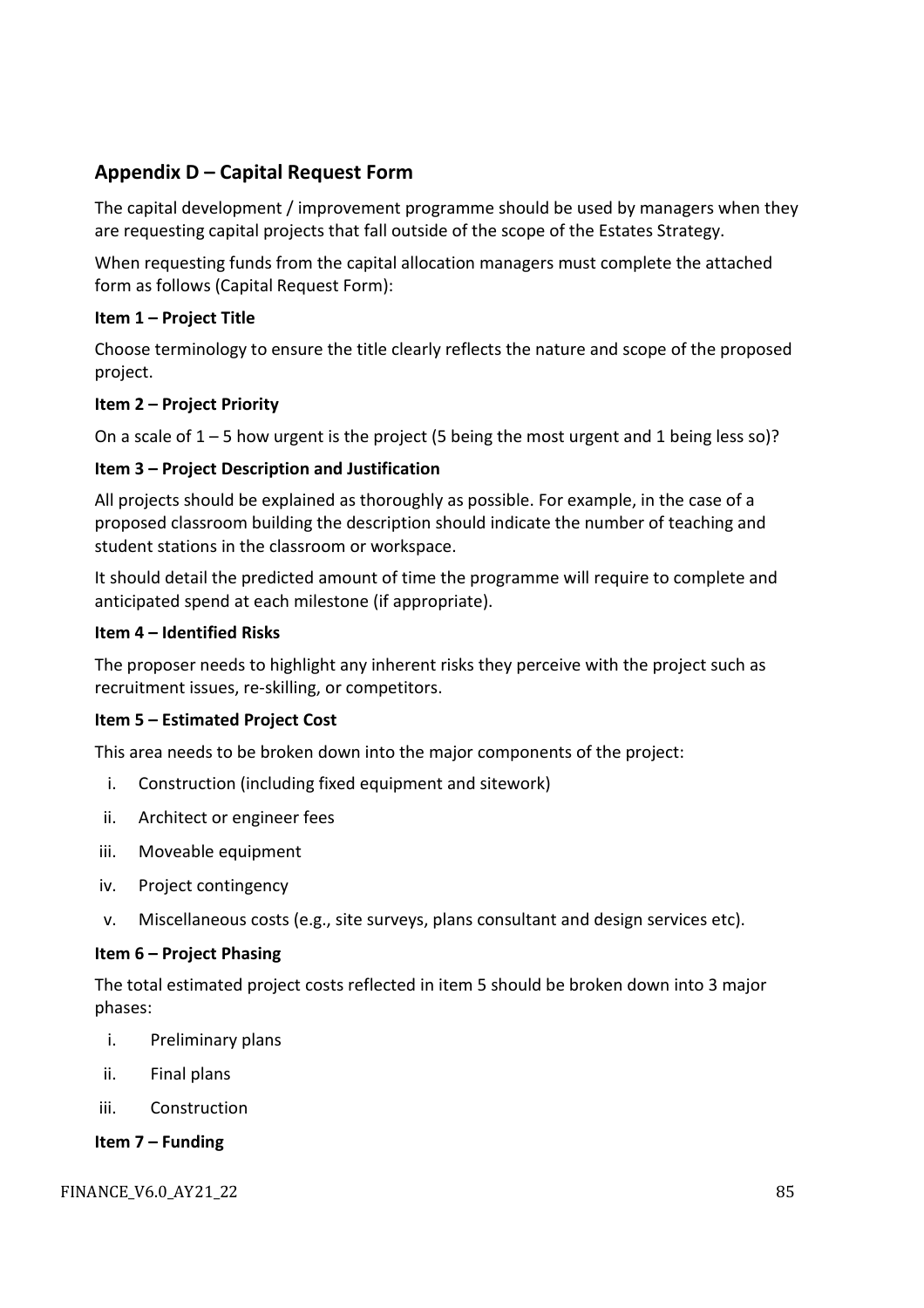This section should detail the projected split over fiscal years (August – July), along with any details of funding from external sources, this can include match funding or donations either cash or in kind (these are to be included in the external section).

#### **Item 8 – Revenue Consequences**

This section requires the requesting manager to have considered the revenue consequences of the capital spend over the projected life of the project.

#### **Item 9 – Signatures**

Once all sections are completed the requesting manager must sign and date the form and pass to the Finance Director for authorisation.

The Finance Director will then ensure that the capital spend is processed through the appropriate committees.

#### **Final Checks:**

The proposed project should be clear with regard to:

- i. Its strategic fit with the Estates strategy approved by the Board which will conform to a predetermined set of criteria
- ii. Have alternatives been considered if so, why have they been rejected?
- iii. The proposer also needs to highlight any associated risks such as recruitment
- iv. The project should have considered HM Treasury's 5 Case Model (set out below)



#### **Following Approval:**

Following approval from the Board the proposed capital spend should be discussed with the FD to ensure that and the Financial & Procurement Regulations are followed.

The requester will be required to provide regular updates to the PIC.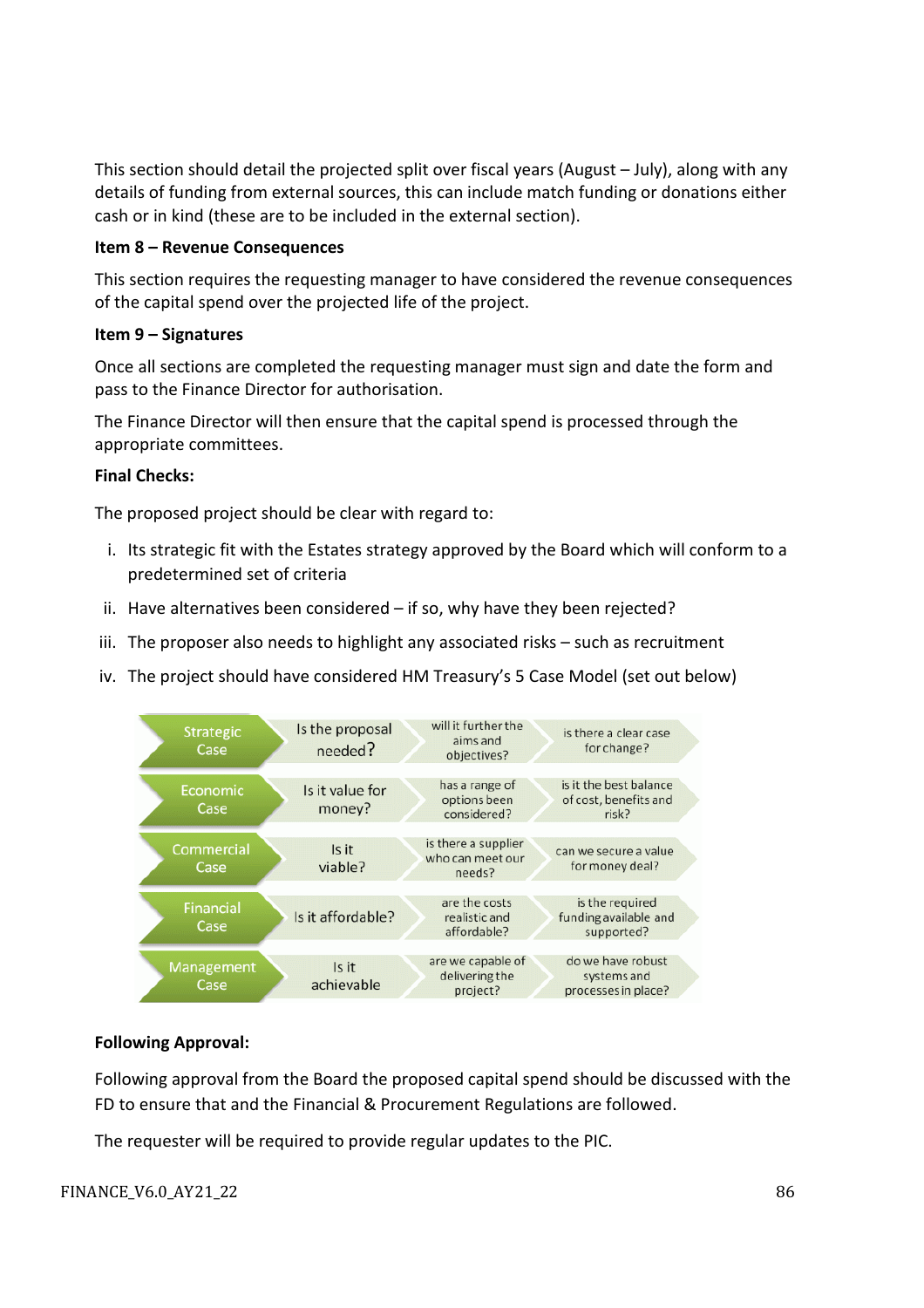# **Appendix E – Main Features of the Public Interest Disclosure Act 1998**

### **Summary**

The Act encourages people to blow the whistle about malpractice in the workplace and is designed to ensure that organisations respond by acting on the message rather than against the messenger. The Act applies to employees blowing the whistle about crime, civil offences (including negligence, breach of contract, etc.), miscarriage of justice, danger to health and safety or the environment and the cover-up of any of these. It applies whether or not the information is confidential and extends to malpractice occurring in the UK and any other country or territory. In addition to employees, it covers trainees, agency staff, contractors, home workers, trainees and every professional who is acting on behalf of NMITE. Employment law restrictions on minimum length of service and age do not apply. At present, the Act does not cover the genuinely self-employed, volunteers, the army, intelligence services or police officers.

#### **Internal Disclosures**

A disclosure in good faith to a manager or the employer will be protected if the whistleblower has a reasonable suspicion that the malpractice has occurred, is occurring or is likely to occur.

#### **Regulatory Disclosure**

The Act protects disclosures made in good faith to prescribed bodies such as the Health and Safety Executive, the Financial Services Authority, and the Inland Revenue, where the whistle-blower has a reasonable belief that the information and their allegation(s) are substantially true.

#### **Wider disclosures**

Wider disclosures (e.g., to the police, the media, MPs, and non-prescribed regulators) are protected if, in addition to the tests for regulatory disclosures, they are reasonable in all the circumstances and they meet one of the three preconditions. Provided they are not made for personal gain, these preconditions are that the whistle-blower:

- i. reasonably believed they would be victimised if they raised the matter internally or with a designated regulator
- ii. reasonably believed a cover-up was likely and there was no regulator
- iii. had already raised the matter internally or with a prescribed regulator.

An employee who makes a wide, public disclosure is more likely to be protected if there was no internal procedure set up.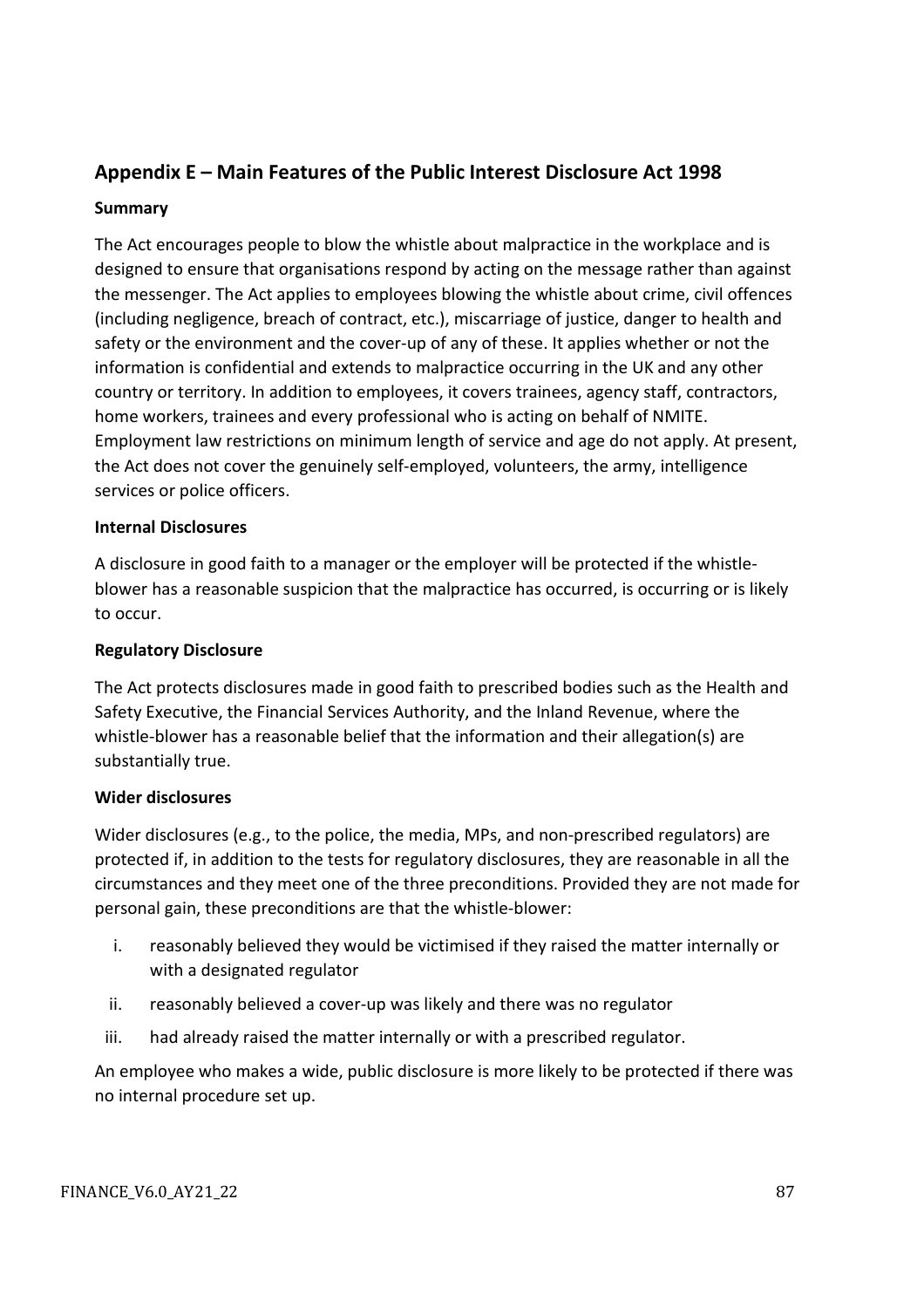#### **Full Protection**

Where the whistle-blower is victimised in breach of the Act, they can bring a claim to an employment tribunal for compensation. Awards are uncapped and based on the losses suffered. Additionally, where an employee is sacked, they may apply for an interim order to keep their job. Not all disclosures made by an employee are protected under the Act. Those that are include criminal acts, health and safety violations, breaches of legislation and miscarriages of justice. However, such acts are only protected as long as the disclosure is made in good faith to the employer, or any other person authorised under a procedure set up by the employer for this purpose. (Disclosures can also be made to appropriate regulatory bodies, such as the Health and Safety Executive.) Where an employee reasonably suspects malpractice (and this includes any crime), they will be protected from victimisation where they raise the matter in good faith with a person who is legally responsible for whistleblowing.

### **Qualifying Areas**

The qualifying areas consist of information that the employee reasonably believes tends to show one or more of the following matters is either happening now, took place in the past, or is likely to happen in the future:

- i. a criminal offence
- ii. the breach of a legal obligation
- iii. a miscarriage of justice
- iv. a danger to the health or safety of any individual
- v. damage to the environment
- vi. deliberate covering up of information tending to show any of the above five matters.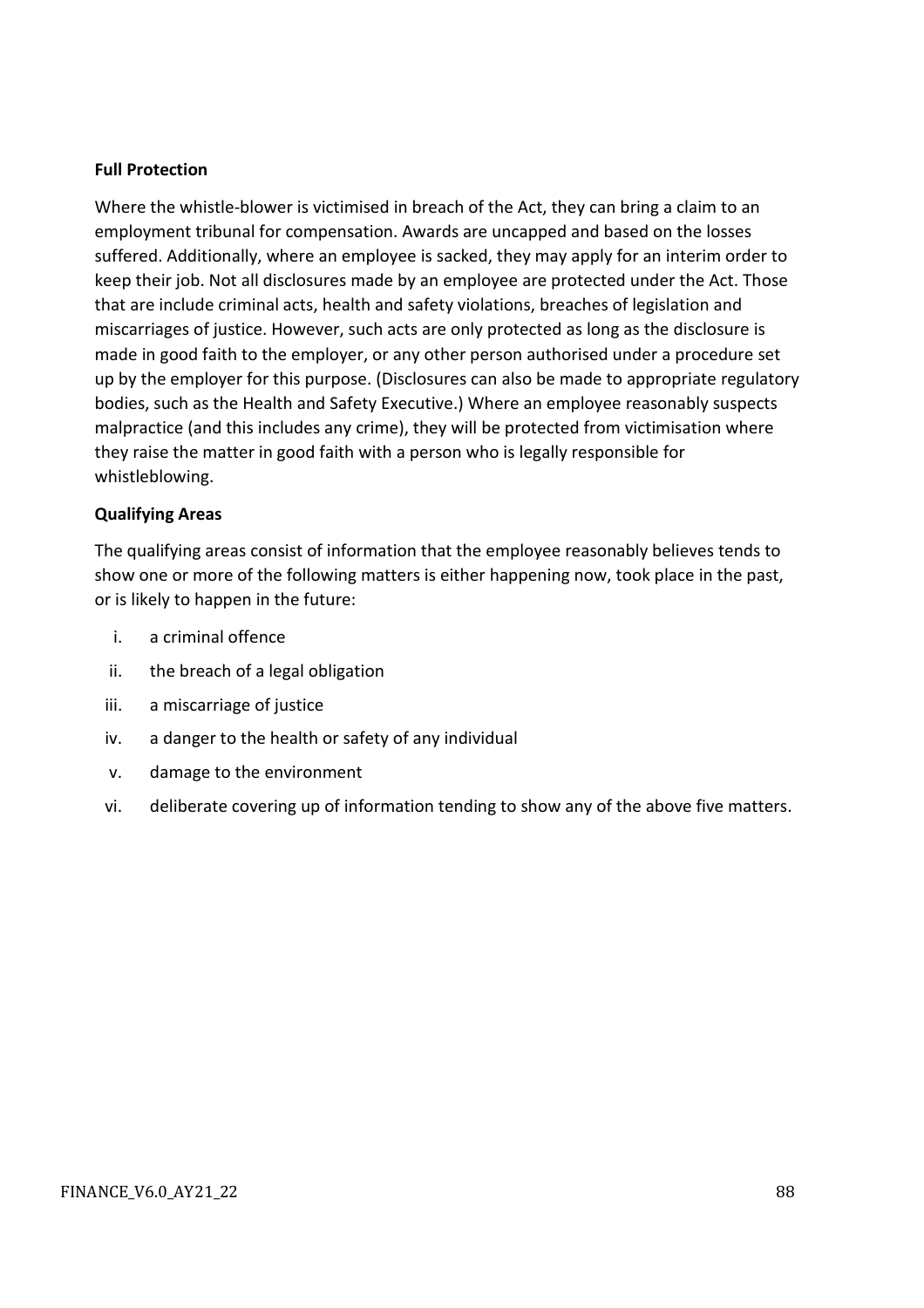# **Appendix F – The Seven Principles of Public Life (The Nolan Report)**

### **Selflessness**

Holders of public office should take decisions solely in terms of the public interest. They should not do so in order to gain financial or other material benefits for themselves, their families, or their friends.

### **Integrity**

Holders of public office should not place themselves under any financial or other obligation to outside individuals or organisations that may influence them in the performance of their official duties.

## **Objectivity**

In carrying out public business, including making public appointments, awarding contracts, or recommending individuals for rewards and benefits, holders of public office should make choices on merit.

### **Accountability**

Holders of public office are accountable for their decisions and actions to the public and must submit themselves to whatever scrutiny is appropriate to their office.

### **Openness**

Holders of public office should be as open as possible about all their decisions and the actions that they take. They should give reasons for their decisions and restrict information only when the wider public interest clearly demands.

### **Honesty**

Holders of public office have a duty to declare any private interests relating to their public duties and to take steps to resolve any conflicts arising in a way that protects the public interest.

### **Leadership**

Holders of public office should promote and support these principles by leadership and example.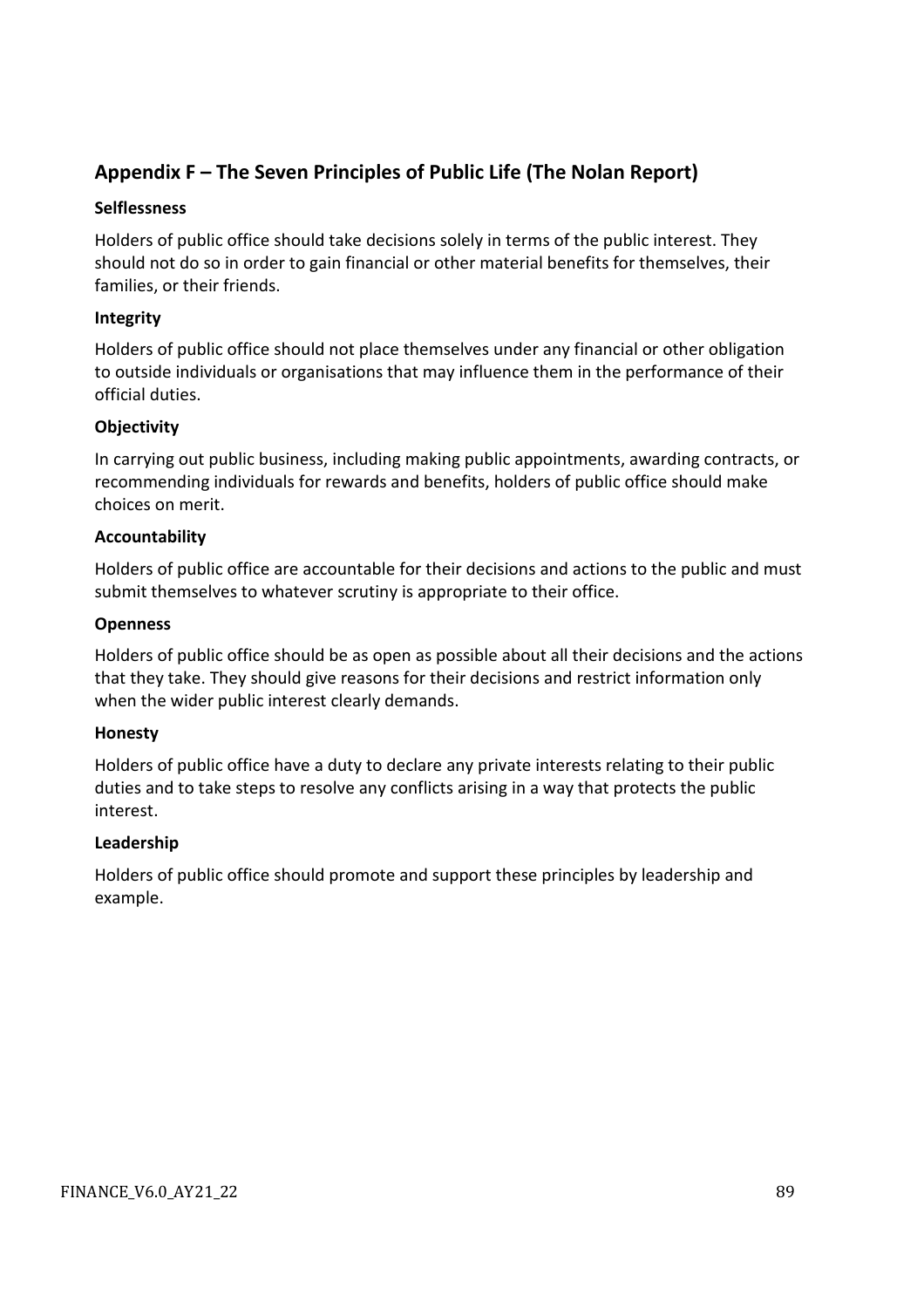# **Appendix G – Fraud Response Plan**

### **Purpose**

- 1. The purpose of this plan is to define authority levels, responsibilities for action and reporting lines in the event of a suspected fraud or irregularity. The use of the plan should enable NMITE to:
	- i. prevent further loss
	- ii. establish and secure evidence necessary for criminal and disciplinary action
	- iii. notify the appropriate body(ies), if the circumstances require in a timely fashion and without contamination of any evidence
	- iv. recover losses
	- v. punish the culprits
- vi. deal with requests for references for employees disciplined or prosecuted for fraud
- vii. review the reasons for the incident, the measures taken to prevent a recurrence, and any action needed to strengthen future responses to fraud
- viii. keep all personnel with a need to know suitably informed about the incident and NMITE's response
	- ix. inform the police
	- x. assign responsibility for investigating the incident
- xi. establish circumstances in which external specialists should be involved
- xii. establish lines of communication with the police.

#### **Initiating Action**

- 2. All actual or suspected incidents should be reported without delay to CEO (or, if the incident concerns the CEO, the Chair of the Board). The CEO (or if applicable the Chair) should, within 24 hours, hold a meeting of the following group to decide on the initial response:
	- i. another independent member of the SLT (or if applicable, the Chair of the Audit & Risk Committee) and
	- ii. the Company Secretary.
- 3. The group will decide on the action to be taken. This will normally be an investigation, led or instigated by the Chair of the Audit & Risk Committee.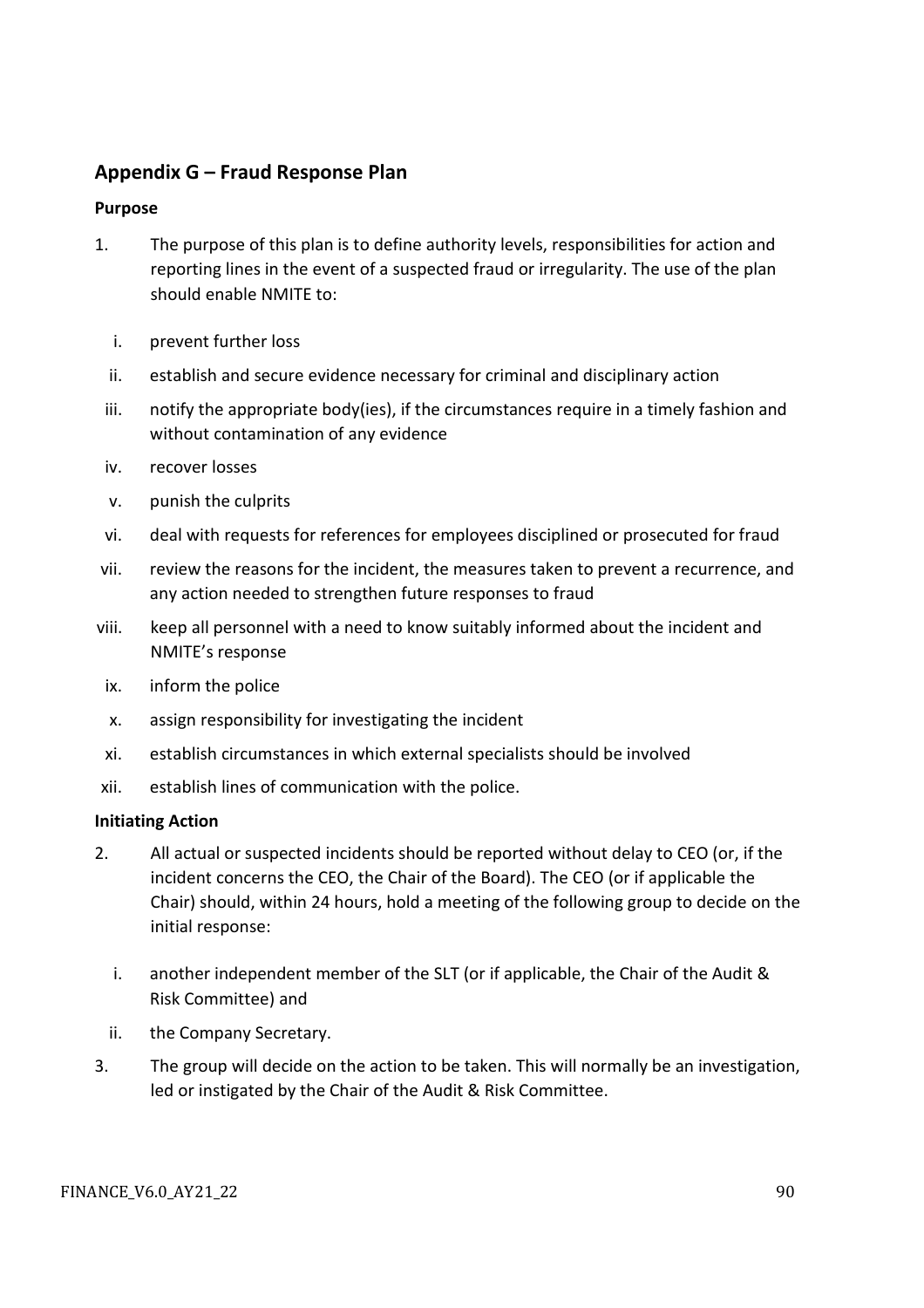### **Prevention of Further Loss**

- 4. Where initial investigation provides reasonable grounds for suspecting a member or members of staff of fraud, the group will decide how to prevent further loss. This may require the suspension, with or without pay, of the suspect. It may be necessary to plan the timing of suspension to prevent the suspect from destroying or removing evidence that may be needed to support disciplinary or criminal action.
- 5. In these circumstances, the suspect should be approached unannounced. They should be supervised at all times before leaving NMITE's premises. They should be allowed to collect personal property under supervision but should not be able to remove any property belonging to NMITE. Any security passes and keys to premises, mobile phone or laptop provided by NMITE, offices and furniture should be returned.
- 6. Advice should be obtained on the best means of denying access to NMITE while suspects remain suspended (for example, by changing locks and informing security staff not to admit the individuals to any part of the premises). Similarly, access permissions to NMITE's computer systems and records should be withdrawn without delay.

### **Establishing and Securing Evidence**

- 7. A major objective in any fraud investigation will be the punishment of the perpetrator, to act as a deterrent to other personnel. NMITE will follow disciplinary procedures against any member of staff who has committed fraud. NMITE will normally pursue the prosecution of any such individual.
- 8. NMITE will:
	- i. maintain familiarity with NMITE's disciplinary procedures, to ensure that evidence requirements will be met during any fraud investigation
	- ii. establish and maintain contact with the police where appropriate
	- iii. establish whether there is a need for staff to be trained in the evidence rules for interviews under the Police and Criminal Evidence Act

#### **Recovery of Losses**

9. Recovering losses is a major objective of any fraud investigation. NMITE shall ensure that in all fraud investigations, the amount of any loss will be quantified. Repayment of losses should be sought in all cases.

10. Where the loss is substantial, legal advice should be obtained without delay about the need to freeze the suspect's assets through the court, pending conclusion of the investigation. Legal advice should also be obtained about prospects for recovering losses through the civil court, where the perpetrator refuses repayment. NMITE would normally expect to recover costs in addition to losses.

#### **References for Employees Disciplined or Prosecuted for Fraud**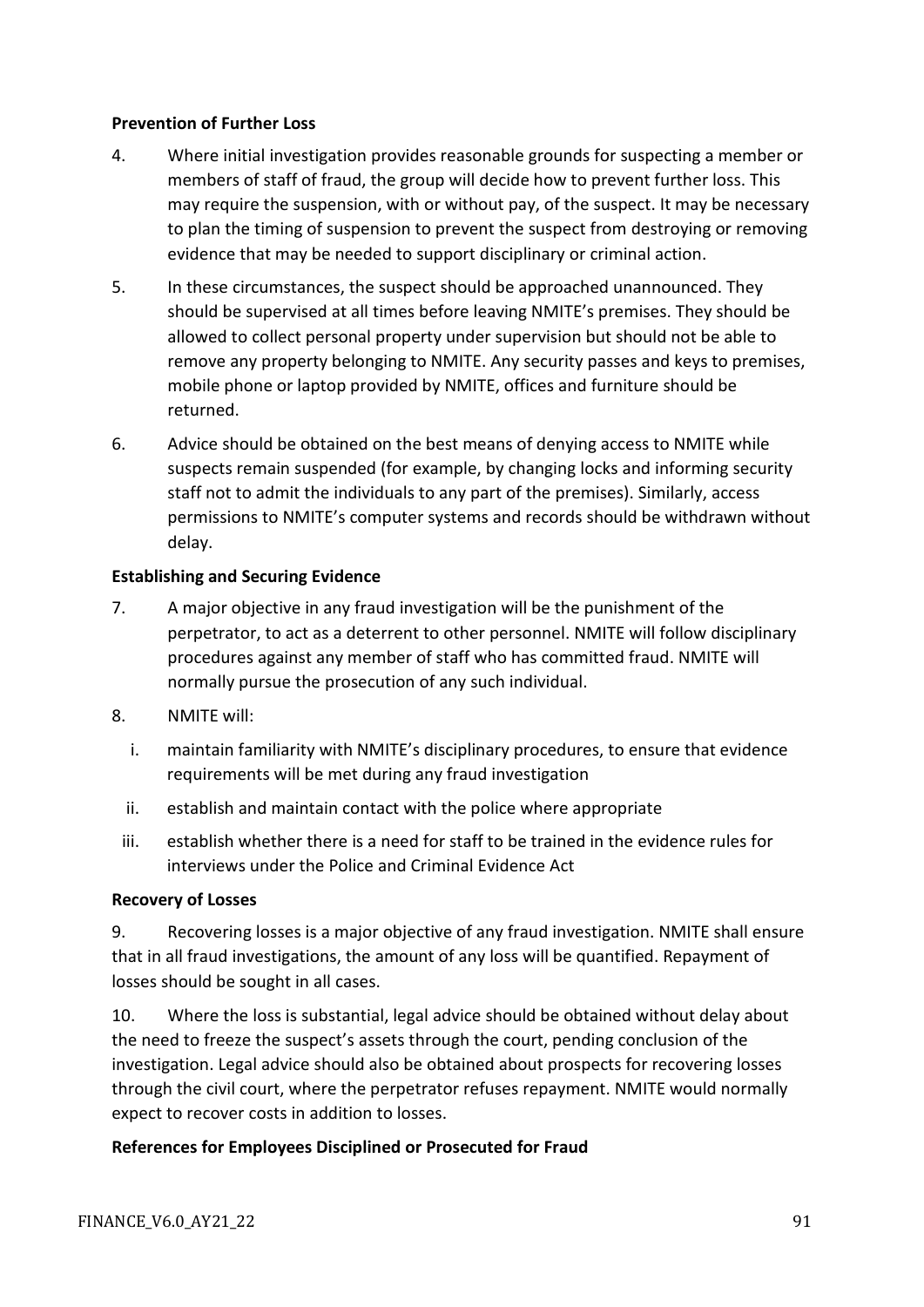11. The Chair of the Board shall prepare any answer to a request for a reference having regard to employment law.

### **Reporting to Directors**

12. Any incident shall be reported without delay by the CEO to the chairs of both the Board and the Audit & Risk Committee.

13. Any variation from the approved fraud response plan, together with reasons for the variation, shall be reported promptly to the chairs of both the Board and the Audit & Risk Committee.

14. On completion of a special investigation led by the Chair of the Audit & Risk Committee, a written report shall be submitted to the Audit & Risk Committee containing:

- i. a description of the incident, including the value of any loss, the people involved, and the means of perpetrating the fraud
- ii. the measures taken to prevent a recurrence
- iii. any action needed to strengthen future responses to fraud, with a follow-up report on whether or not the actions have been taken.

### **Reporting Lines**

- 15. The group shall provide a confidential report to the Chair of the Board, and the Chair of the Audit Committee, at least monthly, unless the report recipients request a lesser frequency. The scope of the report shall include:
	- i. quantification of losses
	- ii. progress with recovery action
	- iii. progress with disciplinary action
	- iv. progress with criminal action
	- v. estimate of resources required to conclude the investigation
	- vi. actions taken to prevent and detect similar incidents.

#### **Responsibility for Investigation**

- 16. Special investigations shall not be undertaken by management.
- 17. Some special investigations may require the use of technical expertise. In these circumstances, the group may approve the appointment of external specialists to lead or contribute to the special investigation.

#### **Review of Fraud Response Plan**

18. This plan will be reviewed for fitness of purpose at least annually or after each use. Any need for change will be reported to the Audit & Risk Committee for approval.